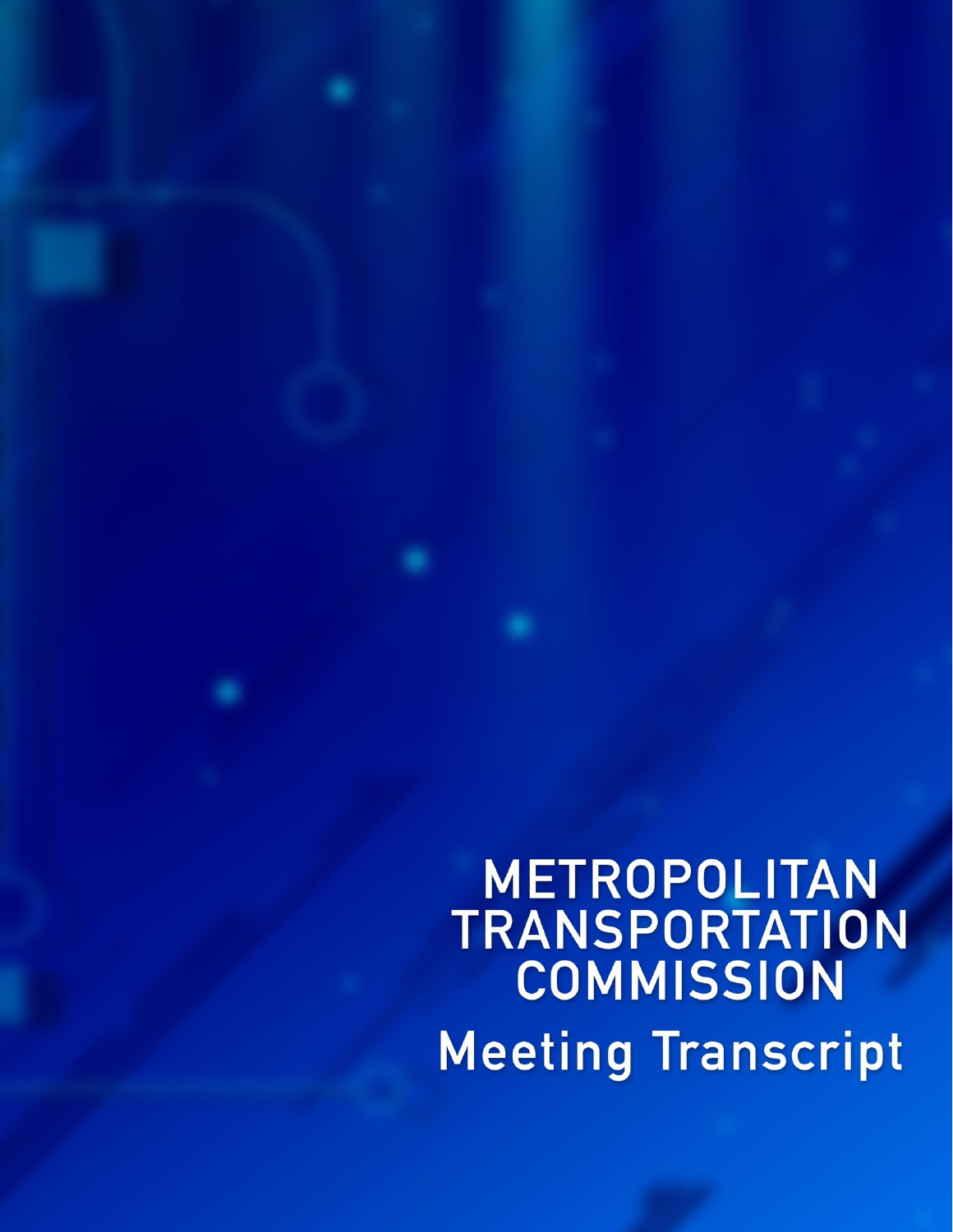JUNE 8, 2022

 **METROPOLITAN TRANSPORTATION COMMISSION BAY AREA TOLL AUTHORITY OVERSIGHT COMMITTEE WEDNESDAY, JUNE 8, 2022 9:40 AM AMY WORTH, CHAIR:** GOOD MORNING EVERYBODY. I WOULD LIKE TO CALL TO ORDER THE BAY AREA TOLL AUTHORITY OVERSIGHT COMMITTEE I AM AMY W, VICE CHAIR, JOINED BY OUR VICE CHAIR MARGARET ABE-KOGA. WITH THAT PLEASE ROLL THE ANNOUNCEMENT. ANNOUNCEMENT. [RECORDED MEETING PROCEDURES ANNOUNCEMENT] THIS MEETING WILL BE CONDUCTED AS A HYBRID MEETING A ZOOM WEBINAR LINK HAS BEEN PROVIDED AS WELL AS ACCOMMODATIONS FOR IN-PERSON ATTENDANCE. THIS MEETING IS ALSO BEING WEBCAST ON THE METROPOLITAN TRANSPORTATION COMMISSION WEB SITE. COMMISSIONERS AND MEMBERS OF THE PUBLIC PARTICIPATION BY ZOOM, WISHING TO SPEAK, SHOULD USE THE RAISE HAND FEATURE OR DIAL STAR 9, AND THE CHAIR WILL CALL UPON THEM AT THE APPROPRIATE TIME. TELECONFERENCE ATTENDEES WILL BE CALLED UPON BY THE LAST FOUR DIGITS OF THEIR PHONE NUMBER. IT IS REQUESTED THAT PUBLIC SPEAKERS STATE THEIR NAMES AND ORGANIZATION, BUT, PROVIDING SUCH INFORMATION IS VOLUNTARY. WRITTEN PUBLIC COMMENTS RECEIVED AT INFO@BAYAREAMETRO.GOV BY 5 P.M., YESTERDAY, WILL BE POSTED TO THE ONLINE AGENDA AND ENTERED INTO THE RECORD, BUT WILL NOT BE READ OUT LOUD. A ROLL CALL VOTE WILL BE TAKEN FOR ALL ACTION ITEMS. PANELISTS AND ATTENDEES SHOULD NOTE THAT THE CHAT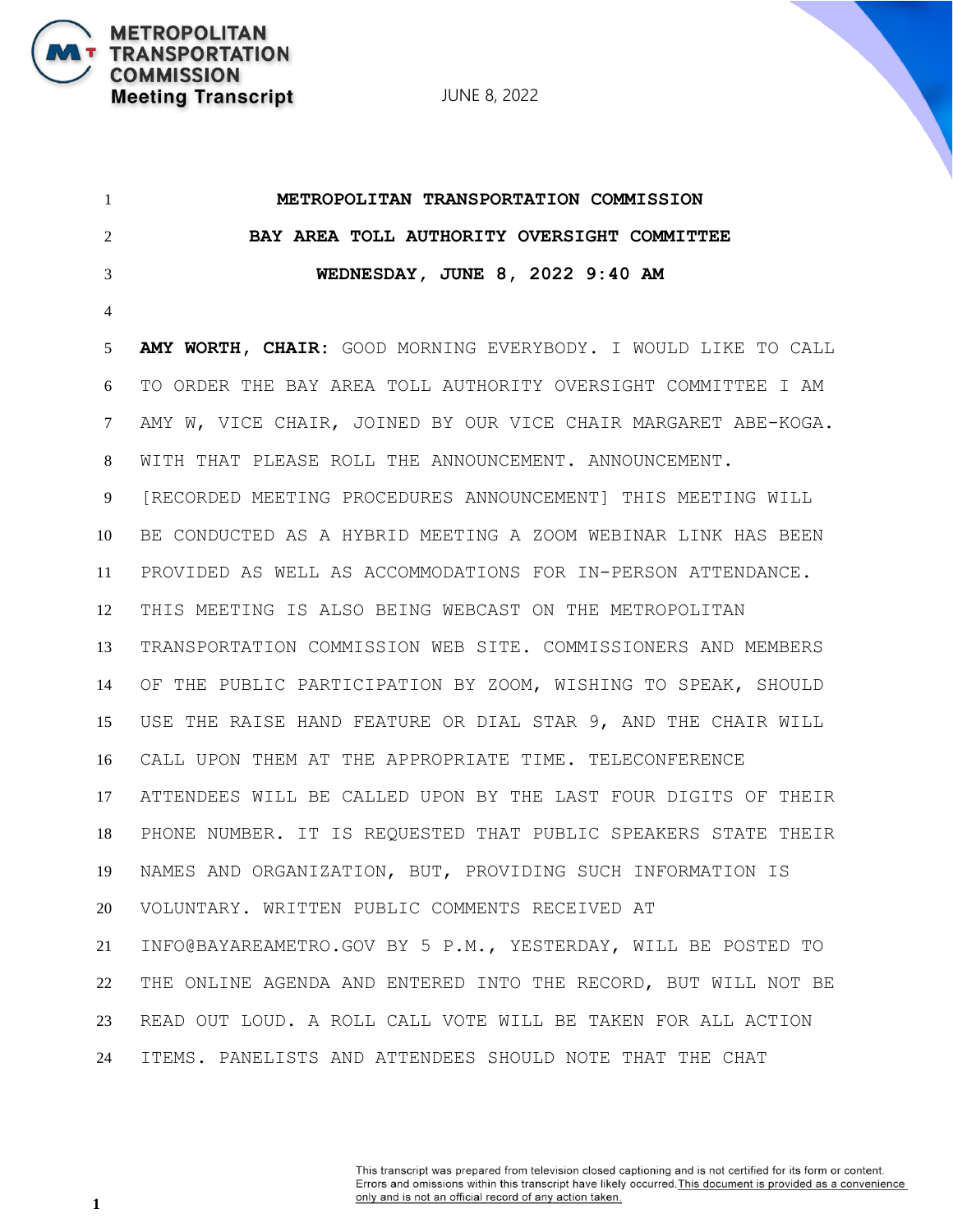

 FEATURE IS NOT ACTIVE. IN ORDER TO PARTICIPATE, PLEASE MAKE SURE YOUR APPLICATION IS UP TO DATE. **AMY WORTH, CHAIR:** GREAT. JESS THANK YOU VERY MUCH. I WOULD LIKE TO WELCOME EVERYBODY TO THE MEETING AND WE LOOK FORWARD TO EVERYBODY'S PARTICIPATION AND DISCUSSION AND DELIBERATIONS TODAY. WITH THAT, KIMBERLY COULD WE PLEASE HAVE ROLL CALL TO CONFIRM QUORUM? **CLERK, KIMBERLY WARD:** VICE CHAIR WORTH? **AMY WORTH, CHAIR:** HERE. **CLERK, KIMBERLY WARD:** ABE-KOGA? **MARGARET ABE-KOGA, V. CHAIR:** HERE ROLL. **AMY WORTH, CHAIR:** THANK YOU VERY MUCH. NOW I WOULD LIKE TO INVITE EVERYONE TO JOIN TOGETHER IN THE PLEDGE OF ALLEGIANCE. SO PLEASE JOIN WITH ME. [ PLEDGE OF ALLEGIANCE ] "I PLEDGE ALLEGIANCE TO THE FLAG OF THE UNITED STATES OF AMERICA, AND TO THE REPUBLIC FOR WHICH IT STANDS, ONE NATION UNDER GOD, INDIVISIBLE, WITH LIBERTY AND JUSTICE FOR ALL."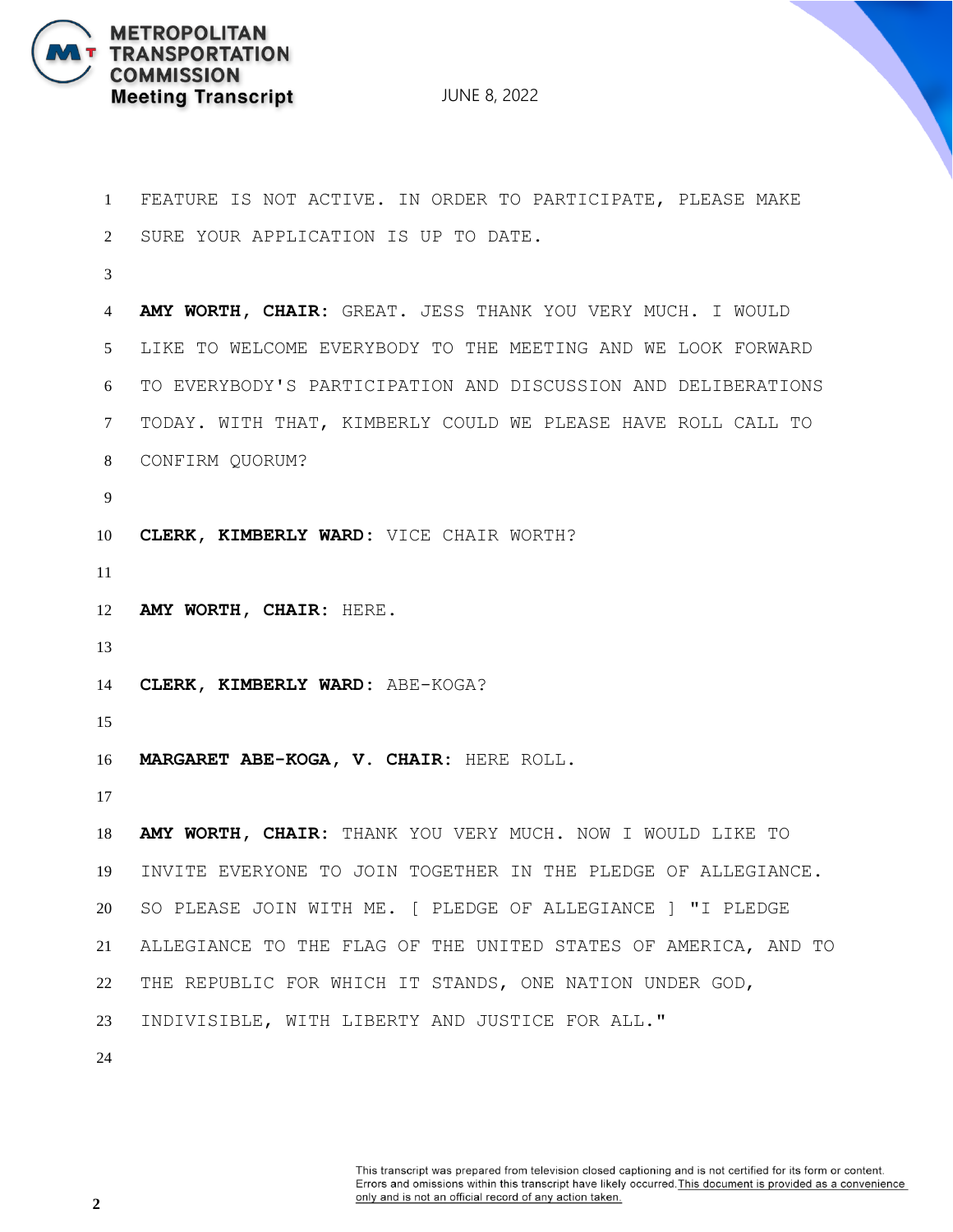

 **AMY WORTH, CHAIR:** THANK YOU. NOW MAY WE PLEASE HAVE THE COMPENSATION ANNOUNCEMENT. **CLERK, KIMBERLY WARD:** AS AUTHORIZED BY STATE LAW I AM MAKING THE FOLLOWING ANNOUNCEMENT. EACH MEMBER OF THE BOARD HERE TODAY WILL BE ENTITLED TO RECEIVE \$100 PER MEETING ATTENDED UP TO A MAXIMUM OF \$500 PER MONTH PER AGENCY. THIS AMOUNT IS A PROVIDED AS A RESULT OF CONVENING A MEETING FOR WHICH EACH MEMBER IS ENTITLED TO COLLECT SUCH AMOUNT. **AMY WORTH, CHAIR:** GREAT. THANK YOU SO MUCH. NEXT ITEM IS OUR CONSENT CALENDAR. AND I WOULD LIKE TO ASK IF THERE ARE ANY -- IF THERE ARE ANY MEMBERS OF THE COMMITTEE OR STAFF OR IF WE

 HAVE RECEIVED ANY PUBLIC REQUEST TO REMOVE ANYTHING FROM THE CONSENT CALENDAR? SEEING NO ONE FROM THE COMMITTEE. KIMBERLY, 16 HAVE WE RECEIVED ANY PUBLIC -- OH, CINDY.

 **CINDY CHAVEZ:** I WASN'T GOING TO REMOVE ANYTHING. I WAS JUST GOING TO -- I HAVE CONFLICTS THAT I WANT TO READ INTO THE GOVERNMENT --

**AMY WORTH, CHAIR:** THANK YOU.

 **CINDY CHAVEZ:** FOR ITEMS 4C AND 4G I MAY HAVE A CONFLICT BASED ON GOVERNMENT CODE SECTION-84308. THANK YOU.

> This transcript was prepared from television closed captioning and is not certified for its form or content. Errors and omissions within this transcript have likely occurred. This document is provided as a convenience only and is not an official record of any action taken.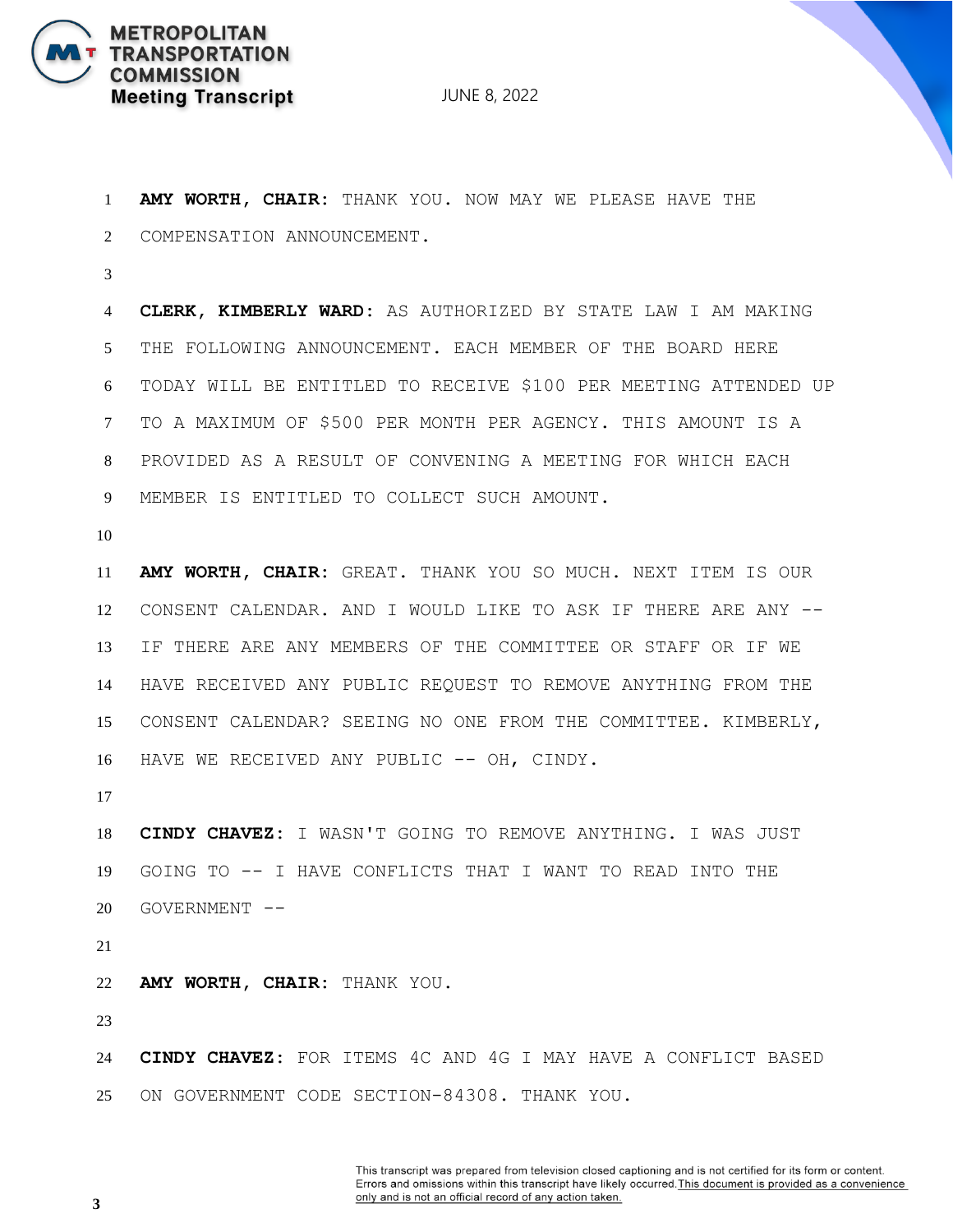JUNE 8, 2022

 **AMY WORTH, CHAIR:** GREAT. SO YOU WILL BE ABSTAINING FROM THOSE VOTES. GREAT. ALL RIGHT. ARE THERE ANY OTHER COMMENTS ON THE CONSENT CALENDAR? AND, KIMBERLY, JUST CONFIRMING, WE HAVE RECEIVED NO PUBLIC COMMENT EITHER IN PERSON OR IN WRITING? **CLERK, KIMBERLY WARD:** WE HAVE RECEIVED NOTHING IN WRITING, HOWEVER I SEE ONE MEMBER OF THE PUBLIC WITH THEIR HAND RAISED. DO YOU WANT TO CALL ON THEM NOW? **AMY WORTH, CHAIR:** LET'S DO THAT. IF THAT I WANT -- DO THAT I WANT TO REMOVE ANY -- I THINK, AT THIS POINT, IT WOULD BE JUST IF THEY WOULD LIKE TO REMOVE ANYTHING FROM THE CONSENT CALENDAR? **CLERK, KIMBERLY WARD:** OKAY. SO I THINK IT'S PROBABLY PUBLIC COMMENT. BUT ROMAN HAS HIS HAND RAISED. **SPEAKER:** PUBLIC COMMENT. **AMY WORTH, CHAIR:** MR. KATZ, WE WILL HAVE PUBLIC COMMENT LATER. IS THERE ANOTHER SPEAKER? **CLERK, KIMBERLY WARD:** KATHLEEN CANE?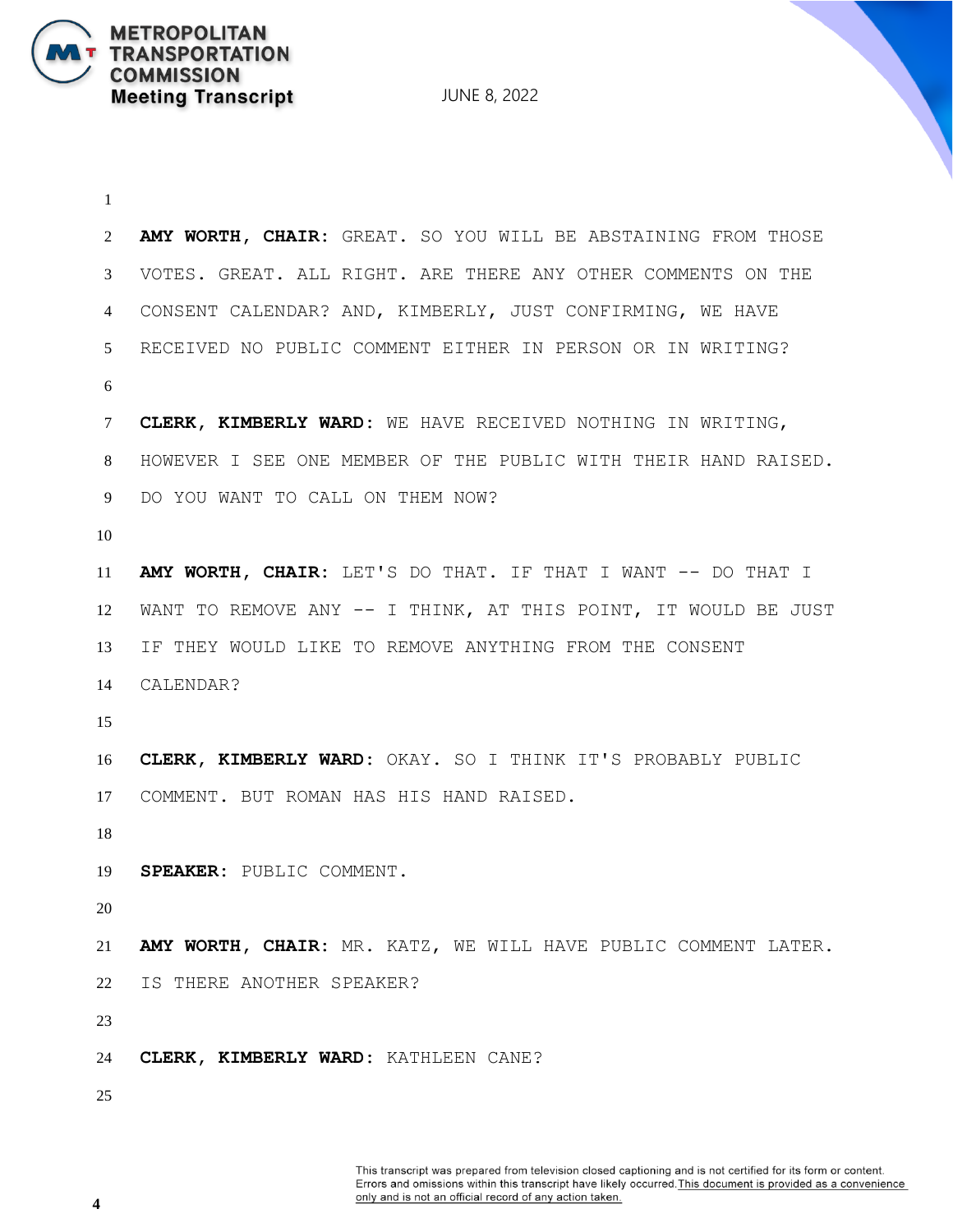

| $\mathbf{1}$ | KATHLEEN KANE: WE SHOULD NOTE COMMISSIONER CHAVEZ'S ACTION IS  |
|--------------|----------------------------------------------------------------|
| 2            | A RECUSAL NOT AN ABSTENTION ON THE TWO ITEMS SHE NOTED.        |
| 3            |                                                                |
| 4            | AMY WORTH, CHAIR: THANK YOU FOR THE CLARIFICATION ON THE       |
| 5            | TERMINOLOGY. JUST TO NOTE THAT THE OTHER SPEAKER --            |
| 6            |                                                                |
| 7            | CLERK, KIMBERLY WARD: JOLI FISHER ROKER, I DON'T KNOW IF       |
| 8            | YOU'RE SPEAKING UNDER PUBLIC COMMENT? THEY PUT THEIR HAND      |
| 9            | DOWN.                                                          |
| 10           |                                                                |
| 11           | AMY WORTH, CHAIR: I'LL ENTERTAIN A MOTION TO ADOPT THE CONSENT |
| 12           | CALENDAR.                                                      |
| 13           |                                                                |
| 14           | MARGARET ABE-KOGA, V. CHAIR: MOTION TO APPROVE. ABE-KOGA.      |
| 15           |                                                                |
| 16           | FEDERAL D. GLOVER: GLOVER SECONDS.                             |
| 17           |                                                                |
| 18           | AMY WORTH, CHAIR: MOTION MADE BY COMMISSIONER ABE-KOGA, SECOND |
| 19           | BY COMMISSIONER GLOVER. THEN MAY WE PLEASE HAVE THE ROLL CALL? |
| 20           |                                                                |
| 21           | CLERK, KIMBERLY WARD: OKAY. DO YOU WANT TO TAKE ROLL CALL? OR  |
| 22           | PUBLIC COMMENT ON THIS ON THE CONSENT CALENDAR FIRST?          |
| 23           |                                                                |
| 24           | AMY WORTH, CHAIR: I'M SORRY. YES PLEASE LET'S GO TO PUBLIC     |
| 25           | COMMENT.                                                       |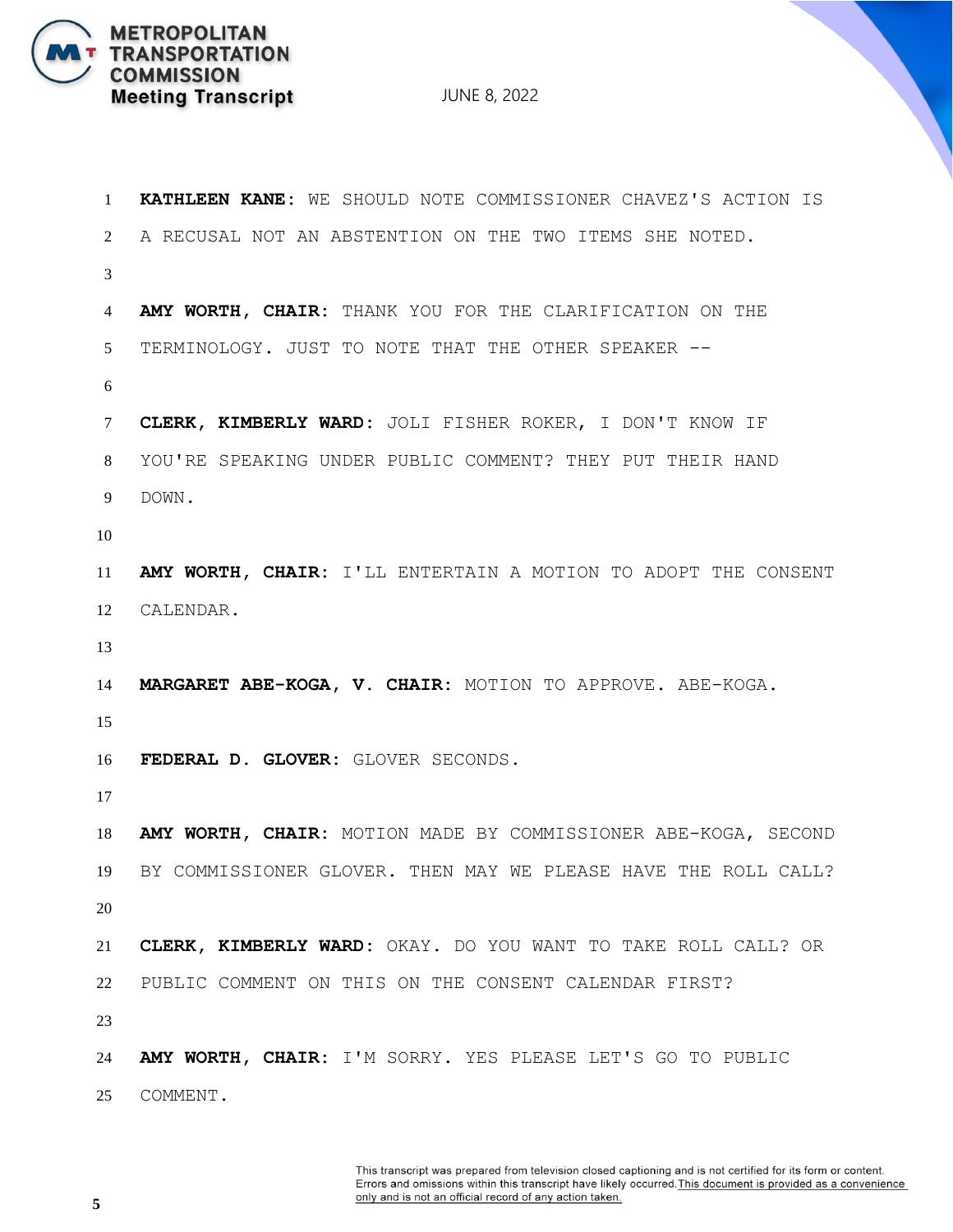JUNE 8, 2022

```
1
2 CLERK, KIMBERLY WARD: FIRST ONE IS ROLAND KATZ. PLEASE UNMUTE 
3 YOURSELF. YOU WILL HAVE TWO MINUTES.
4
5 SPEAKER: I'M SORRY. I WANTED TO SPEAK ON YOUR GENERAL OPEN
6 TIME ABOUT AN ITEM NOT ON THE AGENDA.
7
8 CLERK, KIMBERLY WARD: OKAY. IF YOU WOULD LIKE TO PUT YOUR HAND 
9 DOWN, WE'LL CALL ON YOU AT THE APPROPRIATE TIME. WE'LL
10 ANNOUNCE IT. THANK YOU.
11
12 SPEAKER: THANK YOU.
13
14 CLERK, KIMBERLY WARD: NEXT IS JOLIE FISHER ROKER. THIS IS FOR
15 THE CONSENT CALENDAR. YOU WILL HAVE TWO MINUTES.
16
17 SPEAKER: GOOD MORNING. CAN YOU HEAR ME.
18
19 CLERK, KIMBERLY WARD: YES WE CAN HEAR YOU.
20
21 SPEAKER: MY NAME IS JOE FISHER. I AM THE PRESENT OF THE
22 RICHMOND AND MARIN COALITION FOR TRANSPORTATION JUSTICE. I 
23 ACTUALLY WAS SPEAKING ON PUBLIC COMMENTS. I HAD FORWARDED A 
24 LETTER --
25
```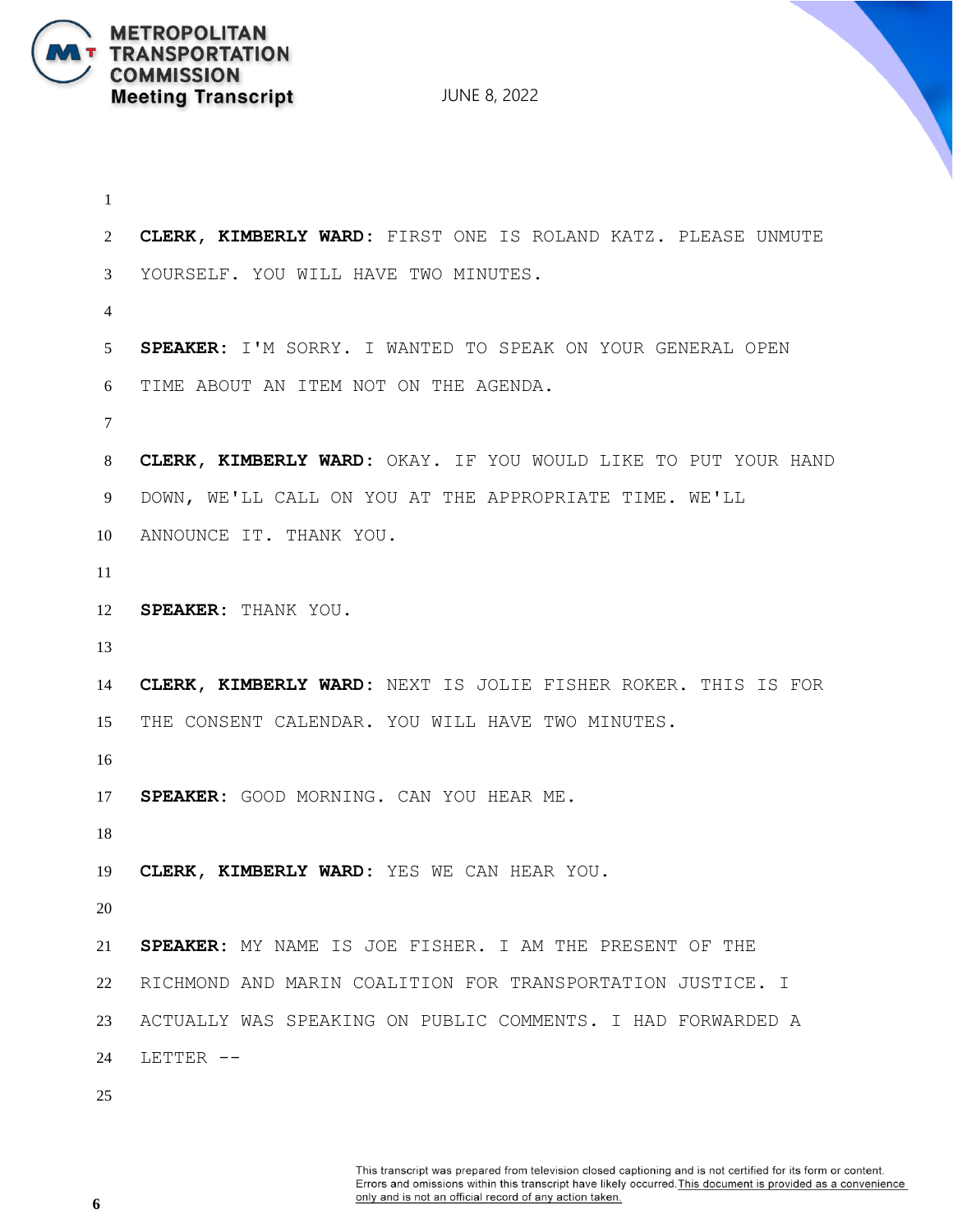JUNE 8, 2022

 **CLERK, KIMBERLY WARD:** MR. FISHER, I'M SORRY TO INTERRUPT YOU. YOU ARE SPEAKING ON GENERAL PUBLIC COMMENT. WE'RE ACTUALLY ON THE CONSENT CALENDAR RIGHT NOW. **SPEAKER:** OKAY. I'M ON THE WRONG ITEM. I'LL COME BACK LATER. **CLERK, KIMBERLY WARD:** THANK YOU, SIR. **SPEAKER:** THANK YOU. **CLERK, KIMBERLY WARD:** SO, THEN, WE DON'T HAVE ANY FURTHER PUBLIC COMMENT FOR THE CONSENT CALENDAR. THANK YOU. **AMY WORTH, CHAIR:** ALL RIGHT. THANK YOU VERY MUCH, KIMBERLY, NOW WE CAN TAKE THE ROLL ON THE CONSENT CALENDAR. **CLERK, KIMBERLY WARD:** YOU GOT IT. CHAIR WORTH? **AMY WORTH, CHAIR:** AYE. **CLERK, KIMBERLY WARD:** VICE CHAIR ABE-KOGA? **MARGARET ABE-KOGA, V. CHAIR:** AYE. **CLERK, KIMBERLY WARD:** COMMISSIONER CHAVEZ?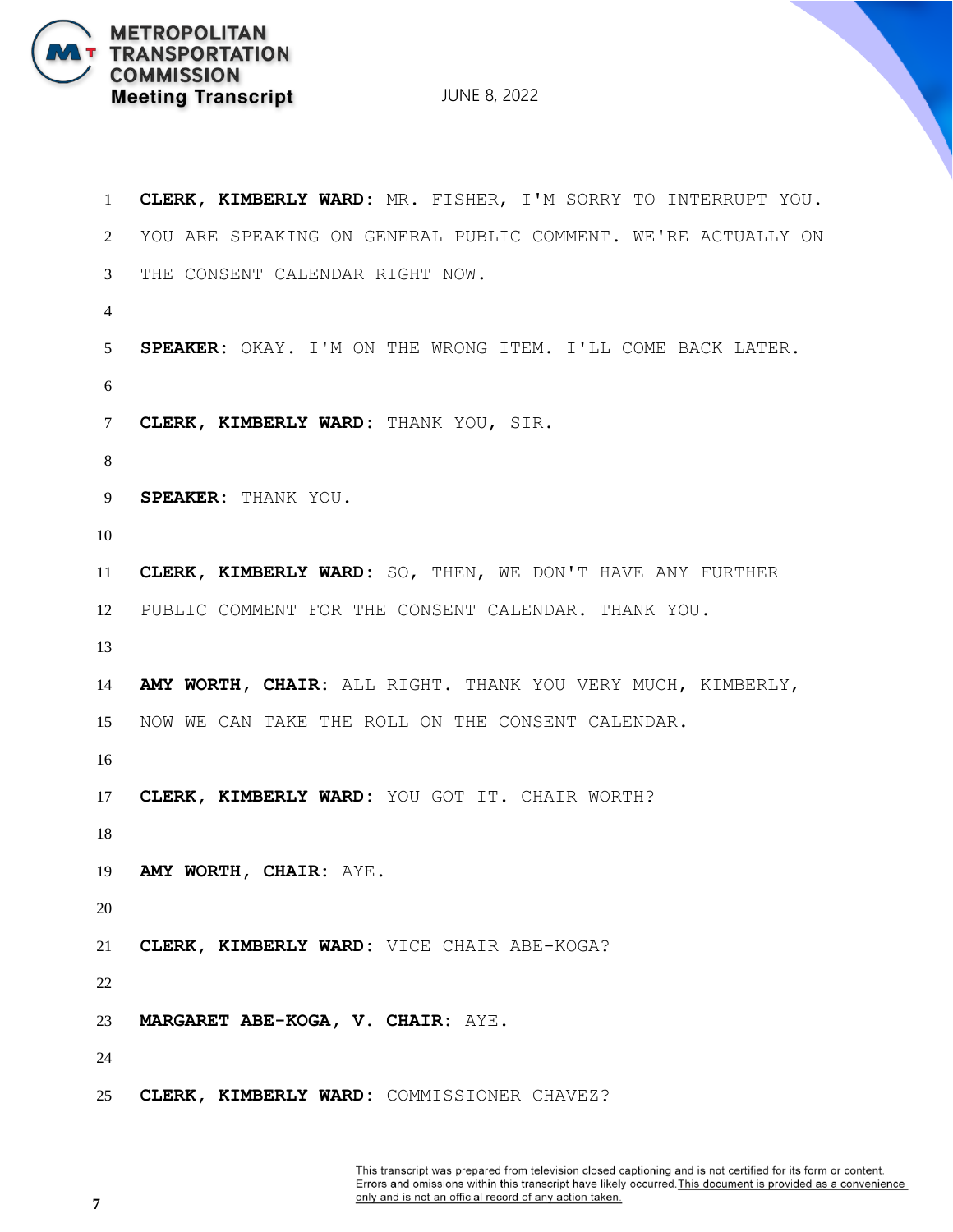

```
1
2 CINDY CHAVEZ: YES.
3
4 CLERK, KIMBERLY WARD: WITH A RECUSAL FOR ITEMS 4C AND 4G,
5 CORRECT? THANK YOU. COMMISSIONER GLOVER?
6
7 FEDERAL D. GLOVER: YES.
8
9 CLERK, KIMBERLY WARD: COMMISSIONER MILEY?
10
11 NATHAN MILEY: YES.
12
13 CLERK, KIMBERLY WARD: THANK YOU. COMMISSIONER PAPAN?
14
15 GINA PAPAN: YES.
16
17 CLERK, KIMBERLY WARD: COMMISSIONER RABBIT?
18
19 DAVID RABBIT: AYE.
20
21 CLERK, KIMBERLY WARD: COMMISSIONER RONEN?
22
23 HILLARY RONEN: AYE.
24
```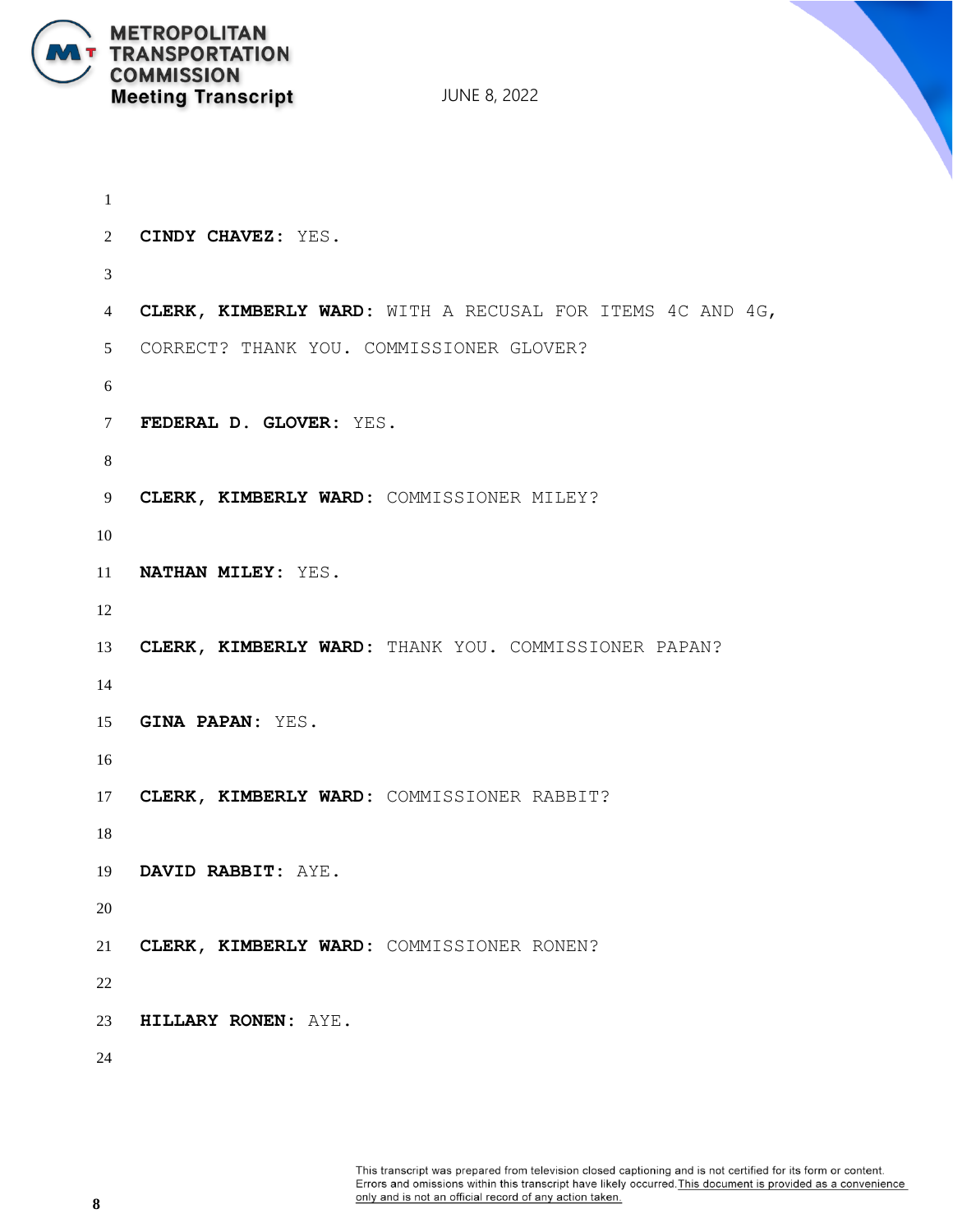

 **CLERK, KIMBERLY WARD:** THANK YOU. THE MOTION PASSES UNANIMOUSLY WITH THE EXCEPTIONS OF 4C AND 4G FOR COMMISSIONER CHAVEZ.

 **AMY WORTH, CHAIR:** THANK YOU SO MUCH. NOW LET'S MOVE TO ITEM 5A. THIS IS AN ITEM, THIS IS A CONTINUATION OF OUR PREVIOUS ACTIONS AND DISCUSSIONS. AND THIS IS AN ITEM ON EQUITY ACTION PLAN RECOMMENDATIONS. SO, I WOULD LIKE TO, FIRST, TURN TO OUR -- TO STAFF, AND TO OUR EXECUTIVE DIRECTOR, TO BEGIN THE PRESENTATION.

 **THERESE MCMILLAN:** THANK YOU SO MUCH, CHAIR WORTH. AND I WILL DO AS I HAVE OFTEN DONE IN THE PAST, A BIT OF TABLE SETTING IN ADVANCE OF HANDING IT OVER TO LYSA HALE TO WALK THROUGH THE DETAILS OF THIS ITEM. I DON'T THINK I NEED TO REMIND YOU THAT WE HAVE BEEN WORKING VERY DILIGENTLY IN THIS SPACE NOW FOR PROBABLY OVER A YEAR, OR APPROACHING THAT, IN TERMS OF MANAGING THE EXTRAORDINARY CIRCUMSTANCES THAT WERE GENERATED BY THE RAPID DEPLOYMENT INTO ALL ELECTRIC TOLLING THAT WAS GENERATED BY COVID. AND AT CENTER OF OUR PRESENTATION TODAY -- AND THERE IS MANY LAYERS TO IT, SO WHAT I HOPE TO DO IS KIND OF BREAK THOSE APART FOR YOU AS A WAY OF BEING ABLE TO SLOT IN THE DETAILS THAT LISA WILL PROVIDE. WE WANTED TO REALLY ACCOMPLISH THREE MAIN THINGS. THE FIRST WAS A -- AN EXPLANATION ON THE STATUS OF DMV HOLDS, AND THE NECESSITY TO MOVE DEFINITIVELY IN THAT SPACE TO MEET BATA'S FIDUCIARY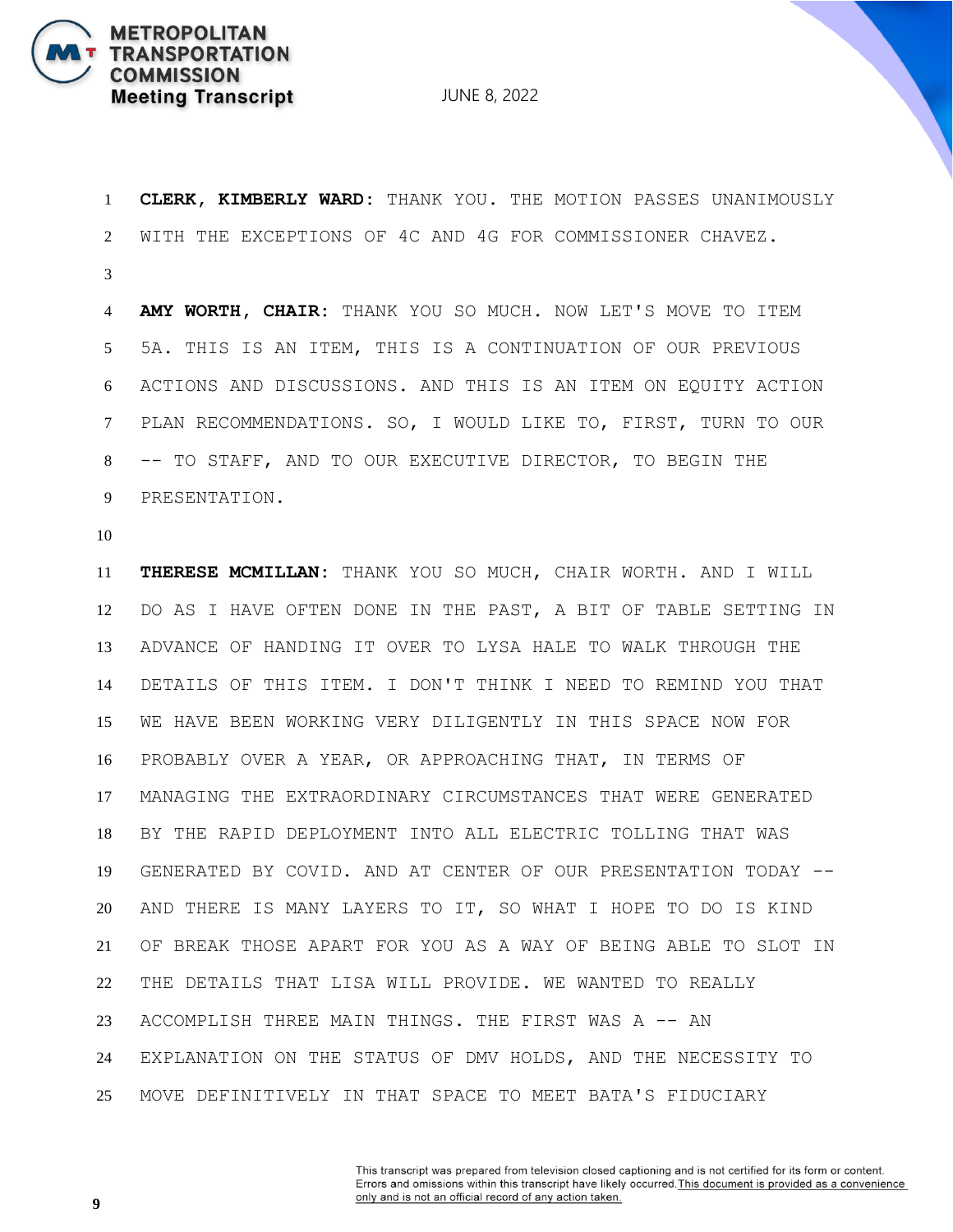**METROPOLITAN** 

**COMMISSION** 

**TRANSPORTATION** 

**Meeting Transcript** 

 RESPONSIBILITIES BY DEVELOPING A WAY TO RELEASE THOSE IN A PHASED FASHION. I THINK WE HAVE SPOKEN AT SOME LENGTH THAT SINCE JANUARY OF 2021, WE HAD HELD BACK ON RELEASING VIOLATIONS TO DMV FOR HOLDS FOR A NUMBER OF REASONS. THE FACT THAT OUR CUSTOMER SERVICE CENTER WAS STILL IN A LOT OF FLUX RESPONDING TO THE COVID PANDEMIC, THAT THE WHOLE PROCESS OF MOVING SO SWIFTLY INTO ALL ELECTRIC TOLLING HAD CREATED SIGNIFICANT COMMUNICATIONS AND CONFUSING ISSUES WITH OUR CUSTOMERS. A NUMBER OF THINGS THAT HAD MOTIVATED US TO PUT ON HOLD RELEASING VIOLATIONS TO THE DMV. BUT WE'RE NOW AT A SPACE, NOT THE LEAST OF WHICH INCLUDES THERE IS A STATUTE OF LIMITATIONS ON WHEN AND HOW LONG WE CAN WAIT FOR SENDING VIOLATIONS TO DMV THAT PUT US IN A POSITION WHERE WE DO NEED TO START MOVING FORWARD WITH THOSE. HOWEVER, WE ALSO RECOGNIZE THAT PUTTING ANY VEHICLE ON DMV HOLD CAN BE A BIT OF A DISRUPTIVE EVENT, AND, PARTICULARLY, THERE HAS BEEN A CONCERN 17 THAT FOR OUR LOW-INCOME CUSTOMERS WHO MAY HAVE THE -- MAY BE BARE BEARING A SIGNIFICANT DEBT RESULTING FROM VIOLATIONS THAT WE HAVE CLEAR DIRECTION FROM THE COMMISSION TO DEVELOP A PAYMENT PLAN TO ALLOW FOR THOSE CUSTOMERS TO BE ABLE TO BETTER MANAGE THE -- FRANKLY, THE FINANCIAL RESPONSIBILITY TO MEET THEIR OUTSTANDING OBLIGATIONS, BUT IN A WAY THAT WAS SENSITIVE TO THEIR FINANCIAL NEEDS. WE HAD COME TO THE COMMISSION, I WANTED TO -- REMIND ME -- APRIL, I BELIEVE, WITH A PRELIMINARY IDEA OF WHAT THAT MIGHT LOOK LIKE. AND TO NOT GO INTO ALL OF

> This transcript was prepared from television closed captioning and is not certified for its form or content. Errors and omissions within this transcript have likely occurred. This document is provided as a convenience only and is not an official record of any action taken.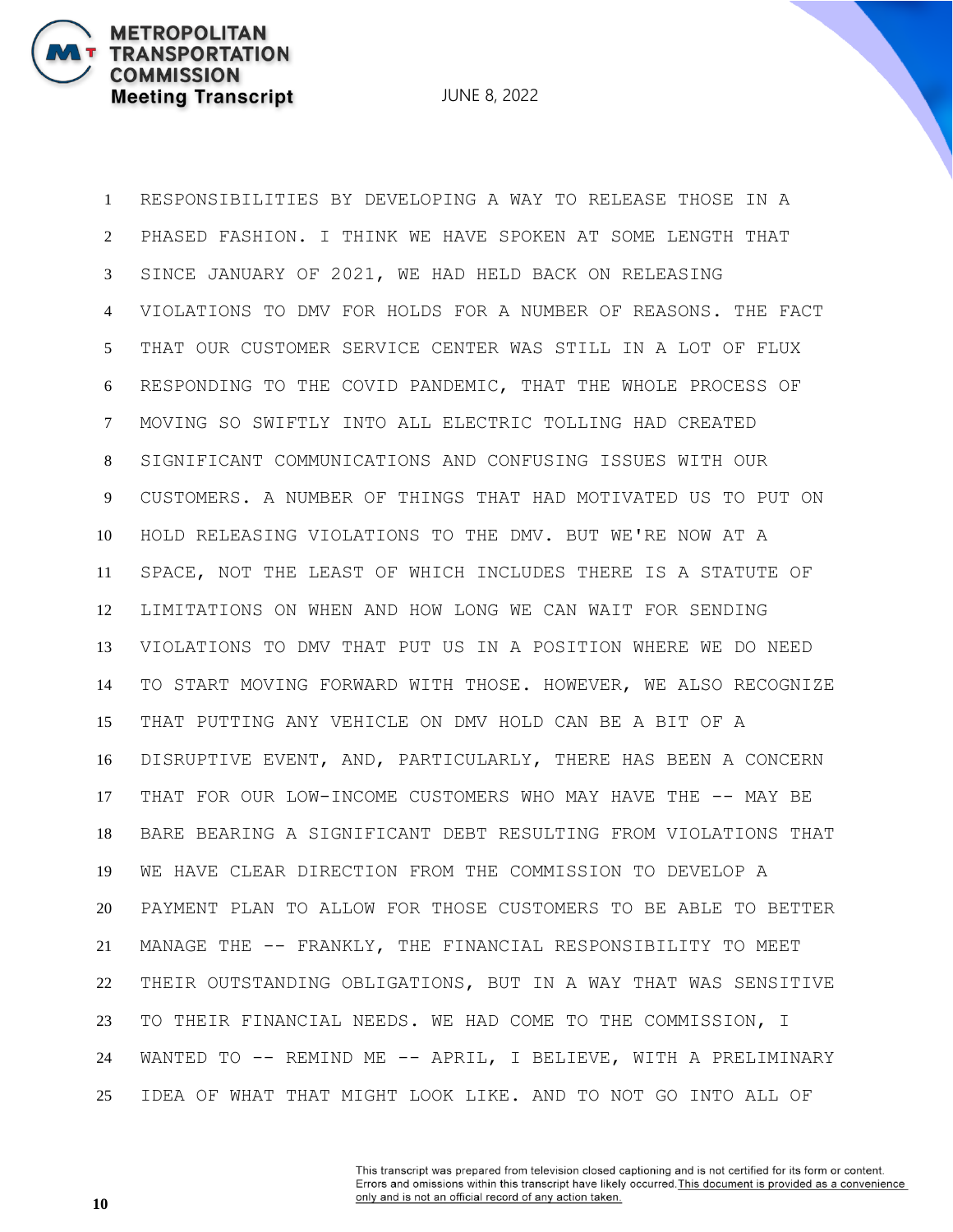**METROPOLITAN** 

**COMMISSION** 

**TRANSPORTATION** 

**Meeting Transcript** 

 ACCOUNT OF EVERYTHING WE COVERED, ONE OF THE KEY CHARACTERISTICS AT THAT TIME WAS THAT POSSIBLY COULD GO WITH A PAYMENT PLAN OPTION FOR ANYBODY. RIGHT? WE WOULD NOT TAG IT TO, NECESSARILY, A MEANS BASED LOW-INCOME STRUCTURE. ALTHOUGH THE COMMISSION HAD SAID THAT THE POINT OF A PLAN REALLY WAS TO BEST HELP THOSE IN MOST FINANCIAL NEED. BUT, THERE WERE SOME ADMINISTRATIVE AND OTHER CONSIDERATIONS THAT WE HAD SUGGESTED, PERHAPS WE WOULD JUST HAVE A PAYMENT PLAN FOR ANYONE, WITH AN EXTREMELY IMPORTANT CAVEAT AND BRIGHT LINE. THAT TO MEET THE FIDUCIARY RESPONSIBILITIES THAT BATA HAD, WE WOULD HAVE TO HAVE BUILT INTO THAT PROCESS SURETY TO COLLECT THE TOLLS, AND THAT THE PENALTY PIECE OF AN A ACCUMULATED BURDEN WOULD BE THE SUBJECT OF A PAYMENT PLAN BUT THE UPFRONT REQUIREMENT FOR PARTICIPATING WOULD BE TO PAY ALL YOUR TOLLS. BECAUSE WE'RE NOT ASKING FOR ANY KIND OF DIFFERENTIATION ABOUT INCOME OR FINANCIAL STATUS. THAT WAS MET WITH A NUMBER OF CRITIQUES FROM THE COMMISSION, PARTICULARLY ON THE FACT THAT IF YOU WERE LOW- INCOME PAYING A ROLL-UP OF YOUR TOLLS, COULD IN AND OF ITSELF BE A BURDEN AND THAT COULD NOT BE CLEARED. FIRST WAS FINANCIAL CONSIDERATIONS, AND THOUGHT ABOUT IT; IT HAS DRIVEN US TO THE POINT TO SAY THAT WE NEED A RETURN TO A PAYMENT PLAN THAT IS A MEANS BASED FOCUSED STRUCTURE CORE TO HELP THOSE MOST FINANCIALLY IN NEED AND THAT TO SETUP A STRUCTURE AT THE OUTSET IS FOCUSED ON A POPULATION OF LOW-INCOME INDIVIDUALS. SO THAT IS A BIG PIVOT AND IS CORE TO THE PROPOSAL THAT WE ARE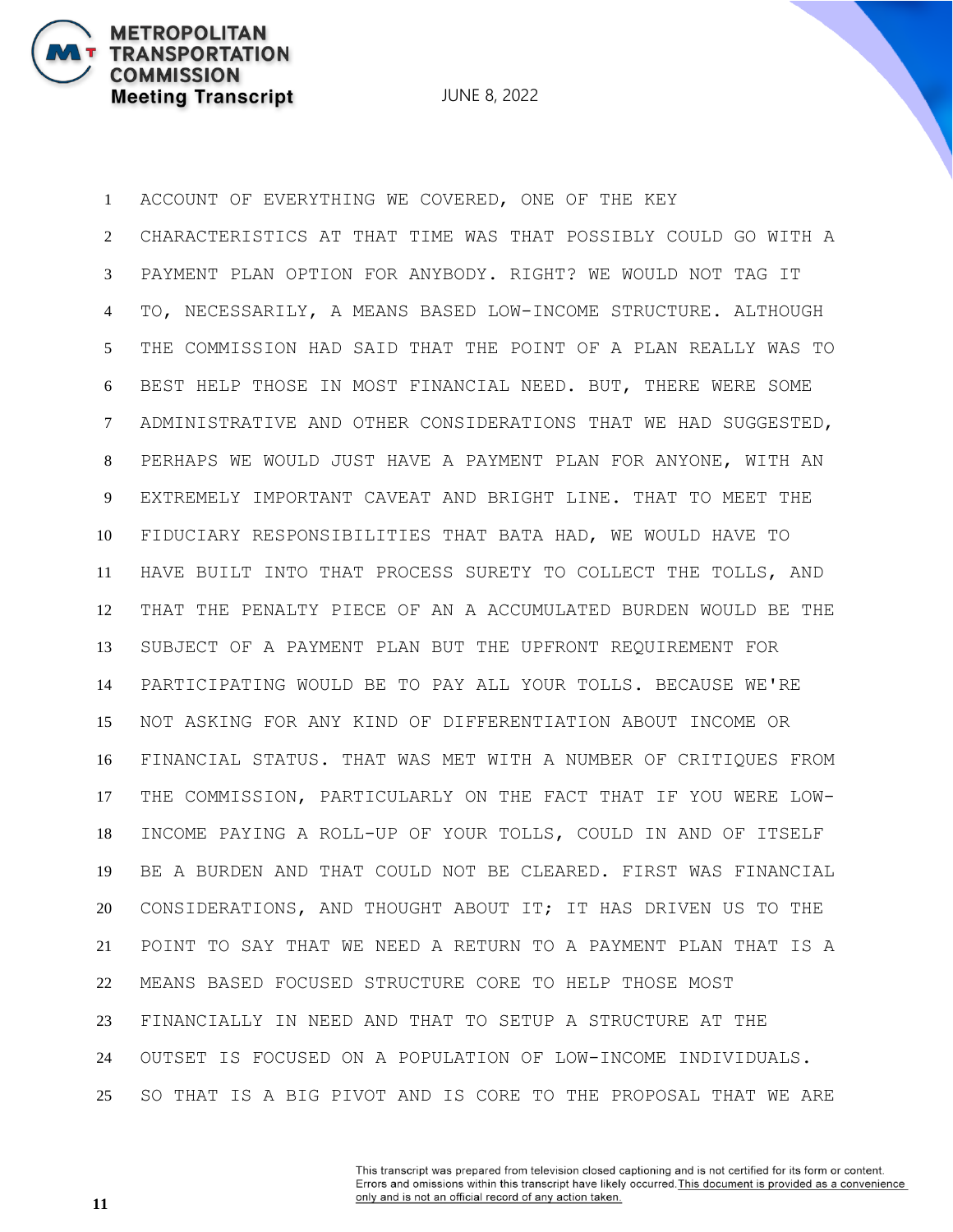**METROPOLITAN** 

**COMMISSION** 

**TRANSPORTATION** 

**Meeting Transcript** 

 BRINGING TO YOU TODAY. WHAT I WOULD LIKE TO DO, AGAIN, IS JUST TO HIGHLIGHT VERY QUICKLY SOME IMPORTANT, AND WE BELIEVE, CREATIVE ASPECTS THOUGH, OF HOW WE MIGHT STRUCTURE A MEANS- BASED PROCESS, AND, LYSA WE'LL MORE CAREFULLY GO INTO THE DETAILS. IN ORDER TO ALIGN THAT WITH THE STAGED RELEASE OF VIOLATIONS THROUGH DMV HOLD, THAT, AGAIN, IS A CORE CONCERN WITH HOW OUR LOW-INCOME CUSTOMER WHO IS MAY BE IN THIS, YOU KNOW, A ACCUMULATED FINANCIAL BURDEN STATE, HOW THAT IT WOULD WORK. THE MEMO LAID IT OUT, BUT LET ME WALK THROUGH THE KEY PIECES OF IT JUST AS AN OPENING STRUCTURE. THE IDEA WOULD BE THAT AT SOME POINT IN THE FUTURE, OUR FIRST PHASE OF RELEASING DMV HOLDS WOULD BE FOR COMMERCIAL VIOLATORS. A VERY DISTINCT GROUP THAT WE HAVE A BASIS FOR IDENTIFYING WHO THOSE WOULD BE, AND WE WOULD MOVE FORWARD WITH RELEASING THOSE VIOLATIONS TO DMV IN THAT PROCESS. FOR EVERYONE ELSE, WE WOULD ESTABLISH A WAITING -- A SORT OF WAITING PERIOD WHERE BY WE WOULD HAVE A PREQUALIFICATION PROCESS FOR THOSE INDIVIDUALS WHO WOULD MEET OUR LOW-INCOME MEANS BASED THRESHOLD. AND IN THAT PROCESS, IT WOULD BE MODELED ON THE CLIPPER START, VERY SUCCESSFUL CLIPPER START PROGRAM THAT WE HAVE PUT TOGETHER, WHERE SOMEONE WOULD BE ABLE TO DEMONSTRATE THAT THEY MEET A LOW-INCOME ELIGIBILITY, AND IN THIS, AGAIN, SORT OF, WINDOW, AND WE DON'T HAVE A TIME SET, WE DON'T HAVE DETAILS FOR YOU BUT LET'S SAY FOR THE SAKE OF ARGUMENT, A 3 TO 4 MONTH WINDOW, A PERSON WHO BELIEVES THAT THEY, YOU KNOW, WOULD MEET THE CRITERIA, WOULD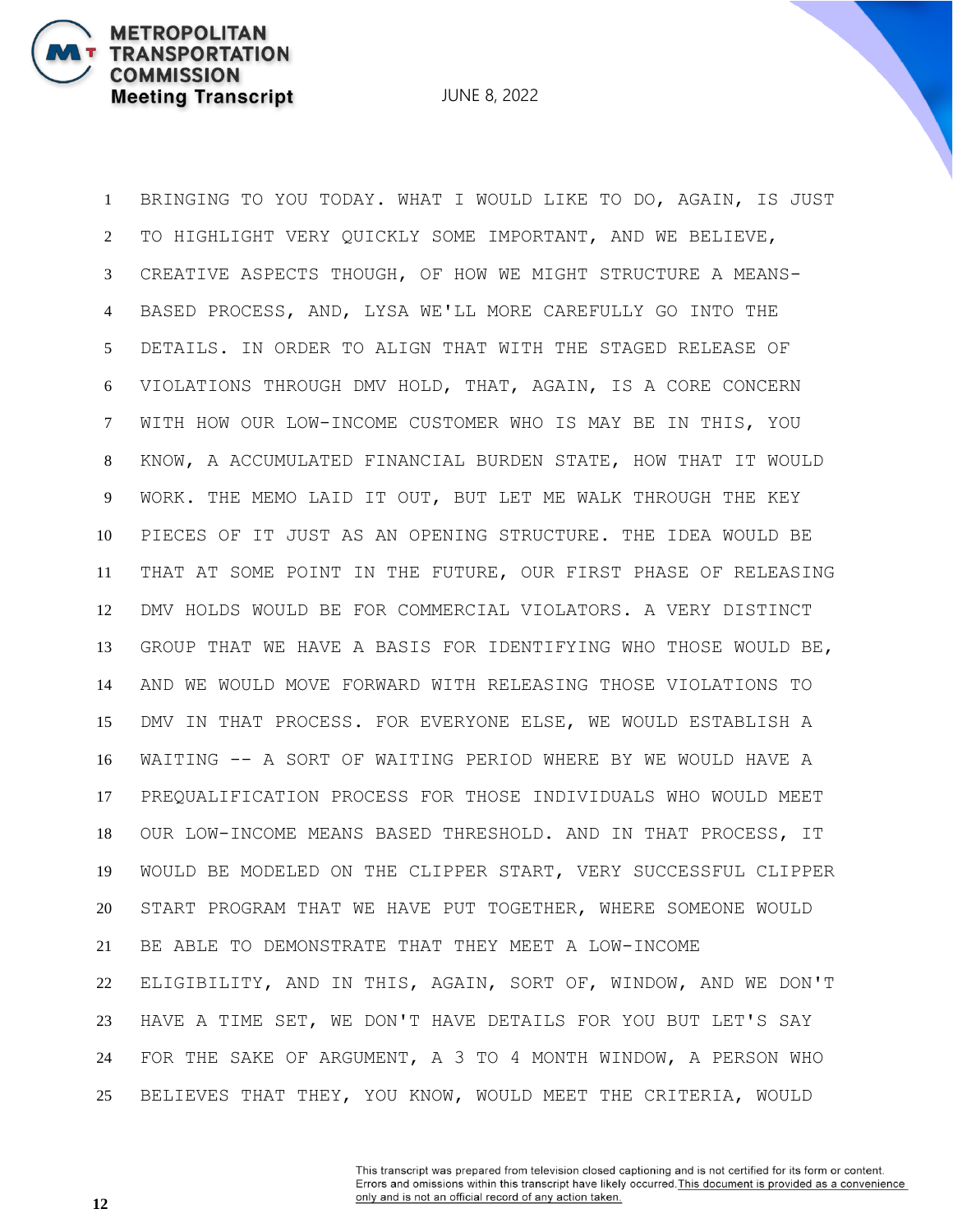JUNE 8, 2022

 GO IN, PREQUALIFIED BY FILLING OUT INFORMATION, AGAIN, MODELED ON OUR CLIPPER START ELIGIBILITY PROCESS, AND THE VEHICLE ATTACHED TO THAT, SHOULD THE PERSON QUALIFY, WOULD NOT BE -- WOULD BE PUT IN, LET'S SAY WOULD BE CHARACTERIZE AS A WAITING ROOM AND WOULD NOT BE RELEASED TO THE DMV, SITTING IN THIS WAITING ROOM WE'RE ALONG THE LINES DEVELOPING DETAILS A PAYMENT PLAN, THAT THEY COULD PARTICIPATE N BUT WOULD ENSURE THE INTERIM PERIOD UNTIL THE PAYMENT PLAN WAS FINALIZED AND READY TO GO, IT WOULD NOT BE RELEASED TO DMV, THIS PREQUALIFICATION PERIOD WOULD BE A SAFETY NET. THEN WHAT WOULD HAPPEN IS THAT THERE WOULD, YOU KNOW, BEYOND THAT WAITING PERIOD WINDOW, WE WOULD THEN RELEASE THE REMAINING OUTSTANDING VIOLATIONS TO DMV. IF AN INDIVIDUAL MISSED THE WAITING PERIOD AND THEY RECEIVED NOTIFICATION WITH THE REGISTRATION THAT THEIR VEHICLE WAS BEING HELD FOR OUTSTANDING VIOLATIONS AND THEY BELIEVE THAT THEY MEET THE LOW-INCOME CRITERIA, THEY CAN STILL ENTER INTO THE PREQUALIFICATION PROGRAM. AND AT THAT POINT, WE WOULD GO IN AND SORT OF TAKE, YOU KNOW, RETRIEVE THEIR VEHICLE, IF YOU WILL, AND PUT IT IN THE WAITING ROOM. THERE IS TWO SPACES WHERE A LOW-INCOME INDIVIDUAL CUSTOMER WOULD BE ABLE TO ESTABLISH THEIR ELIGIBILITY AND GET INTO THIS QUALIFYING SPACE. SO THAT'S THE BASIC STRUCTURE. BUT I WOULD SAY THAT THERE IS TWO CRITICAL THINGS THAT WE STILL NEED TO DEVELOP. I'M BEING VERY HONEST WITH YOU TODAY THAT WE DON'T HAVE ALL OF THESE THINGS KNOCKED DOWN YET WE'RE ESSENTIALLY

> This transcript was prepared from television closed captioning and is not certified for its form or content. Errors and omissions within this transcript have likely occurred. This document is provided as a convenience only and is not an official record of any action taken.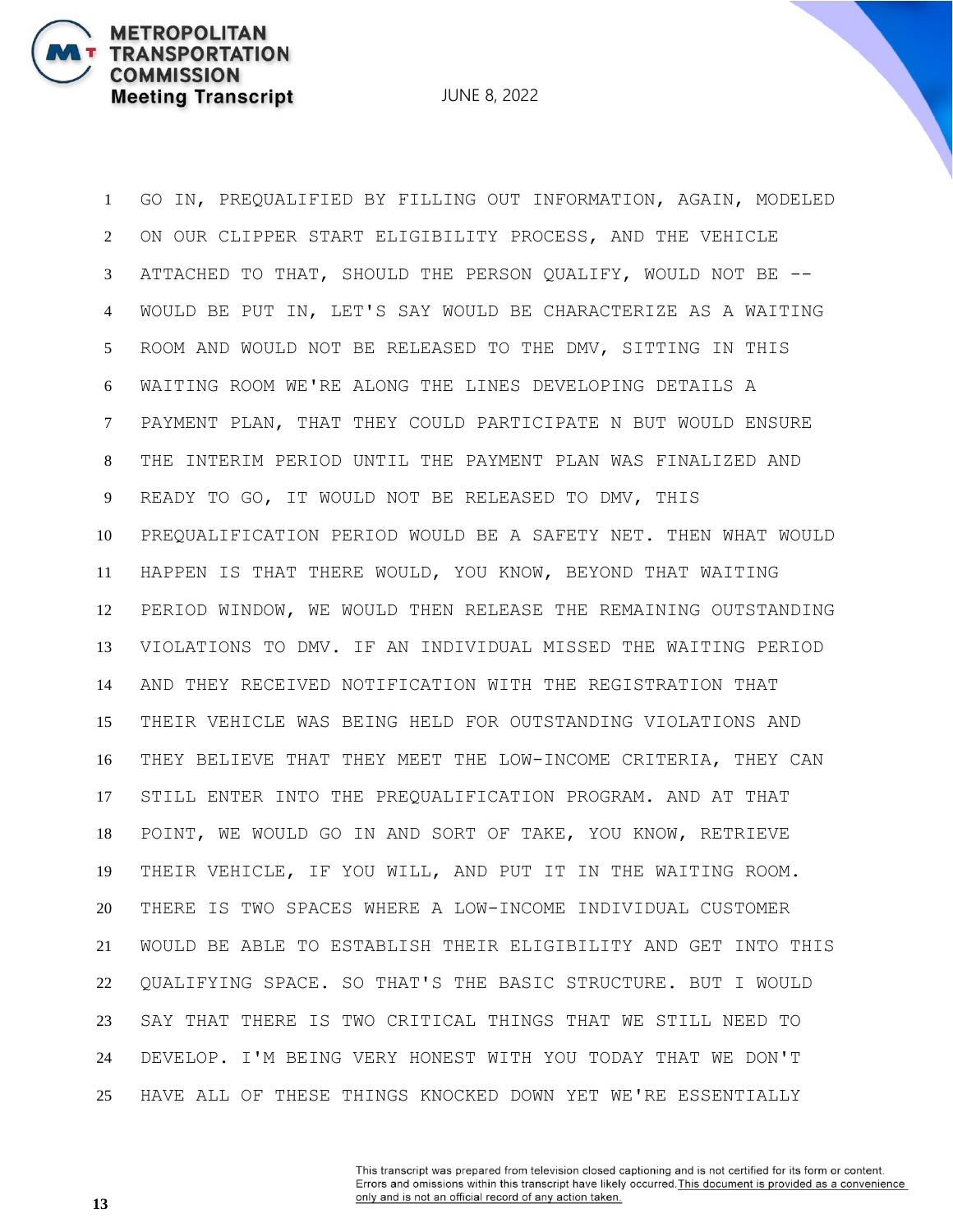JUNE 8, 2022

 ASKING FOR YOUR APPROVAL FOR THE CONCEPT TO BEGIN DEVELOPING THE DETAILS ASSOCIATED WITH THIS APPROACH TODAY. ONE KEY THING IS THAT WE WOULD HAVE TO HAVE IN PLACE AND DEVELOP THE PREQUALIFICATION PROGRAM. WE HAVE GOT A WONDERFUL TESTED BASIS WITH CLIPPER START. WE WOULD BE BUILDING IT BASED ON THAT, HOWEVER, ALL OF THOSE BITS AND PIECES ARE NOT IN PLACE YET. SO WE NEED THE TIME TO DO THAT, AND TODAY WE DON'T HAVE DEFINITIVE TIME. BUT THAT'S GOING TO GUIDE THE TIME WE WOULD BE SORT OF LAUNCHING THIS WHOLE PROCESS. THE OTHER THING IS WE NEED TO HAVE A VERY AGGRESSIVE PUBLIC INFORMATION CAMPAIGN TO LET POTENTIAL CUSTOMERS KNOW THAT THIS PREQUALIFICATION PROGRAM, IN ADVANCE OF A LOW-INCOME-BASED PAYMENT PLAN, IS 13 AVAILABLE. ONE OF THE DIFFICULTIES WE FACE -- AND KATHLEEN, AS OUR GENERAL COUNSEL CAN ELABORATE ON THAT IF NEEDED, WE ARE EXTREMELY LIMITED IN OUR ABILITY TO PROVIDE DIRECT TARGETED INFORMATION TO FASTRAK CUSTOMERS. I CAN'T SAY THAT QUICKLY. DUE TO STREETS AND HIGHWAYS CODE REQUIREMENTS, AS WELL AS ONGOING LITIGATION RELATED TO PII. SO, UNFORTUNATELY, THAT IS A MECHANISM THAT IS NOT READILY AT OUR DISPOSAL TO DO. SO WE ARE GOING TO HAVE TO RELY VERY MUCH ON AN AGGRESSIVE AND FAR- REACHING PUBLIC INFORMATION PROGRAM. AGAIN, LYSA CAN TALK ABOUT THAT MORE. ELEMENTS ON OUR WEB SITE, ET CETERA. AND IT NEEDS A WORKSPACE THAT WOULD BE NECESSARY BEFORE LAUNCHING THIS PROCESS. THAT LAYS OUT THE BASIC STRUCTURES OUT THERE BECAUSE IT'S A SHIFT FROM WHAT WE SUGGESTED TO YOU BEFORE BUT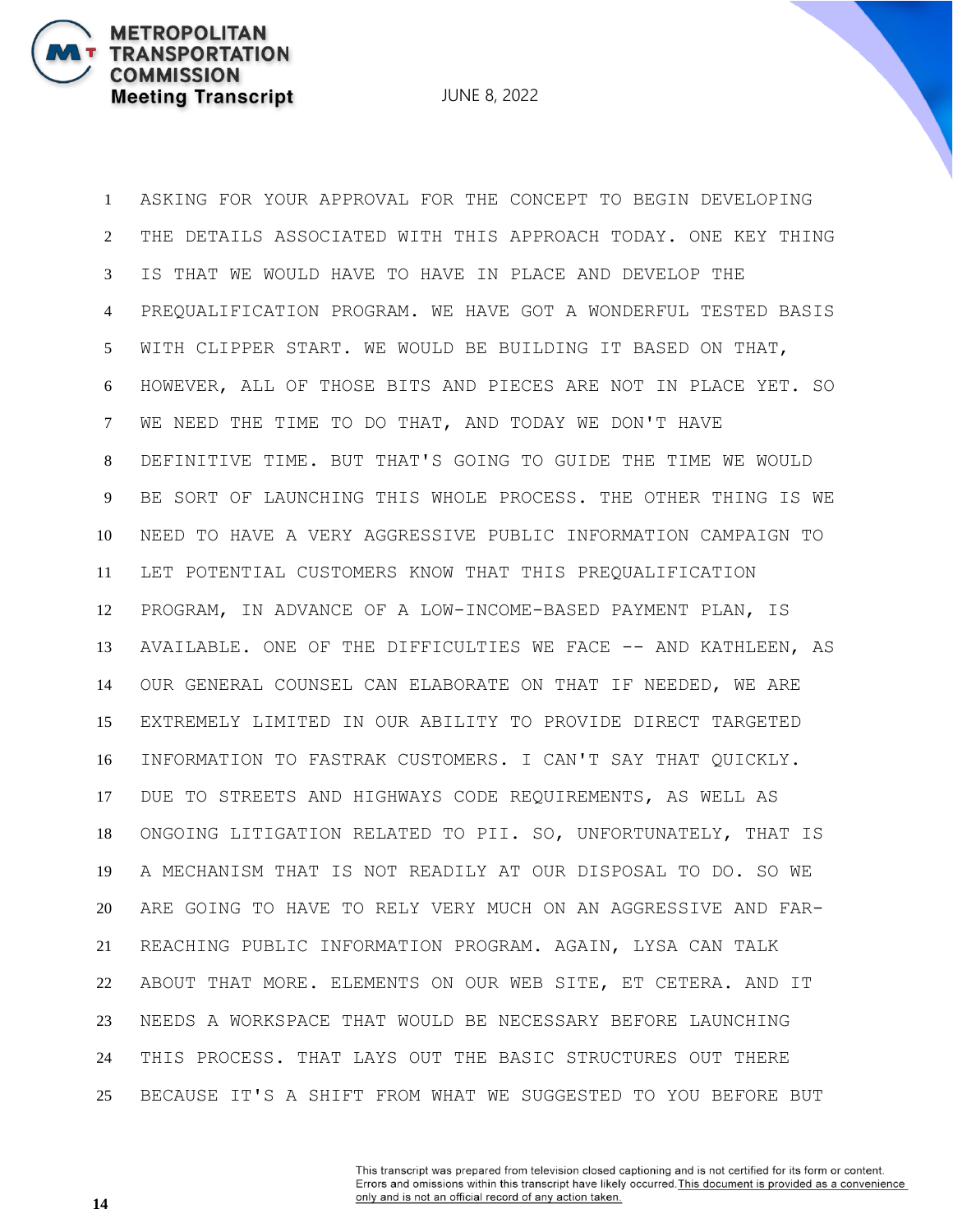JUNE 8, 2022

 I THINK IT'S HELPFUL TO HAVE THAT BASIC STRUCTURE SO THEN YOU WILL BE ABLE TO SLOT IN SOME OF THE DETAILS AND INFORMATION THAT LYSA WILL BE ABLE TO PROVIDE TO YOU. SO WITH THAT, LET ME TURN IT OVER TO LYSA, AND WE CAN, AGAIN -- UNLESS, CHAIR WORTH, THERE IS SOME OTHER COMMENTS OR THINGS YOU WOULD LIKE TO DISCUSS?

 **AMY WORTH, CHAIR:** THERESE, I WANT TO THANK YOU FOR THAT TABLE SETTING, AND WANT TO JUST CLARIFY ONE POINT WITH YOU. YOU MENTIONED THAT THE OPPORTUNITY FOR PEOPLE TO PREQUALIFY BEGINNING IN THE PROCESS, BEFORE WE DO ANY KIND OF DMV ACTION. 

**THERESE MCMILLAN:** CORRECT.

 **AMY WORTH, CHAIR:** BUT THE SECOND PIECE YOU SAID, AT THAT POINT WHEN WE -- WHEN THOSE HOLDS GO TO DMV AND THERE IS A SECOND OPPORTUNITY FOR PEOPLE WHO WOULD HAVE THE ABILITY, FROM AN INCOME STANDPOINT, TO GO -- TO BE PULLED OUT OF THAT POOL AND INTO THIS, WHAT YOU HAVE TALKED ABOUT, A WAITING ROOM. SO THEY ARE -- WHAT THAT WOULD ENABLE THEM TO DO IS GO AHEAD AND REGISTER THEIR CAR FOR THE FOLLOWING YEAR. WE WOULD REMOVE THEM FROM THE DMV HOLD. WE WOULD REMOVE THE DMV HOLD FROM THAT PARTICULAR, YOU KNOW, CUSTOMER, AND THEN THEY WOULD GO INTO THIS WAITING ROOM WHILE WE DEVELOPED THIS VERY -- THE SPECIFICS OF THE PAYMENT PLAN.

> This transcript was prepared from television closed captioning and is not certified for its form or content. Errors and omissions within this transcript have likely occurred. This document is provided as a convenience only and is not an official record of any action taken.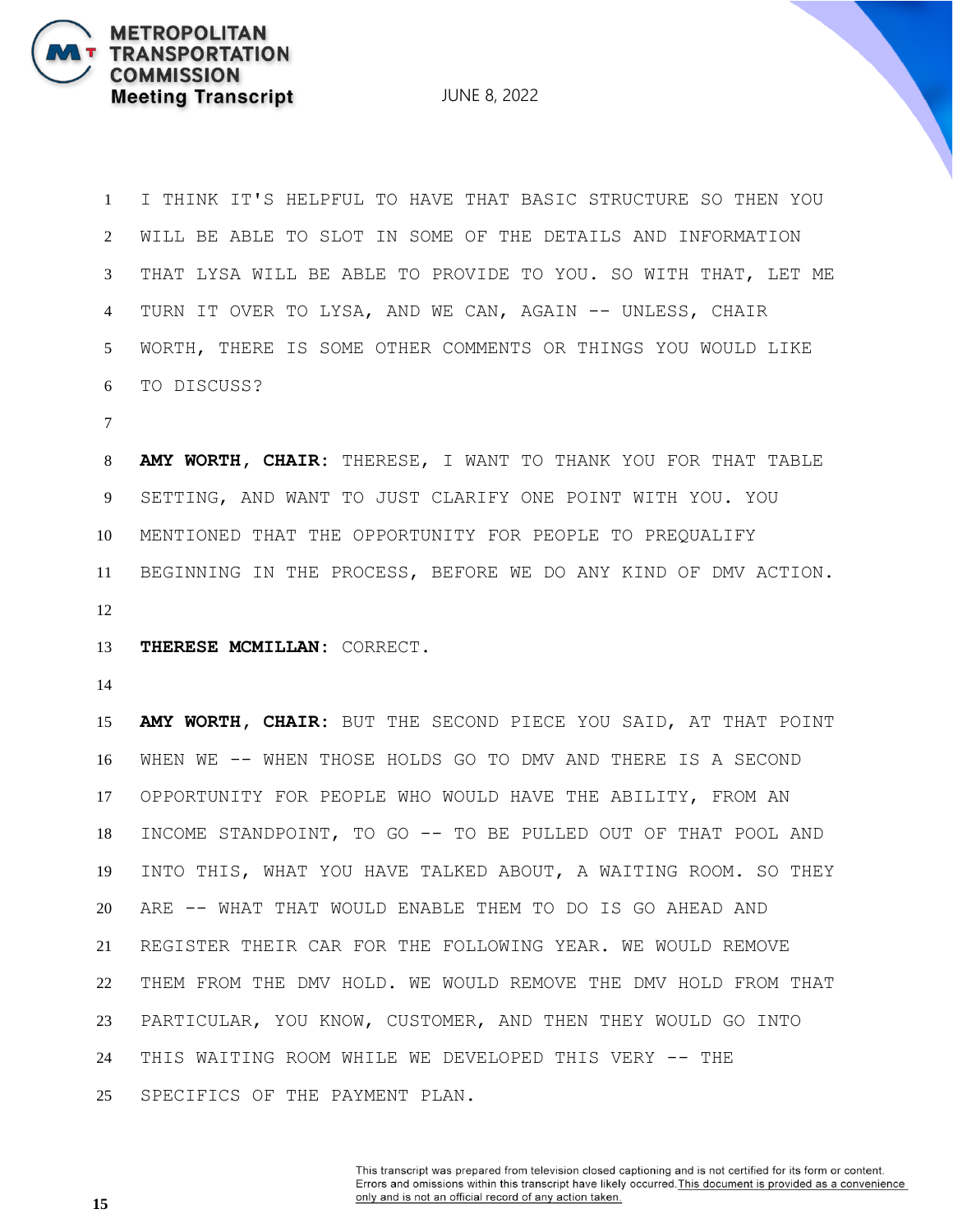

```
1
2 THERESE MCMILLAN: CORRECT.
3
4 AMY WORTH, CHAIR: OKAY. THAT'S FINE. OKAY GREAT. THANK YOU. I 
5 SEE COMMISSIONER RONEN HAS A QUESTION.
6
7 HILLARY RONEN: YEAH, AND PERHAPS I HAVE LOTS OF QUESTIONS. AND 
8 PERHAPS I SHOULD WAIT UNTIL AFTER THE PRESENTATION?
9
10 THERESE MCMILLAN: I THINK YOU CAN DO THAT.
11
12 HILLARY RONEN: HAPPY TO DO THAT. I'LL DO THAT.
13
14 AMY WORTH, CHAIR: GREAT. I WANTED TO CLARIFY THAT ONE PIECE OF 
15 IT. BECAUSE I KNOW THAT'S A PRIORITY FOR THE COMMITTEE, FROM, 
16 YOU KNOW, OUR PAST DISCUSSIONS. SO, OKAY, THANK YOU VERY MUCH, 
17 THERESE. LYSA THANK YOU VERY MUCH FOR YOUR WORK. AND LOOK 
18 FORWARD TO YOUR PRESENTATION. LIS.
19
20 LYSA HALE: THANK YOU COMMISSIONER WORTH. CAN I GET THE 
21 PRESENTATION PULLED UP? CHAIR WORTH AND COMMISSIONERS I'M LYSA 
22 HALE BATA STAFF. I'M GOING TO OUTLINE NEXT STEPS IN OUR 
23 PAYMENT PLAN PILOT PROPOSAL AND PROVIDE ADDITIONAL DETAILS AND 
24 MAKE SEVERAL REQUESTS OF THIS COMMITTEE. NEXT SLIDE. LET ME 
25 TAKE YOU BACK TO HOW WE GOT HERE. A YEAR AGO, WE SET OUT TO
```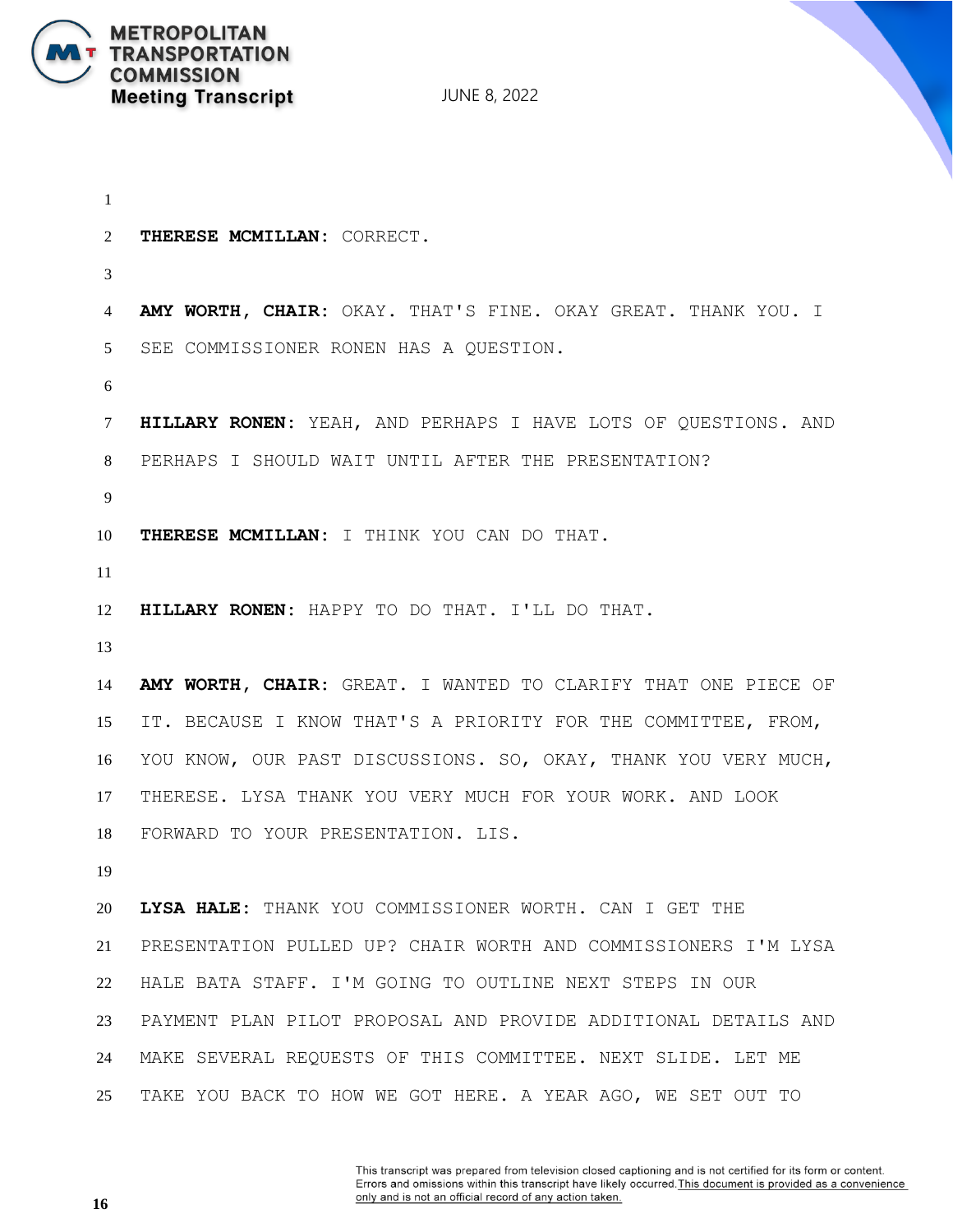JUNE 8, 2022

 MAKE SURE THAT PAYING TOLLS WAS AN EQUITABLE PROCESS FOR ALL. AS PART OF THAT, WE BEGAN LOOKING AT OUR POLICIES TO SEE WHAT WE COULD CHANGE TO ENSURE EQUITY. WE STARTED WITH ONE OF THE MOST IMPORTANT, THE DRAMATIC REDUCTION IN OUR VIOLATION PENALTIES. NOW, INSTEAD OF PAYING \$25 AFTER A FIRST NOTICE OF VIOLATION, AND \$70 AFTER A SECOND NOTICE OF VIOLATION, DRIVERS PAY A FIVE THERE PENALTY FOR THE FIRST AND \$15 FOR THE SECOND. IN ADDITION, WE HAVE MADE SEVERAL CHANGES TO MAKE IT MORE AFFORDABLE TO GET AND START USING FASTRAK. LOWERING THE DEPOSIT FOR A TOLL TAG, EQUALIZATION EQUALIZING AMOUNT REQUIRED TO OPEN A FASTRAK ACCOUNT CREDIT CARD FOR USERS AND THE ELIMINATION OF FEES USED FOR OUR CASH PAYMENT NETWORK THESE ARE SIGNIFICANT MEANINGFUL CHANGES. THE PAYMENT PLAN PILOT I WILL DISCUSS MOMENTARILY WE ARE LAUNCHING OUR MOBILE APP THIS SUMMER AS A RESULT MANAGING YOUR FASTRAK ACCOUNT AND PAYING INVOICES AND VIOLATION NOTICES WILL BE MUCH EASIER AS THE METHOD WILL BE RIGHT AT YOUR FINGERTIPS. WE'RE TALKING TO LOW-INCOME INDIVIDUALS ABOUT HOW THEY PAY THEIR TOLLS, VIEW PENALTIES WHAT THEY WOULD LIKE IN A PAYMENT PLAN AND SO ON. WE WILL SOON WRAP UP THIS FIRST PHASE OF CUSTOMER ENGAGEMENT AND SHARE RESULTS. WE WILL CONTINUE TO REVIEW POLICIES AND ALSO CONTINUE OUR COMMUNITY ENGAGEMENT NEXT FISCAL YEAR THANKS TO ONE OF THE CONTRACTS THAT YOU JUST APPROVED ON CONSENT FOR THIS PURPOSE. NEXT SLIDE. WE HAVE TWO IMPORTANT PRIORITIES TO ADDRESS HERE TODAY, AND THERESE HAS TALKED ABOUT BOTH OF THEM.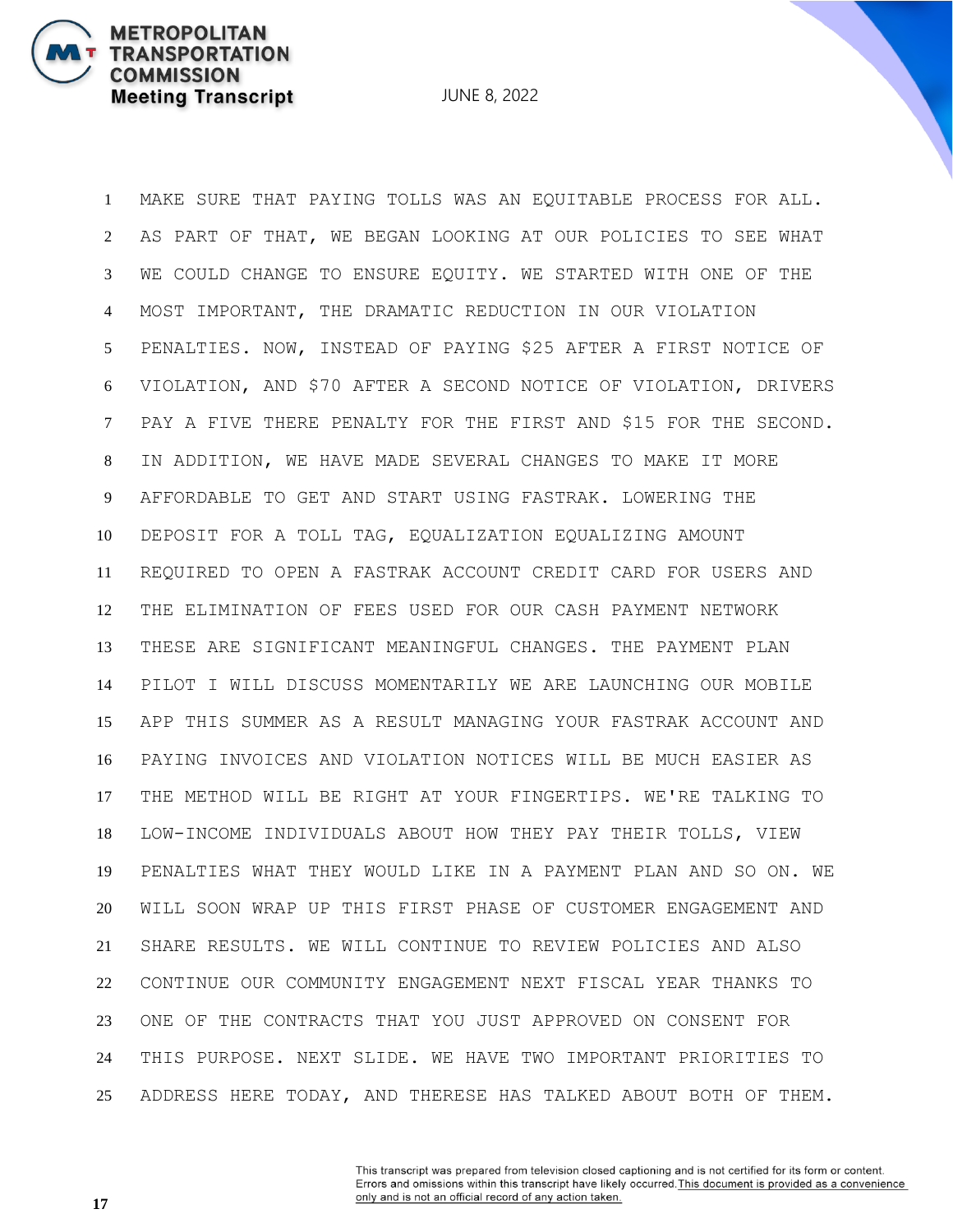JUNE 8, 2022

 YOU ARE ALREADY FAMILIAR WITH THE PAYMENT PLAN PILOT CONCEPT AND WE WILL BE SHARING ADDITIONAL THINKING AND A RECOMMENDATION ABOUT THAT SHORTLY. BUT ONE OF THE THINGS THAT WE HAVEN'T TALKED ABOUT IN PREVIOUS MEETINGS IS THE DETAIL -- OR THAT WE HAVEN'T TALKED IN DETAIL ABOUT IS THE CURRENT BACKLOG OF UNPAID VIOLATION NOTICES THAT NEED TO BE SENT TO DMV FOR REGISTRATION HOLD OR TO COLLECTIONS. NEXT SLIDE. I'LL ADDRESS THE UNPAID VIOLATION NOTICES FIRST. NEXT SLIDE. THIS SLIDE IS A REMINDER OF THE STEPS THAT IT TAKES FOR AN UNPAID TOLL TO GET TO DMV FOR REGISTRATION HOLD. AS YOU CAN SEE, THE ENTIRE PROCESS TAKES A MINIMUM OF 81 DAYS. AFTER A VEHICLE CROSSES A BRIDGE, THE FASTRAK CUSTOMER SERVICE CENTER SENDS AN INVOICE IN THE MAIL TO THE REGISTERED OWNER OF THE VEHICLE USING THE ADDRESS PROVIDED BY THE DMV IF THE INVOICE IS NOT PAID BY THE DUE DATE 21 DAYS FROM THE DATE OF THE INVOICE THE REGISTERED OWNER IS SENT A FIRST NOTICE OF VIOLATION WITH A FIVE THERE PENAL. IF THAT IS NOT PAID BY THE DUE DATE A SECOND NOTICE DELINQUENT VIOLATION IS SENT WITH THE \$15 PENALTY IF A SECOND NOTICE IS NOT PAID BY THE DUE DATE THE DMV COLLECTS WITH VEHICLE REGISTRATION RENEWAL THE REGISTERED OWNER MUST PAY THE TOLLS AND PENALTIES DURING THEIR VEHICLE REGISTRATION. IF THE VIOLATION IS NOT TO BE SENT TO THE DMV IT IS SENT TO COLLECTIONS THE MOST COMMON SCENARIOS WHERE VIOLATIONS ARE SUPPORT TO COLLECTIONS IS IF THE VEHICLE HAS MORE THAN 75 VIOLATION NOTICES THAT IS THE MOST WE CAN SEND TO THE DMV ON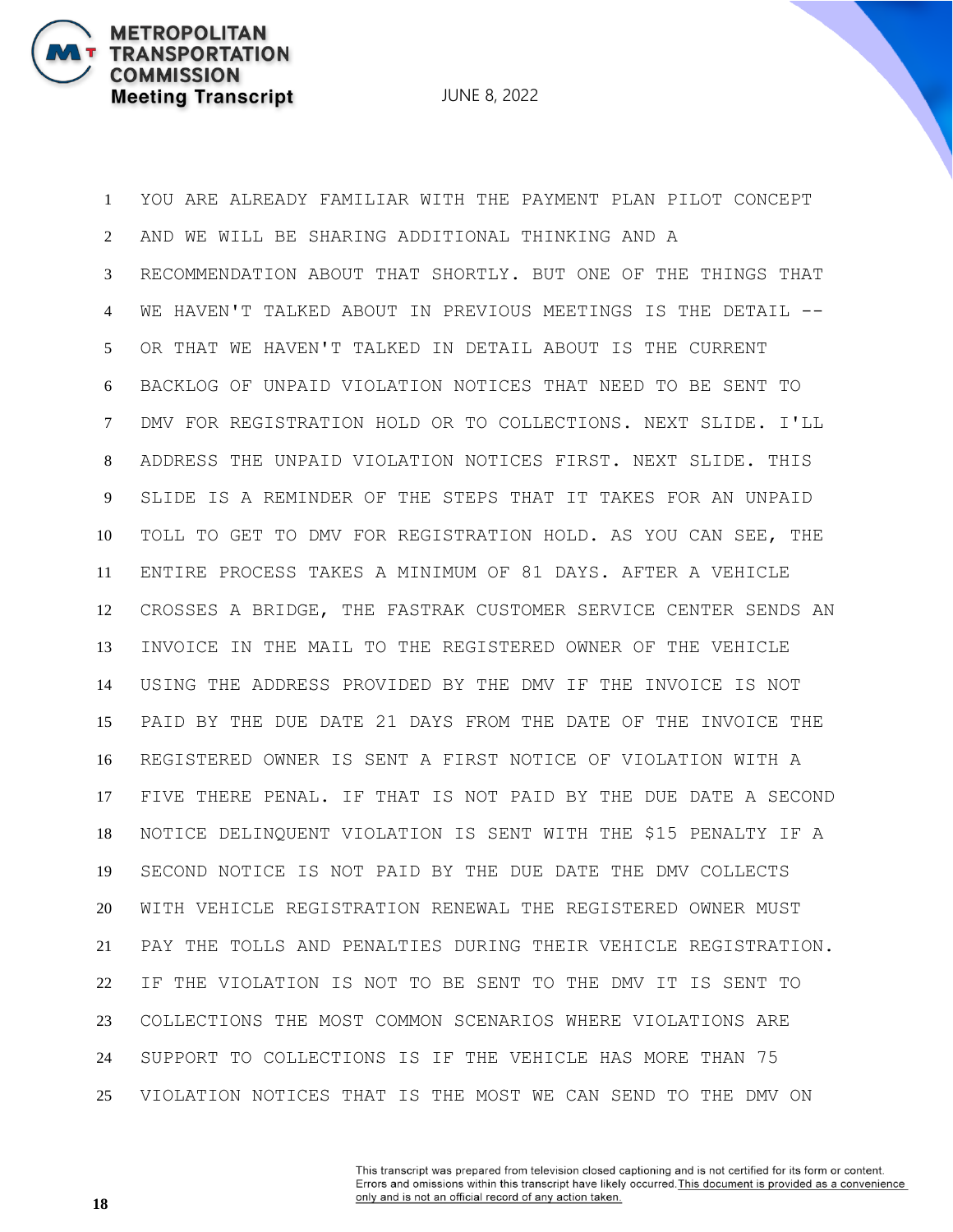JUNE 8, 2022

 ONE VEHICLE. OR IF THE VEHICLE HAS VIOLATIONS, THE VEHICLE THAT HAS THE VIOLATIONS IS FROM OUT OF STATE. NEXT SLIDE. AS THERESE SAID, ADDRESSING THE BACKLOG OF UNPAID VIOLATIONS IS A HIGH PRIORITY FOR BATA. WE'RE LOOKING AT MORE THAN \$50 MILLION IN UNPAID TOLLS FROM APPROXIMATELY 8.8 MILLION OUTSTANDING VIOLATIONS THAT ARE ELIGIBLE TO BE SENT TO DMV FOR A REGISTRATION HOLD OR TO COLLECTIONS. HOW DID WE GET HERE? I'LL REMIND YOU THAT BATA CONVERTED TO A CASHLESS ENVIRONMENT IN 2020 AFTER CALTRANS REMOVED TOLL COLLECTORS FROM THE BOOTH AT THE START OF THE PANDEMIC. THIS WAS AN EFFORT TO PROTECT TOLL TAKERS AS WELL AS DRIVERS. ADDITIONALLY E BATA ROLLED OUT AN INVOICING SYSTEM IN EARLY 2021, AND REINSTATED VIOLATION PENALTIES AT THE SAME TIME. BOTH CONVERSIONS CREATED A BACKLOG OF UNPAID VIOLATIONS AND WE WERE PREPARED TO START SENDING VIOLATIONS DATING BACK TO JANUARY 2021 TO DMV FOR REGISTRATION HOLD LAST YEAR. BUT COMMISSIONERS EXPRESSED CONCERNS ABOUT POTENTIAL IMPACTS ON LOW-INCOME PEOPLE AND ENCOURAGED US TO DEVELOP A PAYMENT PLAN WHICH LED US TO WHERE WE ARE NOW. ADDING TO THE URGENCY TOW RESUME UNPAID VIOLATIONS TO DMV. DMV DOES NOT ACCEPT TRANSACTIONS OLD THAN THREE YEARS OF THE BACKLOG UNPAID VIOLATION.

**SPEAKER:** SORRY.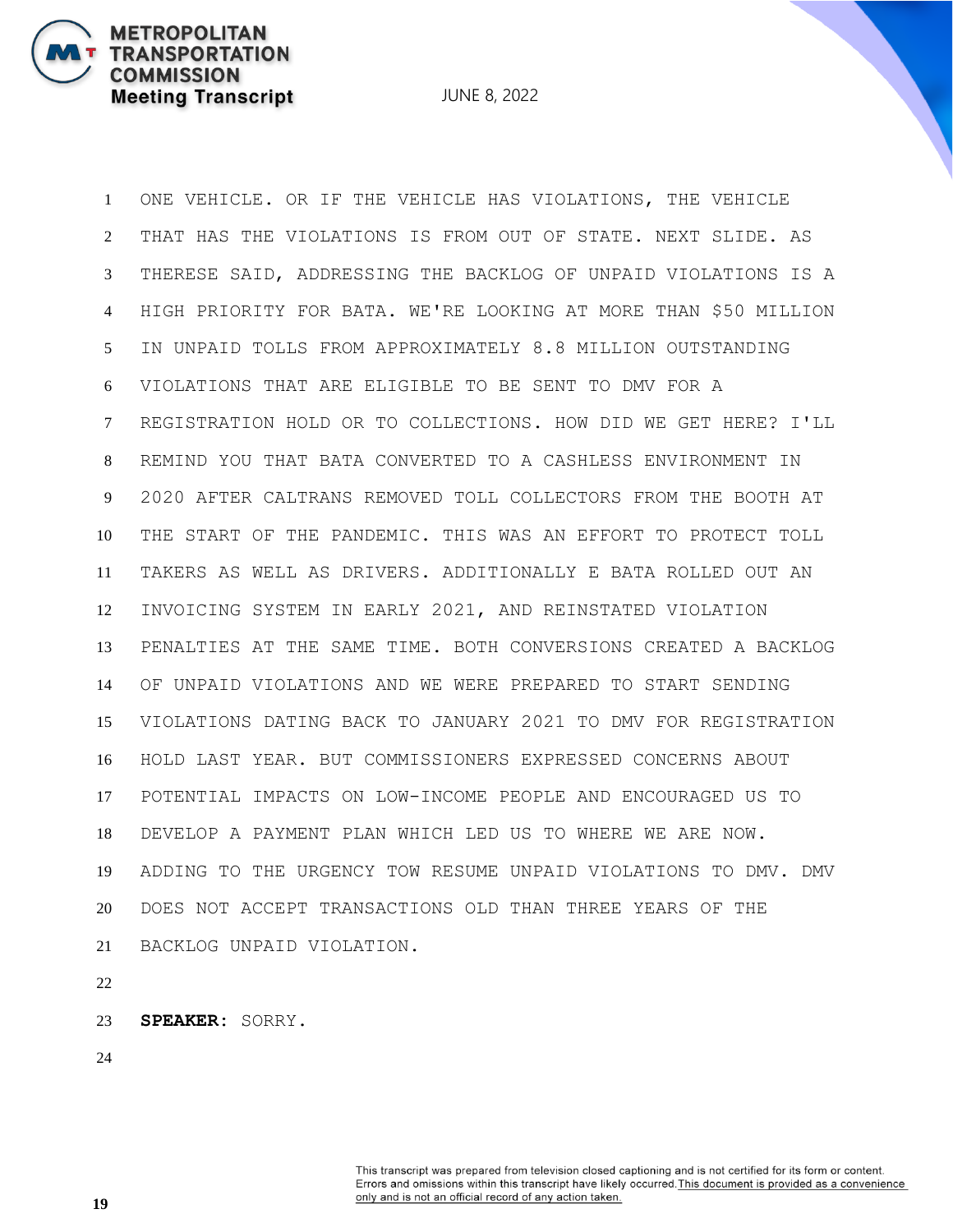**METROPOLITAN** 

**COMMISSION** 

**TRANSPORTATION** 

**Meeting Transcript** 

 **LYSA HALE:** THE BACKLOG OF UNPAID VIOLATIONS WILL START EXPIRING IN JANUARY 2024 WE WOULD LIKE TO START ADDRESSING THIS. THE SOONER WE START THE SOONER WE CAN COLLECT TOLLS. NEXT SLIDE. AS THERESE SAID, THE URGENCY IS REAL, BUT WE DO HAVE A PROPOSED SOLUTION. STAFF IS RECOMMENDING A MULTI-STEP APPROACH TO ADDRESSING THE BACKLOG OF UNPAID VIOLATIONS. THE FIRST STEP IS TO SEND VIOLATIONS ON COMMERCIAL VEHICLES TO THE DMV AND COLLECTIONS RIGHT AWAY. COMMERCIAL VEHICLES WOULD NOT QUALIFY FOR A PAYMENT PLAN, SO THEY'RE ESSENTIALLY LOW-HANGING FRUIT. WHILE WE WOULD ALSO LIKE TO SEND VIOLATIONS FROM PERSONAL VEHICLES TO THE DMV, WE UNDERSTAND THIS COULD BE HARMFUL TO LOW-INCOME INDIVIDUALS WHO MAY NOT BE ABLE TO PAY THEIR DEBT ALL AT ONCE. SO THE PAYMENT PLAN COULD TAKE TIME TO IMPLEMENT WE'RE PROPOSING AN INTERIM STEP. THE TIME LIMITED PREQUALIFICATION PROGRAM TO WHICH AN INDIVIDUAL CAN PROVIDE PROOF OF THEIR LOW-INCOME ELIGIBILITY. IF THEY'RE APPROVED, THEY WOULD GO INTO A WAITING ROOM UNTIL SUCH TIME THAT THE PAYMENT PLAN IS AVAILABLE. A KEY ELEMENT TO THE APPROACH IS LETTING PEOPLE KNOW THAT BATA WILL REMOVE SENDING UNPAID VIOLATIONS TO DMV AND COLLECTIONS AND THAT A PREQUALIFICATION PROGRAM IS AVAILABLE FOR LOW-INCOME DRIVERS. WE WILL USE ONE OF THE CONTRACTS YOU JUST APPROVED WITH POLYTECHNIC MARKETING TO MOUNT A LARGE-SCALE CAMPAIGN TO EDUCATE PEOPLE ABOUT THESE ELEMENTS OF THE PLAN. WE WILL ACCOMPANY THIS BY OUTREACH TO COMMUNITY-BASED ORGANIZATIONS, NEWS RELEASES, PUBLIC SERVICE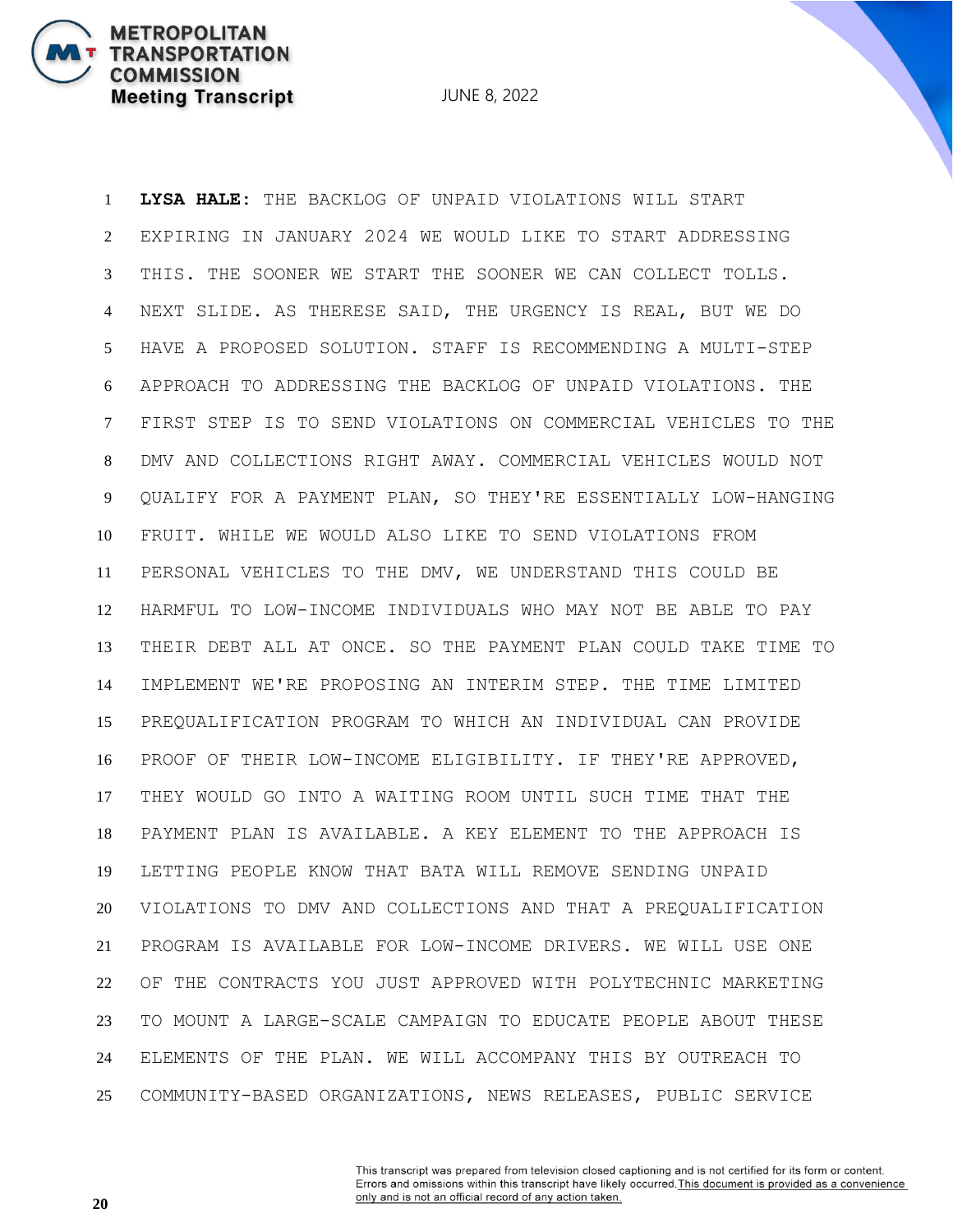**METROPOLITAN** 

**COMMISSION** 

**TRANSPORTATION** 

**Meeting Transcript** 

 ANNOUNCEMENTS, SOCIAL MEDIA, AND INFORMATION ON THE FASTRAK AND MTC WEB SITES. NEXT SLIDE. SO THE OTHER ELEMENT THAT I HAVE NOT ADDRESSED YET IS THE PAYMENT PLAN PILOT. NEXT SLIDE. IF YOU REMEMBER, WE DID ORIGINALLY PROPOSE A PAYMENT PLAN PILOT THAT WAS OPEN TO ALL. IT HAD A MINIMUM THRESHOLD TO ENTER, AND MINIMUM PAYMENT AMOUNTS, AND IT WAS FOR A MAXIMUM OF 12 MONTHS. WE HEARD FROM THIS COMMITTEE THAT SOME PARTS OF THE PROPOSAL WERE INSUFFICIENT TO MEET THE NEEDS OF LOW-INCOME INDIVIDUALS. SO WE TOOK A CLOSER LOOK AT THE BENEFITS AND DISADVANTAGES OF THE PAYMENT PLAN PILOT OPEN TO ALL VERSUS ONE THAT IS LIMITED TO LOW-INCOME INDIVIDUALS. IN GENERAL, A PAYMENT PLAN FOR LOW-INCOME INDIVIDUALS COULD INCORPORATE MORE FLEXIBLE AND GENEROUS OPTIONS IN SEVERAL AREAS, INCLUDING THE UP FRONT PAYMENT AMOUNT, THE DURATION OF THE PLAN, MINIMUM PAYMENT AMOUNTS, AND WHETHER FULL OR PARTIAL TOLLS ARE REQUIRED UPFRONT TO PREVENT VIOLATIONS FROM GOING TO THE DMV OR EVEN PULLING BACK VIOLATIONS THAT HAVE ALREADY BEEN SENT TO DMV. DOWNSIDES OF A LOW-INCOME PAYMENT PLAN ARE THAT IT WILL LIKELY BE A LONGER TIMELINE TO MEET OUR FINANCIAL OBLIGATIONS, BECAUSE IT WILL TAKE LONGER TO COLLECT DEBT THROUGH LOWER PAYMENT AMOUNTS. AT THE SAME TIME, OFFERING A LOW-INCOME PAYMENT PLAN MIGHT BE MORE EXPENSIVE, BECAUSE IT WILL REQUIRE ADDITIONAL WORK BY MULTIPLE CONTRACTORS TO INTEGRATE A MEANS- BASED ELIGIBILITY SCREENING. NEXT SLIDE. DESPITE THESE DOWNSIDES A PAYMENT PLAN PILOT FOR PEOPLE WITH LOW-INCOMES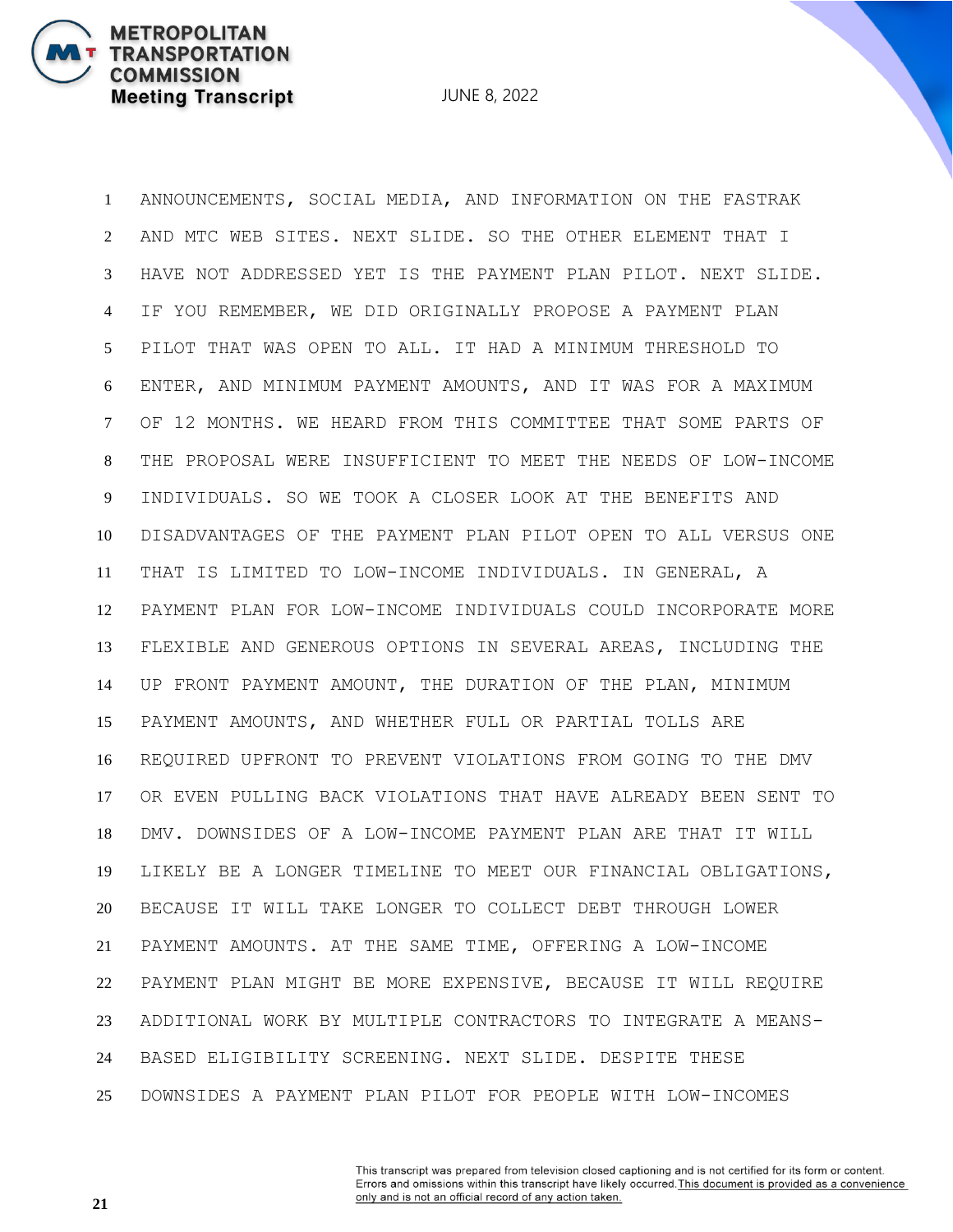JUNE 8, 2022

 COULD BE MORE BENEFICIAL TO THE REGION SO WE ARE RECOMMENDING DEVELOPMENT OF A MEANS BASED PAYMENT PLAN PILOT. FOCUSING ON LOW-INCOME INDIVIDUALS WILL HELP THOSE WHO NEED IT MOST. THE PILOT WOULD BE MODELED AFTER CLIPPER START WHICH REQUIRES AN INDIVIDUAL TO HAVE A HOUSEHOLD INCOME OF 200% OF THE FEDERAL POVERTY OR LESS. IF YOU GO BACK TO THE ORIGINAL GOAL OF THE EQUITY ACTION PLAN, IT WAS TO MAKE PAYING TOLLS MORE AFFORDABLE AND HELP PEOPLE GET OUT OF DEBT. THIS PLAN WILL DO THAT. NEXT SLIDE. SO, NOW, I WILL MOVE ON TO OUR OVERALL RECOMMENDATIONS. NEXT SLIDE. I'M GOING TO START WITH THE LAST TWO FIRST: FIRST, WE ARE SEEKING APPROVAL TO DEVELOP A MEANS- BASED PLAN PILOT BASED ON THE CLIPPER START FRAMEWORK. SECOND, WE WOULD LIKE YOUR APPROVAL TO REMOVE ESCALATION OF UNPAID VIOLATIONS TO THE DMV FOR REGISTRATION HOLD AND TO COLLECTIONS USING A PRECERTIFICATION PROGRAM TO HOLD BACK UNPAID VIOLATIONS FOR LOW-INCOME INDIVIDUALS UNTIL A PAYMENT PLAN PILOT IS IN PLACE. HOW ARE WE GOING TO PUT THESE PROPOSALS INTO ACTION? WE ARE ASKING FOR APPROVAL OF A CONTRACT CHANGE ORDER FOR THE REGIONAL CUSTOMER SERVICE CENTER TO REMOVE ESCALATION OF VIOLATIONS TO THE DMV AND COLLECTIONS AND TO CREATE A MEANS-BASED PAYMENT PLAN PILOT. THIS CHANGE ORDER WOULD BE FOR CONDUENT, STATE, AND LOCAL SOLUTIONS, AND WOULD NOT EXCEED \$1 MILLION. AT THE SAME TIME WE ARE SEEKING APPROVAL OF EXPENDITURES FOR TWO OTHER CONTRACTS THAT WILL BE TAKEN TO THE MTC OPERATIONS COMMITTEE. ONE IS NOT TO EXCEED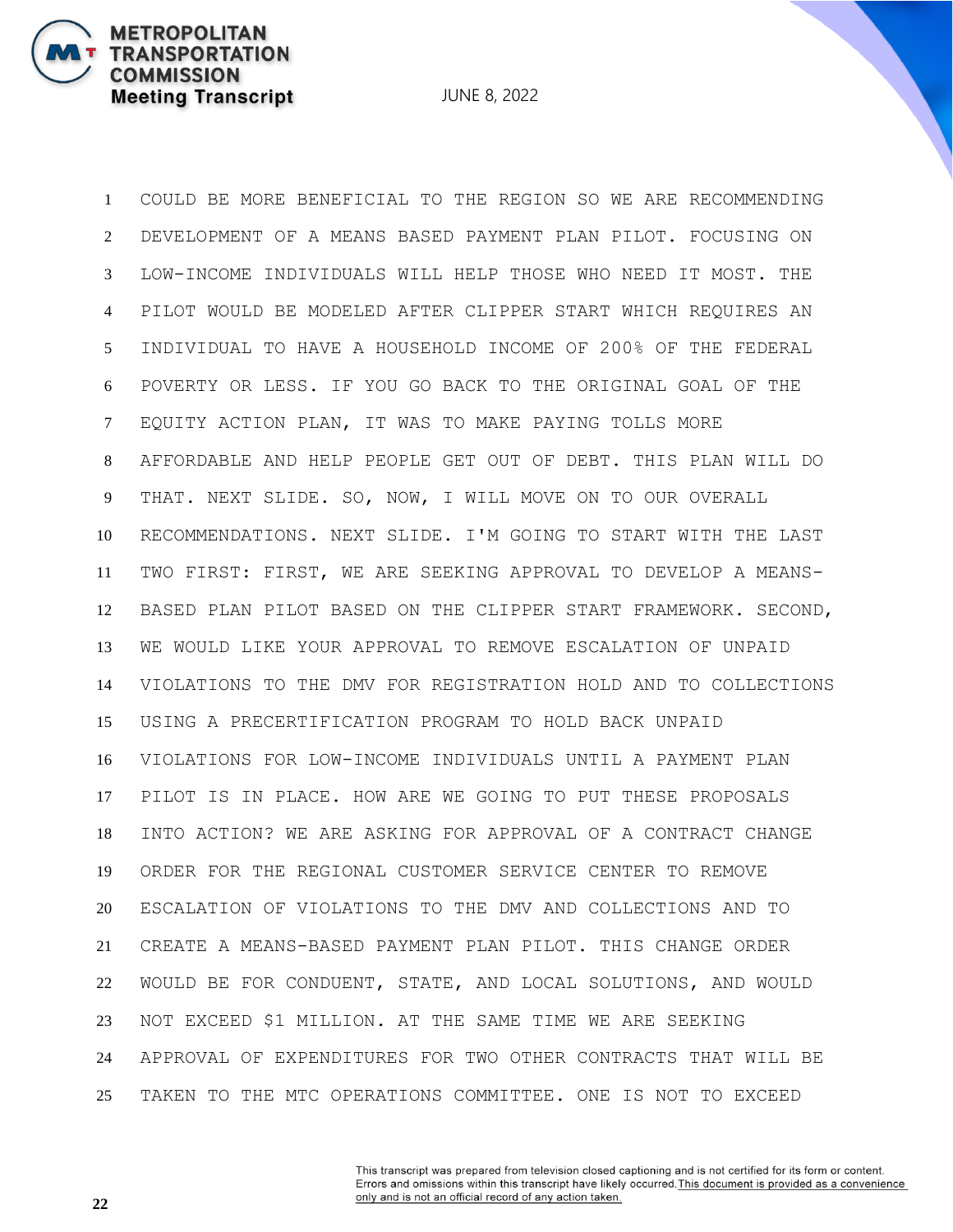JUNE 8, 2022

 \$800,000 FOR CUBIC TRANSPORTATION SYSTEMS TO PROVIDE ELIGIBILITY VERIFICATION SERVICE AND THE OTHER IS NOT TO EXCEED \$1 MILLION FOR A SALESFORCE INTEGRATOR TO DEVELOP A PAYMENT PLAN WEB SITE AND A BACKHAND VERIFIER SYSTEM. AND WITH THAT, I'M HAPPY TO ANSWER ANY QUESTIONS.

 **AMY WORTH, CHAIR:** GREAT, LYSA THANK YOU. LET ME UNMUTE. THERE WE GO. THANK YOU VERY MUCH FOR THAT PRESENTATION. AND, SO, I - - MAY WE BEGIN WITH SUPERVISOR RONEN?

 **HILLARY RONEN:** THANK YOU SO MUCH, CHAIR WORTH. I GUESS I'M A LITTLE CONFUSED, BECAUSE MY MEMORY OF OUR CONVERSATIONS AROUND THIS, IT IS DIFFERENT. YOU KNOW, I REMEMBER THERE BEING A STRONG SENSE FROM THE COMMITTEE NOT TO HAVE A MEANS TESTED PROGRAM, AND THAT YOUR OWN RESEARCH AND SLIDES SHOWED THAT IN FIVE OF THE SIX PROGRAMS THAT YOU SURVEYED THAT IT WAS PRETTY MUCH CONSIDERED A BEST PRACTICE IN THE INDUSTRY OF MODERN-DAY DEBT COLLECTIONS NOT TO HAVE MEANS TESTING. I'M VERY CONFUSED HOW WE GOT FROM THAT TO HERE. AND IF YOU THINK ABOUT IT, 200% OF POVERTY, WHICH IS \$55,000 A YEAR FOR A FAMILY OF FOUR, I DON'T EVEN KNOW HOW A FAMILY OF FOUR SURVIVES IN THE BAY AREA ON \$55,000. AND THE BOTTOM LINE IS, IF SOMEONE OF ANY INCOME IS HAVING A HARD TIME PAYING, AND THEY ARE SIGNING UP FOR A PAYMENT PLAN, IT'S BECAUSE THAT I WANT TO PAY THEIR DEBT, AND WE'RE BASICALLY MAKING IT REALLY HARD FOR -- I WOULD CONSIDER,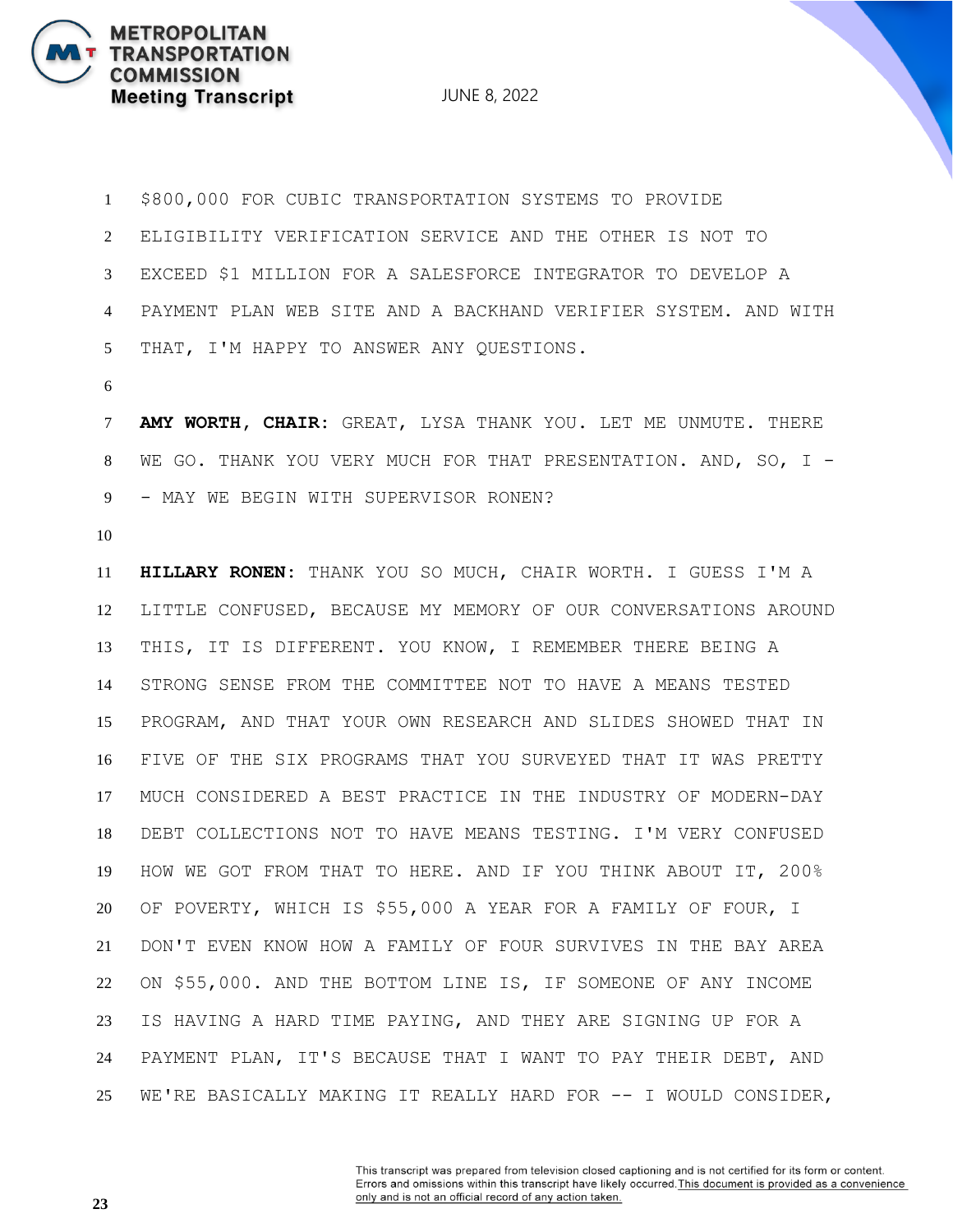JUNE 8, 2022

 STILL VERY LOW-INCOME FAMILIES -- IF WE'RE CUTTING OFF AT 200% OF THE FEDERAL POVERTY LINE TO PAY THEIR DEBT. AND I JUST -- I AM CONFUSED HOW WE GOT FROM THE EXCELLENT PRESENTATION YOU GAVE LAST TIME, STUDYING THE DIFFERENT AGENCIES, WHICH SHOWED HOW THE BEST PRACTICES WORK, TO WHAT YOU'RE PRESENTING TO US TODAY. I HAVE A BUNCH OF MORE DETAILED QUESTIONS, BUT I WANTED TO START OUT WITH JUST THAT OVERALL, HOW DID WE GET FROM YOUR PRESENTATION LAST TIME TO THIS WHEN MANY OF WHAT YOUR ASKING US TO APPROVE TODAY DON'T MEET THE BEST STANDARDS OF YOUR OWN STUDY. AND, SADLY, I HAVE TO LEAVE AT 10:30 BECAUSE I'M THE CHAIR OF OUR BUDGET COMMITTEE AND WE'RE IN THE MIDDLE OF OUR BUDGET HERE IN SAN FRANCISCO. AND, JUST FOR THE RECORD, I WOULD VOTE NO ON ALL OF THE REQUESTS THAT YOU'RE ASKING TODAY. I THINK WE NEED TO GO BACK TO THE DRAWING BOARD AND LOOK AT THIS FURTHER.

 **AMY WORTH, CHAIR:** COMMISSIONER RONEN, DO YOU WANT TO JUST LAY OUT THOSE OTHER QUESTIONS RIGHT NOW? AND I KNOW YOU HAVE TO LEAVE, BUT WE CAN HAVE THEM, AND THEN WE CAN ANSWER THEM THROUGH THE MEETING PROCESS?

 **HILLARY RONEN:** SURE. SO, YOU KNOW, STAFF MENTIONED AT THE MEETING IN APRIL THAT THE TOLLING AGENCIES THAT YOU INTERVIEWED SHARED THAT THEY HAD EXPERIENCE TO HIGH BRIDGE A RATE OF PAYMENT PLANS. I'M WONDERING WHAT EXPERIENCE DOES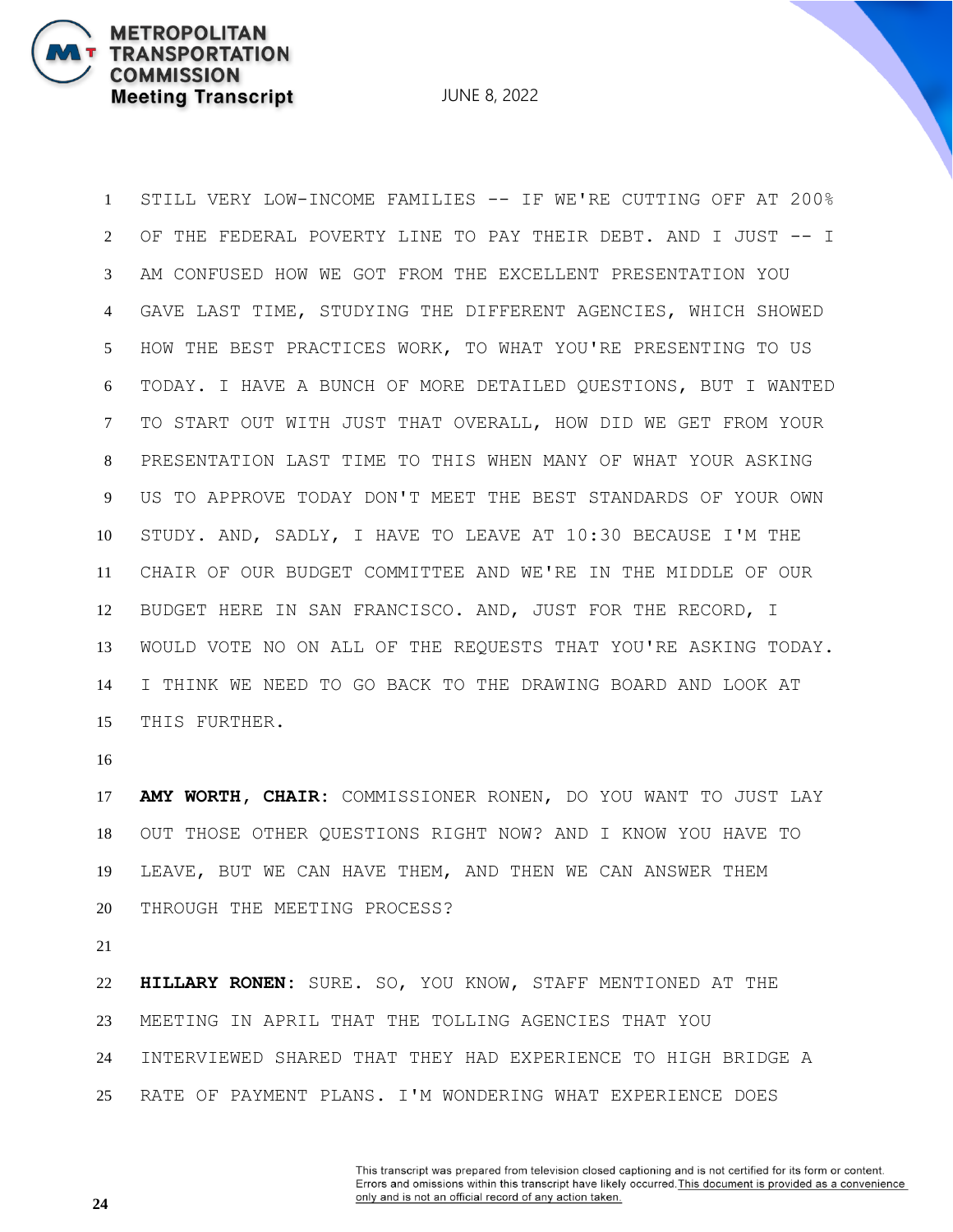JUNE 8, 2022

 CONDUENT HAVE IN KEEPING MOTORISTS ON TRACK IN MAKING THEIR PAYMENT PLANS? HOW DO THEY COMMUNICATE? WE HEARD THEY COMMUNICATE OFTEN WITH DEBT HOLDERS, IT'S THE BEST WAY TO KEEP THEM ON TRACK IN THEIR PARTICIPATE PLAN, HOW DOES CONDUENT SET REMINDERS TO OWNERS, WHAT INTERVENTIONS DO THEY HAVE TO THE OWNER, OF A DEBT HOLDER, MISSES A PAYMENT, ET CETERA. AND THE COST FOR THIS PILOT SEEMS VERY HIGH; \$2.8 MILLION. AND HOW LONG DOES STAFF EXPECT THE PILOT TO RUN? HOW LONG WILL IT TAKE TO GO LIVE? HOW MANY MOTORISTS DOES STAFF EXPECT TO ENROLL? WHAT IS THE TARGET FOR REVENUE RECOVERY AND ARREARS? AND, YOU KNOW, WHY AREN'T WE GOING OUT TO BID ON THIS CONTRACT? WHY ARE WE JUST CHOOSING CONDUENT? DO WE HAVE ANY REASON TO BELIEVE THAT THEY'RE PARTICULARLY GOOD AT THIS? AND DO THEY DO THIS ANYWHERE ELSE? AND WHAT'S THEIR RECORD? LET'S SEE. JUST LOOKING AT MY QUESTIONS. LET'S START THERE AND I CAN ASK MORE IF I HAVE TIME. I'M SURE OTHER COLLEAGUES HAVE QUESTIONS. **LYSA HALE:** WOULD YOU LIKE ME TO TAKE A STAB AT ANSWERING THE QUESTIONS? **AMY WORTH, CHAIR:** THAT WOULD BE GREAT. **LYSA HALE:** UNLESS THERESE, DID YOU WANT TO JUMP IN?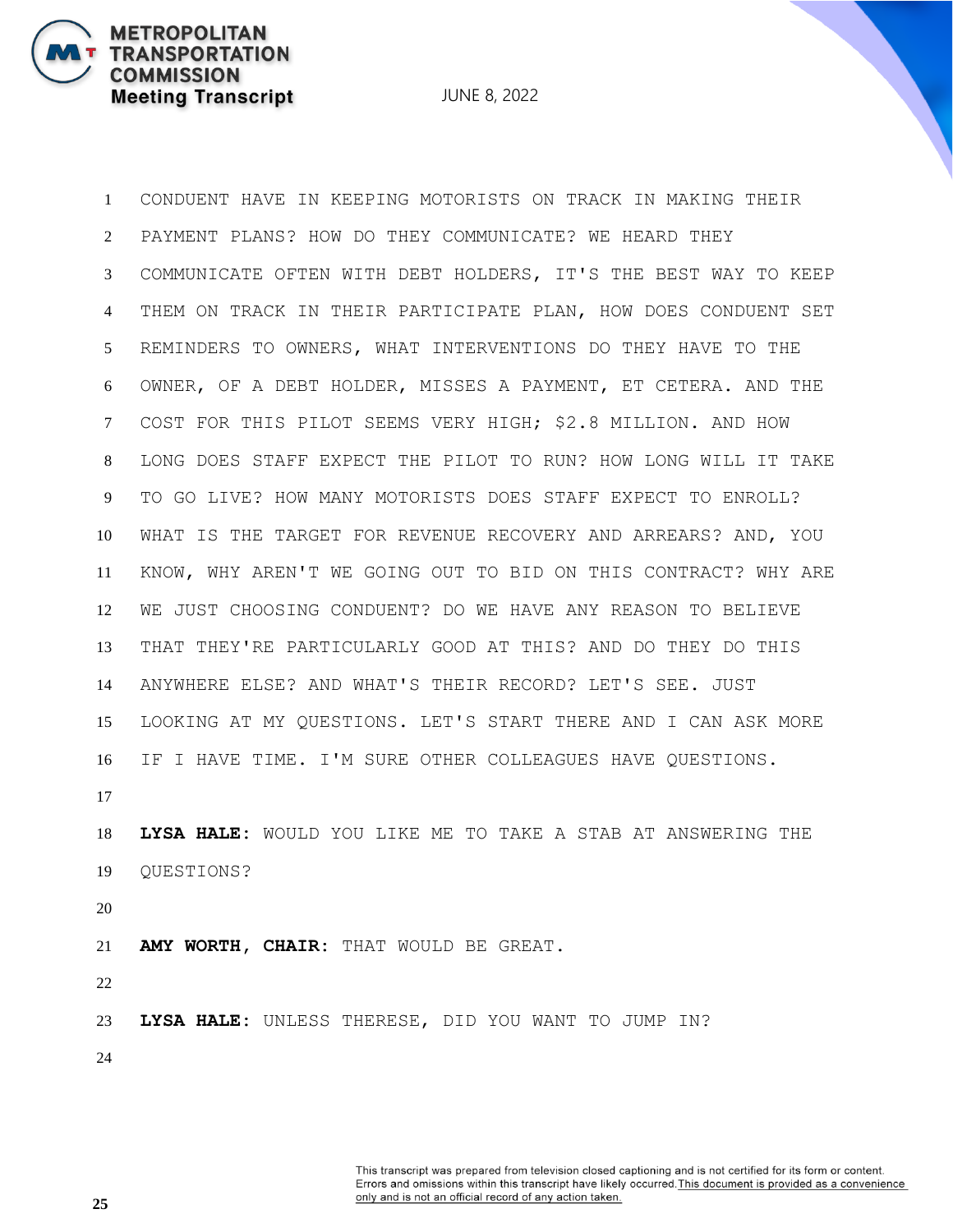**THERESE MCMILLAN:** LET ME START WITH A BASIC ONE ON THE 200% LOW-INCOME. THE COMMISSION HAS USED THAT LOW-INCOME THRESHOLD IN A NUMBER OF DIFFERENT ARENAS. IT IS THE BASIS FOR CLIPPER START. IT IS CORE TO THE DEFINITION OF OUR EQUITY PRIORITY COMMUNITIES IN PLANNED BAY AREA THAT DRIVE A NUMBER OF THINGS, INCLUDING, YOU KNOW, HOW WE'RE FRAMING UP OUR TRANSIT ORIENTED COMMUNITIES POLICY, AND A NUMBER OF OTHER THINGS WHERE THAT HAS BEEN A CONSISTENT THRESHOLD THAT WE HAVE USED. IT'S ALSO BEEN, I MEAN, PRESENTED BEFORE THIS COMMISSION. WE HAVE OUR MEANS BASED PILOT FOR OUR EXPRESS LANES PROGRAM THAT WE HAVE TALKED ABOUT. SO THE 200% FEDERAL THRESHOLD HAS BEEN A CONSISTENT DEFINITION FOR BOTH OPERATIONAL AND PLANNING PURPOSES. AND THAT'S WHY IT IS USED HERE. SO, JUST TO SAY THAT THAT'S THE --

**METROPOLITAN** 

**COMMISSION** 

**TRANSPORTATION** 

**Meeting Transcript** 

 **HILLARY RONEN:** CAN I MAKE A DISTINCTION, THOUGH? IT'S ONE THING -- YOU KNOW, I THINK IT'S A VERY LOW -- I MEAN, I THINK POVERTY, IN THE BAY AREA, YOU KNOW, I THINK SOMEONE LIVING AT 55 FOR A FAMILY FOUR IN THE BAY AREA IS NOT DOING WELL. BUT, THAT MANY OF THOSE PROGRAMS ARE TO GIVE DISCOUNTS TO PEOPLE. RIGHT? SO I UNDERSTAND THAT YOU DON'T HAVE, OFTEN, THE ABILITY TO GIVE DISCOUNTS TO EVERYONE. THIS ISN'T GIVING DISCOUNTS. THIS IS ALLOWING PEOPLE TO HAVE A PAYMENT PLAN SO THAT THEY CAN PAY THEIR DEBT IN A WAY THAT MAKES IT MORE LIKELY FOR THEM TO PAY THEIR DEBT, AND MAKES IT EASIER FOR THEM TO PAY THEIR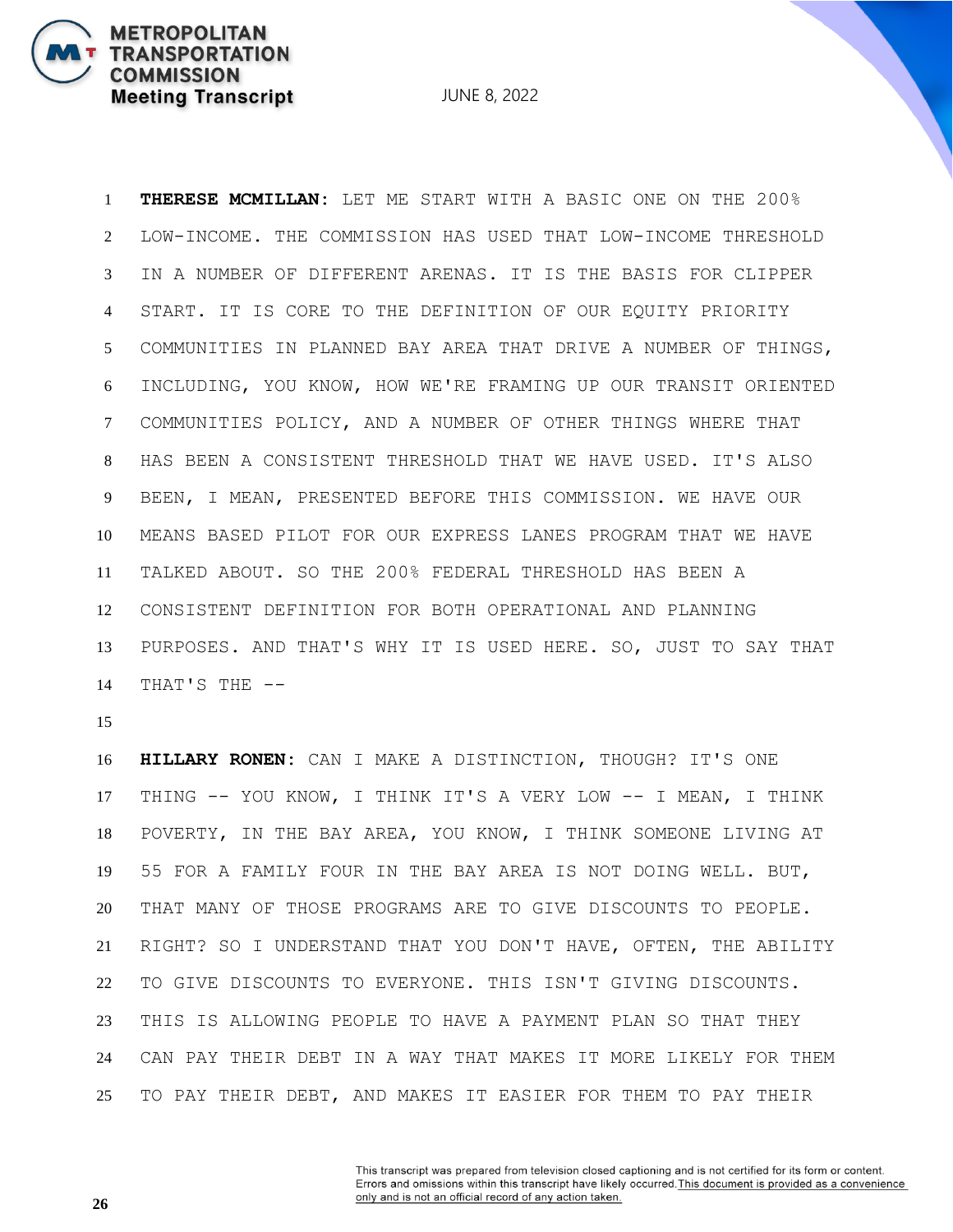JUNE 8, 2022

 DEBT. SO, WE ARE EXPECTING TO RECOVER ALL THE MONEY. SO, I DON'T -- IT -- I'M NOT SAYING -- I'M JUST SAYING, WHY DO WE HAVE A -- WHY DON'T WE LET ANYONE PARTICIPATE NO MATTER WHAT THEIR INCOME IS? IF THEY HAVE ACCRUED DEBT AND THEY ARE ACTIVELY PROACTIVELY SIGNING UP FOR A PROGRAM TO PAY OFF THAT DEBT? WE'RE NOT -- WE'RE NOT GIVING THEM A BREAK. WE'RE NOT ELIMINATING ANY OF THE DEBT, WE'RE JUST SAYING WE'RE GOING TO LET YOU PAY IT OVER TIME BECAUSE YOU CHEERILY CAN'T PAY IT ALL AT ONCE. AND, SO, THAT'S CATEGORICALLY DIFFERENT THAN GIVING DISCOUNTS TO PEOPLE BASE ON THAT 200% FEDERAL POVERTY LINE. 

 **THERESE MCMILLAN:** SO, THANK YOU FOR YOUR -- YOU KNOW, THAT'S YOUR BASIS FOR DISTINCTION. I THINK IT'S HELPFUL TO HEAR THAT PERSPECTIVE. BUT LET ME TAKE UP THE OTHER PART OF YOUR QUESTION, COMMISSIONER, WHICH WAS WHY MOVING AWAY FROM THE ALL IN. LET ME READ IT AGAIN BECAUSE IT'S AN INCREDIBLY IMPORTANT POINT. IF WE WERE TO OPEN IT UP TO ANYBODY, THAT INCREASES, SIGNIFICANTLY, THE FINANCIAL EXPOSURE OF THIS AGENCY, TO THE DEGREE THAT IT TAKES A LOT, AS LYSA SAID, IT -- THERE IS AN ISSUE OF NOT BEING ABLE TO RECOVER THE TOLLS ON A, YOU KNOW, LIKE YOU PAY IT THE DAY YOU'RE SUPPOSED, TO AS OPPOSED TO WE'RE COVER IT OVER A 1 TO 2 YEAR PERIOD. THERE IS A CASH FLOW FINANCIAL IMPACT ON THAT. AND I CAN HAVE DEREK, OUR CFO COMMENT ON THAT H BUT THAT'S A CONSIDERATION. ONE OF THE THINGS IN ORDER TO THINK ABOUT THE DEGREE OF THAT FINANCIAL

> This transcript was prepared from television closed captioning and is not certified for its form or content. Errors and omissions within this transcript have likely occurred. This document is provided as a convenience only and is not an official record of any action taken.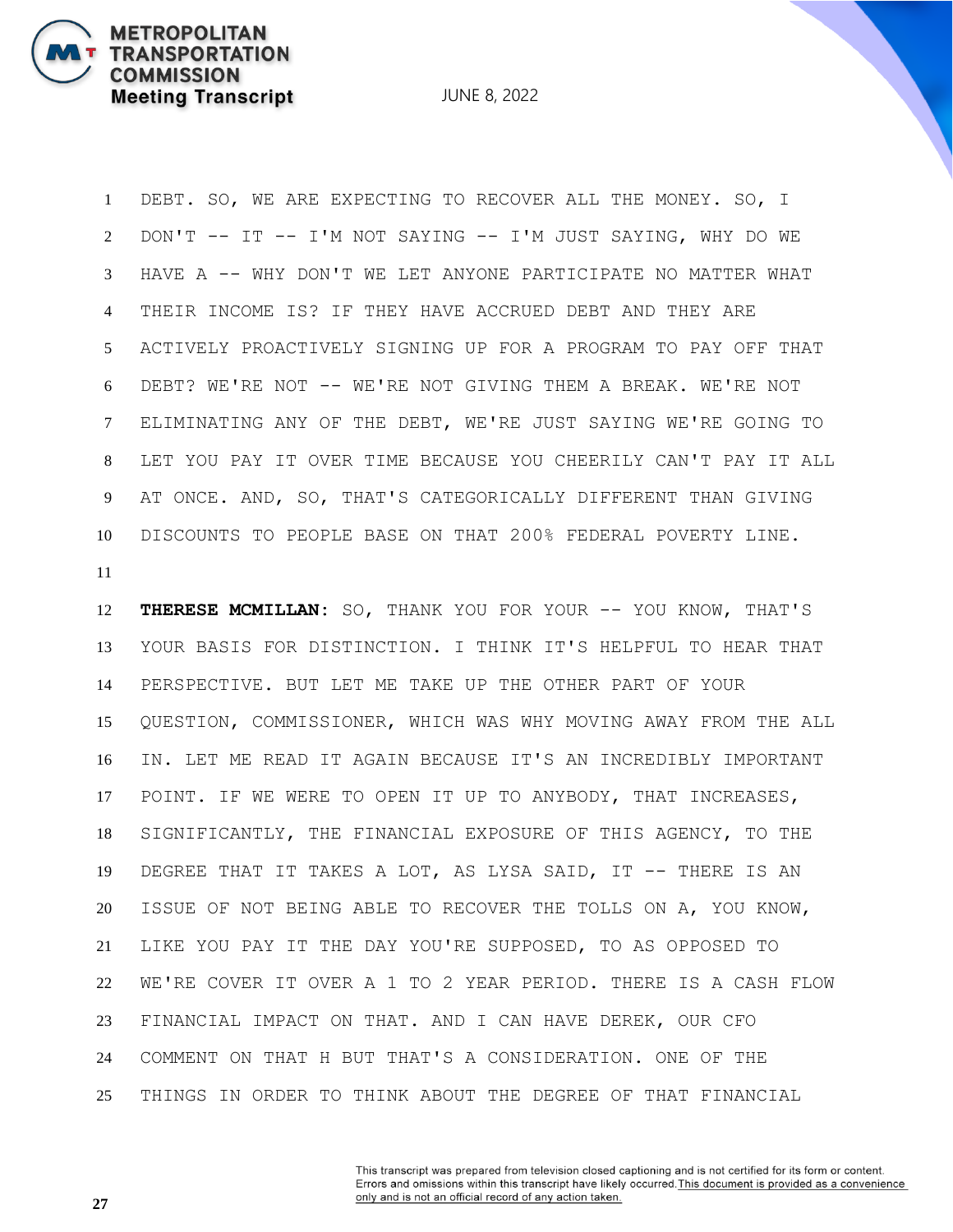JUNE 8, 2022

 EXPOSURE WAS THE POINT I MADE EARLIER. AT THE END OF THE DAY, WE NEED TO COLLECT OUR TOLLS. THAT'S THE CRITICAL ELEMENT THAT IS, YOU KNOW, UNDERLIES BOTH OUR FINANCIAL RESPONSIBILITY AND OUR EXPOSURE. SO, WE HAD SAID IF IT'S OPEN TO ANYTHING, THE CRITERIA WE HAD WAS YOU PAY YOUR TOLLS FIRST AND THEN THE PAYMENT PLAN WILL BE ATTACHED TO THE REMAINING PENALTIES THAT HAVE BEEN TIED UP. AND WE HAD SCALED IT AND WE HAD EXPLAINED IT TO THE COMMISSION WHY WE HAD THAT BREAK. WE COULD HAVE LIVED WITH THAT, BUT WHAT WE HEARD WAS, BUT THAT'S NOT GOOD ENOUGH. BECAUSE WE WANT IT TO BE OPEN TO ANYBODY TO SPREAD THE TOLLS INTO THE PAYMENT PLAN, AS WELL. AND, SO, IF YOU WANT TO DO THAT, THEN THE TRADE-OFF IS TO THINK ABOUT A SMALLER POPULATION WHERE THE EXPOSURE OF, YOU KNOW, TAKING ALL THAT, THE ACCUMULATION OF TOLLS AND PENALTIES OVER A LONG PERIOD OF TIME AS A SMALLER POPULATION THAT IS DISTINGUISHED BY AN ELIGIBILITY OF LOW-INCOME. SO WE SEE, AS STAFF, WE SEE AN IMPORTANT TRADEOFF DISTINCTION IN THAT SPACE. THAT IF WE OPEN IT TO EVERYBODY, WE NEED SURETY THAT WE CAN COLLECT OUR TOLLS. AND THEN WE CAN WORK WITH ANYBODY, IRRESPECTIVE OF INCOME OR CIRCUMSTANCES, OR WHAT NOT, ON MANAGING THE REMAINDER. THAT WAS THE CIRCUMSTANCE WE TALKED ABOUT AT SOME LENGTH BUT THAT WAS THE DISTINGUISHING FACTOR. AND IT'S THE ONE THAT WE SAID, WELL IF THAT'S NOT ACCEPTABLE, THEN, IN OUR VIEW, BEING ABLE TO MINIMIZE A FINANCIAL EXPOSURE SITUATION WOULD BE WORKING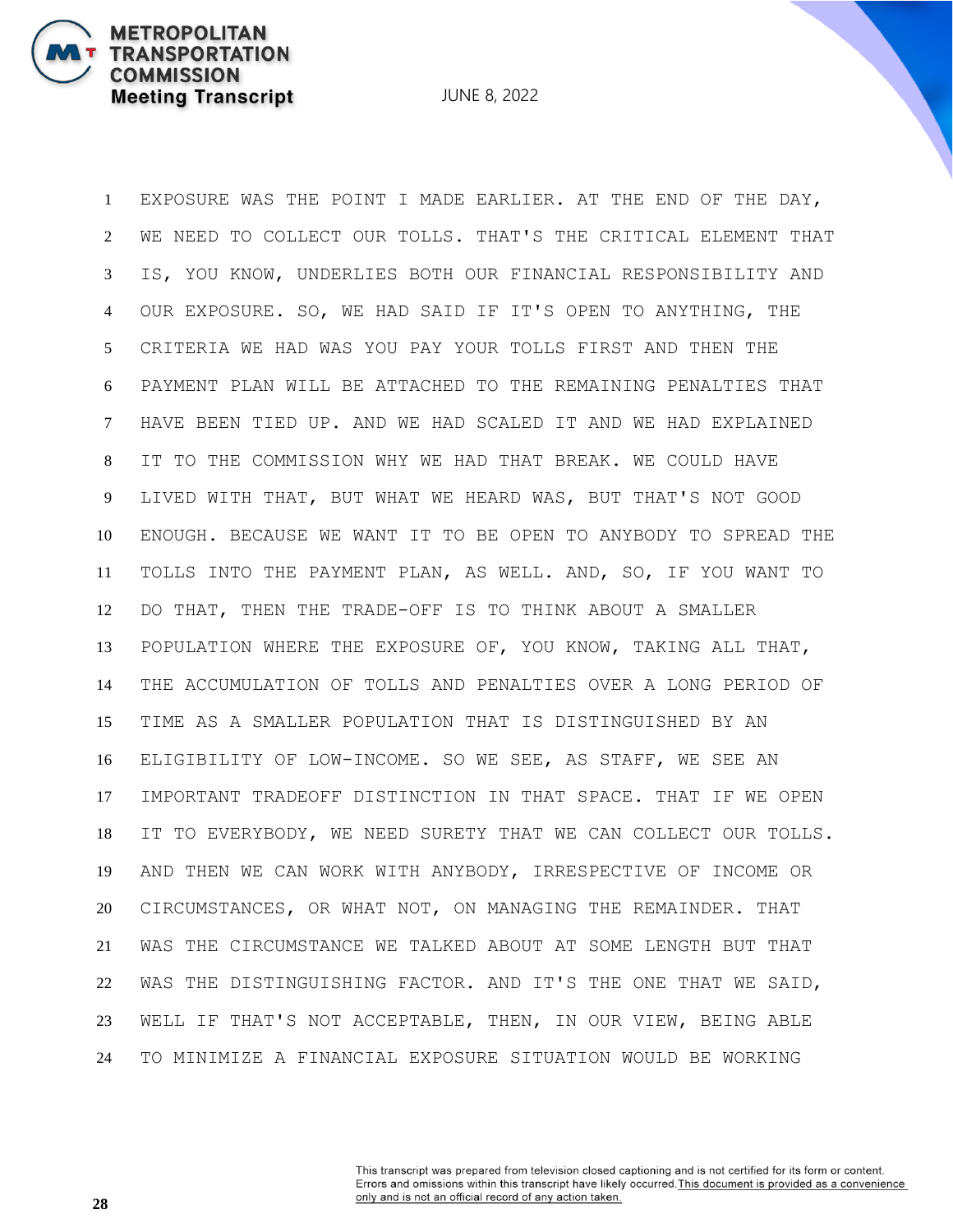

 WITH A MORE TARGETED POPULATION MOST IN NEED, WHICH WOULD BE LOW-INCOME. SO I JUST WANT TO PRESENT THAT.

 **HILLARY RONEN:** I DO THINK THERE IS A THIRD OPTION. AND HERE IS MY FEAR IF WE GO THIS ROUTE. THIS IS A PILOT, RIGHT? WE'RE SEEING WHETHER OR NOT THIS WORKS. WE HAVE EVIDENCE FROM OTHER PROGRAMS AND OTHER JURISDICTION THAT IS IT DOES WORK AND THAT THE RECOVERY RATES ARE HIGHER THAN NOT HAVING A PROGRAM AT ALL. IF YOU LIMIT THIS, JUST TO THE LOWEST INCOME PEOPLE, BECAUSE, I WOULD CALL PEOPLE THAT ARE BEING EXCLUDED FROM THIS PROGRAM EXTREMELY LOW-INCOME AS WELL, THEN YOU'RE NOT REALLY GETTING A FULL PICTURE OF WHETHER OR NOT THIS WORKS. RIGHT? FOR THIS POPULATION, FOR THIS PURPOSE. BECAUSE YOU'RE TAKING PEOPLE STRUGGLING SO MUCH TO SURVIVE IN THE BAY AREA, AND THAT'S GOING TO HAVE A DIFFERENT, YOU KNOW, SUCCESS RATE, POTENTIALLY, THAN, YOU KNOW, THE MORE MIDDLE INCOME PEOPLE THAT ARE STRUGGLING. AND WE'RE NOT GETTING A CLEAR PICTURE THAT IF WE THEN OPENED UP THIS PROGRAM TO EVERY -- YOU KNOW, WE NEED TO EXPERIMENT, DOES THIS WORK. I UNDERSTAND, I AGREE WITH YOU, WE HAVE TO RECOVER THE DEBT. 100%, ABSOLUTELY. MY CONTENTION IS, WE'RE GOING TO RECOVER MORE DEBT IF WE USE A REALLY WELL-STRUCTURED PAYMENT PLAN. AND IF WE DON'T SET BARRIERS THAT FIVE OF THE TEN -- FIVE OF THE SIX OTHER COMPANIES YOU SURVEYED SAID THE WAY THIS WORKS THE BEST IS YOU DON'T -- YOU HAVE AS FEW BARRIERS AS POSSIBLE FOR ENTRY, DON'T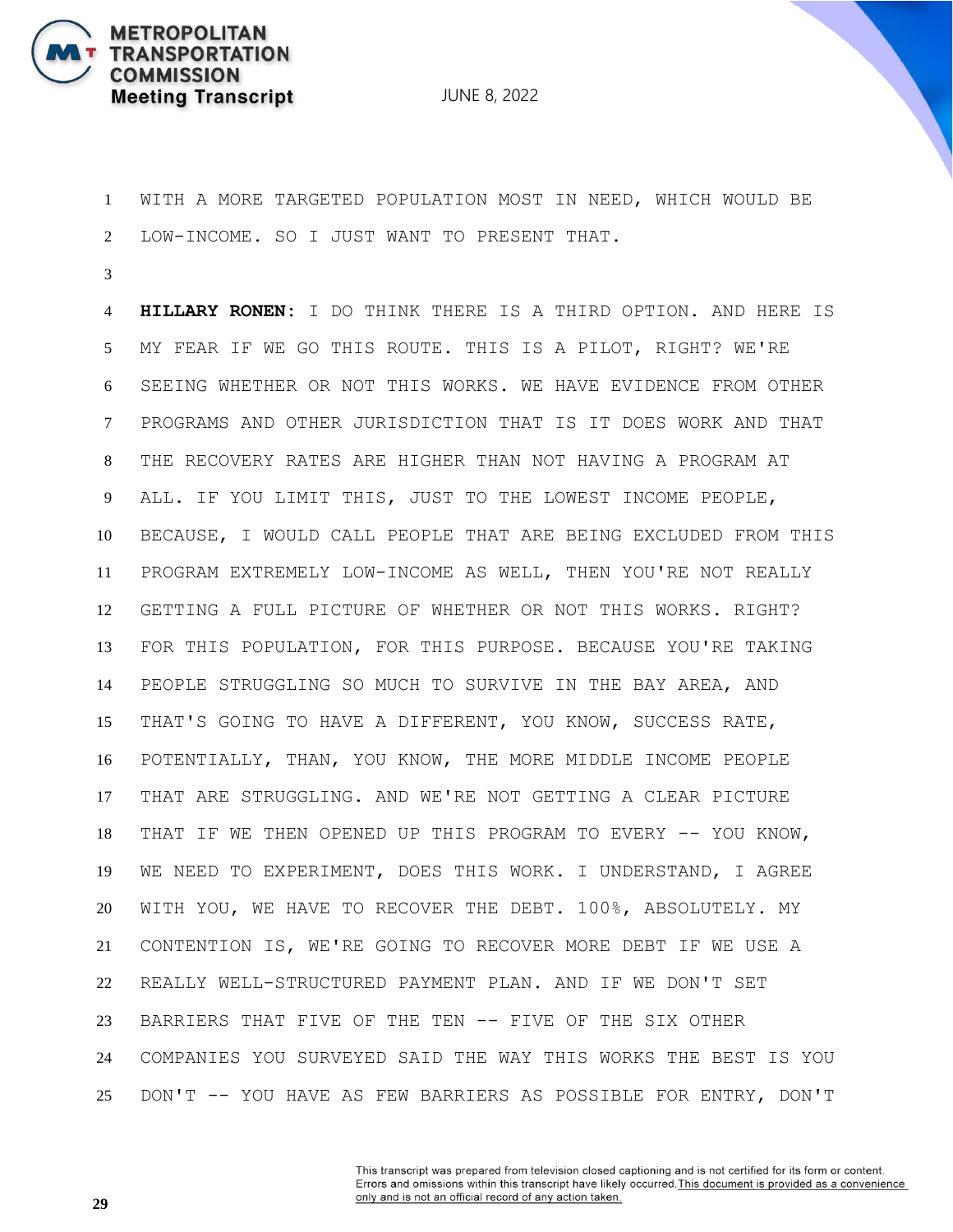JUNE 8, 2022

 MAKE PEOPLE PROVE THEIR INCOME. YOU REMIND THEM CONSTANTLY. YOU WORK BASED ON THE PERSON'S ABILITY TO PAY AND TREAT THEM AS PEOPLE WHO WANT TO PAY THEIR DEBT. YOU KNOW, AND MAKE IT EASY THROUGH PHONE APPS, THROUGH ALL OF THESE MODERN-DAY DEBT COLLECTION PRACTICES THAT DON'T, YOU KNOW, HARASS PEOPLE ON THE PHONE TONS OF TIMES A DAY TO TELL THEM THAT THEY'RE BAD. BUT THE WHAT'S GOING ON WITH YOU, CAN YOU PAY THIS MONTH. LET'S HAVE THAT REAL PILOT AND FIGURE OUT DOES IT WORK. AND IF IT DOESN'T, THEN WE CAN REASSESS BUT WHAT WE'RE DOING IS TAKING A SUBSET OF THE POPULATION THE POOREST OF THE POOR AND WE'RE NEVER GOING TO KNOW WITH THIS PILOT PROGRAM WE WOULD HAVE RECOVERED MORE IF WE ALLOWED EVERYONE TO PARTICIPATE IN THIS, AND WE COULD HAVE A LIMITED TIME PILOT WHERE WE KEPT THE NUMBER OF PARTICIPANTS AND TAKE AWAY THE INCOME VERIFICATION AND ALLOW ANYONE TO PARTICIPATE. BECAUSE WE NEED TO STUDY IT. WE NEED TO KNOW WHAT WORKS. I FEEL STRONGLY ABOUT THAT. I DON'T UNDERSTAND. AND IF YOU COULD ANSWER THE QUESTIONS ABOUT CONDUENT. DOES CONDUENT DO THIS?

 **AMY WORTH, CHAIR:** LET'S MOVE ON THEN WE CAN ANSWER THE OTHER QUESTIONS. I KNOW, COMMISSIONER RONEN, THAT YOU HAVE TO LEAVE AT 10:30. SO, LET'S HAVE THE CONDUENT QUESTION IN TERMS OF SPENCER.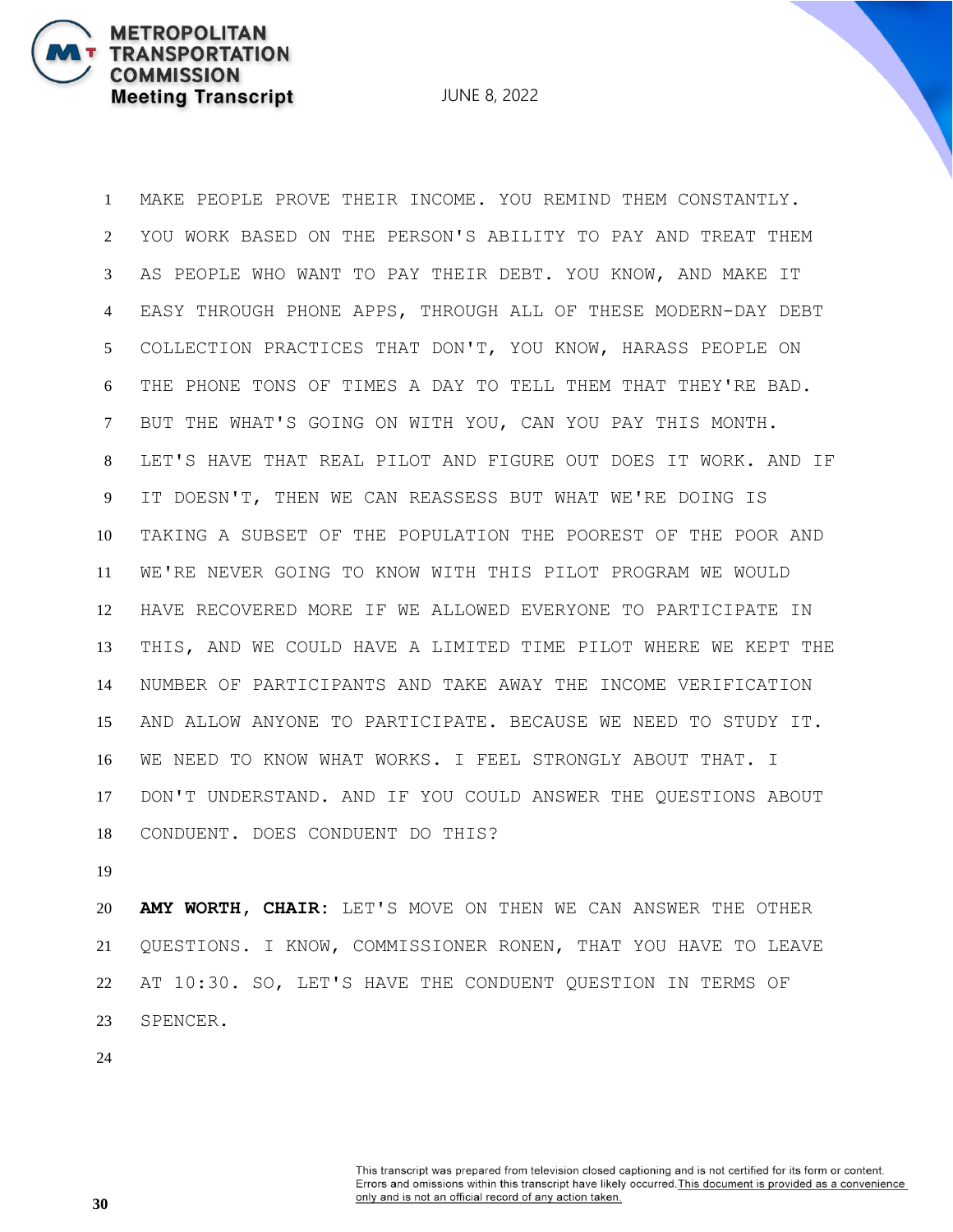**TRANSPORTATION COMMISSION Meeting Transcript** 

**METROPOLITAN** 

JUNE 8, 2022

 **LYSA HALE:** HAPPY TO ANSWER THAT. YES, CONDUENT DOES RUN A PAYMENT PLAN PROGRAM IN NEW JERSEY. AND WE HAVE TAKEN A LOOK AT WHAT THEY DO THERE AND FEEL LIKE WHAT THEY COULD DO HERE COULD BE MODELED AFTER THAT COMBINING, AS WE SAID, THE FRAMEWORK OF CLIPPER START. THE OTHER THING THAT I WANTED TO MENTION IS THAT YOU ASKED ABOUT WHY ARE WE NOT GOING OUT TO BID FOR THIS. SO, ONE OF THE THINGS THAT WE HAVE HEARD FROM THE COMMISSION IS THAT THEY WOULD LIKE US TO DEVELOP THE PAYMENT PLAN AS SOON AS POSSIBLE. GOING OUT TO BID AS AN ADDITIONAL 6 TO 9 MONTHS TO THE PROCESS OF CREATING THE PAYMENT PLAN, WE WERE HOPING TO GET IT GOING SOONER. -- SOONER THAN THAT. AND ONCE A CONTRACTOR WOULD BE SELECTED, THEN THERE WOULD HAVE TO BE ALL THE DEVELOPMENT WORK THAT GOES INTO THE ACTUAL CREATION OF THE PAYMENT PLAN, HOW THAT IS GOING TO WORK TECHNICALLY ON THE CONDUENT SIDE; YOU KNOW, UNDER OUR CURRENT SYSTEM. WE WERE AFRAID IF WE GO THROUGH THAT PROCESS, WE MAY ACTUALLY GET TO THE POINT WHERE WE CAN NO LONGER SEND SOME OF THE VIOLATIONS TO DMV HOLD OR COLLECTIONS, BECAUSE WE WILL GET INTO THAT JANUARY 2024 TIME FRAME, POTENTIALLY. SO, THAT'S ONE OF THE REASONS THAT WE WANTED TO GO WITH OUR CURRENT CONTRACTOR, WHICH HAS A PAYMENT PROGRAM IN ANOTHER -- FOR ANOTHER TOLL COLLECTION AGENCY.

 **HILLARY RONEN:** AND DO YOU HAVE ANY DETAILS ABOUT HOW THAT PAYMENT PROGRAM WORKS? LIKE, HOW THEY CONTACT DEBT HOLDERS?

> This transcript was prepared from television closed captioning and is not certified for its form or content. Errors and omissions within this transcript have likely occurred. This document is provided as a convenience only and is not an official record of any action taken.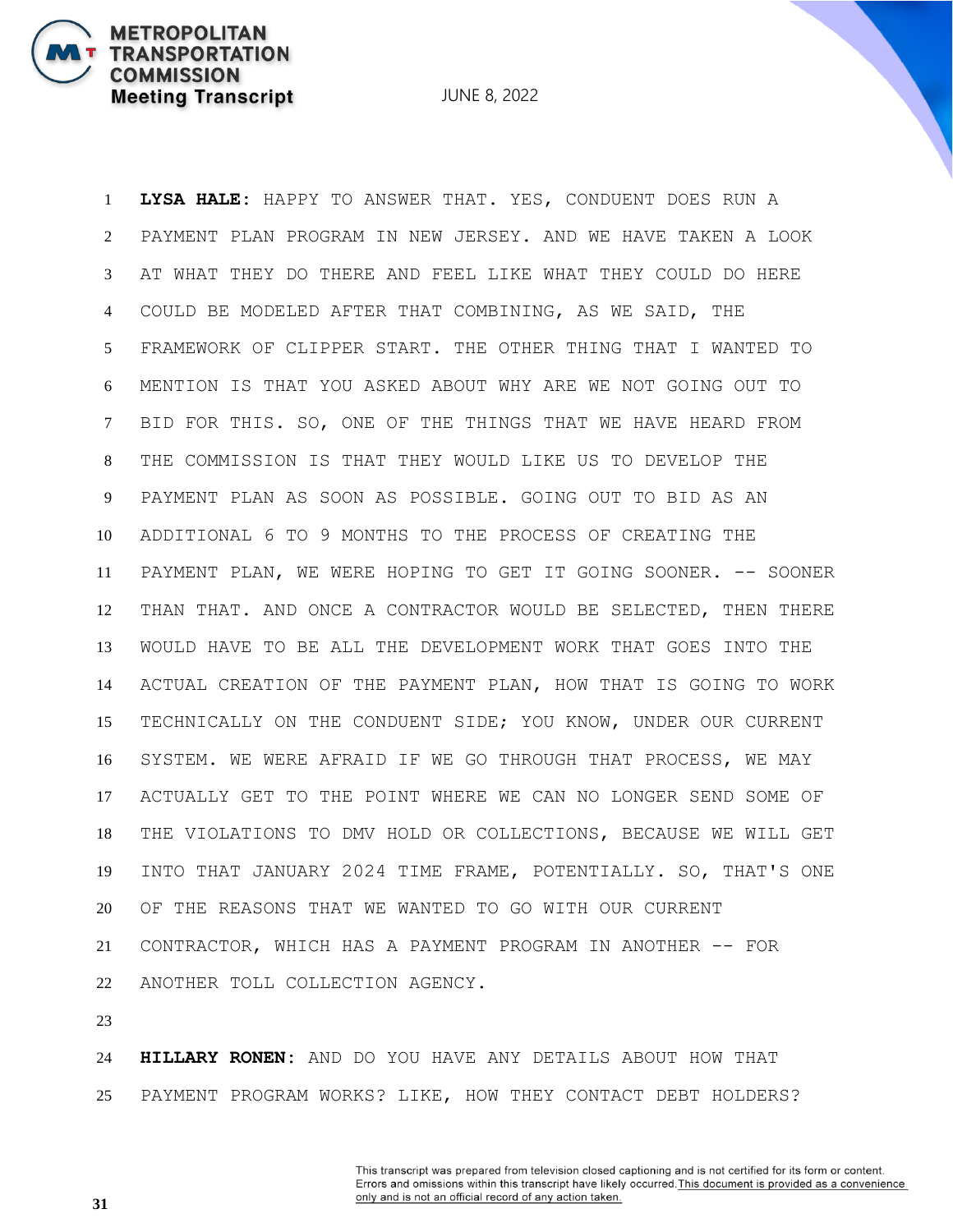

 HOW THEY COMMUNICATE WITH THEM? YOU KNOW, WHAT HAPPENS IF THEY HAVE TO MISS A PAYMENT, ET CETERA? **LYSA HALE:** I DON'T KNOW THE DETAILS ABOUT THAT, WE'RE LIMITED AS TO WHAT WE CAN DO IN TERMS OF CONTACTING CUSTOMERS. I WOULD HAVE TO DEFER TO KATHLEEN CANE TO THE ADDITIONAL QUESTIONS ABOUT THE LIMITATIONS ON HOW WE CONTACT THEM. **HILLARY RONEN:** I'M LOOK FORWARD TO HEARING FROM COMMISSIONER JOSEFOWITZ. BUT I REALLY THINK WE NEED TO RETHINK THIS THING AND GO BACK TO THE DRAWING BOARD. AND IF I WAS ABLE TO STAY, I WOULD VOTE NO ON THIS. I FEEL KIND OF DISAPPOINTS. **AMY WORTH, CHAIR:** THANK YOU. ALL RIGHT. THANK YOU, COMMISSIONER. NOW WE HAVE COMMISSIONER JOSEFOWITZ. AND THEN COMMISSIONER CHAVEZ. **NICK JOSEFOWITZ:** THANK YOU. AND, YOU KNOW -- AND THANK YOU COMMISSIONER RONEN FOR ALL OF YOUR COMMENTS. YOU KNOW, I THINK ONE OF THE THINGS THAT I'M STRUGGLING WITH A LOT OF THE SAME THINGS THAT COMMISSIONER RONEN IS STRUGGLING WITH. AND, YOU KNOW, ONE OF THE THINGS THAT SORT OF RISES TO THE TOP FOR ME IS THAT I'M FRUSTRATED THAT WE HAVEN'T DONE -- WE HAVEN'T COMPLETED OUR OUTREACH WORK --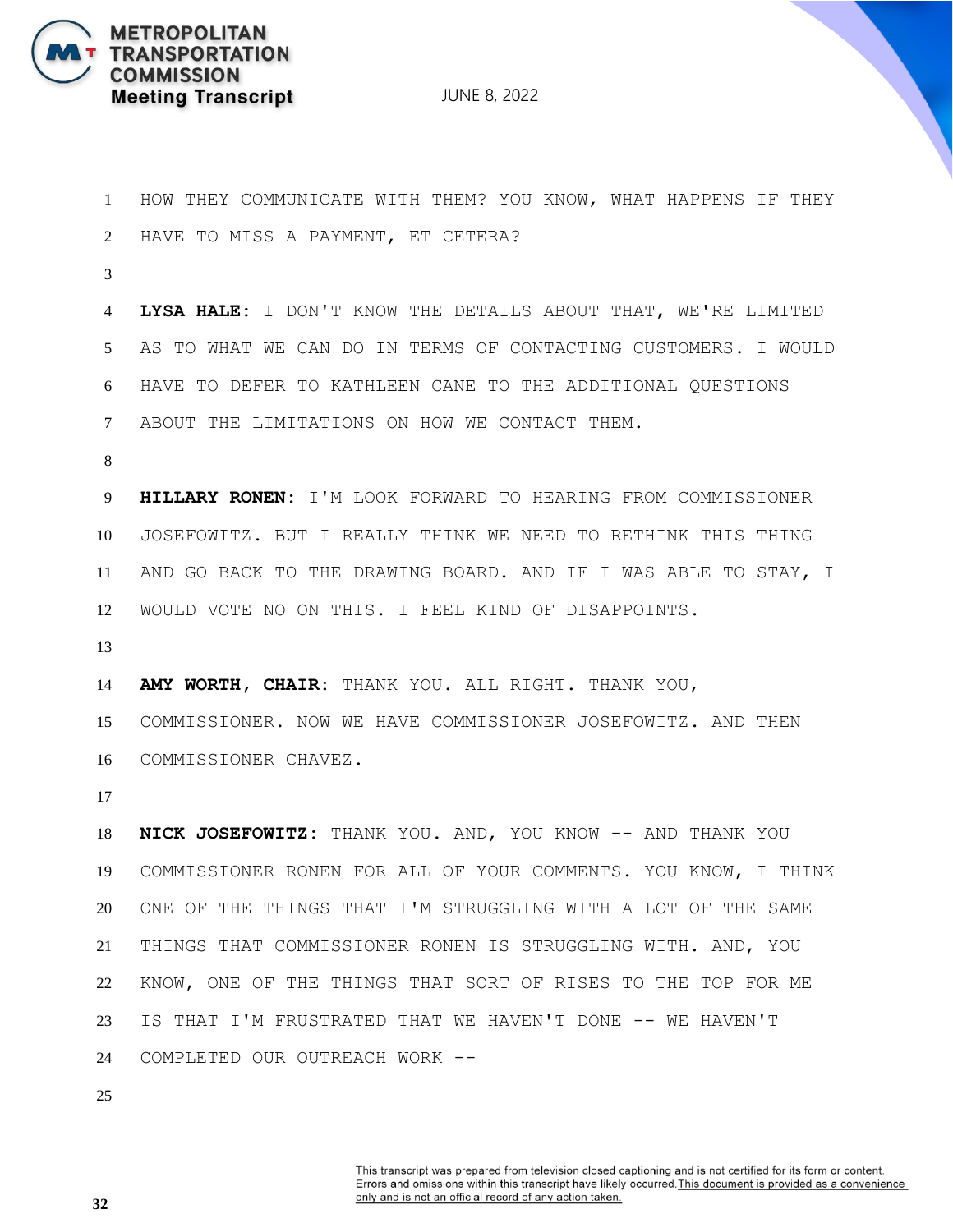JUNE 8, 2022

 **AMY WORTH, CHAIR:** COMMISSIONER JOSEFOWITZ, CAN WE START WITH QUESTIONS FIRST? THEN WHAT WE'RE GOING TO DO IS TAKE PUBLIC COMMENT, THEN WE'LL BRING IT BACK TO THE COMMITTEE FOR COMMENTS AND DISCUSSIONS.

 **NICK JOSEFOWITZ:** OKAY. SO, I GUESS I'LL PHRASE MY -- THESE QUESTIONS. SO, LYSA IN THE APRIL COMMITTEE MEETING WE SPOKE ABOUT PUBLIC OUTREACH AND YOU SAID THAT STAFF WAS GOING TO COME BACK IN LATE MAY EARLY JUNE WITH THE RESULTS OF THE PUBLIC OUTREACH. HAVE THE RESULTS OF THE PUBLIC OUTREACH INFLUENCED THE DECISION MAKING ON THIS? OR NOT?

 **LYSA HALE:** WE DON'T ACTUALLY HAVE ALL OF THE RESULTS IN YET. WE EXPECTED TO HAVE SOME RESULTS, BUT UNFORTUNATELY ONE OF OUR CONTRACTORS HAD THEIR OUTREACH STAFF HAVE NINE CASES OF COVID. SO, THAT HAS CONSIDERABLY DELAYED THE PROCESS OF COLLECTING FEEDBACK FROM FOLKS ABOUT THE PAYMENT PLAN. SO, IT'S PROBABLY GOING TO TAKE US A COUPLE OF WEEKS LONGER THAN WE EXPECTED. SO, UNFORTUNATELY. WE HAD HOPED TO BRING SOMETHING BACK TO THIS MEETING.

 **NICK JOSEFOWITZ:** YEAH. AND ONE OF THE THINGS THAT WE HAVE BEEN TALKING ABOUT FOR A WHILE NOW IS TRYING TO UNDERSTAND, POTENTIALLY, WHAT IS -- HOW MANY PEOPLE WHO ARE FACING THESE DIFFERENT LEVELS OF VIOLATIONS ARE LOW-INCOME. FOR INSTANCE,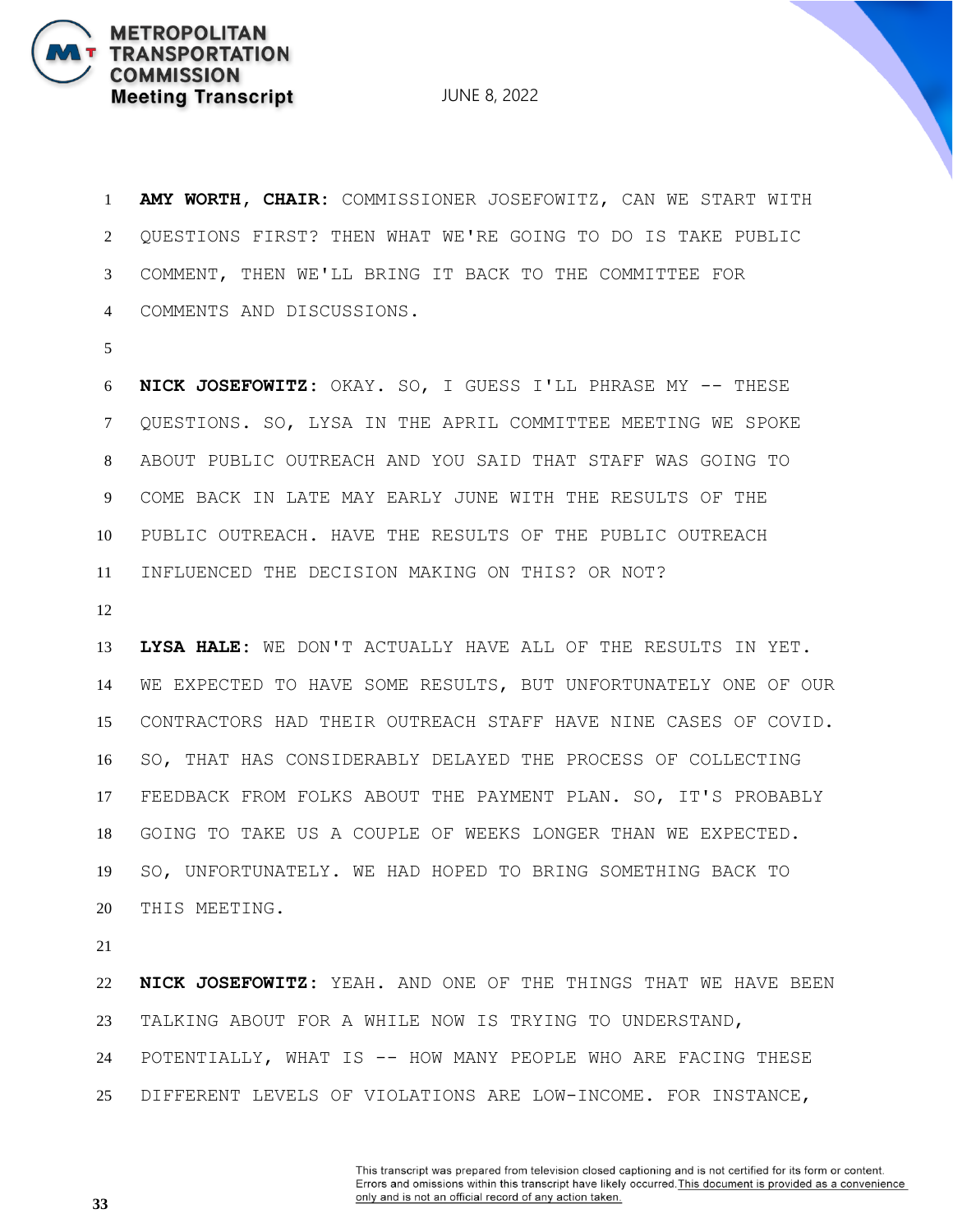JUNE 8, 2022

 IN THE LAST PRESENTATION IN APRIL, THE OVER 20,000 DRIVERS WHO HAVE VIOLATION, WHO HAVE DEBT OVER A THOUSAND DOLLARS. WHICH IS JUST LIKE 20,000 PEOPLE, THAT'S JUST LIKE STADIUMS WORTH OF DRIVERS WHO HAVE DEBT OVER A THOUSAND DOLLARS. HAVE YOU MADE ANY -- I DON'T THINK YOU HAVE, BUT HAVE YOU MADE ANY PROGRESS IN ESTIMATING HOW MANY OF THOSE DRIVERS COULD POTENTIALLY BE LOW-INCOME OR MIGHT BE LOW-INCOME?

 **LYSA HALE:** YOU KNOW, IT'S REALLY HARD FOR US TO TELL THAT, BECAUSE, AS YOU KNOW, WHEN WE SEND OUT THESE INVOICES, I MEAN, WE DON'T KNOW WHO THESE PEOPLE ARE, OTHER THAN THE FACT THAT WE HAVE THEIR MAILING ADDRESS. WE CAN DO SOME SPECULATION BASED ON THE LOCATION OF THE ADDRESS LOCATIONS OF WHERE WE'RE SENDING VIOLATION NOTICES OUT OVERLAPPING THAT WITH WHERE THERE ARE EQUITY PRIORITY COMMUNITIES. BUT I WOULD SAY THAT'S PROBABLY NOT A VERY CLEAR-CUT WAY OF ESTIMATING HOW MANY PEOPLE IN OUR BACKLOG ARE ACTUALLY LOW-INCOME. IT'S VERY DIFFICULT FOR US TO TELL. AND WE'RE STILL DOING SOME WORK ON THAT, TRYING TO PULL SOME OF THAT DATA OUT.

 **NICK JOSEFOWITZ:** SO, YOU KNOW, WE ENGAGE IN -- I GUESS, WHAT I WOULD CALL ESTIMATION, YOU CALL SPECULATION, BUT IT FEELS LIKE, IF WE ARE GOING TO MAKE -- YOU KNOW, THE -- WE MAKE SO MANY ASSUMPTIONS IN THIS REGION AND THIS AGENCY BASED ON WHERE PEOPLE LIVE IN TERMS OF, LIKE, EVERYTHING THAT WE DO AROUND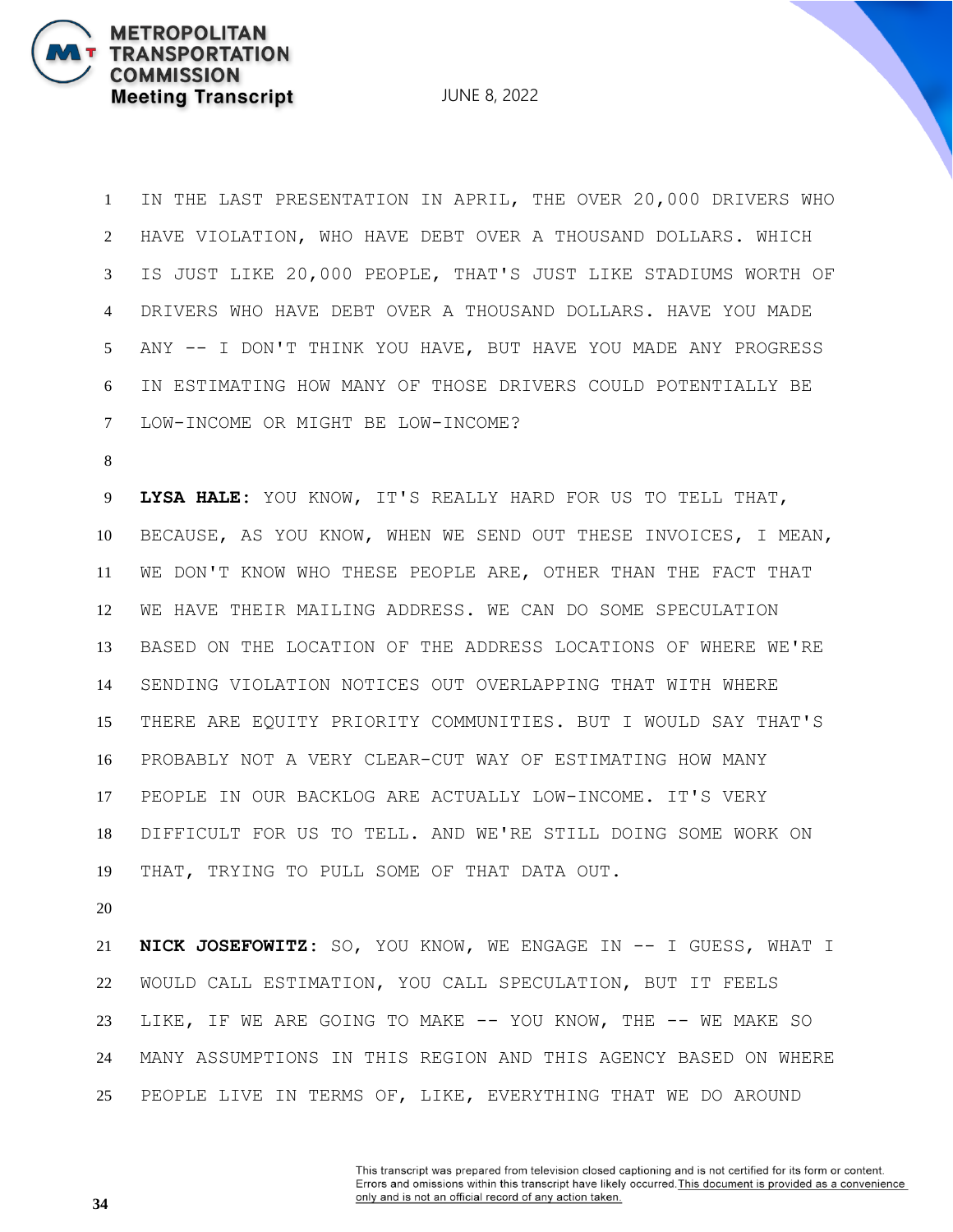JUNE 8, 2022

 PLANNED BAY AREA IS GEARED AROUND, LIKE, USING CENSUS DATA BASED ON WHERE PEOPLE LIVE, TO KIND OF THEN TARGET PROGRAMS AT THEM, TARGET STRATEGIES AT THEM. I THINK IF WE JUST DECIDED AS AN AGENCY THAT WE WERE GOING TO THROW THE EQUITY PRIORITY COMMUNITIES CONCEPT OUT OF SPECULATION, I AM GOING TO ASK FOR US TO ASK WHAT PERCENTAGE OF VIOLATORS ARE IN EQUITY PRIORITY COMMUNITIES TO THE DIFFERENT CATEGORIES BECAUSE I THINK THAT WILL PROVIDE US WITH SOME INFORMATION THAT WOULD BE REALLY HELPFUL.

 **LYSA HALE:** JUST SO YOU KNOW, WE HAVE ALREADY STARTED DOING SOME PLANNING OF HOW WE WOULD DO THAT OUTREACH AND WE WOULD BUILD ON SOME OF THE OUTREACH THAT WE HAVE ALREADY DONE AS PART OF OUR COMMUNITY ENGAGEMENT AND IN ADDITION TO THAT, WE WOULD INCLUDE ALL OF THOSE OTHER TACTICS. AS PART OF THE ADVERTISING, WE COULD DO FOCUSED ADVERTISING IN LOW-INCOME COMMUNITIES, LIKE YOU SAID, CENSUS TRACTS THAT QUALIFY AS LOW- INCOME. SO WE COULD DO THAT KIND OF TARGETING. WOULD WE REACH EVERY SINGLE PERSON? PROBABLY NOT. WE NEED TO HAVE SOME KIND OF REGION-WIDE EFFORT IN CONJUNCTION WITH A MORE TARGETED EFFORT. SO, THAT IS SOMETHING THAT WE CAN DO IN LIEU OF BEING ABLE TO SEND SOMETHING TO A PIECE OF MAIL TO EVERY SINGLE PERSON LETTING THEM KNOW ABOUT THE PROGRAM.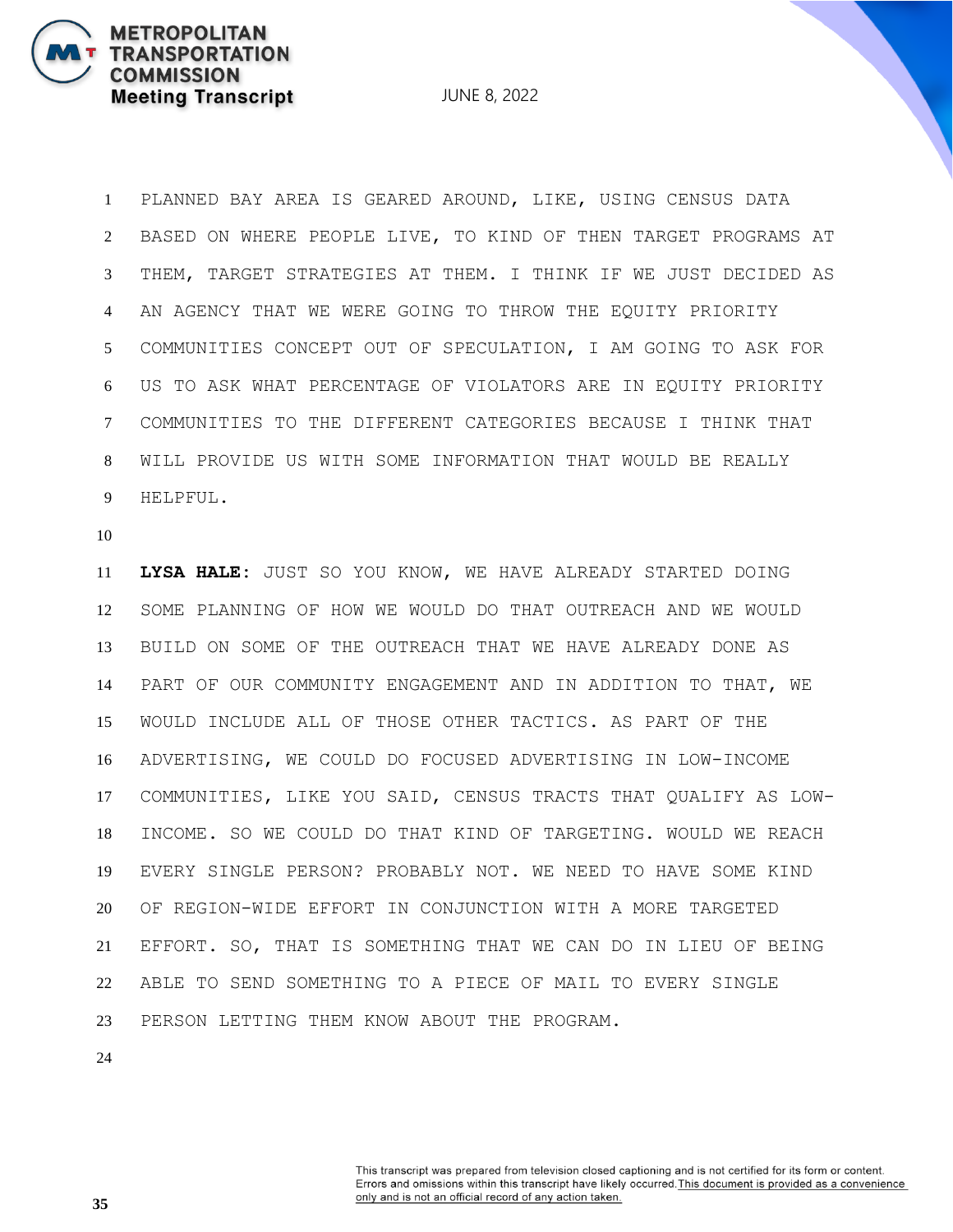**NICK JOSEFOWITZ:** YEAH, I GUESS -- SO, THAT'S HELPFUL. I WOULD REALLY LIKE TO KNOW WHAT PERCENT, WHAT PERCENTAGE OF OUR VIOLATORS TO OUR DIFFERENT CATEGORIES IN THE EQUITY PRIORITY COMMUNITIES, NOT THE SAME THING THEY LIVE IN THOSE EQUITY PRIORITY COMMUNITIES, LIKELY TO BE LOW-INCOME, THAT WOULD BE GOOD INFORMATION. SO HOW YOU'RE THINKING THIS WORK, I'M A LOW- INCOME PERSON WHO HAS MOVED AND DIDN'T UPDATE MY DMV REGISTRATION ADDRESS PROPERLY, SO I HAVE BEEN ACCUMULATING DEBT, AND I HAVE A DOLLARS DEBT, AND THE DMV SENDS MY REGISTRATION HOLD. I DIDN'T GET IT BECAUSE I MOVED. I THEN TRY TO REGISTER MY VEHICLE, AND I'M TOLD YOU CAN'T REGISTER IT BECAUSE YOU HAVE OVER A THOUSAND DOLLARS IN DEBT. HOW DOES THAT PERSON KNOW THAT WE ARE OFFERING A PAYMENT PLAN FOR THEM? OR THAT WE ARE OFFERING THEM AN OPPORTUNITY TO WIPE THEIR VIOLATIONS BY SIGNING UP TO FASTRAK?

**METROPOLITAN** 

**COMMISSION** 

**TRANSPORTATION** 

**Meeting Transcript** 

 **LYSA HALE:** THERE ARE A COUPLE OF WAYS THAT COULD HAPPEN ONE IS BY DOING THE REGIONAL SUSTAINED CAMPAIGN TO LET PEOPLE KNOW THAT YOU'RE HAVING A PROBLEM PAYING YOUR TOLLS THAT THERE ARE OPTIONS FOR YOU. WE CAN TALK ABOUT NOT ONLY THE PAYMENT PLAN, BUT, LIKE, THE WAIVER PLAN, THE WAIVERS THAT WE OFFER, THERE ARE DIFFERENT WAYS WE CAN EXPLAIN THAT TO PEOPLE. BUT WHEN PEOPLE GET THOSE VIOLATION NOTICES IT DOES INDICATE WHETHER OR NOT IT'S FOR BATA OR NOT. SO, SOMEBODY COULD CALL US AND SAY, I HAVE THIS HUGE BACKLOG OF TOLLS AND PENALTIES THEY CAN'T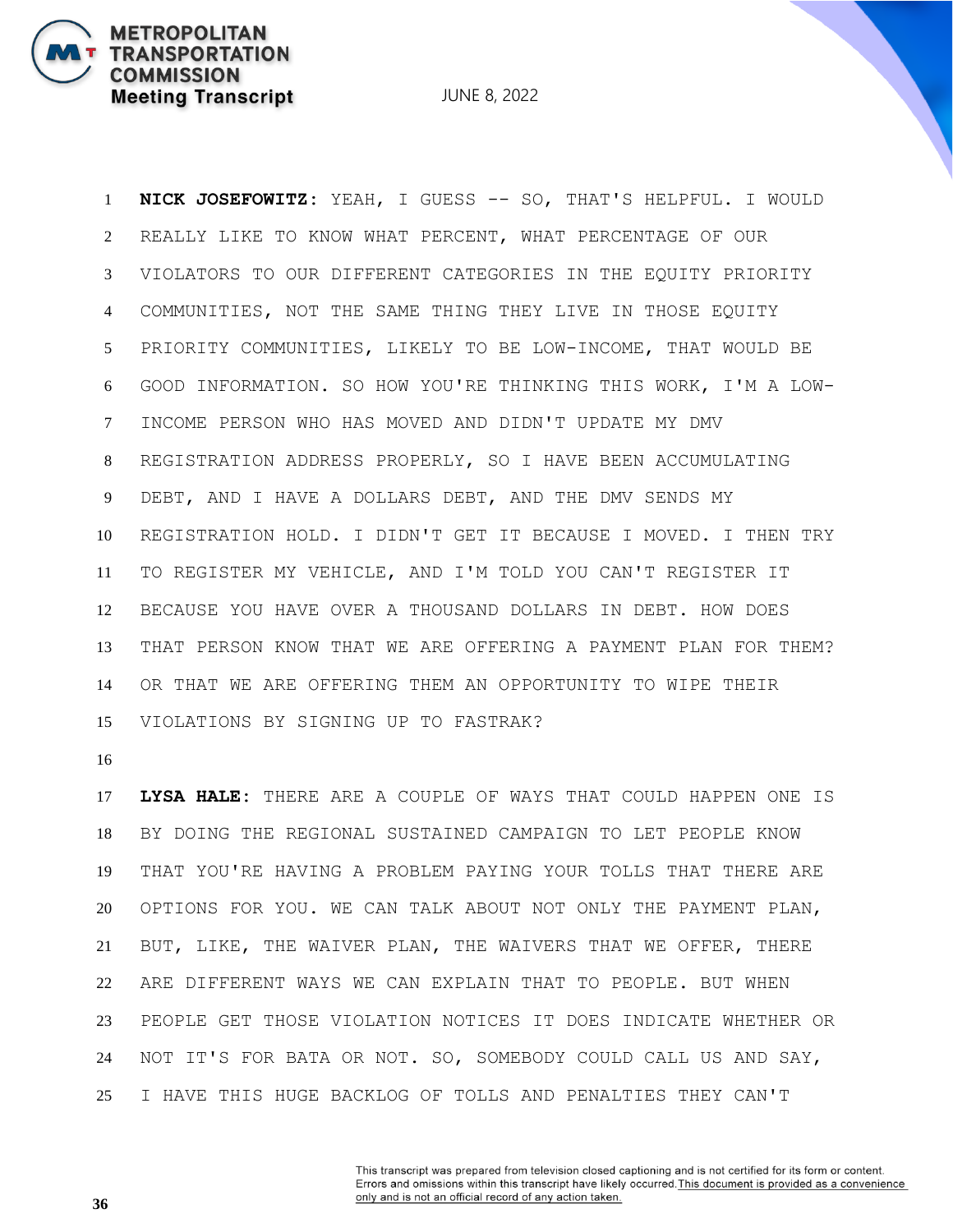JUNE 8, 2022

 PAY. AND AT THAT POINT, THEY WOULD BE TOLD ABOUT ALL THE OPTIONS AVAILABLE TO THEM. NOT ONLY OF THE WAIVER PROGRAM, BUT ALSO THE PAYMENT PLAN PROGRAM. AND, YOU KNOW, IF THIS HAPPENED IN THE TWO PHASES, LIKE THERESE AND I BOTH TALKED ABOUT, THERE COULD BE THIS PREQUALIFICATION PERIOD. SO, WE COULD GET THAT GOING SOONER THAN THE PAYMENT PLAN, PUT THOSE PEOPLE IF THAT, KIND OF, WAITING ROOM, AND THEN ONCE THE PAYMENT PLAN IS READY, RELEASE THOSE PEOPLE, LET THEM KNOW THAT THERE IS A PAYMENT PLAN PROGRAM, AND HAVE THEM START GOING THROUGH THE PROCESS OF SETTING UP THE ACTUAL PAYMENT PLAN. THE OTHER THING THAT WE DID POINT OUT IS THAT IF WE DON'T CATCH YOU IN THAT FIRST PREQUALIFICATION PERIOD, AND YOUR VEHICLE DOES GO TO DMV, YOU DO HAVE THE OPPORTUNITY TO CALL US AT THAT POINT, AND WE WILL PULL BACK YOUR DMV REGISTRATION HOLD. SO WE'LL PULL YOU OUT OF THAT IF YOU CAN PROVIDE PROOF OF ELIGIBILITY FOR THAT PREQUALIFICATION PROGRAM. SO I DON'T KNOW IF THAT ANSWERS YOUR QUESTION.

 **NICK JOSEFOWITZ:** IT SORT OF DOES. BUT IT FEELS LIKE, YOU KNOW, THERE IS GOING TO BE -- MY INSTINCT IS THERE IS GOING TO BE A LOT OF PEOPLE WHO GET A THOUSAND DOLLARS BILL AND THEIR INSTINCT IS NOT TO CALL BATA. WE HAVE EXPERIENCE WITH THIS, BECAUSE WE HAVE PRESUMABLY SENT MANY PEOPLE TO DMV HOLD IN THE PAST WHO HAVE LARGE BILLS. DO WE KNOW HOW MANY OF THEM REACHED OUT TO BATA ABOUT THIS?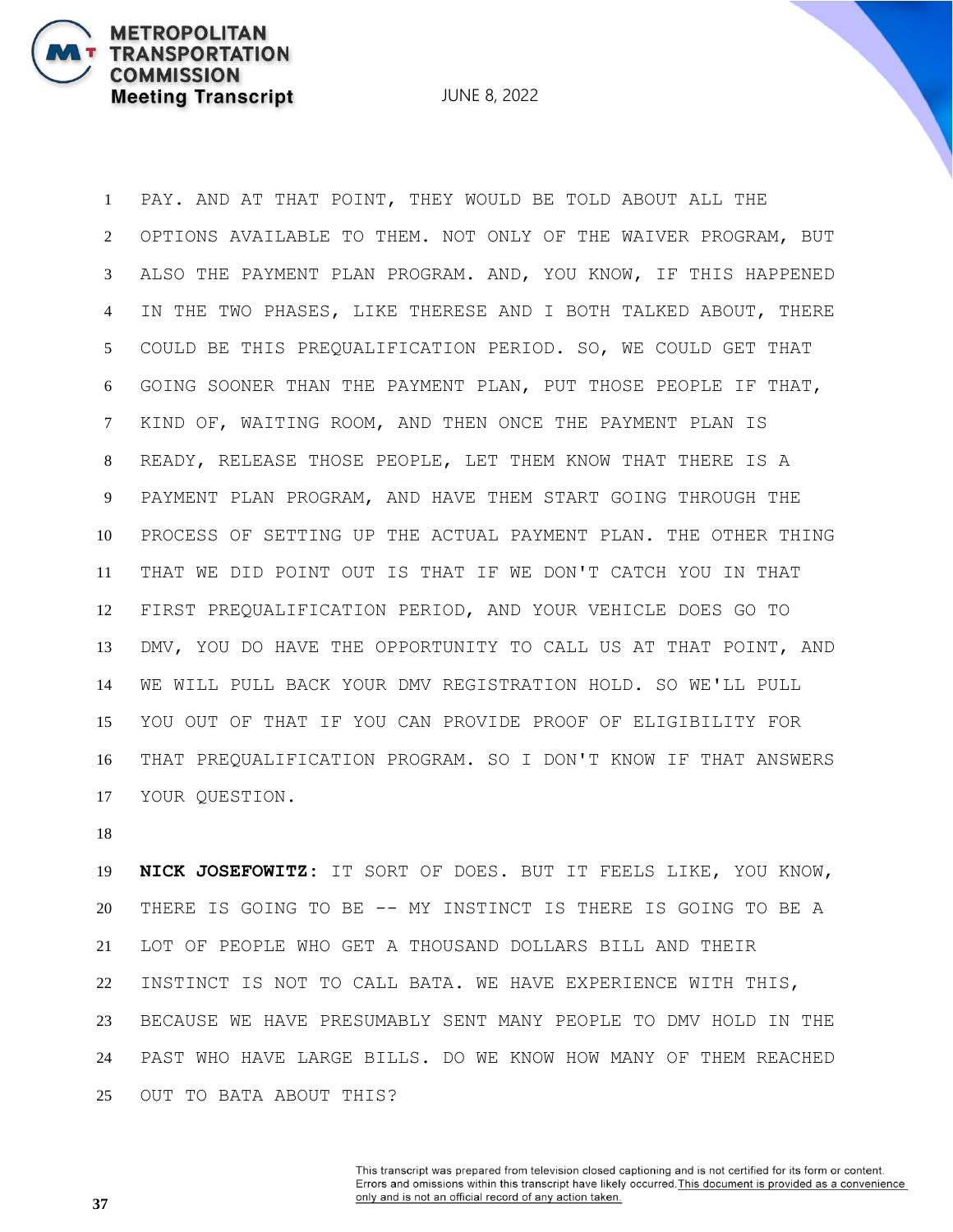

JUNE 8, 2022

**LYSA HALE:** I DON'T KNOW.

 **NICK JOSEFOWITZ:** TO OUR CUSTOMER SERVICE CENTER? IS THAT SOMETHING YOU COULD FIND OUT, IF YOU WERE TO TELL ME, OH, YEAH, 98% OF PEOPLE WHO GET A THOUSAND DOLLARS DMV HOLD CALL BATA CUSTOMER SERVICE AND WE HAVE AN INTERACTION WITH THEM, I'M, LIKE, OH, THEY'RE GOING TO FIND OUT ABOUT OUR PAYMENT PLANS THAT'S GREAT. AND IF YOU TELL ME 5% OF PEOPLE WHO GET A THOUSAND DOLLARS DMV HOLD CALL BATA I'M GOING TO BE, LIKE, OH, THAT FEELS LIKE A REAL PROBLEM. BECAUSE THEY'RE PROBABLY NOT GOING TO BE AWARE OF OUR PAYMENT PLANS. THEY'RE PROBABLY GOING TO BE DRIVING, PROBABLY NOT GOING TO BE REGISTERING THEIR VEHICLE BECAUSE THEY'RE LOCATION, LIABLE TO GET ANOTHER \$600 IN FINES, AND YOU CAN GET YOUR LICENSE WITHHELD, THE SPIRAL OF DISPROPORTIONATE CONSEQUENCES, BUT I DON'T THINK ANY OF US WANT TO SEE SORT OF HAPPEN OF HAVING LOW-INCOME PEOPLE HAVING THEIR LICENSES REVOKED, BECAUSE WE COULDN'T -- THEY DIDN'T KNOW WE HAD A PAYMENT PLAN.

 **LYSA HALE:** WELL, TO GO BACK TO YOUR QUESTION, INFORM, I DON'T HAVE AN ANSWER AS TO HOW MANY PEOPLE WITH THOSE HIGH DEBT ACTUALLY CALL THE CUSTOMER SERVICE CENTER. I'M NOT SURE HOW EASY IT WOULD BE FOR US TO FIND THAT OUT BUT WE CAN CERTAINLY LOOK INTO IT FOR YOU.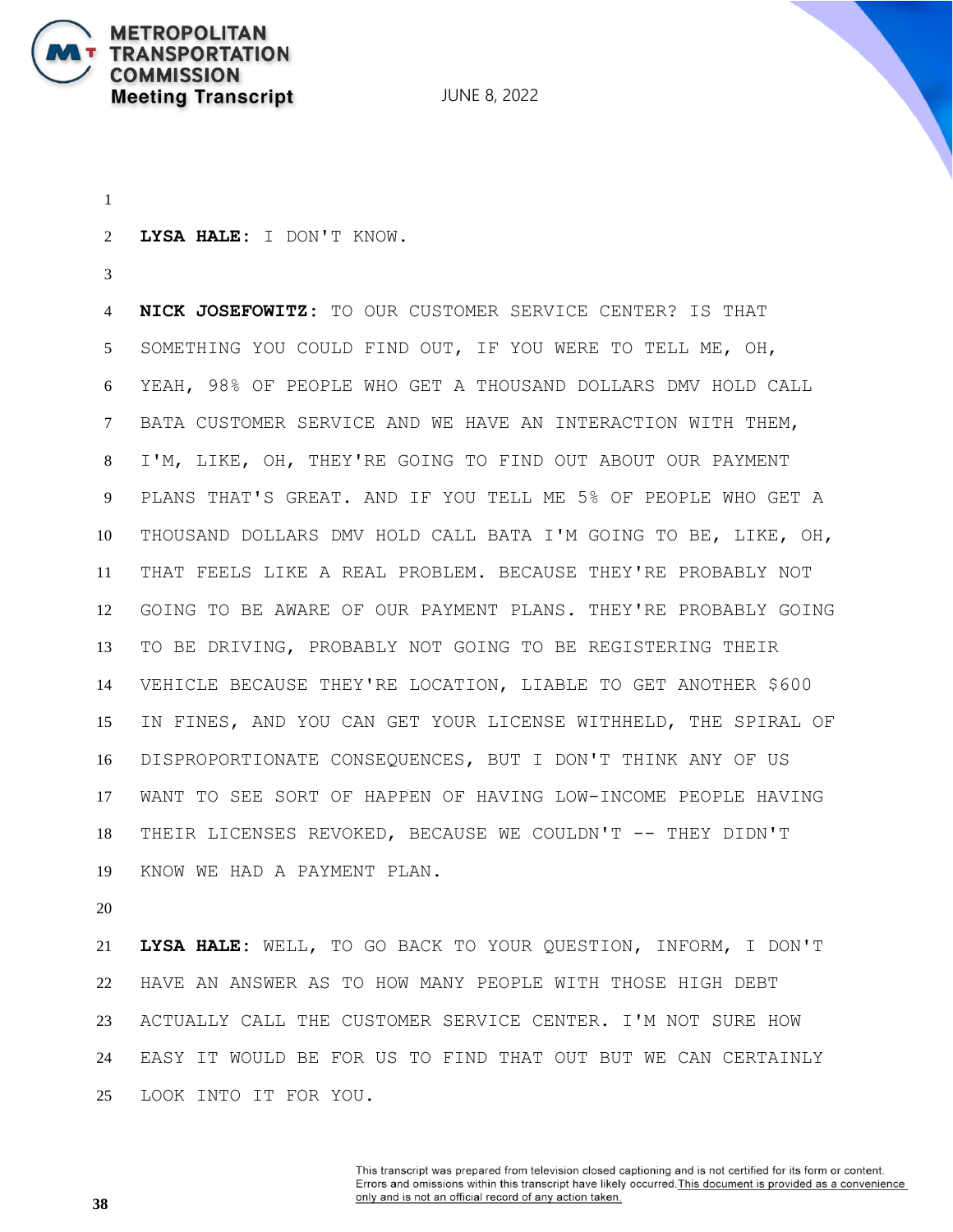**NICK JOSEFOWITZ:** I APPRECIATE THAT. I THINK THAT I'M JUST -- I'M FINE SENDING THE COMMERCIAL VIOLATORS TO DMV HOLD. I'M FIND SENDING THE PEOPLE WHO HAVE 1, 2, MAYBE EVENLY VIOLATIONS TO DMV HOLD BECAUSE THAT'S NOT A LOT OF DEBT. I JUST DON'T FEEL COMFORTABLE, GIVEN WHERE THE PLAN IS RIGHT NOW, SENDING - - OF HOW WE CAN ACTUALLY LET PEOPLE KNOW THAT A PAYMENT PLAN IS AVAILABLE, THAT A WAIVER PLAN IS AVAILABLE, SENDING PEOPLE WITH MORE DEBT, WITH MORE THAN 50 TO \$60 OF DEBT TO DMV HOLD. I JUST DON'T HAVE THE CONFIDENCE THAT THEY ACTUALLY WOULD KNOW WE HAVE A PAYMENT PLAN AVAILABLE FOR THEM TO BE ABLE TO TAKE ADVANTAGE OF. AND I THINK THERE IS MORE WORK TO DO THERE TO MAKE ME COMFORTABLE. AND I'M COMFORTABLE THAT I WILL GET COMFORTABLE, BUT I THINK THERE IS MORE WORK TO DO TO MAKE THAT HAPPEN. AND, SO, I HAVE SOME OTHER QUESTIONS ABOUT THE STATE LEGISLATION. BUT, THOSE WILL COME LATER.

**METROPOLITAN** 

**COMMISSION** 

**TRANSPORTATION** 

**Meeting Transcript** 

 **THERESE MCMILLAN:** IF I COULD, BEFORE MOVING ON TO -- COMMISSIONER WORTH, YOU TAKING ON EVERYONE. I WOULD, JUST TO SET EXPECTATIONS, LET ME REITERATE WHAT I SAID BEFORE, WE ARE VERY LIMITED LEGALLY, AND ADMINISTRATIVELY, AS TO HOW WE CAN CONTACT PEOPLE IN OUR FASTRAK DATABASE. WE ARE. SO, I JUST DON'T WANT THERE TO BE EXPECTATIONS THAT THERE'S DIFFERENT WAY -- EVEN IF, FOR EXAMPLE, WE WERE TO DO A, SORT OF, EQUITY PRIORITY COMMUNITIES. GREAT. I MEAN, WE CAN AND SHOULD DO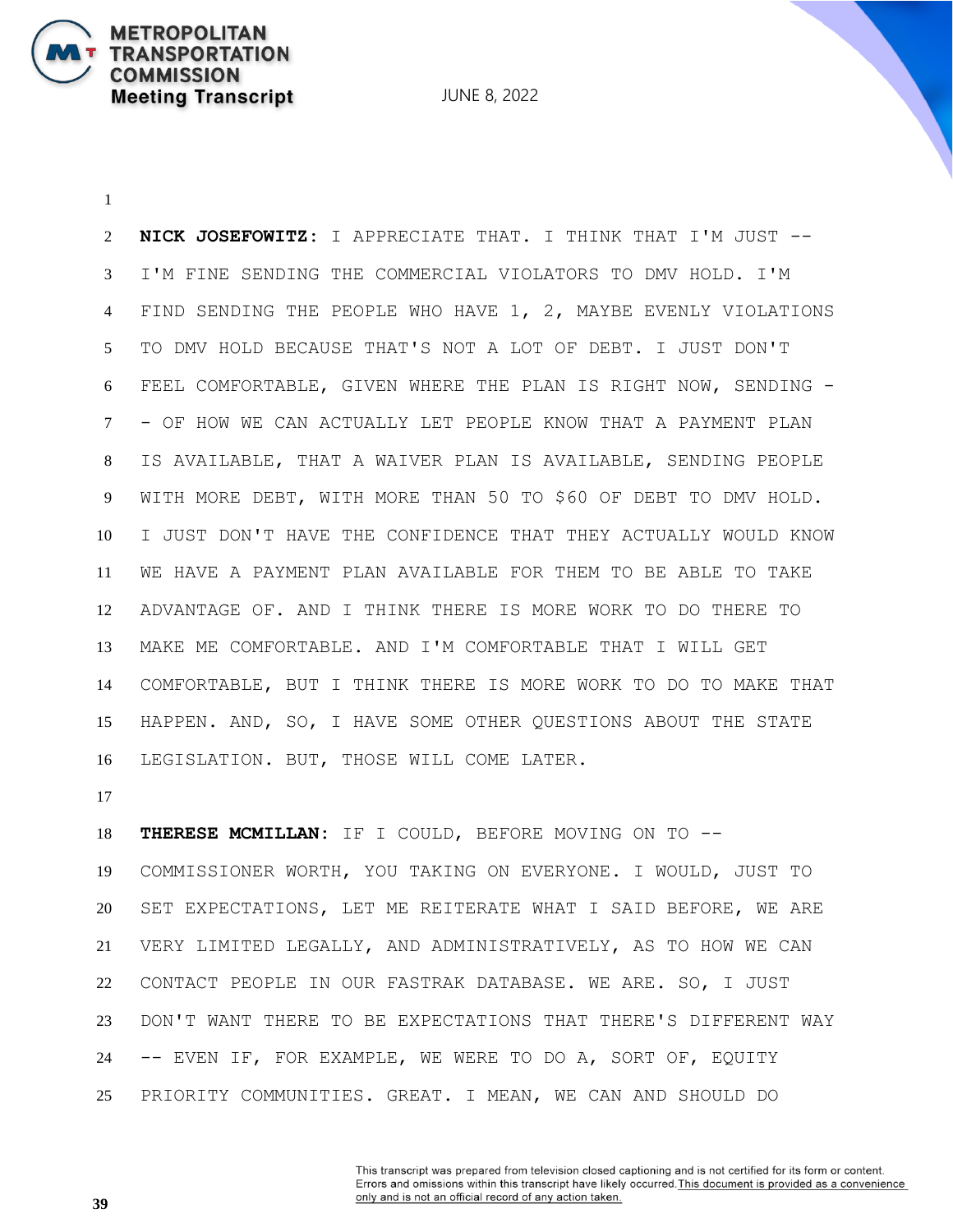JUNE 8, 2022

 THAT. BUT IT DOESN'T MEAN THAT WE CAN SEND THEM DIRECT MAILINGS. SO EVEN IF WE HAVE THAT INFORMATION, WE'RE STILL GOING TO BE LIMITED. AND, AGAIN, I WOULD TURN TO GENERAL COUNSEL TO CONFIRM OR CLARIFY WHAT I'M SAYING. BUT, THERE -- THOSE LIMITATIONS WILL EXIST ANYWAY. AND ABSENT, I THINK, IMPORTANT THINGS, LOOKING FORWARD, I THINK THERE HAS BEEN DISCUSSIONS WITH ASSEMBLYMAN TING'S LEGISLATION, LOOKING AT TOLLS OTHER AND THINGS, OF BEING ABLE TO ESTABLISH MUCH BROADER FLEXIBILITY TO DO THE THINGS THAT WE WOULD LIKE TO DO IN TERMS OF MORE DIRECT COMMUNICATIONS AND THE LIKE, WE COULD DO THAT. BUT I DON'T -- I JUST DON'T THINK THAT, IF, CONCEPTUALLY WE CAME UP WITH A BETTER WAY WE WOULD ACTUALLY BE ABLE TO DO IT. I WANT TO MAKE SURE AS WE CONTINUE TO EXPLORE, THERE ARE SOME REAL LIMITS THAT WE ALREADY KNOW THAT, CERTAINLY, FOR THE PERIOD OF TIME IN PUTTING TOGETHER THE PAYMENT PLAN, I DON'T THINK WE'LL BE ABLE TO OVERCOME.

 **NICK JOSEFOWITZ:** IF I COULD FOLLOW UP ON THAT. IT'S WORTH GETTING INTO THE DETAILS OF THAT, BECAUSE THAT'S IMPORTANT. AND THEN BECAUSE WE DO HAVE THE TING LEGISLATION RUNNING, YOU KNOW, IF WE CAN GET LEG -- IF WE CAN GET -- WE'LL KNOW -- IF WE CAN SORT OF PUT TOGETHER OUR WISH LIST OF WE WOULD LIKE TO CONTACT PEOPLE TO LET THEM KNOW AND THAT STATE LEGISLATE YOU WOULD BE OPEN, TO WE WOULD KNOW BY SEPTEMBER OR OCTOBER WHETHER WE COULD START DOING THAT, STARTING IN JANUARY, THAT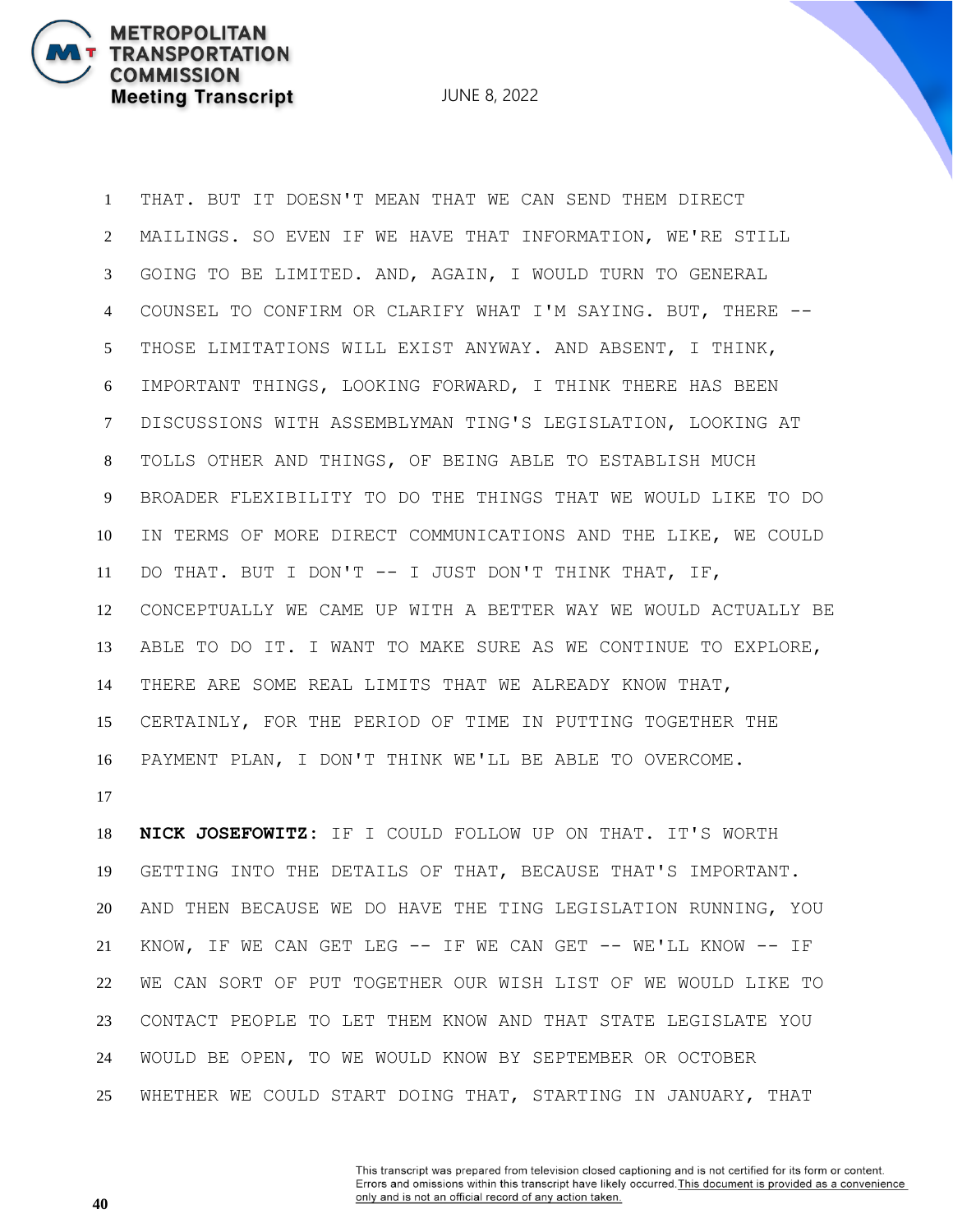JUNE 8, 2022

 WOULD MAKE A TOTAL, A HUGE DIFFERENCE IF WE COULD REACH OUT TO PEOPLE DIRECTLY TO LET THEM KNOW WE HAVE A PAYMENT PLAN RATHER THAN EXPECTING THEM TO CALL US, WHICH YOU, YOU KNOW, IT JUST FEELS LIKE, YOU KNOW, MOST PEOPLE, JUST -- I MAY BE WRONG, AND MAYBE WE HAVE INFORMATION ON THIS, BUT MY INSTINCT IS THAT PEOPLE AREN'T GOING TO CALL US. **LYSA HALE:** WE DID DO A PREVIOUS INQUIRY INTO HOW MANY VIOLATIONS ARE IN THE EQUITY PRIORITY COMMUNITIES. AND THE ESTIMATE IS ROUGHLY A THIRD. WHEN WE LOOKED AT THAT. THE OTHER THING THAT'S WORTH MENTIONING IS THAT, WE DON'T EXPECT TO BE - - TO HAVE PEOPLE CONTINUE TO ACCUMULATE LARGE DEBTS SINCE WE LOWERED THE VIOLATION PENALTIES. SO WE'RE BASICALLY DEALING WITH A GROUP OF PEOPLE THAT HAVE ALREADY ACCRUED HIGH PENALTIES, EVEN TAKING IN THE LOWER AMOUNTS OF THE VIOLATIONS. **AMY WORTH, CHAIR:** OKAY. YOU KNOW -- **NICK JOSEFOWITZ:** IT'S ABOUT 175,000 PEOPLE IN THE EQUITY PRIORITY COMMUNITIES. YEAH. **AMY WORTH, CHAIR:** SO MAY I TURN -- THANK YOU LYSA AND COMMISSIONER JOSEFOWITZ. MAY I TURN TO GENERAL COUNSEL TO AMPLIFY THE, KIND OF, DESCRIBING WHERE WE ARE TODAY, FOLLOWING UP RECOGNIZING THE ASSEMBLY MEMBER TING BILL MAY OFFER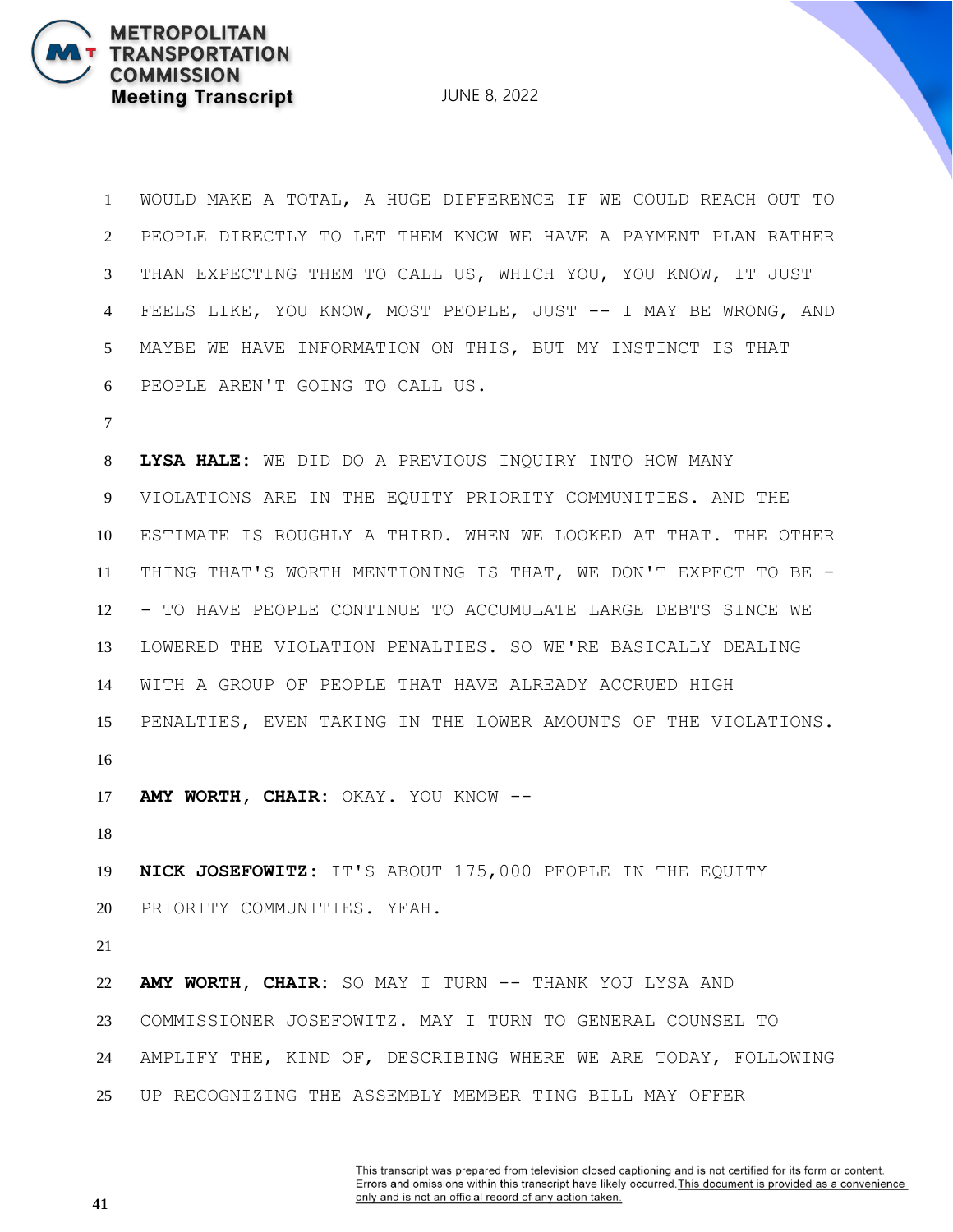

 OPPORTUNITY TO MAKE SOME CHANGES THAT WE'RE SEEKING. SO, KATHLEEN, MAY I TURN TO YOU FOR JUST A LITTLE BIT OF CLARIFICATION IN TERMS OF WHERE WE ARE RIGHT NOW?

 **KATHLEEN KANE:** SURE. SO, AS WAS SAID WE HAVE SOME STATUTORY LIMITATIONS ON HOW WE COMMUNICATE WITH CUSTOMERS, AND THE PURPOSE OF THOSE IS TO MAKE SURE WE'RE NOT BOMBARDING FOLKS AND USING THE SORT OF, KIND OF, COERCIVE POWER WE HAVE IN GETTING THEIR INFORMATION TO THEN OVER-COMMUNICATE WITH THEM THAT'S THE ORIGINAL INTENT OF THE LEGISLATION THERE. THE LEGISLATION IS PRETTY EXPLICIT ABOUT, WE CAN ONLY CONTACT PEOPLE TO COMMUNICATE THE FOLLOWING LIST OF ENUMERATED THINGS AND IF IT'S NOT ON THAT LIST WE DON'T TALK TO THEM ABOUT IT. SO THE QUESTION IS, WHAT'S ON THE LIST. ONE THING TO REMEMBER THAT WE CAN TAKE ADVANTAGE OF, IS THERE IS REAL ESTATE AVAILABLE ON THE VIOLATION NOTICES TO HELP PEOPLE GET INTO COMPLIANCE; WHICH, INCLUDES, ALSO, PAYMENT PLANS. SO ON A VIOLATION NOTICE, WE CAN SAY, YOU KNOW, IF YOU THINK YOU QUALIFY FOR A PAYMENT PLAN, LOW-INCOME PAYMENT PLAN CONTACT US HERE, GO TO THIS WEB SITE, WHATEVER. THAT'S SOMETHING WE DO ON THE VIOLATION. PROSPECTIVE FREESTANDING KIND OF FREESTANDING COMMUNICATIONS USING A CUSTOMER DATABASE IS AN ISSUE THAT WE WOULD HAVE TO ANALYZE CLOSELY UNDER STATUTORY OBLIGATIONS THOSE ARE ONES WE NEED TO TAKE VERY SERIOUSLY AND ALSO ARE UNDER A FAIR AMOUNT OF SCRUTINY WE DO HAVE SOME PENDING CASES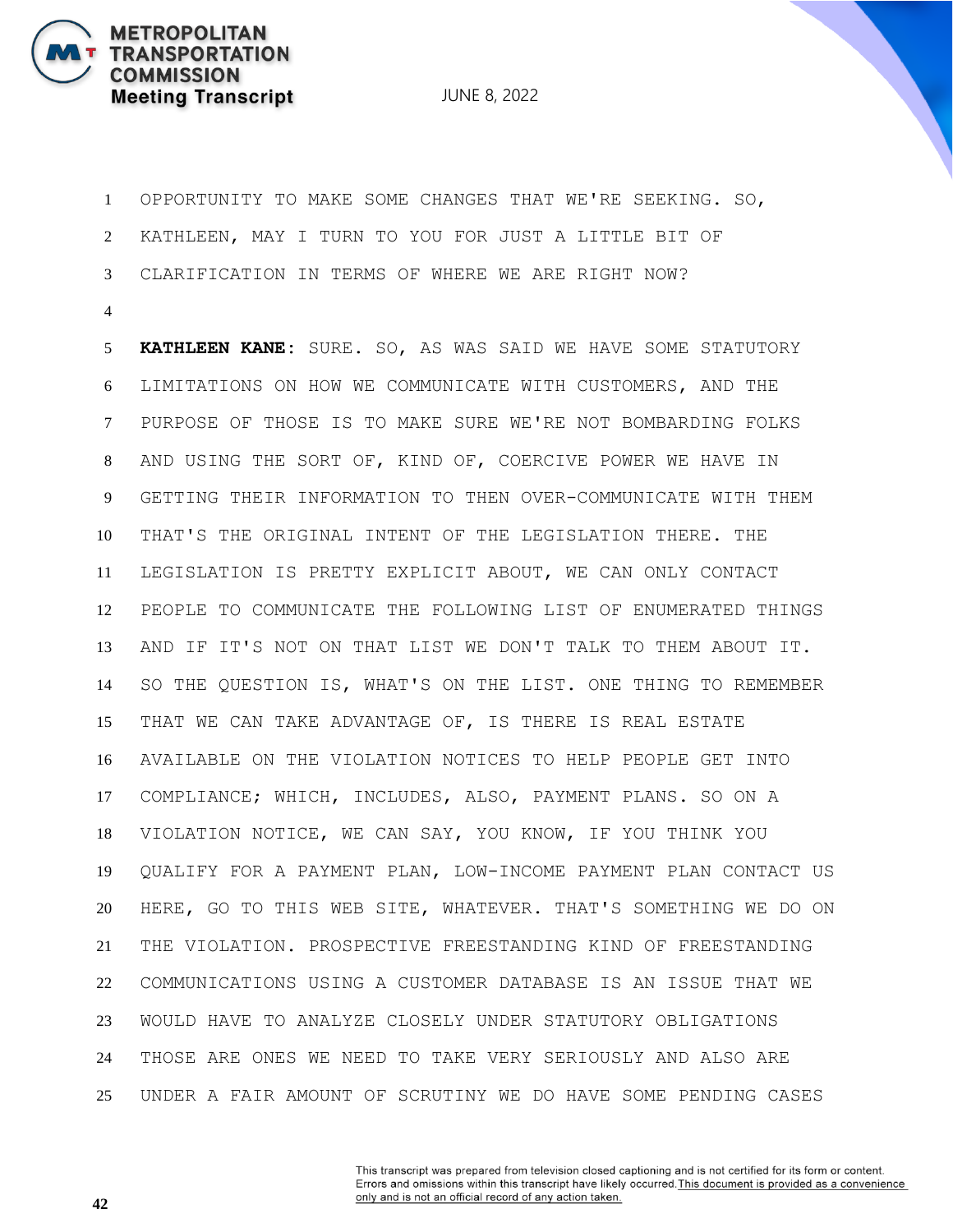

 ABOUT THAT, IT'S SOMETHING WE HAVE TO NAVIGATE CAREFULLY AND ENSURE WE'RE ADHERING TO THE LETTER OF THE LAWS THAT EXIST RIGHT NOW.

 **AMY WORTH, CHAIR:** THANK YOU KATHLEEN. LET ME NOW TURN TO COMMISSIONER CHAVEZ.

 **CINDY CHAVEZ:** THANK YOU. THANK YOU. THIS IS A VERY COMPLICATED TOPIC. SO I APPRECIATE YOU GIVING US THE TIME TO DIVE INTO IT. I WANT TO JUST MAKE SURE I UNDERSTAND SOME BASICS. AND I WANT TO JUST SAY TO MY COLLEAGUES THAT I AM VERY INTERESTED IN MAKING SURE THAT THE FINANCIAL HEALTH OF THIS ORGANIZATION IS TOP OF MIND. IT'S NOT SECONDARY; IT'S PRIMARY. I THINK THAT'S TRUE FOR EVERYBODY WHO HAS RAISED A CONCERN ABOUT THIS. AND I THINK IN SOME OF THE DISCUSSIONS WE HAVE PITTED, MAYBE UNKNOWINGLY, EQUITY AGAINST FINANCIAL STABILITY. AND THE WE'RE FOR FINANCIAL STABILITY AND DOING IT IN A WAY THAT EQUITABLY GETS US THERE. SO THAT'S THE FIRST POINT I WANTED TO MAKE. I JUST WANTED TO ASK SOME BROAD QUESTIONS JUST ABOUT THE PRESENTATION, AND TO MAKE SURE I UNDERSTAND THEM. FIRST OF ALL, JUST -- THE SLIDE THAT STARTS WITH THE BACKLOG OF VIOLATIONS OF PENDING ACTION, THE TIMELINE BETWEEN JANUARY 21ST AND MAY 2022, THE HALF A MILLION VEHICLES THAT HAVE 8.8 MILLION OUTSTANDING VIOLATIONS AND HAVE NOT YET BEEN REALLY SENT TO DMV AND THAT THIS REPRESENTS 50 MILLION IN OUTSTANDING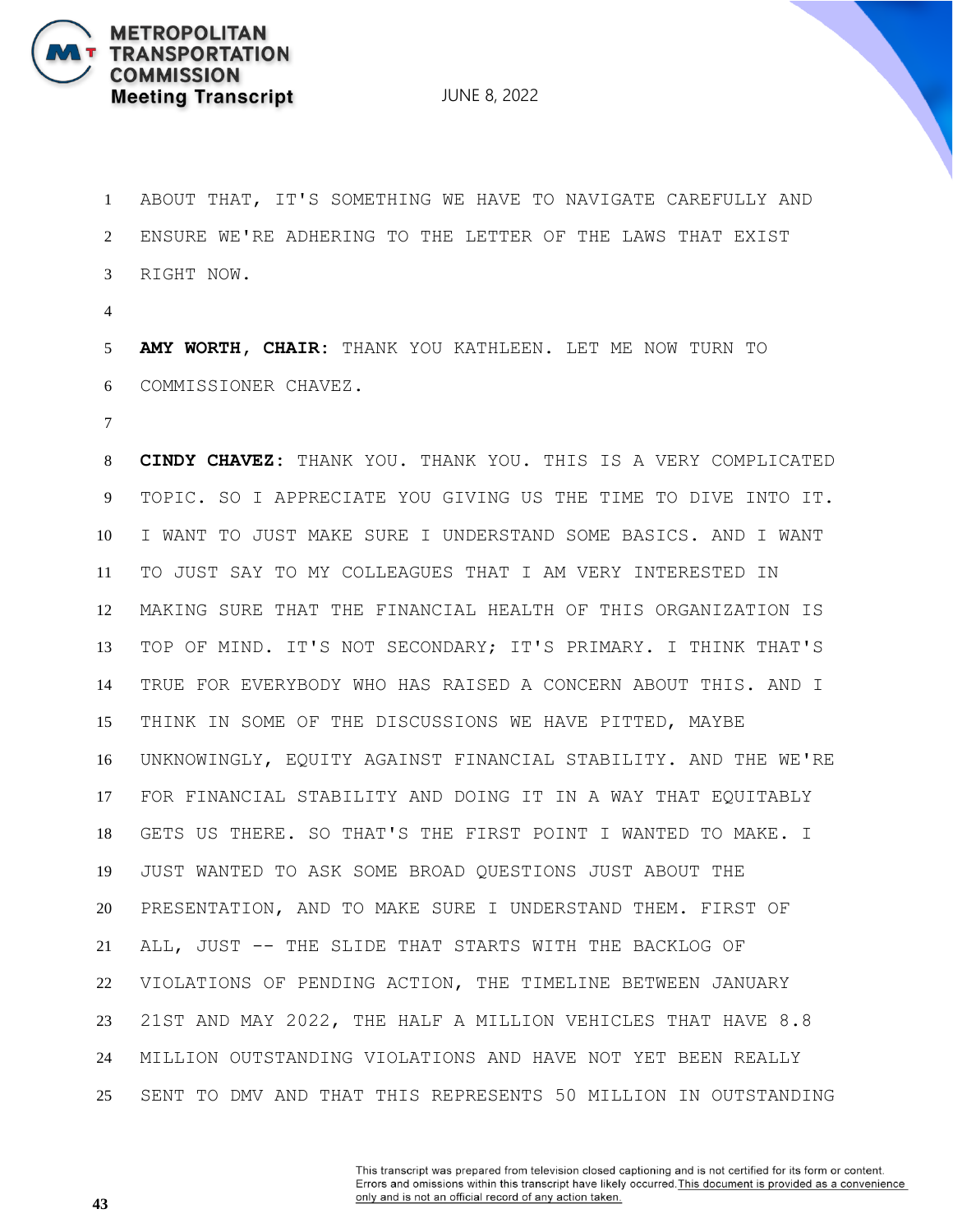

| $\mathbf{1}$   | TOLLS, JUST THE TOLLS THEMSELVES, AND IF YOU ADDED ON THE      |
|----------------|----------------------------------------------------------------|
| $\overline{2}$ | FINES, WHAT WOULD THAT NUMBER BE?                              |
| 3              |                                                                |
| 4              | LYSA HALE: THAT IS A GOOD QUESTION, AND UNFORTUNATELY I CAN'T  |
| $5^{\circ}$    | DO THE MATH THAT QUICKLY IN MY HEAD. WE COULD CERTAINLY DO     |
| 6              | THAT MATH AND COME BACK TO YOU.                                |
| $\tau$         |                                                                |
| 8              | CINDY CHAVEZ: OKAY.                                            |
| 9              |                                                                |
| 10             | LYSA HALE: I CAN CHECK TO SEE IF ONE OF MY COLLEAGUES HAS THAT |
| 11             | INFORMATION.                                                   |
| 12             |                                                                |
| 13             | CINDY CHAVEZ: THANK YOU. HERE IS THE OTHER PART OF THE         |
| 14             | QUESTION. WHAT PERCENTAGE OF THE \$50 MILLION IN OUTSTANDING   |
| 15             | TOLLS DO WE ANTICIPATE RECEIVING BY USING THE DMV HOLD         |
| 16             | PROCESS?                                                       |
| 17             |                                                                |
| 18             | LYSA HALE: THAT'S AN INTERESTING QUESTION. BECAUSE SINCE WE    |
| 19             | HAVEN'T RELEASED ANYTHING TO DMV HOLD SINCE BEGINNING OF ATV   |
| 20             | THE ONLY THING WE HAVE TO BASE IT ON IS PRE-AET EFFORT. GOING  |
|                |                                                                |
| 21             | BACK TO 2019, WE WERE COVERED 40% BY USING DMV HOLD AND WE     |
| 22             | RECOVERED ABOUT 10 TO 11% WHEN WE SENT VIOLATIONS TO           |
| 23             | COLLECTIONS.                                                   |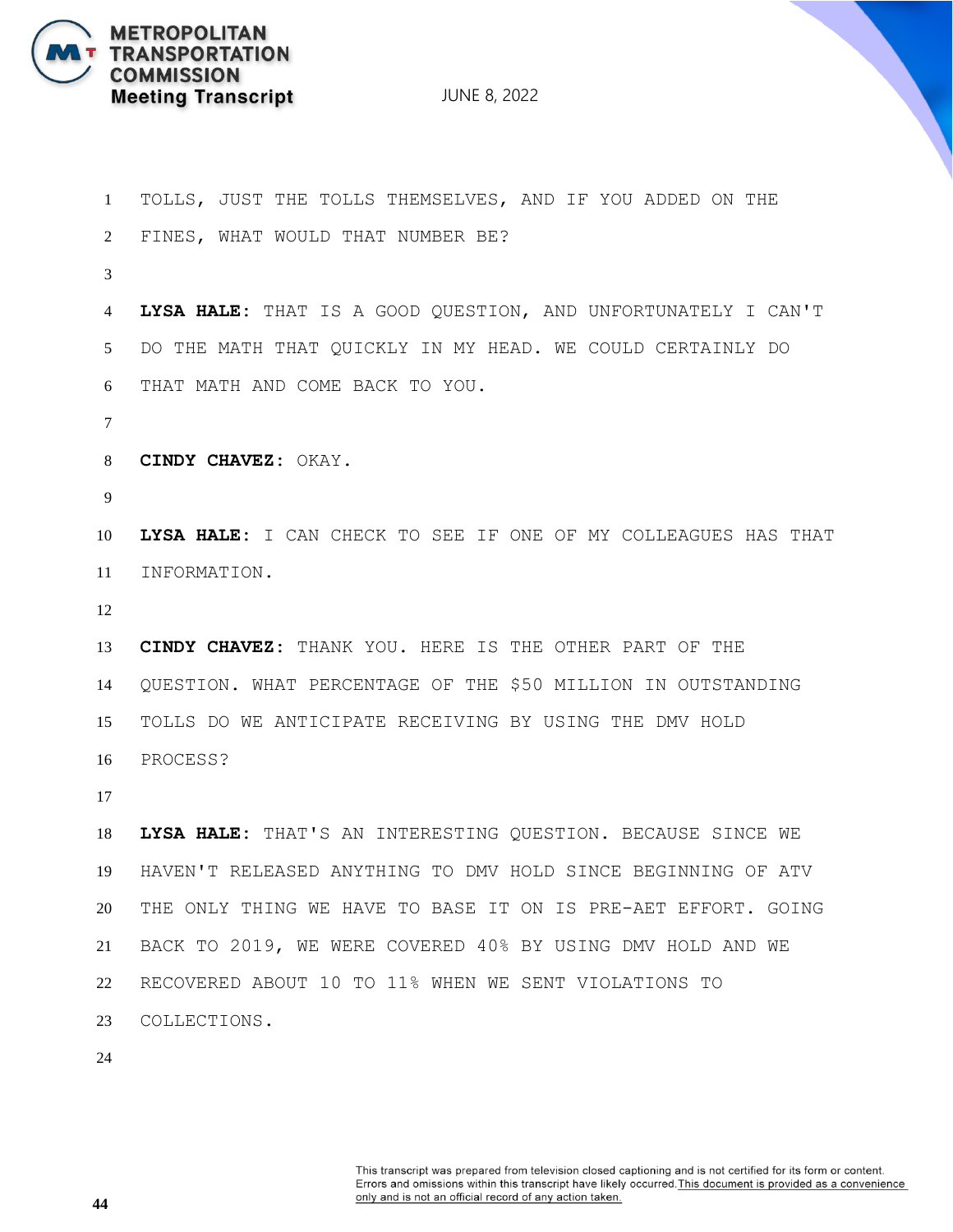

 **CINDY CHAVEZ:** SO, OKAY, SO, WE HAVE A -- AND WHEN WE SAY 50%, THAT'S 50% OF THE TOLL MONEY? OR 50% OF TOLLS AND FINES? **LYSA HALE:** 50% -- LET'S SEE. LET ME DOUBLE CHECK ON THAT. **THERESE MCMILLAN:** I IMAGINE IT WOULD HAVE TO BE BOTH. **LYSA HALE:** I THINK IT'S BOTH. **THERESE MCMILLAN:** IF YOU GO TO THE DMV, THEY WILL LET -- **LYSA HALE:** YES. **CINDY CHAVEZ:** AND HOW MUCH DOES IT COST US TO DO THAT RELATIVE TO HOW MUCH WE RECEIVE? AND WHAT I'M REALLY CURIOUS -- WHAT I'M REALLY WANTING TO UNDERSTAND IS THE CURRENT BUSINESS MODEL WE'RE USING. BECAUSE, I THINK A LOT OF WHAT -- THE FEEDBACK THAT WE'RE GETTING FROM YOU IS ROOTED IN THE CURRENT CONSTRUCT, AND I WANT TO MAKE SURE I UNDERSTAND IT BEFORE I ASK MORE QUESTIONS ABOUT IT. **LYSA HALE:** SO, OUR ESTIMATES ARE BASED ON WHAT IT WOULD COST FOR US TO CREATE THIS PREQUALIFICATION PLAN AND --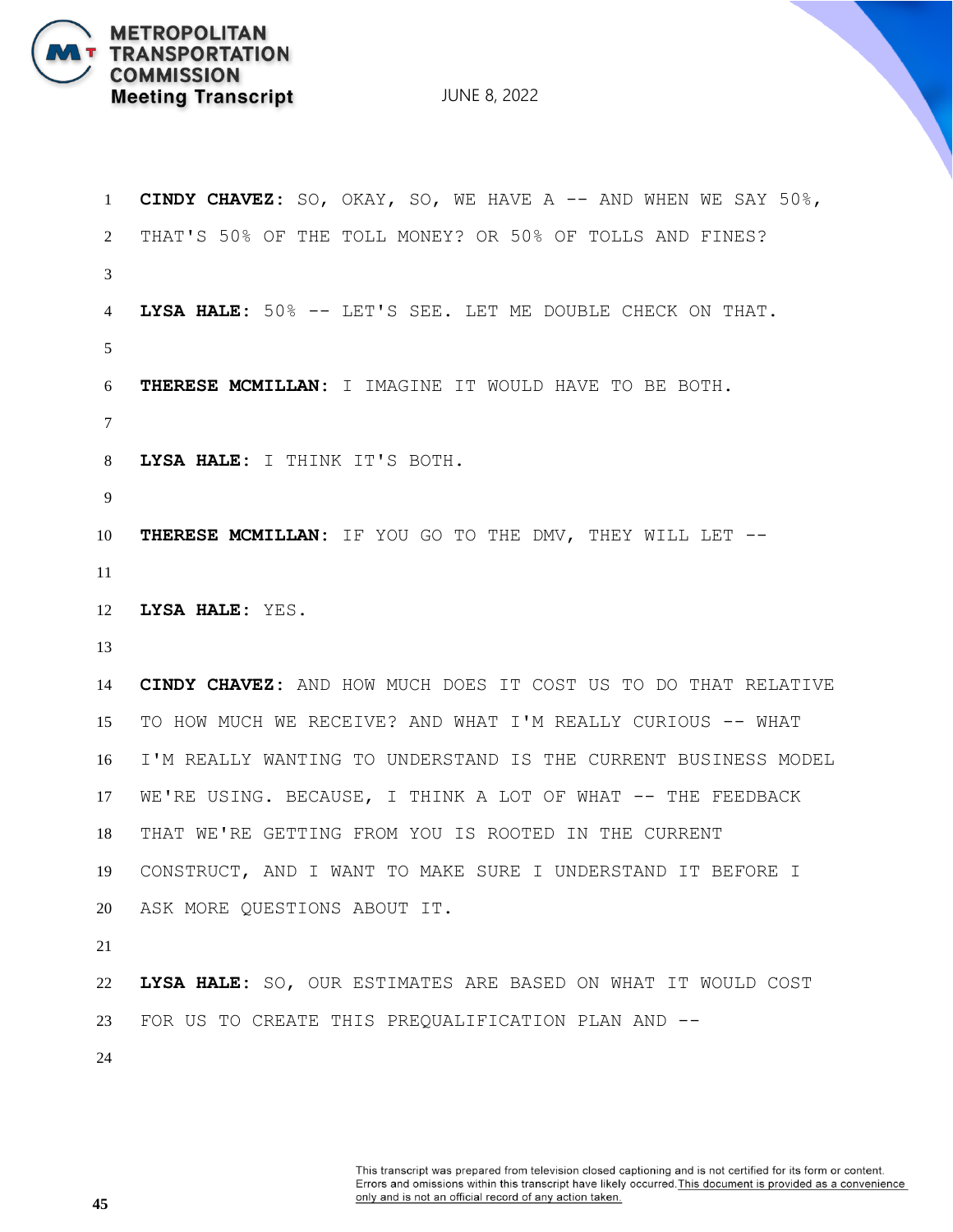JUNE 8, 2022

 **CINDY CHAVEZ:** I MEAN CURRENTLY, LYSA. BECAUSE, WITH THE \$3 CHARGE FROM DMV, AND FROM COLLECTIONS -- THEY DON'T COLLECT FOR NOTHING -- WHAT I'M REALLY TRYING TO UNDERSTAND IS HOW MUCH ARE WE SPENDING, AND THEN WHAT IS OUR RATE OF RETURN. THE BIGGER QUESTION FOR US IS, WHEN YOU DID THE INITIAL RESEARCH, WHAT I WAS REALLY INTRIGUED BY WAS WHAT YOU LEARNED FROM THAT. BECAUSE MY FOLLOW-UP QUESTION WOULD BE, DOES THAT ALLOW US OVERALL TO INCREASE THE TOTAL AMOUNT THAT WE GET BACK WITHOUT PAYING, FOR EXAMPLE, THE DMV. [LAUGHTER] THREE OF DOLLARS, AND THEN WHATEVER THE COLLECTION FIRM IS COLLECTING. SO, I'M WANTING TO MEASURE THE MODELS BOTH IN TERMS OF HOW IT ADDRESSES LOW-INCOME FOLKS, FOR SURE. YOU KNOW, HOW MANY PEOPLE AREN'T PAYING. BECAUSE THE FEES ARE OUT OF WHACK, OR WHATEVER, WHICH WE WILL LEARN. BUT THEN OVERALL WE HAVE A MUCH BIGGER PROBLEM COLLEAGUES, WE HAVE \$50 MILLION IN OUTSTANDING TOLL DEBT JUST ON THIS ONE SHEET, AND THE REASON I WAS REALLY INTERESTED IN THE CRP AND RFS REQUEST FOR SOLUTIONS WAS, IF THE PROBLEM WE'RE TRYING TO SOLVE IS THREE PART, WE WANT TO INCREASE THE AMOUNT OF OUR TOLL REVENUE WE'RE GETTING BACK, WE WANT TO MAKE SURE WE'RE DOING IT IN A WAY THAT USES OUR BEST EQUITY LENS, AND THAT MEANS NOT DISADVANTAGING, YOU KNOW, POOR, COMMUNITIES OF COLOR, DOES IT DO THAT, AND THEN THIRD, TO BE FRANK, DOES IT MEAN WE HAVE AN OPPORTUNITY TO LOOK MORE CREATIVELY AT OTHER PROGRAMS TO HAVE MORE MEANINGFUL CONVERSATIONS WITH CUSTOMERS. IT SEEMED LIKE A WINNER. WHAT

> This transcript was prepared from television closed captioning and is not certified for its form or content. Errors and omissions within this transcript have likely occurred. This document is provided as a convenience only and is not an official record of any action taken.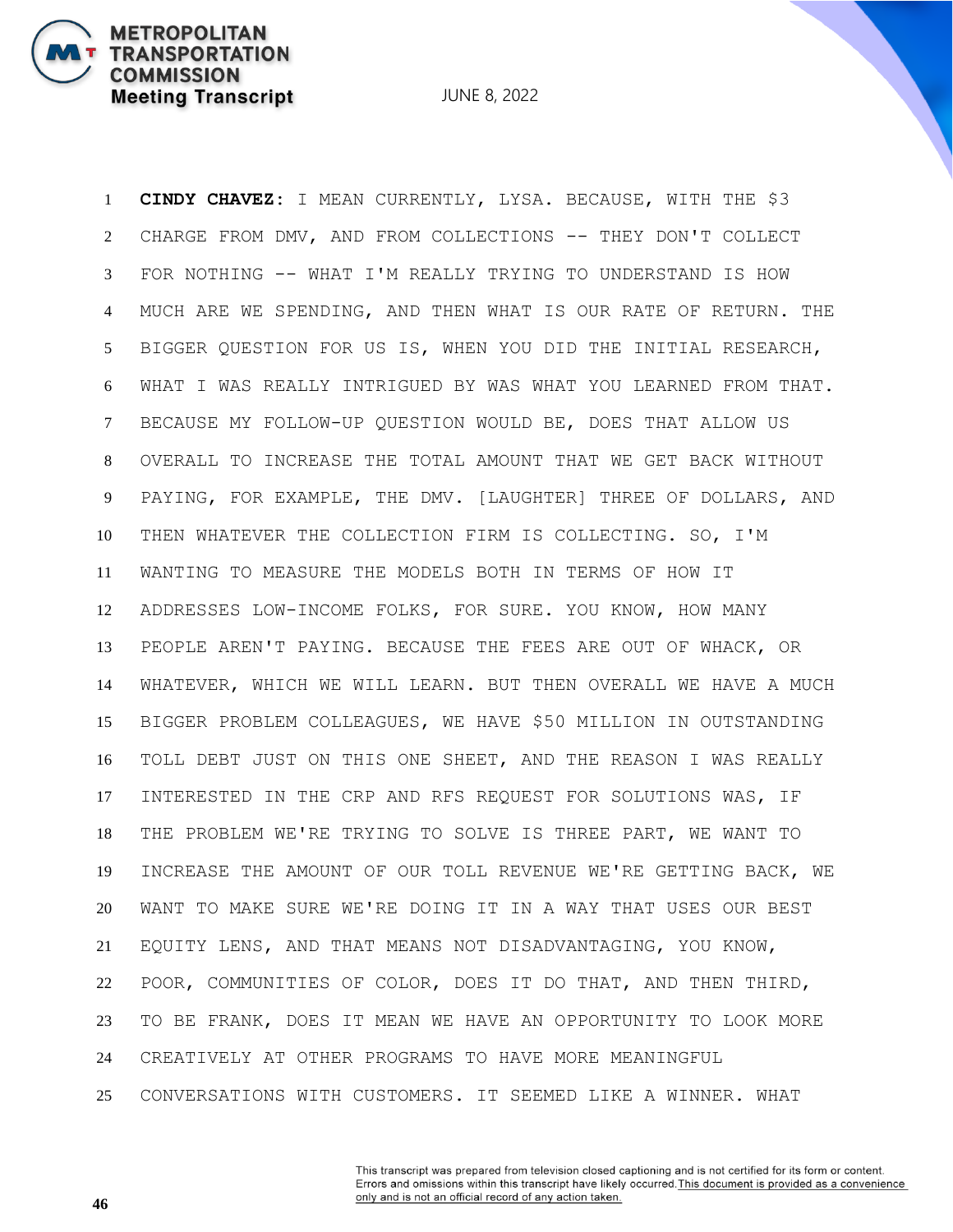YOU PRESENTED TODAY, I WANT TO MAKE THE POINT, IT DOESN'T LINE UP WITH WHAT WE HAVE LEARNED, AND FRANKLY, THE GOALS I THOUGHT YOU WERE SETTING. I WANT TO SAY TO STAFF, I KNOW IT'S HARD, BECAUSE THERE ARE 100 OF US GIVING YOU FEEDBACK THAT'S OFTEN NOT HELPFUL, IN YOUR MINDS -- I GET IT. BUT IN THIS INSTANCE, I ACTUALLY THINK IF WE'RE ALL ALIGNED IN DOING -- COLLECTING THE TOLLS IN THE MOST EQUITABLE WAY, BEING CUSTOMER FRIENDLY, INCREASING OUR COMMUNICATION, THEN I THINK WE HAVE TO APPROACH THIS VERY DIFFERENTLY THAN WE'RE DOING TODAY. AND I'M GOING TO STEP OFF FOR A FEW MINUTES, AT 11, AND COME BACK AS QUICKLY AS I K I WOULDN'T VOTE FOR TODAY'S PROPOSAL NOT BECAUSE I DON'T THINK YOU HAVE PUT A LOT OF THOUGHT INTO T BUT I DON'T THINK IT ALIGNS WITH THE GOALS OF THE GROUP. I WANT US TO BE FINANCIAL STABLE. I THINK WE HAVE THE OPPORTUNITY TO INCREASE OUR FINANCIAL STABILITY INCREASE THE AMOUNT OF MONEY WE'RE GETTING BACK IN A WAY THAT'S RESPECTFUL OF THE VALUES OF THE ORGANIZATION. ANYWAY. THANK YOU FOR LETTING ME ASK THOSE QUESTIONS.

**METROPOLITAN** 

**COMMISSION** 

**TRANSPORTATION** 

**Meeting Transcript** 

 **AMY WORTH, CHAIR:** THANK YOU, COMMISSIONER. LET ME JUST FOLLOW UP WITH ONE QUESTION. I DO NOT SEE ANY OTHER COMMITTEE HANDS UP AT THIS POINT. I KNOW, IN THE PAST, TO COMMISSIONER CHAVEZ'S QUESTIONS TO SORT OF THE SEQUENCING, ABOUT HOW WE RECOVER UNPAID TOLLS AND FEES. AND, DO WE HAVE A -- I THINK WE DO -- A CHART THAT SHOWS THE INITIAL VIOLATION THEN IT MOVES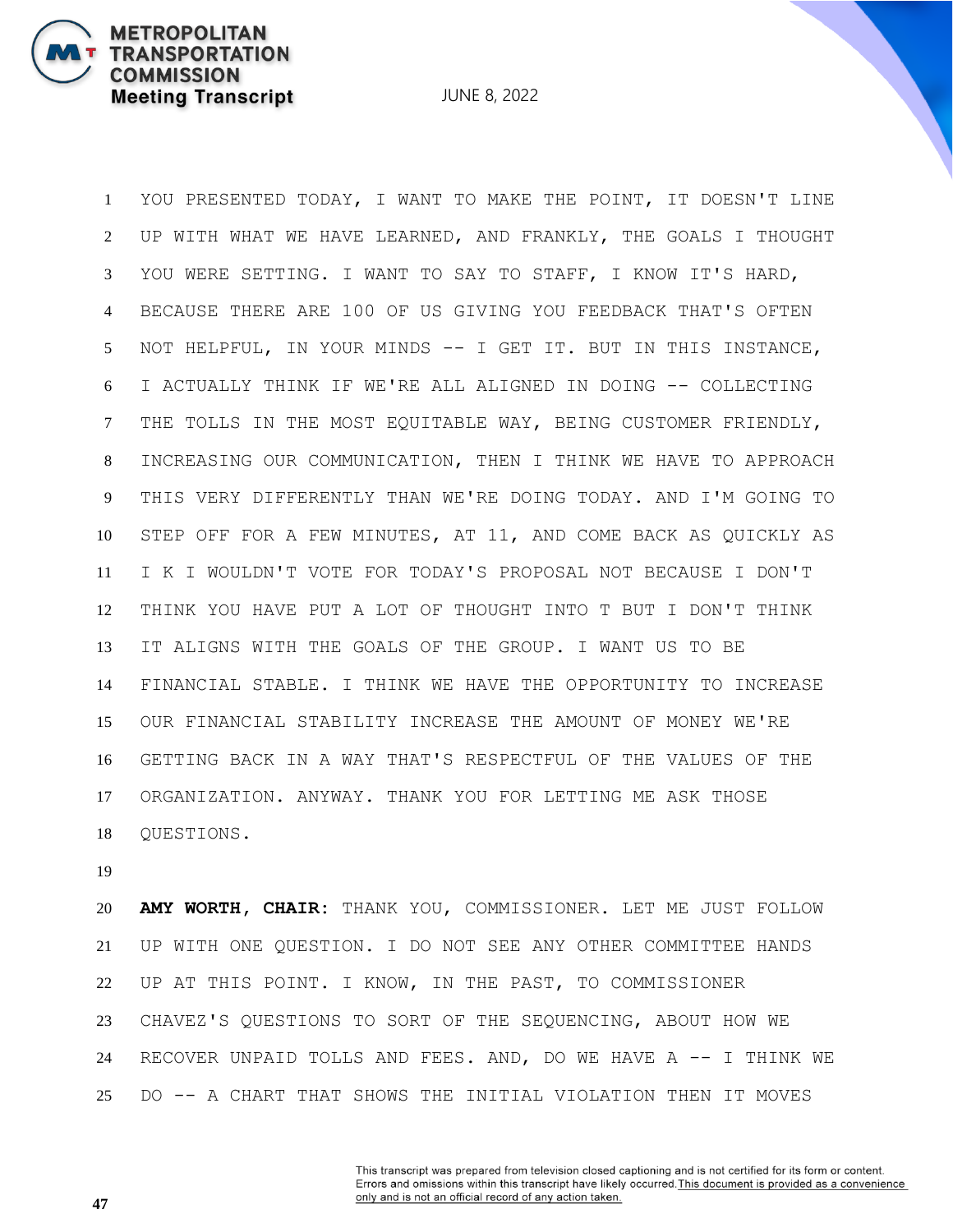JUNE 8, 2022

 PRESUMABLY, YOU MOVE THROUGH TIME, AND IT'S -- REDUCES AT EACH STAGE OF THE, SORT OF, PAYMENT PROCESS. WE REDUCE THE UNIVERSE OF PEOPLE THAT ARE STILL OWE FINES AND FEES. DO WE LYSA -- I DON'T NEED AN ANSWER RIGHT NOW, BUT THE POINT OF THE GOAL IS TO COLLECT THE TOLLS IN AN EQUITABLE WAY. I'M JUST WONDERING, I KNOW IN THE PAST WE HAVE HAD DISCUSSIONS ABOUT IT, WHAT POINT DO WE -- AT WHAT POINT DO WE INTRODUCE, LET'S SAY, A FEE FOR NON-PAYMENT, WITH THE IDEA REDUCING IT. SO IF YOU CAN ANSWER THAT AT SOME POINT IT WOULD BE HELPFUL. LET ME TURN BACK -- SO I DON'T NEED AN ANSWER RIGHT NOW, BUT THAT MIGHT BE HELPFUL. LET ME TURN BACK, WE HAVE CHAIR PEDROZA, AND THEN COMMITTEE VICE CHAIR ABE-KOGA. MAY I TURN FIRST TO OUR CHAIR, COMMISSION CHAIR?

 **ALFREDO PEDROZA:** THANK YOU CHAIR WORTH FOR MANAGING THIS MEETING. IT'S SOMETHING WE ALL CARE DEEPLY ABOUT, STAFF YOU HAVE DONE A TREMENDOUS JOB PRESENTING INFORMATION, AND I THINK COMMISSIONER CHAVEZ IS RIGHT, WE HAVE ALL BEEN PROVIDING YOU SO MUCH FEEDBACK AND YOU'RE TRYING TO PUT IT INTO A SILO AND MAKING IT WORK. WE KNOW THE DIRECTION AND WE KNOW THE OUTCOMES WE'RE TRYING TO AVOID. WE KNOW WHO WE'RE TRYING TO HELP, AND I DO BELIEVE WE CAN ACHIEVE THAT. THE CAVEAT I WOULD SAY IS WE NEED TO COME BACK WITH A ROBUST PUBLIC OUTREACH PLAN WHERE WE 24 GET TO SEE MORE ABOUT WHAT IS -- WHAT ARE THOSE COMMUNICATION TOUCH POINTS? HOW WILL WE CREATE AWARENESS OF THE PAYMENT PLAN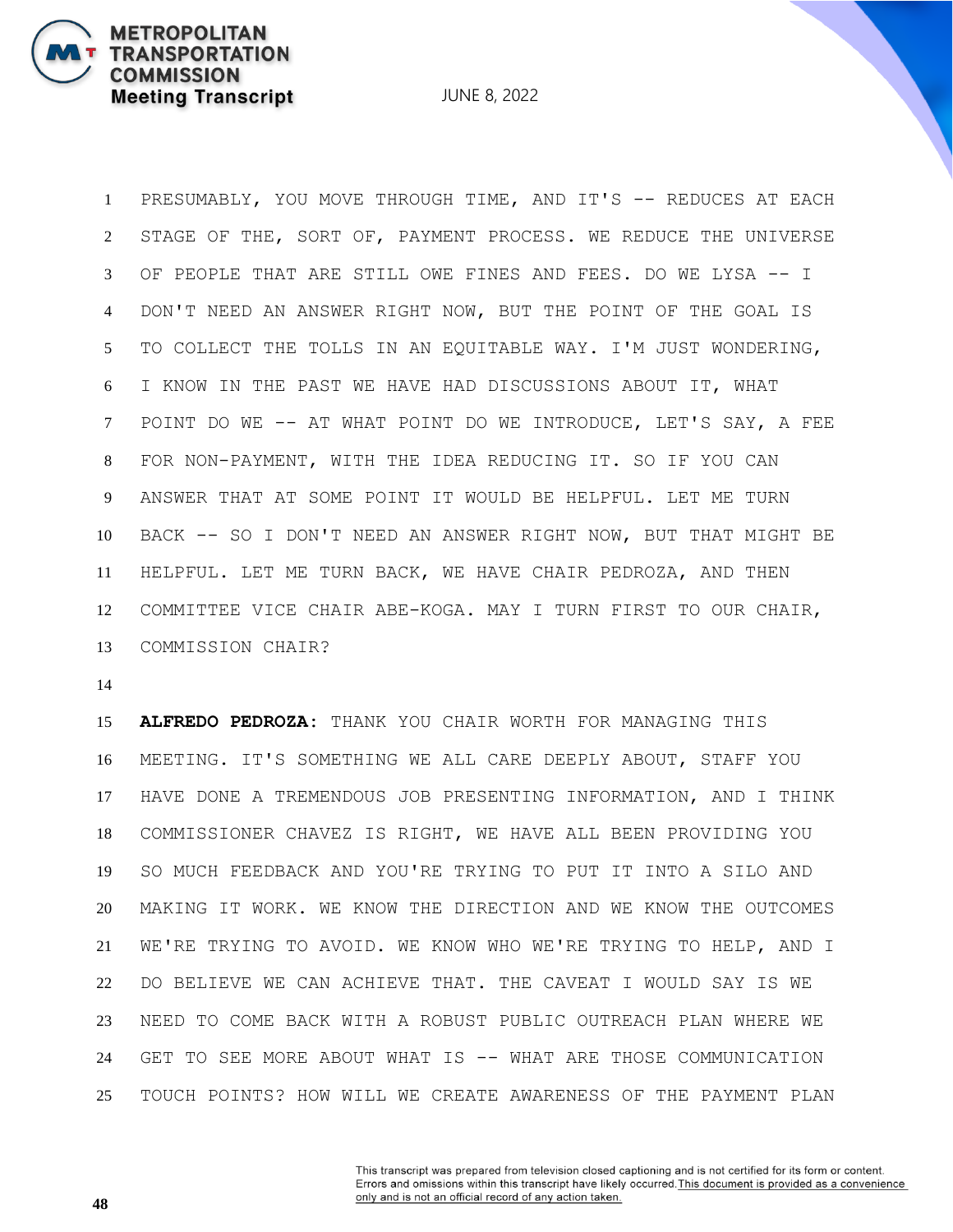JUNE 8, 2022

 PROGRAM TO ENSURE THAT WE'RE NOT CREATING THOSE UNDESIRABLE OUTCOMES. AND I THINK WE NEED DO THAT BEFORE WE RELEASE THE DMV HOLDS. SO TO ME, I THINK WE DO NEED TO PROVIDE DIRECTION TO KEEP EXPLORING THIS TO COME BACK WITH THE ROBUST PLAN. AND I WANT TO REMIND US ALL, WE STARTED THIS LOOKING AT FEES AT SOME POINT THAT SOME OF US WANTED TO INCLUDE TOLLS, AND STAFF HAS PUT A PROPOSAL TOGETHER THAT INCLUDE TOLLS AND THE FEES BALANCING THE FINANCIAL RESPONSIBILITY, AND I WOULD LOVE TO HEAR DEREK'S PERSPECTIVE ON THIS. WE HAVE AN OPPORTUNITY HERE TO HELP THOSE THAT NEED HELP THE MOST, TO GET ON A PATH OF FINANCIAL SUSTAINABILITY BY CREATING AN AWARENESS OF THE PAYMENT PROGRAM. AND IF THE OPPORTUNITY IS AT THE POINT OF RENEWING YOUR DMV, WE'RE PROVIDING AN OPTION AT THAT POINT. WE'RE NOT LEAVING ANYONE IN AN ADVERSE SITUATION. I THINK THIS WOULD BE A VERY DIFFERENT CONVERSATION IF WE WERE DOING DMV HOLDS WITHOUT A SOLUTION. WE ARE SAYING WE WILL DO THIS, AND WE ARE GIVING YOU AN OPTION TO GET YOUR DEBT IN ORDER, TO KEEP -- TO GO INTO YOUR WORKPLACE. AND THE THAT'S OUR RESPONSIBILITY. AND I THINK THAT'S WHAT THIS PROGRAM DOES. IT ADDRESSES, TO COMMISSIONER CHAVEZ'S POINT, THE FINANCIAL RESPONSIBILITY THAT WE HAVE, COUPLED WITH EQUITY AND HELPING PEOPLE THAT NEED HELP THE MOST. I THINK THE ISSUE HERE IS HOW DO WE CREATE AWARENESS BETWEEN NOW AND THEN. AND STAFF, I THINK YOU CAN COME BACK TO US BEFORE WE RELEASE THE HOLD SO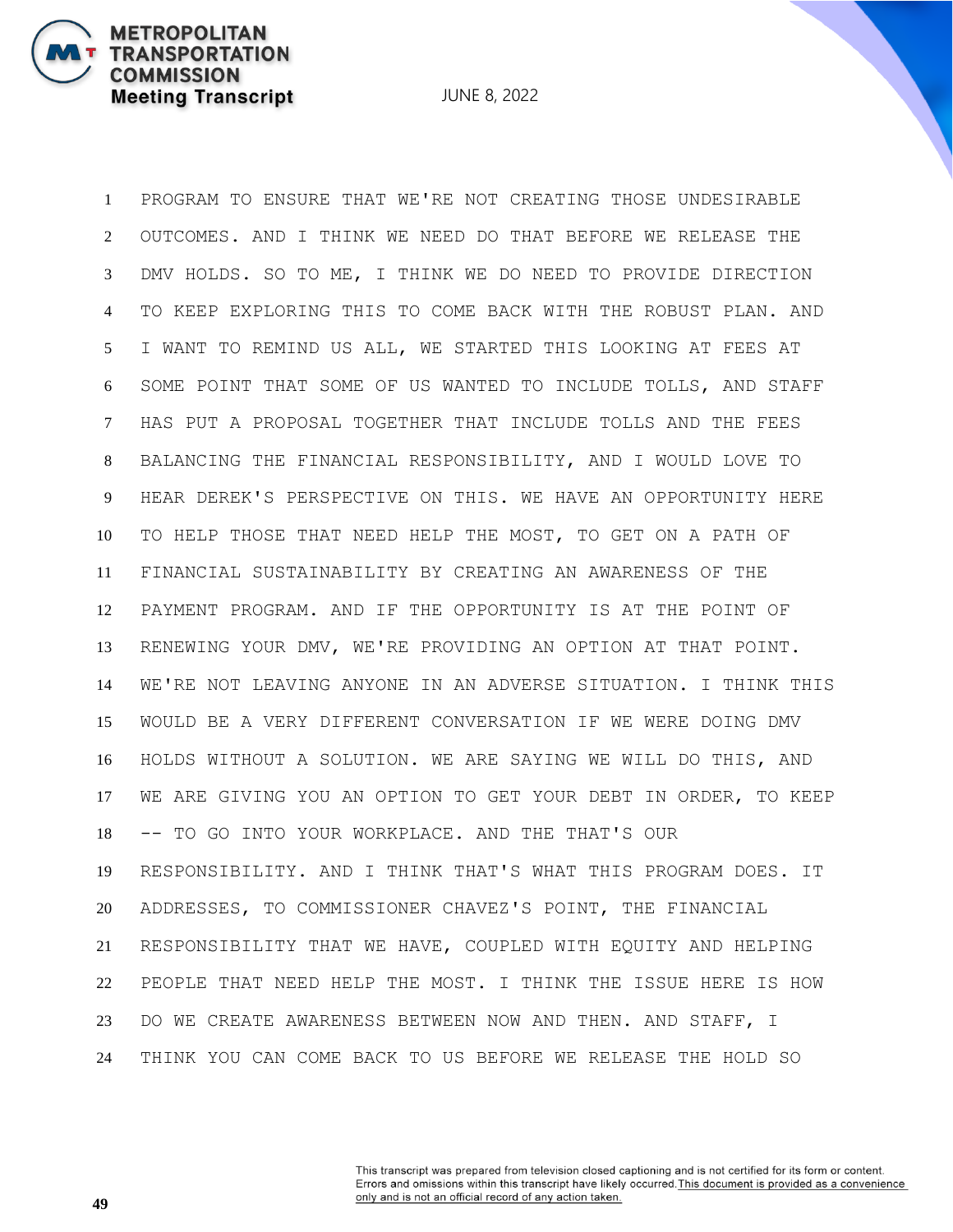

 WE'RE ENSURING THE OUTCOMES TO RENEW REGISTRATION. I KNOW WE HAVE A BUSY MEETING AND WE HAVE ANOTHER MEETING AFTERWARDS. **AMY WORTH, CHAIR:** MR. CHAIR, MAY I JUST CLARIFY WHAT YOU ARE ARTICULATED, SOME PRIORITIES WHICH I THINK WE ALL SHARE. WOULD IT BE YOUR INTENT THAT WE WOULD GET THIS INFORMATION BEFORE -- I MEAN, I'M TRYING TO FIGURE OUT WHERE WE GO FROM TODAY. AND I RECOGNIZE WE HAVE A LOT OF GOOD POINTS RAISED, AND WOULD IT BE YOUR COMMENT THAT WE WOULD DEFER A DECISION AT THIS POINT? **ALFREDO PEDROZA:** NO. NO. WHAT I WOULD -- NEXT STEP, CHAIR WORTH, COULD BE THAT WE PROVIDE DIRECTION TO STAFF ON THEIR RECOMMENDATIONS TO CONTINUE FORWARD WITH THEM COMING BACK ON 14 THE OUTREACH, YOU KNOW, THE OUTREACH -- THE PUBLIC OUTREACH STRATEGY BEFORE WE RELEASE THE DMV HOLDS. AND I THINK THAT IS POSSIBLE. SO MAYBE THAT'S A QUESTION TO OUR EXECUTIVE DIRECTOR. THERESE, IF WE PROVIDE DIRECTION TO START WORKING ON THE RECOMMENDATIONS WITH YOU ACKNOWLEDGE BACK ON THAT OUTREACH STRATEGY BEFORE WE RELEASE THE DMV HOLDS? **THERESE MCMILLAN:** I THINK THAT'S POSSIBLE AND REASONABLE. FOR CLARIFY, ARE YOU SAYING BEFORE RELEASING THE COMMERCIAL ONES? **ALFREDO PEDROZA:** NO.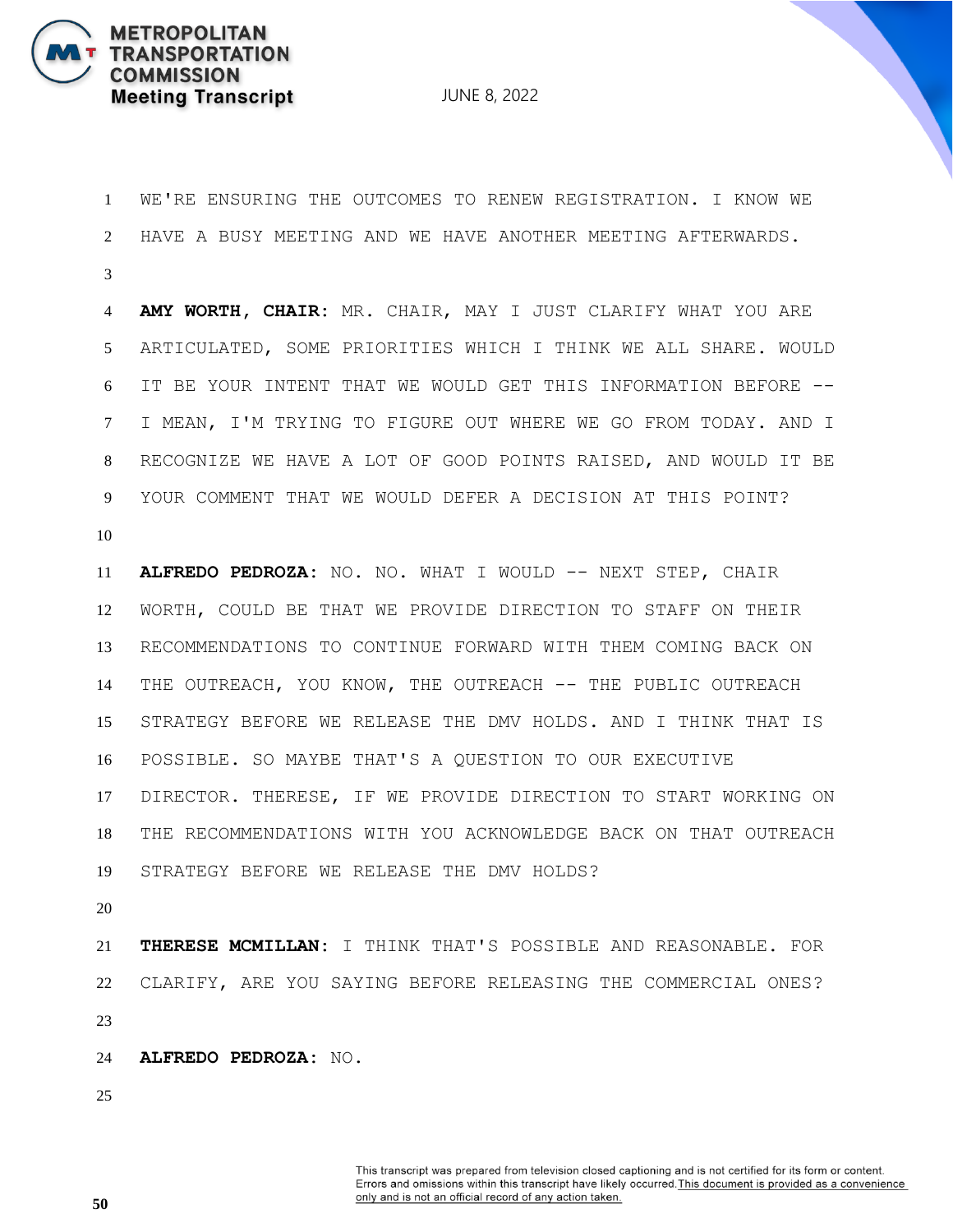JUNE 8, 2022

| $\mathbf{1}$   | <b>THERESE MCMILLAN:</b> BUT -- AND THAT ALIGNS WITH WHAT I SAID |
|----------------|------------------------------------------------------------------|
| $\overline{2}$ | BEFORE, THAT IT WOULD BE ABSOLUTELY ESSENTIAL THAT WE WOULD      |
| 3              | HAVE AN EFFECTIVE PUBLIC INFORMATION PROGRAM IN ADVANCE OF       |
| 4              | MOVING. AND I THINK WHAT YOU'RE SAYING IS THAT YOU WANT TO SEE   |
| 5 <sup>5</sup> | IT, YOU KNOW.                                                    |
| 6              |                                                                  |
| $\tau$         | ALFREDO PEDROZA: RIGHT.                                          |
| 8              |                                                                  |
| 9              | THERESE MCMILLAN: -- AND HAVE A DISCUSSION ABOUT THAT, AND ANY   |
| 10             | REMAINING CONCERNS, ISSUES, ET CETERA, PRIOR TO THE              |
| 11             | TRIGGERING.                                                      |
| 12             |                                                                  |
| 13             | ALFREDO PEDROZA: AND WHAT I WANT TO CLARIFY, WITH THE            |
| 14             | INTENTION OF RELEASING TO DMV, RIGHT, IS GIVING THIS             |
| 15             | COMMISSION THE OPPORTUNITY TO THE LOOK AT THE ROBUST PUBLIC      |
| 16             | OUTREACH PROGRAM THAT WE WOULD CREATE TO ENSURE THERE IS         |
| 17             | AWARENESS AROUND GETTING INTO THE PROGRAM.                       |
| 18             |                                                                  |
| 19             | AMY WORTH, CHAIR: RIGHT. THANK YOU, MR. CHAIR. YES,              |
| 20             | COMMISSIONER ABE-KOGA THEN COMMISSIONER PAPAN?                   |
| 21             |                                                                  |
| 22             | MARGARET ABE-KOGA, V. CHAIR: THANK YOU, CHAIR. AND THANK YOU     |
| 23             | TO STAFF FOR THE PRESENTATION. I APPRECIATE THE ROBUST           |
| 24             | DISCUSSION. I GUESS I WAS TRYING TO LISTEN AND UNDERSTAND THE    |
| 25             | CONCERNS, THE PRIORITIES, AND I HEARD A FEW THINGS, SO I GUESS   |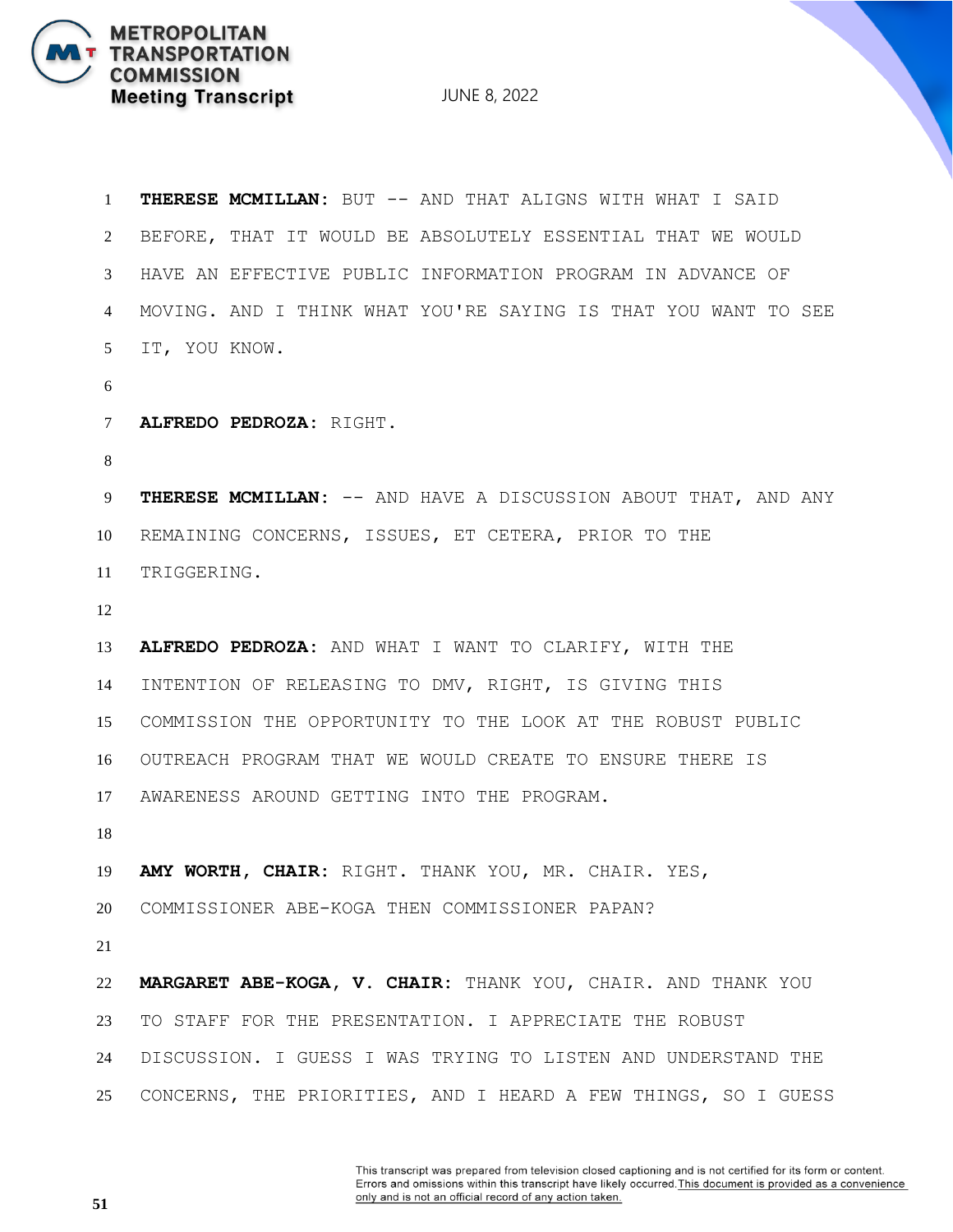I'M STARTING TO CLARIFY. IT SOUND LIKE WE'RE LANDING ON THE AWARENESS CAMPAIGN AS THE PRIORITY. BUT EARLIER ON, I THINK, WITH COMMISSIONER RONEN, IT SOUNDED LIKE THERE WAS CONCERN ABOUT, YOU KNOW, DOING THE MEANS-BASED PROGRAM, VERSUS A PROGRAM FOR ALL. AND MY INTEREST HAS REALLY BEEN TO TRY TO ASSIST THOSE WHO ARE, YOU KNOW, IN THE MOST NEED WITHIN THE PARAMETERS OF THE OTHER LIMITATIONS WE HAVE. ONE, I YOU THINK COST RECOVERY IS KEY, OR RECOVERY IS KEY. WE ALSO NOW HAVE THIS TIME LIMIT. SO, I APPRECIATE, FRANKLY, THE HARD WORK THAT'S BEEN PUT INTO THIS PILOT PROGRAM. AND I FEEL LIKE WE DO NEED TO GET GOING AND, YOU KNOW, TRY SOMETHING. SO, IF IT IS - - HOPEFULLY, BY CREATING A STRONG AWARENESS CAMPAIGN FOR -- SO THAT THOSE WHO DO NEED THE ASSISTANCE PROGRAM CAN KNOW ABOUT IT AND BE A PART OF IT, I THINK THAT'S A GREAT APPROACH. BUT, I WAS ARE WONDERING -- AND IT'S TOO BAD COMMISSIONER RONEN IS NO LONGER WITH US -- BUT, IT WAS, FOR HER, IS THE 200% POVERTY LEVEL, IS, YOU KNOW, IS THAT -- LIKE, IS THAT SOMETHING THAT WE SHOULD BE LOOKING AT TOO? LIKE, IS THERE INTEREST IN INCREASING THAT? OR DOING MORE OF A SLIDING SCALE? AND, YOU KNOW, I WOULD BE OPEN TO THAT. BUT I ALSO WANT TO BE MINDFUL, AGAIN, OF THE TIME CONSTRAINTS AND THE STAFF THAT'S BEEN INVOLVED IN THIS. I THINK THE PRIORITY FOR ME WOULD BE TO TRY TO MOVE FORWARD WITH SOMETHING.

**METROPOLITAN** 

**COMMISSION** 

**TRANSPORTATION** 

**Meeting Transcript**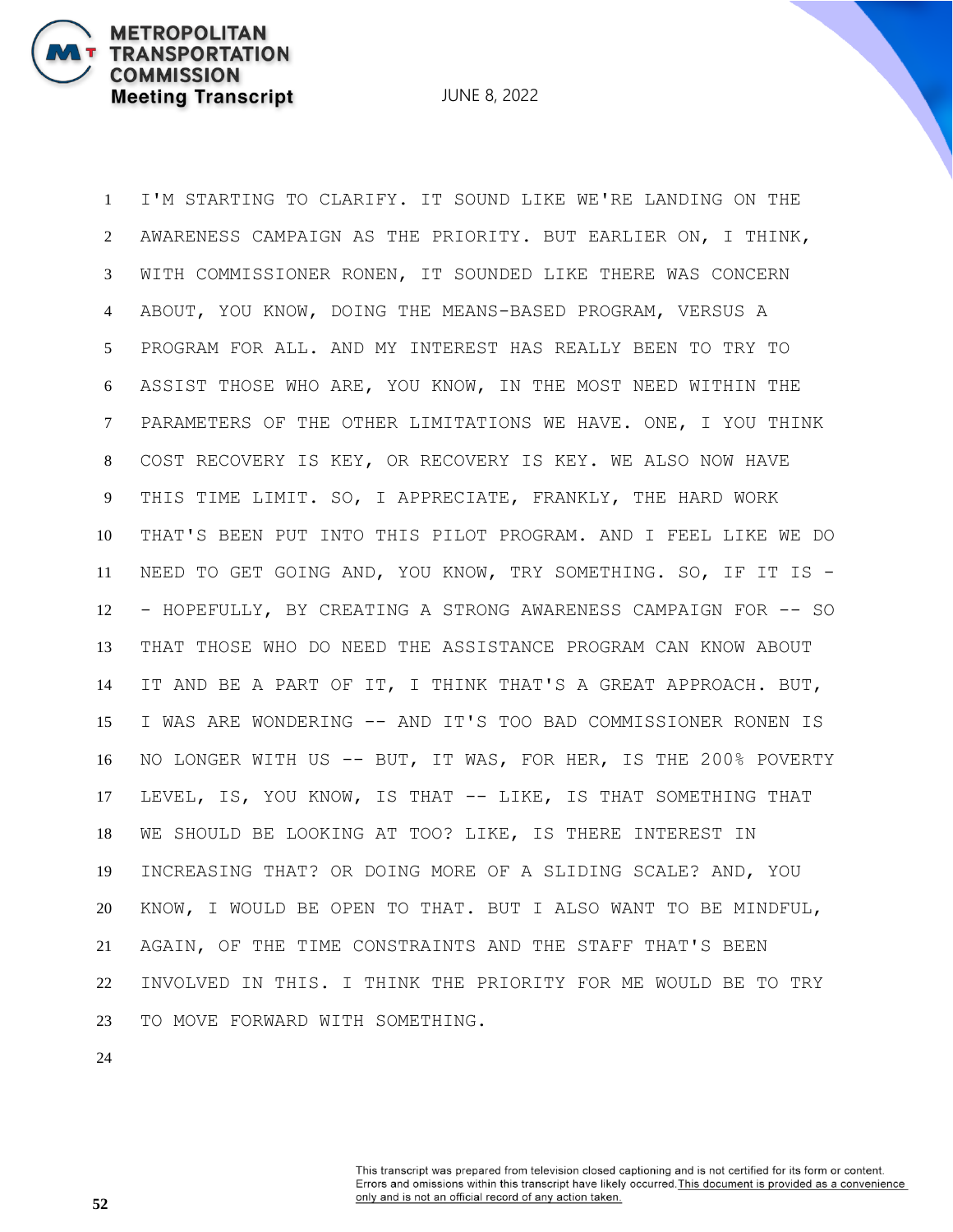

 **LYSA HALE:** I CAN JUST ADDRESS THAT, CHAIR WORTH, REALLY QUICKLY? **AMY WORTH, CHAIR:** SURE. **LYSA HALE:** SO, I ALSO MANAGE THE CLIPPER START PROGRAM SO I'M VERY FAMILIAR WITH THAT. THE REASON WE CHOSE TO GO WITH 200% OF THE FEDERAL POVERTY LEVEL OR LESS IS BECAUSE THAT'S THE SAME REQUIREMENT THAT EXISTS FOR OTHER STATEWIDE PROGRAMS AS WELL AS SFMTA'S LIFELINE PROGRAM. WE COULD USE ELIGIBILITY IN ALL OF THOSE PROGRAMS AS PROOF OF ELIGIBILITY FOR CLIPPER START PROGRAM AND WE COULD DO SOMETHING LIKE TAX RETURNS AND WE WOULD LIMIT HOW MUCH PII WE'RE COLLECTING FROM PEOPLE, AND THAT'S THE RATIONAL FOR GOING WITH THE 200% OF THE FEDERAL POVERTY LEVEL. **MARGARET ABE-KOGA, V. CHAIR:** YES THAT'S HELPFUL. WHATEVER CAN DO TO STREAMLINE THE PROCESS IS A GOOD PRIORITY. I AM SUPPORTIVE OF MOVING FORWARD AND JUST MAKING SURE WE HAVE A ROBUST CAMPAIGN TO GET THE WORD OUT. THANK YOU. **AMY WORTH, CHAIR:** YEAH. THANK YOU COMMISSIONER. MAY I FOLLOW UP ON COMMISSIONER ABE-KOGA'S QUESTION? COMMISSIONER PAPAN?

- FIRST OF ALL, LYSA, THANK YOU AGAIN FOR YOUR THOUGHTFUL
- ANSWERS AND YOUR PRESENTATION. IT WAS REALLY HELPFUL. I HAVE A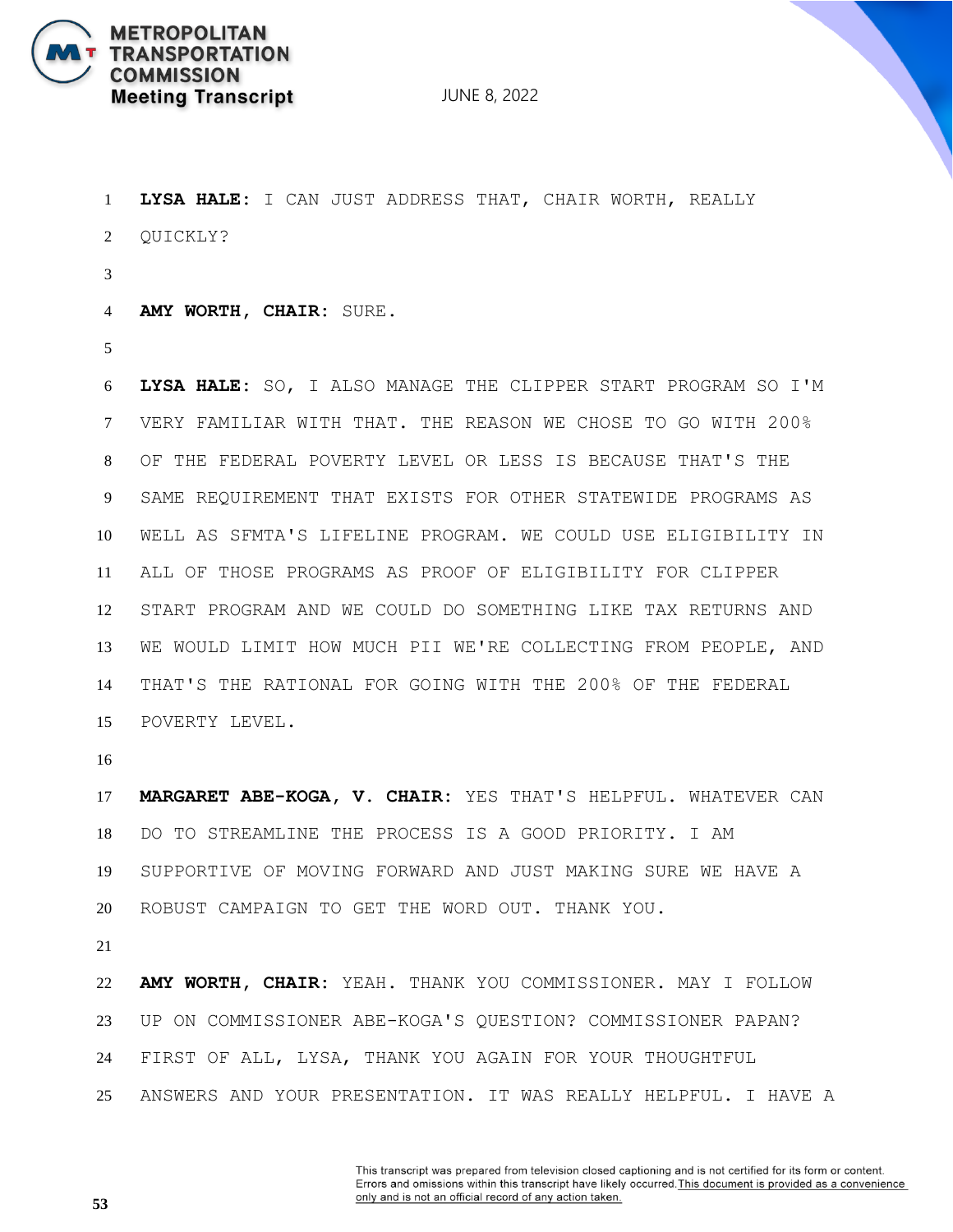JUNE 8, 2022

 QUESTION ABOUT THE INCOME LEVEL, WE DEAL WITH HOUSING. SO YOUR ANSWER IS VERY HELPFUL TO CLARIFY THE BASIS FOR THIS PARTICULAR NUMBER. ONE OF THE OTHER CONCERNS COMMISSIONER RONEN RAISED WAS, WHAT ABOUT PEOPLE THAT AREN'T AT THAT LEVEL BUT ARE CLOSE, OR ABOVE THAT NUMBER? SO, DO WE HAVE A PROCESS TO WORK WITH CUST -- WE DO HAVE A PROCESS. AND CAN YOU JUST ARTICULATE IF WE HAVE A PROCESS FOR CUSTOMERS WHO WOULDN'T NECESSARILY MEET THE -- THAT PARTICULAR NUMBER, BUT ARE CERTAINLY IN -- [AUDIO DIFFICULTIES] **LYSA HALE:** SO, YEAH, WE, COMMISSIONER WORTH, I THINK YOU'RE FROZEN. **AMY WORTH, CHAIR:** FINES AND TOLLS. **LYSA HALE:** THERE YOU ARE. [LAUGHTER] YES. WE COULD ADJUST THAT NUMBER. BUT WE WOULD, AT THE SAME TIME, HAVE TO ADJUST THE PROOF OF ELIGIBILITY. **AMY WORTH, CHAIR:** I'M NOT TALKING ABOUT ADJUSTING THE NUMBER. I'M SAYING IF YOU HAVE A SITUATION WHERE SOMEBODY ISN'T QUITE AT THAT LEVEL BUT THEY HAVE GOT THE SAME HARDSHIP? WE WORK WITH INDIVIDUALS, AS I RECALL IN THE PAST, WE HAVE WORKED WITH TOLL PAYERS THAT HAVE PROBLEMS, TO HELP THEM PAY THOSE TOLLS AND FINES.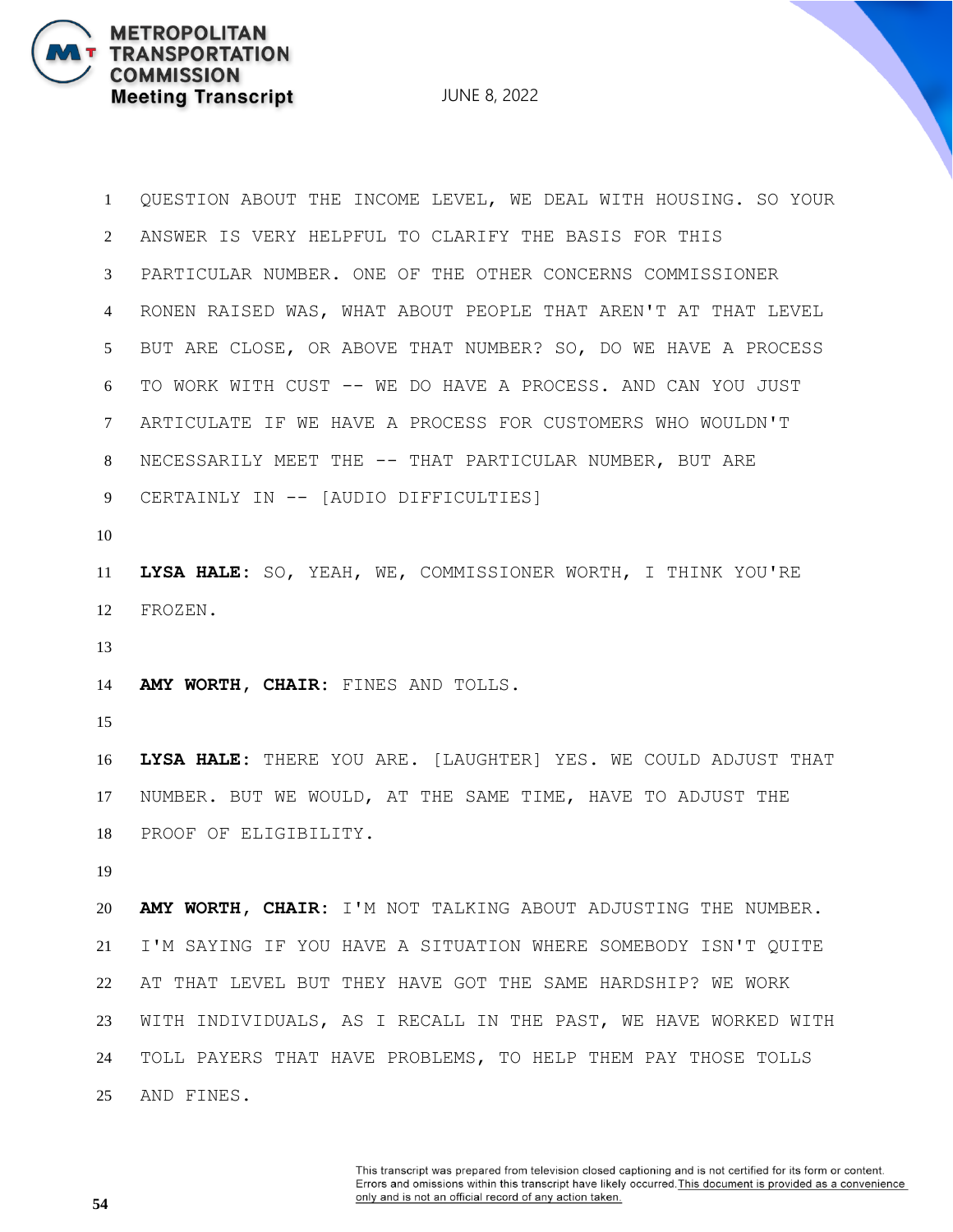**METROPOLITAN** 

**COMMISSION** 

**TRANSPORTATION** 

**Meeting Transcript** 

 **THERESE MCMILLAN:** WELL, AS LYSA SAID, AND SHE CAN SAY IT BETTER THAN I CAN -- SHE DID REMIND THE EXISTING PROGRAMS. IT'S SIMPLE IF YOU HAD NOT SIGNED UP FOR FASTRAK, YOU CAN PAY YOUR VIOLATION AND I THINK THE TOLLS AND PENALTIES ARE WAIVED. THERE ARE OTHER AREAS, DEPENDING ON THE PERSON AND CIRCUMSTANCES, THAT THEY COULD TAP INTO BUT IT WOULDN'T BE THE LOW-INCOME-BASED PAYMENT PLAN AS WE JUST DESCRIBED. **AMY WORTH, CHAIR:** IT WOULD BE THE WAIVER PROGRAMS. **THERESE MCMILLAN:** WITHIN THE CONSTRAINTS OF HOW THOSE HAVE BEEN SETUP. **AMY WORTH, CHAIR:** EXACTLY HOW THEY HAVE BEEN IN THE PAST. EXACTLY. **THERESE MCMILLAN:** YES. **AMY WORTH, CHAIR:** OKAY. THANK YOU VERY MUCH. COMMISSIONER PAPAN? **GINA PAPAN:** THANK YOU EVERYBODY. AND THANK YOU FOR THE DISCUSSION AND CONVERSATION. I THINK WE HAVE THE COMMON GOAL THAT WE WANT TO HELP THE RIGHT PEOPLE. AND I THINK THIS IS A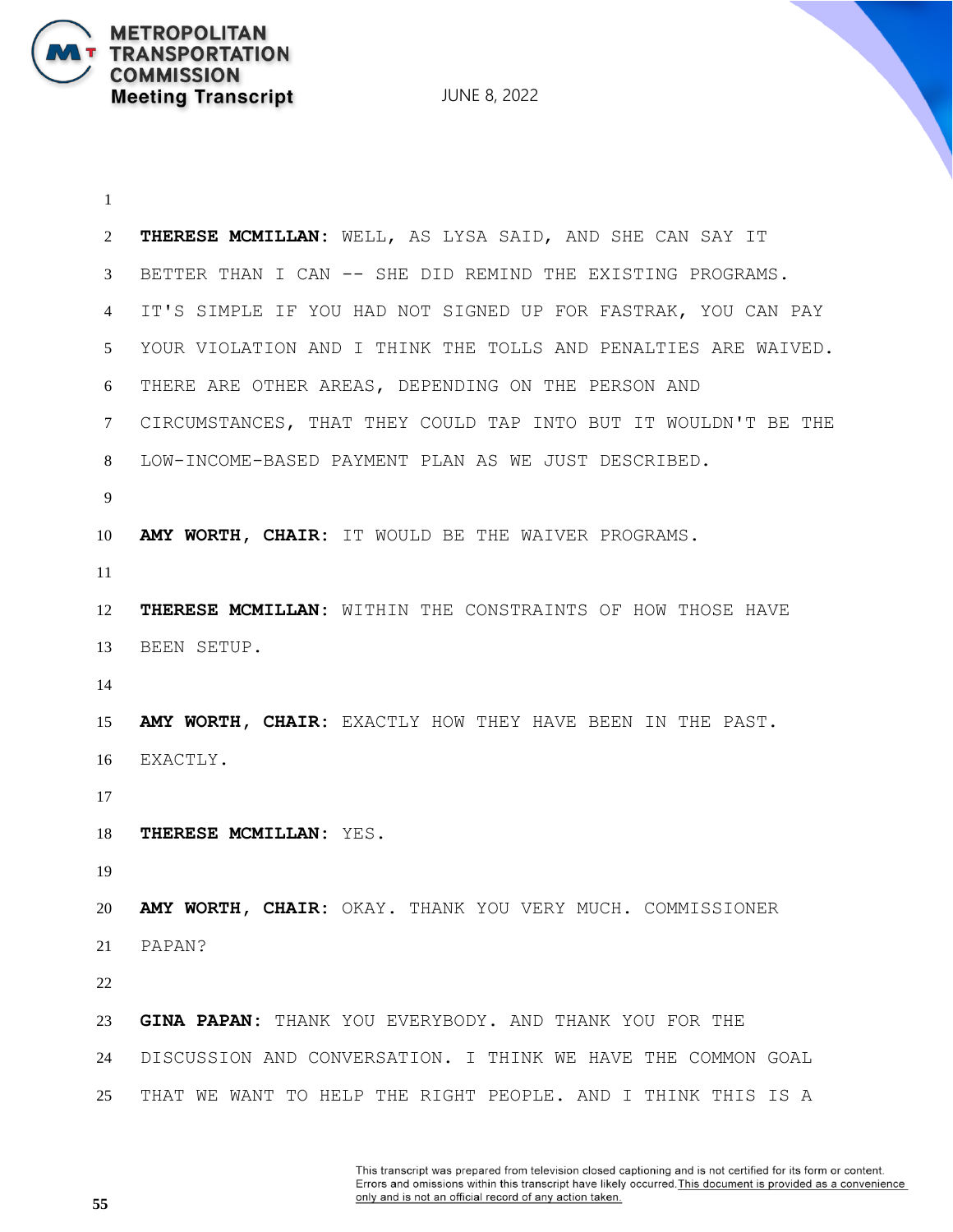JUNE 8, 2022

 FIRST STEP. I THINK WHAT WE NEED TO BE COMMITTED TO AT THIS POINT IN TIME IS TRYING TO IMPLEMENT WHAT WE CAN, BECAUSE OF THE THREE-YEAR STATUTE OF LIMITATIONS. AND WE DO NEED TO BE CONCERNED ABOUT THAT. BUT, ALSO, COMMITTED TO LOOKING AT, WHEN WE IMPLEMENT SOMETHING, DOES IT WORK. SO, WHETHER IT'S SIX MONTHS FROM NOW, OR A YEAR FROM NOW, IF SOMETHING IS NOT WORKING, WE NEED TO KNOW THAT SO THAT WE CAN HELP THE PEOPLE WE'RE TRYING TO HELP HERE. SO, I DO THINK IT'S IMPORTANT TO TRY TO MOVE AHEAD HERE, AS BEST WE CAN, A FIRST STEP IS GOOD. I WAS JUST WONDERING, HERE, CAN DMV ASSIST US IN OUR INFORMATION PROGRAM IN WHATEVER THEY SEND OUT? CAN THEY SAY, YOU KNOW, HERE IS WHERE YOU CAN CONTACT MTC TO FIND OUT ABOUT CERTAIN THINGS, JUST TO AID IN THIS PUBLIC INFORMATION PROGRAM IN ANY WAY, SHAPE, OR FORM THAT WE CAN. SO, THANK YOU, EVERYBODY, FOR YOUR WORK. BUT, YOU KNOW, IN ORDER TO ASSIST OUR PUBLIC INFORMATION, THAT ANOTHER WAY TO HELP IT. THANK YOU.

 **THERESE MCMILLAN:** CHAIR WORTH. I'M SORRY. I'M JUST REALIZING THAT, KIND OF GOING BACK TO SOMETHING THAT CHAIR PEDROZA SAID. I, YOU KNOW, PERHAPS IT WOULD BE ALSO HELPFUL FOR THE COMMISSIONERS, FOR OUR CFO, DEREK HANSEL TO COMMENT ON THE FINANCIAL EXPOSURE RISK THAT WE HAVE, AND HOW WE'RE TRYING TO MANUFACTURE THROUGH THAT TOO. AND COMMISSIONER ABE-KOGA REFERENCES, AS WELL AS COMMISSIONER CHAVEZ, BALANCING THAT,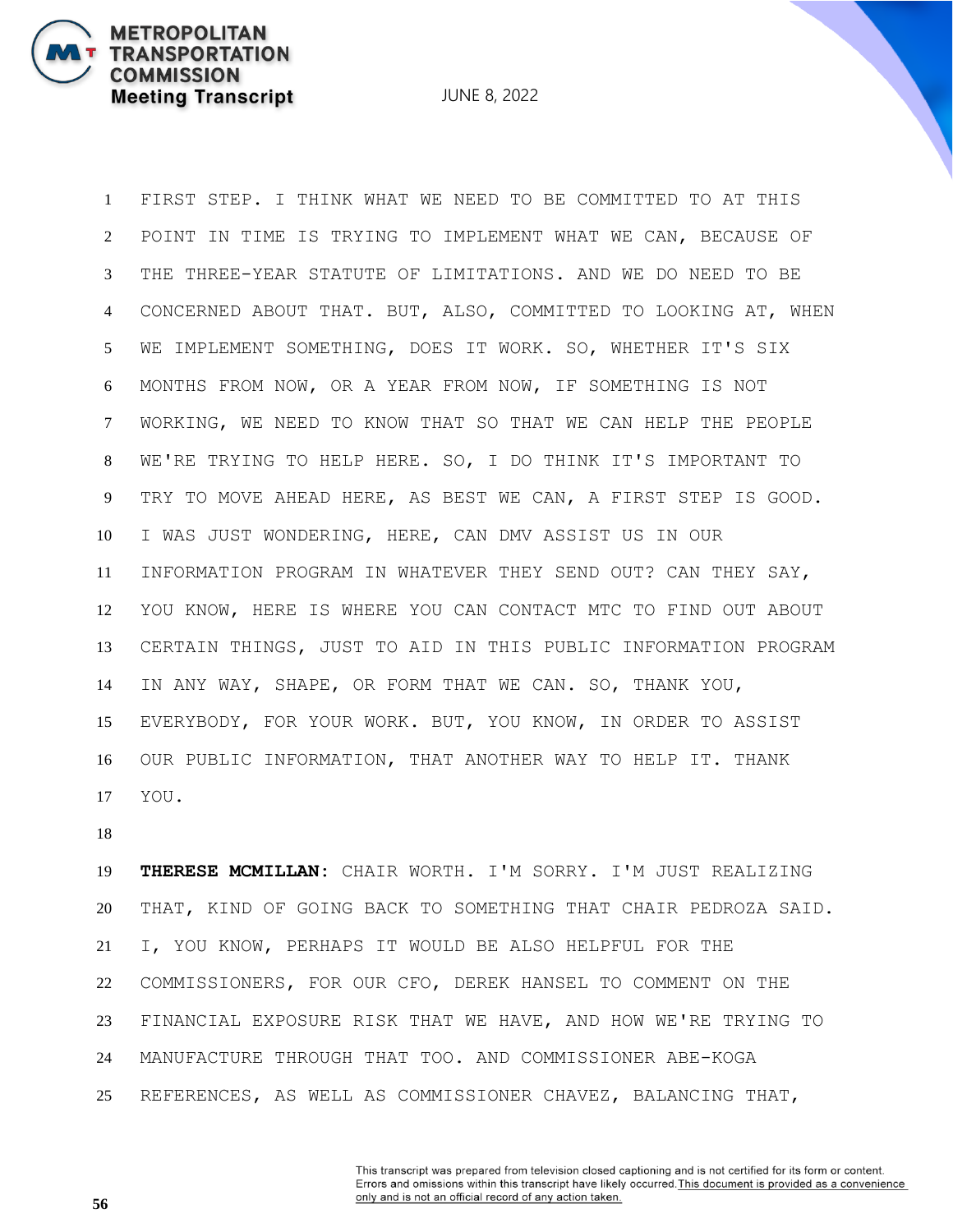

 AND I'M NOT SURE WE HAVE BEEN AS ARTICULATE AS TO WHY MOVING FORWARD WITH SOMETHING AT THIS JUNCTURE IS AS IMPORTANT AS IT IS IN TERMS OF THE FINANCIAL IMPACTS. SO, DEREK?

 **DEREK HANSEL:** THANKS, THERESE. JUST AS A REMINDER, AND LYSA IN HER PRESENTATION MENTIONED THE NORTH OF THE \$50 MILLION IN UNPAID TOLLS, AND THE VIOLATION IS ANOTHER 134 PAST DUE. SO, WE'RE LOOKING AT TOTAL PAST DUE REVENUE OF \$184 MILLION. AS LYSA POINTED OUT, JUST APPLYING THE 40% RECOVERY LEVEL AGAINST THAT, YOU KNOW, A HISTORIC LEVEL, WOULD IMPLY THAT WE WOULD BE ABLE TO RECOVER ABOUT \$80 MILLION OR SO THROUGH THE DMV HOLD PROCESS. THE CHALLENGE, AND, AGAIN, COMMISSIONER CHAVEZ BROUGHT FORWARD THE QUESTION, HEY, WHAT HAPPENS IF, YOU KNOW, COULD YOU DO BETTER IF YOU OFFERED EVERYBODY A PAYMENT PLAN? AND THAT IS, FRANKLY, PRETTY SPECULATIVE. AND WE WOULD BE DOING A LOT OF SPECULATING, AND WE WOULD BE DOING A LOT OF SPECULATING, BECAUSE AS WE BRING FOLKS INTO THAT PAYMENT PLAN, WE RELEASE THE HOLD, SO THEY'RE NO LONGER ON HOLD FOR DMV. AND THAT'S A BIG LEVERAGE POINT FOR US. AND THEN THE QUESTION S HOW LONG DO THOSE FOLKS STAY IN THE PAYMENT PLAN? DO THEY STAY IN THE PAYMENT PLAN FOREVER SUCH THAT WE RECOVER ALL OF OUR \$184 MILLION? OR DO THEY MAKE A COUPLE PAYMENTS, AND THEN FALL OUT OF THE PAYMENT PROGRAM? AND, YOU KNOW, I THINK LYSA IN HER LAST PRESENTATION POINTED OUT THAT THERE IS -- THERE ARE A WHOLE LOT OF FOLKS WHO ARE IN THE PAYMENT PLANS ACROSS THE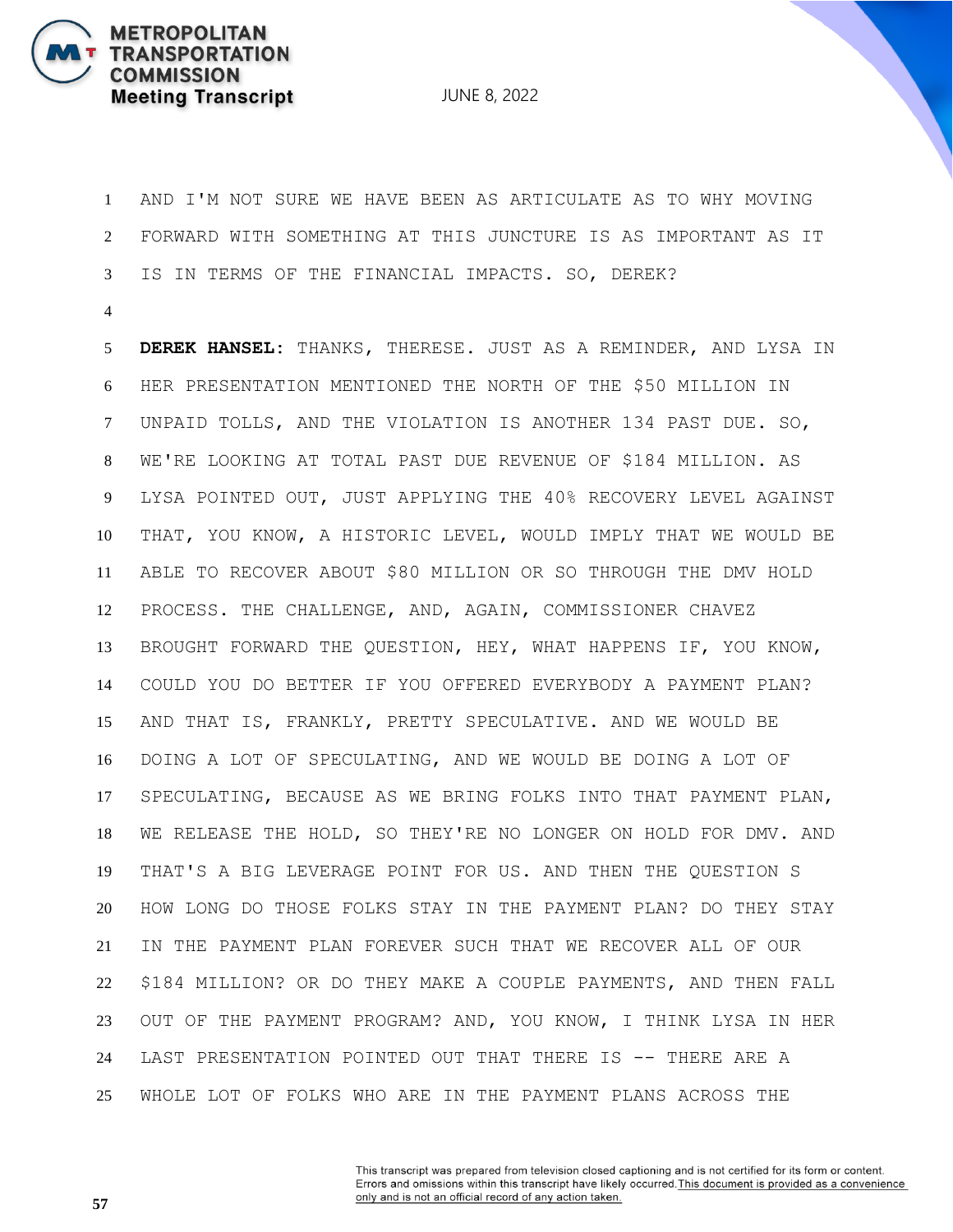JUNE 8, 2022

 COUNTRY WHERE THESE ARE IMPLEMENTED, AND THEN FALL OUT. AND, AGAIN, THAT'S SOMETHING THAT WE WOULD HAVE TO SEE HOW THAT WORKS. ONE OF THE REASONS TO START THE PROGRAM SMALLER IS TO SEE WHAT HAPPENS WITH THAT, WHEN FOLKS DO ENTER THE PAYMENT PROGRAM, WHAT IS THEIR PERSISTENCE IN THE PROGRAM. IT'S ALSO THE CASE THAT WE HAVE PAID, YOU KNOW, WHEN WE SEND THESE HOLDS TO DMV, WE PAY THREE BUCKS A VIOLATION TO SEND IT. AND ACROSS THE GROUP OF, YOU KNOW, THAT NORTH OF 8 MILLION VIOLATIONS, THAT'S A WHOLE LOT OF MONEY. SO, IF WE HAVE A PLAN WHERE WE HAVE SENT VIOLATIONS TO DMV, AND THEN THEY COME BACK, WE REMOVE THE VIOLATIONS, AND THEN THE INDIVIDUAL DEFAULTS AGAIN, SUCH THAT WE HAVE GOT TO REINSTATE THOSE HOLDS, WE'RE PAYING ANOTHER THREE BUCKS IN VIOLATION TO PUT IT BACK TO DMV. AND THAT'S OUT-THE-DOOR MONEY. WE CAN GET IT BACK WHEN DMV RELEASES THOSE HOLDS AT OUR DIRECTION, BUT ONLY IF THAT HAPPENS. SO JUST WANTED TO NOTE THOSE THINGS.

 **AMY WORTH, CHAIR:** YOU CAN -- MAY I FOLLOW-UP, DEREK, ON YOUR COMMENTS?

**SPEAKER:** SURE.

 **AMY WORTH, CHAIR:** JUST A QUESTION. YOU KNOW, THE REALITY OF THIS IS A -- THAT ALL OF THE BRIDGES, THE SEISMIC RETROFIT, THE BONDS TO DO THAT, THE MONEY TO MAINTAIN THE BRIDGES, YOU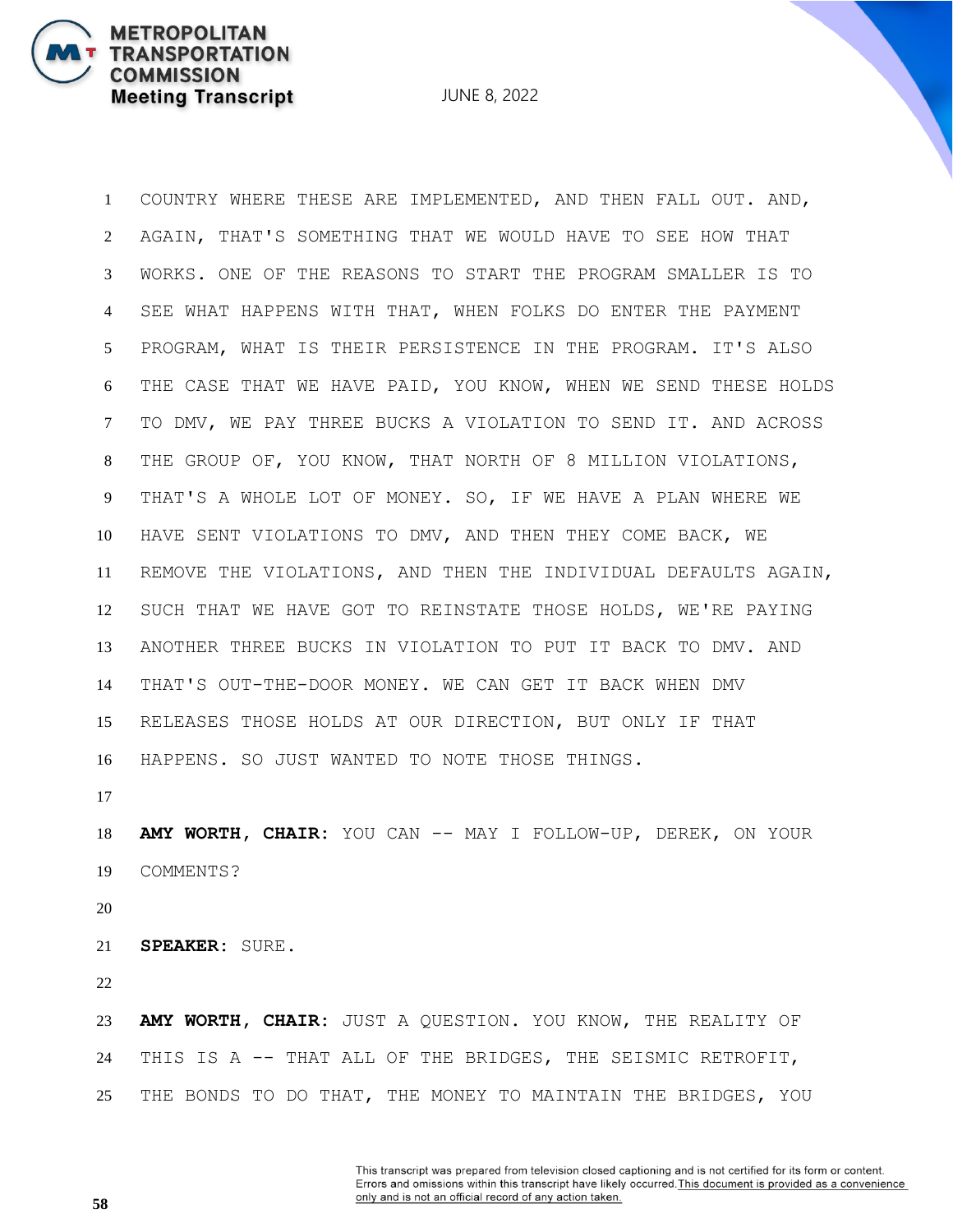JUNE 8, 2022

 KNOW, IS BASED ON TOLL REVENUE. WE DON'T RECEIVE ANY OTHER FUNDING FOR THE OPERATION, ANY OF THESE ISSUES IN THE BRIDGES. SO, OUR ABILITY TO GET BONDS, AND THE CLUSTER WHICH WE BORROW IS BASED ON CERTAIN THINGS. SO YOU CAN TOUCH A LITTLE BIT ON THAT ASPECT OF OUR FIDUCIARY RESPONSIBILITY IN TERMS OF WHY WE HAVE TO BE COLLECTING THESE?

 **DEREK HANSEL:** ABSOLUTELY. THANKS FOR THE QUESTION. I'LL GIVE THE EXAMPLE OF REHAB, AS A GOOD EXAMPLE. YOU WILL SEE IN A MOMENT THAT FOR NEXT YEAR WE'RE PROPOSING A REHABILITATION BUDGET OF \$157 MILLION. SO IF WE WERE ABLE TO RECOVER THAT, YOU KNOW, SOMEWHERE IN THE ORDER OF 80 MILLION, THAT WOULD FUND HALF OF THE REHABILITATION BUDGET FOR ONE YEAR, THAT WE'RE UNABLE TO FUND IN FISCAL '23 FROM PAY-AS-YOU-GO RESOURCES, AT ALL. BECAUSE OF WHAT'S HAPPENED TO THE TRAFFIC DURING THE PANDEMIC. SO, YOU KNOW, IT MAKES A VERY SIGNIFICANT DOWN PAYMENT ON WHAT WE'RE ABLE TO DO AS TRAFFIC IS RECOVERING, AND WHILE TOLLS ARE WHERE THEY ARE.

 **AMY WORTH, CHAIR:** GREAT. THANK YOU VERY MUCH FOR THAT. SO, LET ME NOW GO TO COMMISSIONER RABBIT AND THEN COMMISSIONER SPERING.

 **DAVID RABBIT:** THANK YOU VERY MUCH. I APPRECIATE THAT. AND THANK YOU FOR THE DISCUSSION. I THINK IT'S, YOU KNOW, I -- I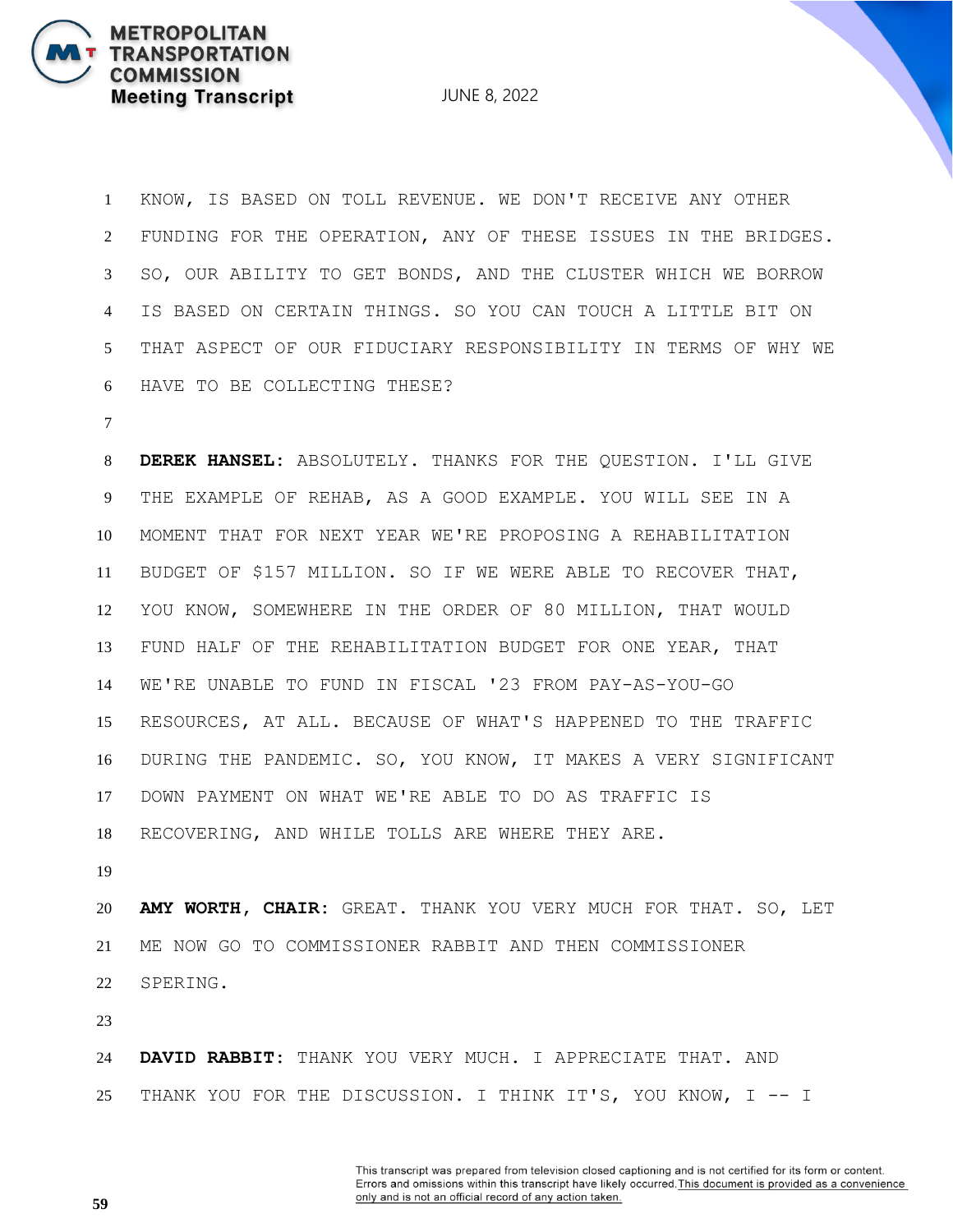JUNE 8, 2022

 WILL SAY THAT I DO SUPPORT THE STAFF RECOMMENDATION. IT'S COMPASSIONATE, EQUITABLE, AND ALLOWS THE BODY TO FULFILL ITS FIDUCIARY DUTY. WE HAVE HAD THIS DISCUSSION ON THE WIRE ON THE GOLDEN GATE FARE COLLECTIONS WE HAVE HAD AN EARLY START BECAUSE WE HAVE HAD ALL ELECTRIC TOLLS FOR QUITE A WHILE. MY QUESTION S I DON'T WANT TO MAKE THINGS MORE COMPLICATED, BUT AT SOME POINT YOU NEED TO SET A THRESHOLD AND THAT'S THE MARK. MY QUESTION IS WHETHER THAT NEEDS TO BE A BLACK AND WHITE LINE OR CAN THERE BE SOME GRAY AREAS WITHIN THERE. CAN YOU HAVE A LONGER TERM FOR THE LOWER THE INCOME, AND SHORTER TERM FOR SOMEONE WHO HAS A HIGHER INCOME LEVEL TO BE ABLE TO ACCOMMODATE MAYBE THAT GRAY AREA, THAT SEEMS TO BE A CONCERN. I'M NOT SURE IF THAT'S POSSIBLE. AND AGAIN WITH THE NUMBER OF OUTSTANDING VIOLATIONS, THAT MIGHT BECOME UNTENABLE. BUT I -- YOU KNOW, I DO SEE A -- I WILL SAY THIS, THAT, YOU KNOW, WE NEED TO I THINK IT WE NEED TO TREAT EVERYONE LIKE ADULTS AND, JUST BECAUSE YOU'RE POOR DOESN'T MEAN YOU CAN'T MAKE A PHONE CALL, REACH OUT, AND TRY TO RECTIFY A SITUATION. AND I THINK WE NEED TO BE OPEN TO THAT TO BE ABLE TO HAVE PEOPLE REACH US. BUT AT THE SAME TIME, YOU KNOW, ARE WE GOT GOING TO THE STATE TO SEEK FUND FOR ADDITIONAL MAINTENANCE ON THE BRIDGES DUE TO THE LACK OF TOLLS, DUE TO THE PANDEMIC? AND HOW COULD WE WALK AWAY, OR TURN OUR BACK ON THE SIGNIFICANT AMOUNT OF PAST DUE REVENUE? I JUST THINK THAT, YOU KNOW, IT'S A NO-BRAINER THAT WE NEED TO MAKE SURE THAT WE FULFILL OUR FIDUCIARY DUTY. AT

> This transcript was prepared from television closed captioning and is not certified for its form or content. Errors and omissions within this transcript have likely occurred. This document is provided as a convenience only and is not an official record of any action taken.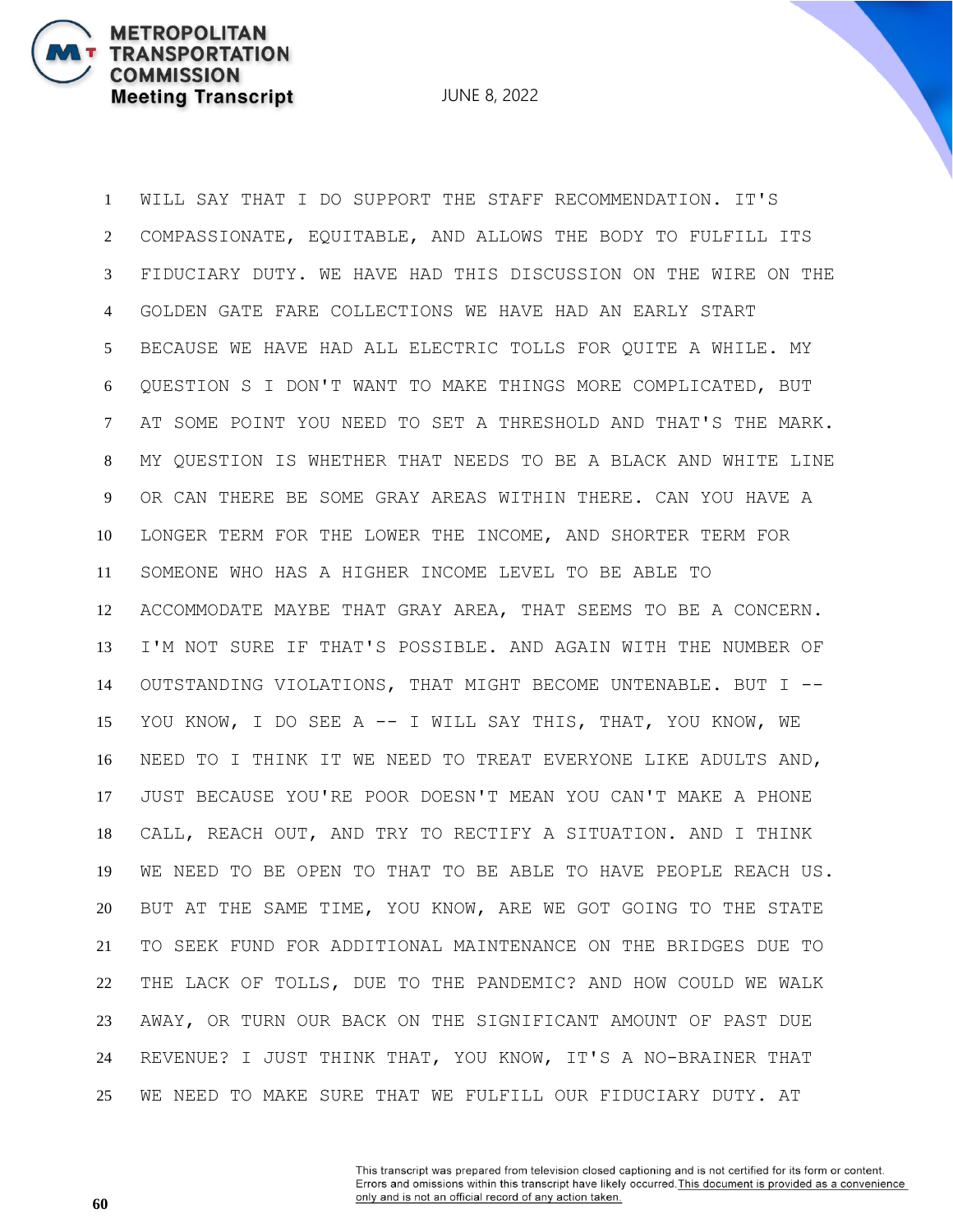JUNE 8, 2022

 THE SAME TIME, I DO BELIEVE THAT WE'RE DOING EQUITABLY AND FAIRLY LOWERING THE AMOUNTS FOR THE LOW-INCOME. BUT IS THERE A POSSIBILITY OF HAVING A LITTLE BIT OF A GRAY AREA BETWEEN WHATEVER THRESHOLD AMOUNTS, HELL, EVEN ELON MUSK MIGHT HAVE CASH FLOW PROBLEMS AND IF HE'S BUYING TWITTER AND WANTING TO PAY OVER THE COURSE OF A MONTH OR TWO, IF THAT'S WHAT WE'RE GOING TO, YOU KNOW, I DON'T NECESSARILY SUPPORT THAT, BUT I THINK THAT TRYING TO REALLY DISCOVER, OR FIND OUT WHAT THE TRUE ISSUE IS THAT WE'RE TRYING TO SOLVE, SO THAT WE CAN GO FORWARD.

 **AMY WORTH, CHAIR:** THANK YOU, COMMISSIONER. COMMISSIONER SPERING?

 **JAMES P. SPERING:** THANK YOU, MADAM CHAIR. YOU KNOW, I HOPED COMMITTEE SUPPORTS THE STAFF RECOMMENDATION. AND I DON'T THINK THERE IS ANY QUESTION WHETHER WE CAN ACHIEVE BOTH THIS EQUITY AND FINANCIAL STABILITY. I REALLY BELIEVE WE CAN DO BOTH. BUT TAKING THIS FIRST STEP HELPS US SOLVE THE EQUITY QUESTION. AND IT WILL GIVE US A LOT MORE DATA AND OPPORTUNITY TO DO SOME OF THE OUTREACH. YOU KNOW, WE CANNOT LOSE SIGHT OF THE MILLIONS CROSSING THOSE BRIDGES PAYING THOSE TOLLS AND EXPECT TWO THINGS, ONE IS THE BRIDGES ARE MAINTAINED AND TAKEN CARE OF, AND TWO IS THAT WE'RE MEETING OUR DEBT SERVICE. WE HAVE GOT TO KEEP FOREMOST IN OUR MIND THAT FINANCIAL STABILITY IS

> This transcript was prepared from television closed captioning and is not certified for its form or content. Errors and omissions within this transcript have likely occurred. This document is provided as a convenience only and is not an official record of any action taken.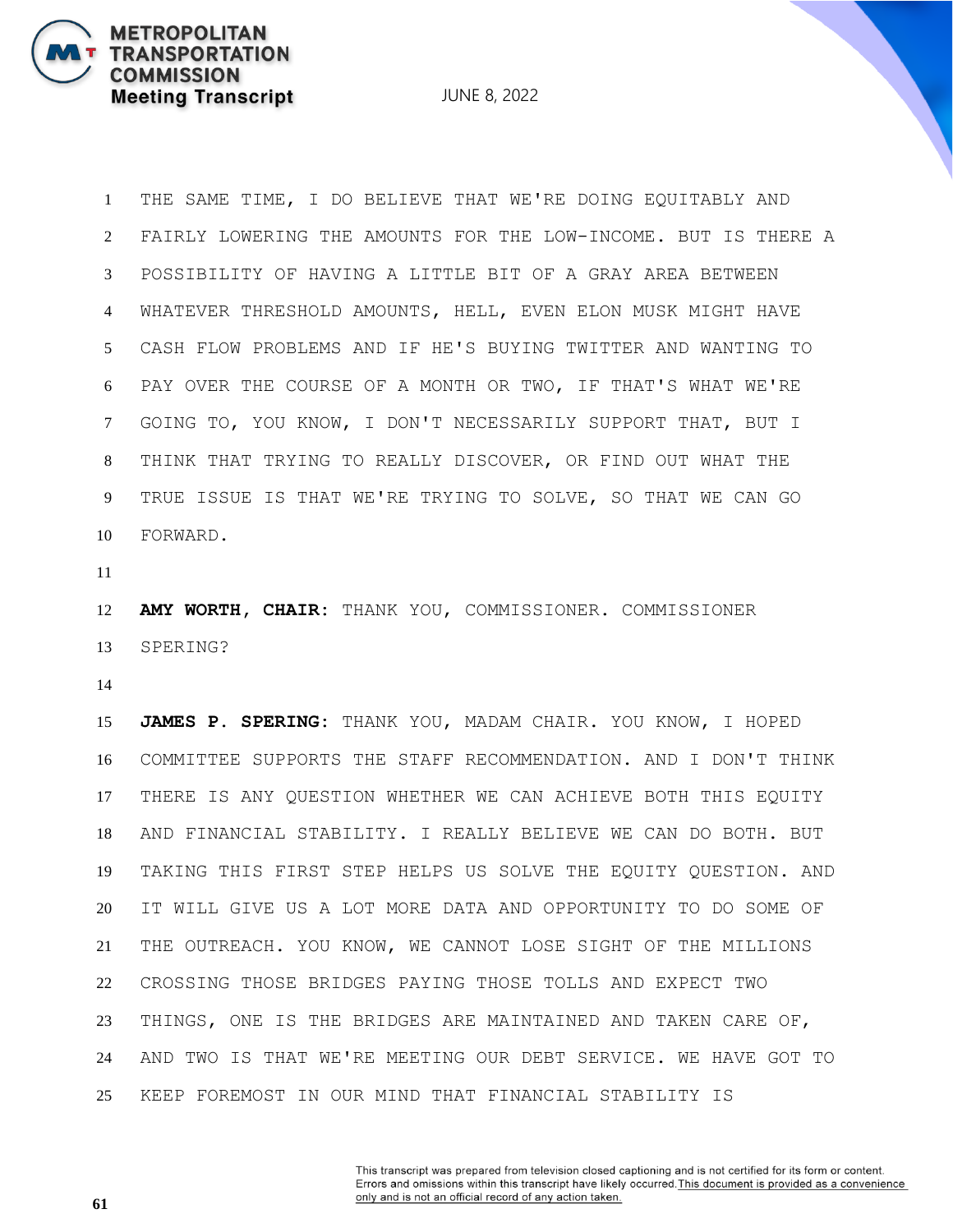**METROPOLITAN** 

**COMMISSION** 

**TRANSPORTATION** 

**Meeting Transcript** 

 CRITICAL. WE DON'T KNOW WHAT'S ON THE HORIZON AS FAR AS ECONOMY GOES BOTH LOCALLY AND NATIONALLY. THIS FIRST STEP HELPS US START GATHERING INFORMATION THAT SEVERAL OF THE COMMISSIONERS ARE CONCERNED ABOUT, THAT WE DON'T HAVE. I REALLY THINK THAT THE OUTREACH, AS WE GO FORWARD, TO RELEASE THIS TO DMV I THINK IS ABSOLUTELY IMPORTANT. YOU KNOW, WITH THE DMV NOTIFICATION PROCESS, IF YOU MOVE, YOU'RE REQUIRED BY DMV, TODAY, TO NOTICE -- I MEAN, TO FILE A NEW ADDRESS WITHIN 9 TEN DAYS. SO PEOPLE SHOULD BE DOING THAT. THAT'S THE LAW. AND, SO, I KIND OF ASSOCIATE MYSELF WITH COMMISSIONER RABBIT'S COMMENTS. YOU KNOW, I DON'T THINK BECAUSE YOU ARE LOW-INCOME YOU'RE NOT SMART ENOUGH TO FIGURE THIS OUT OR YOU CAN'T REACH OUT, THAT JUST DOESN'T PROVE ITS CASE IN A LOT OF THE SERVICES WE PROVIDE IN THE COUNTY. AND I THINK IT HAS TO BE EQUITABLE. I THINK THERE IS NO DOUBT ON THAT, BUT I THINK WE NEED TO TAKE THIS FIRST STEP TO REALLY ASSURE THAT WE HAVE THE FINANCIAL STABILITY AND THEN DEAL WITH THESE EQUITY ISSUES. WE HAVE GOT PLENTY OF TIME TO DEAL WITH THAT, AND A LOT OF FLEXIBILITY TO DEAL WITH THAT, TOO. AND, SO, I HOPE THAT MY COLLEAGUES MOVE FORWARD WITH THE STAFF RECOMMENDATION, BECAUSE I THINK IT'S THE FISCALLY PRUDENT THING TO DO. THANK YOU, MADAM CHAIR. 

 **AMY WORTH, CHAIR:** THANK YOU, MR. CHAIR. COMMISSIONER JOSEFOWITZ, DO YOU HAVE SOME ADDITIONAL QUESTIONS? THEN WE'LL GO TO PUBLIC COMMENT.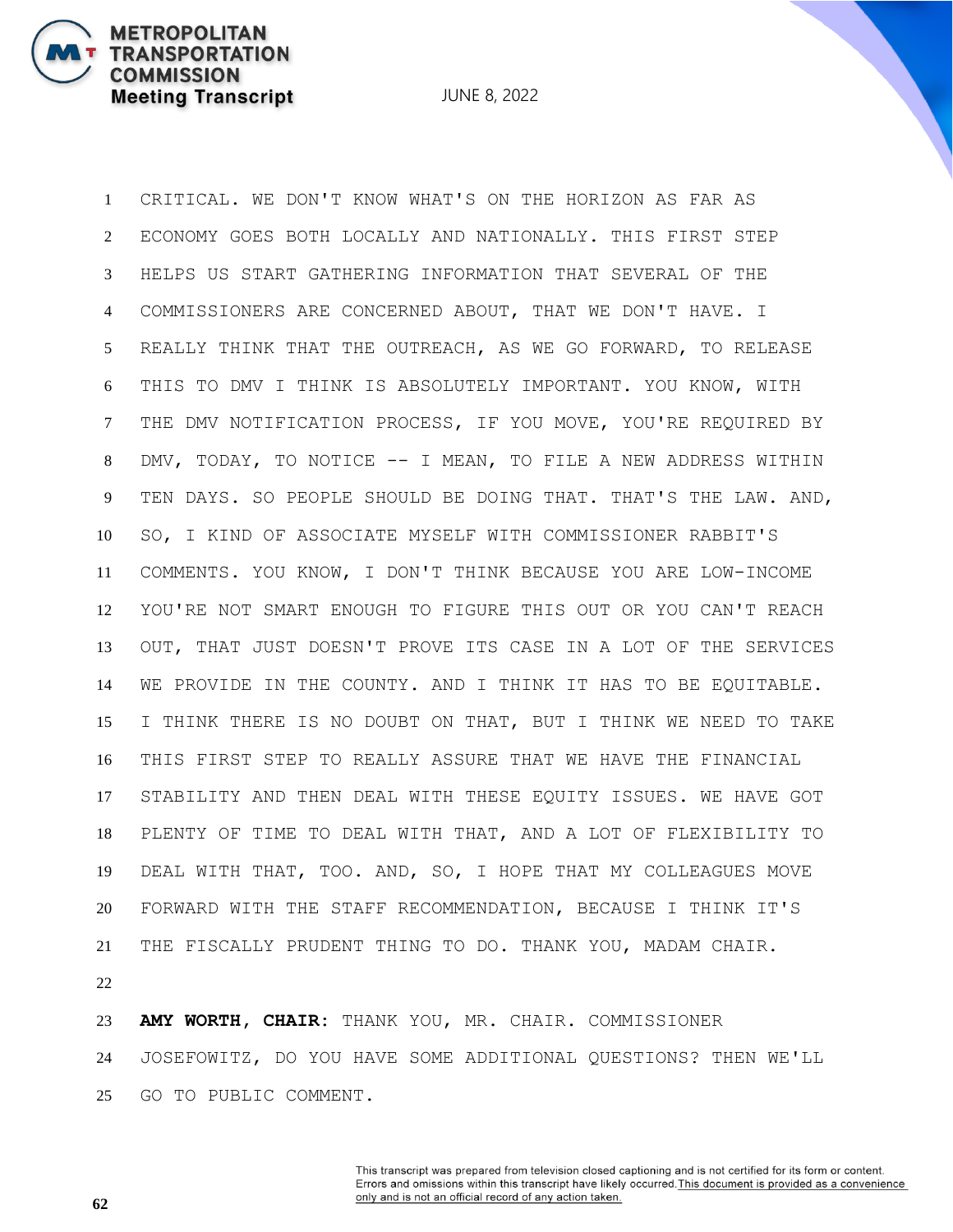

 **NICK JOSEFOWITZ:** MANY, BUT I WILL NOT. **AMY WORTH, CHAIR:** OH ARE YOUR HAND WAS UP. OKAY. ALL RIGHT. OKAY. THEN LET'S DO THIS. LET'S MOVE TO PUBLIC COMMENT. I SEE WE HAVE SEVERAL SPEAKERS, AGAIN, JUST TO EMPHASIZE, WE ARE DISCUSSING ITEM 5A, WHICH IS THE EQUITY ACTION PLAN RECOMMENDATION. SO, I PUT THIS IN YOUR HANDS. **CLERK, KIMBERLY WARD:** TWO MINUTES OR ONE MINUTE. **AMY WORTH, CHAIR:** ONE MINUTE BECAUSE WE'RE IN A TIGHT TIME FRAME. BEFORE WE BEGIN HAVE WE RECEIVED ANY WRITTEN COMMENT? **CLERK, KIMBERLY WARD:** I HAVE RECEIVED NOTHING IN WRITING. AND AT THIS MOMENT, I SEE THAT WE HAVE SEVEN MEMBERS OF THE PUBLIC WITH THEIR HAND RAISED. WE'RE GOING START THE TIMER ON MY PHONE, BECAUSE MY COMPUTER IS NOT COOPERATING. SO THE FIRST SPEAKER IS JOLIE FISHER ROKER. YOU HAVE ONE MINUTE. **SPEAKER:** CAN YOU HEAR ME NOW? **CLERK, KIMBERLY WARD:** YES WE CAN HEAR YOU. **SPEAKER:** I HAVE ONE MINUTE OR TWO?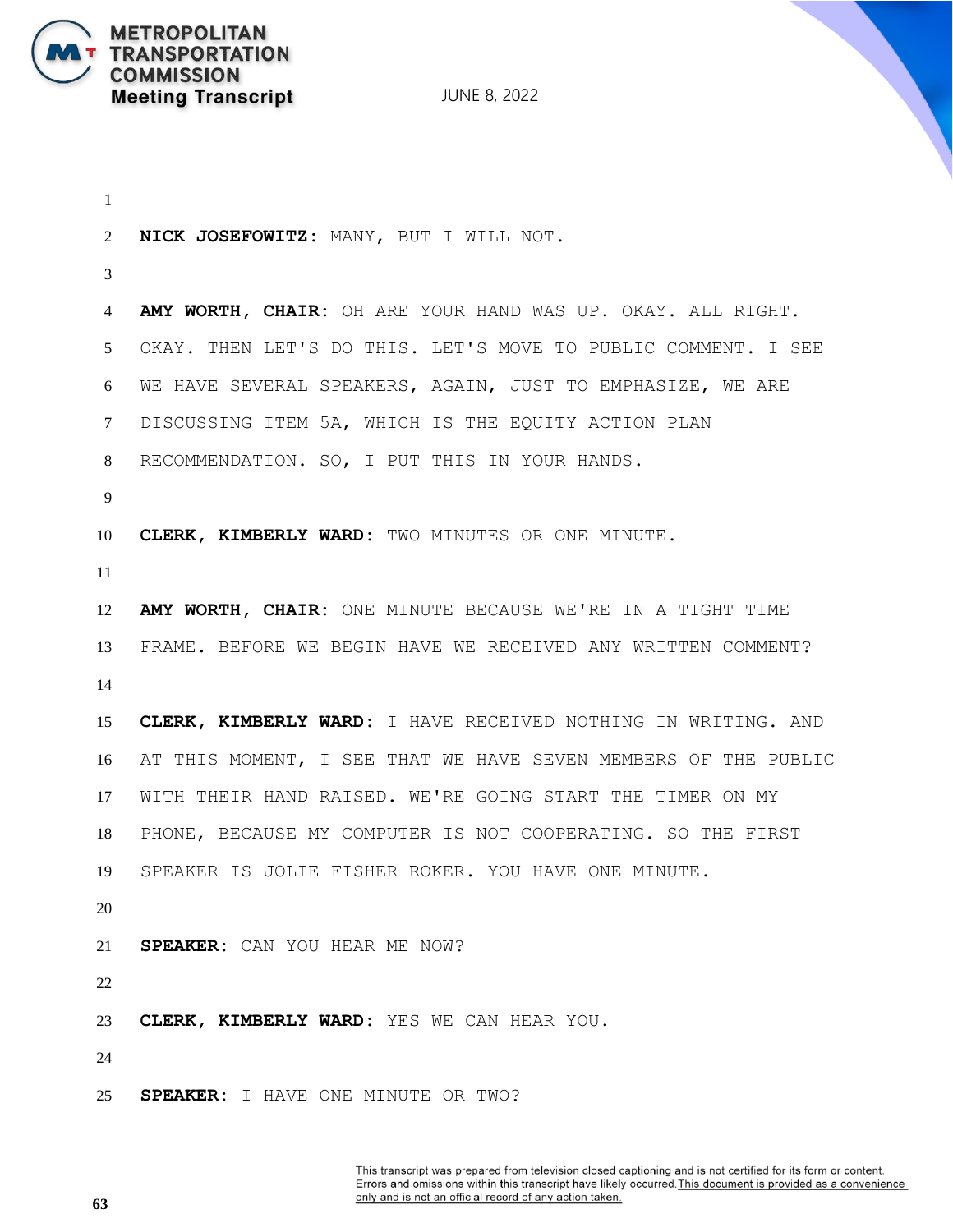

```
1
2 CLERK, KIMBERLY WARD: ONE.
3
4 SPEAKER: WOW. AND I'M SPEAKING ON THE RICHMOND MARIN BRIDGE.
5
6 CLERK, KIMBERLY WARD: WE'RE ON ITEM 5A, SIR, WHICH IS THE
7 EQUITY ACTION PLAN.
8
9 AMY WORTH, CHAIR: MR. FISHER WE'LL BE ON TO THAT OPEN PUBLIC
10 COMMENT LATER IN THE MEETING.
11
12 SPEAKER: OKAY. ALL RIGHT.
13
14 AMY WORTH, CHAIR: WE WON'T LOSE YOU.
15
16 SPEAKER: OKAY.
17
18 AMY WORTH, CHAIR: THANK YOU FOR BEING HERE.
19
20 SPEAKER: YES.
21
22 CLERK, KIMBERLY WARD: THE NEXT SPEAKER IS ELEANA BINDER.
23 PLEASE UNMUTE YOURSELF. YOU WILL HAVE ONE MINUTE.
24
```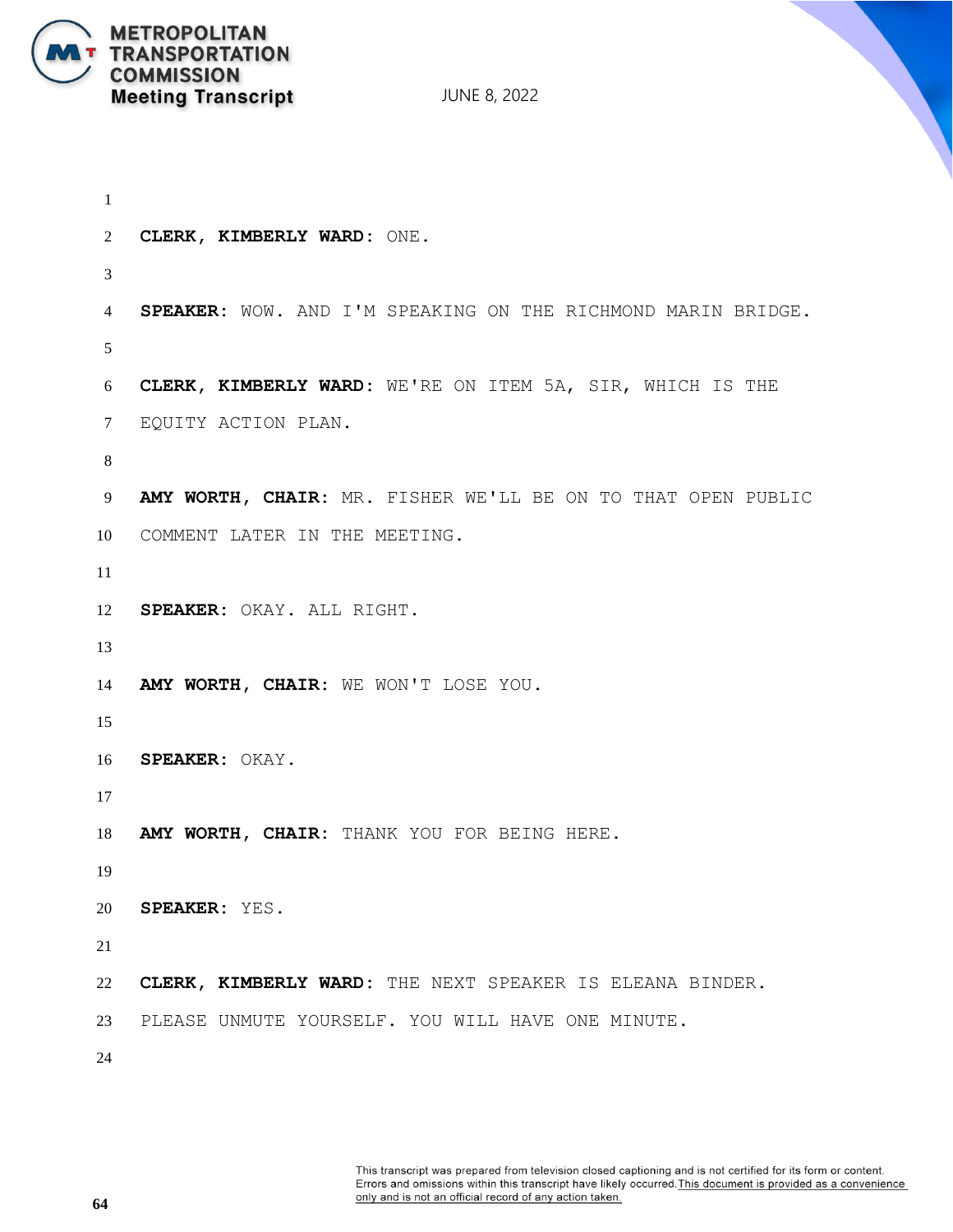JUNE 8, 2022

 **SPEAKER:** GOOD MORNING COMMISSIONERS. MY NAME IS ELEANA BINDER AND I AM THE POLICY ASSOCIATE FOR GLIDE THANK YOU FOR RECONSIDERING THE MTC FINANCIAL PENALTY SYSTEM HOWEVER MANY CONCERNS HAVE GONE UNADDRESSED AND THE SYSTEM IS FLAWED AND INEQUITABLE. TOLL FINES AND FEES ARE HARMFUL AND COUNTERPRODUCTIVE BURDENING THOSE IN DEBT. EXACTING TOLL FINING AND FEES ESPECIALLY WHEN THEY DISPROPORTIONATELY IMPACT THOSE STRUGGLING TO MEET THEIR OWN BASIC NEEDS FURTHER PERPETUATED CYCLES OF POVERTY ACROSS THE BAY AREA AND DOESN'T ALIGN WITH MTC'S PLATFORM WE RECOMMEND YOU ENACT LOW BARRIER PAYMENT PLANS THAT ARE ACCESSIBLE AND DO NOT CREATE UNNECESSARY ADMINISTRATIVE BARRIERS ASKING FOR PROOF THE POVERTY WILL MAKE IT MORE DIFFICULT FOR PEOPLE TO PARTICIPATE AND DOES NOT ACCOUNT FOR THE PANDEMIC REALITY THAT PEOPLE'S INCOMES CAN FLUCTUATE FURTHERMORE ALLOWING ANYONE TO OPT INTO THE PLAN CUTS DOWN ON THE WORKING AND EFFICIENCY. WE REQUEST YOU SUSPEND DMV HOLDS UNTIL THE SYSTEM IS IMPLEMENTED. THERE ARE NOT DETAILS ON THE PAYMENT PLAN PROCESS NOR EFFECTIVE -- 

 **CLERK, KIMBERLY WARD:** THAT'S YOUR TIME. THANK YOU. THE NEXT SPEAKER IS VEDA FLOREZ. IF YOU WILL UNMUTE YOURSELF. YOU HAVE ONE MINUTE.

 **VEDA FLOREZ:** GOOD MORNING COMMISSIONERS. THANK YOU FOR THE CONVERSATION TODAY. AND I'M PLEASED TO SEE THAT WE HAVE MOVED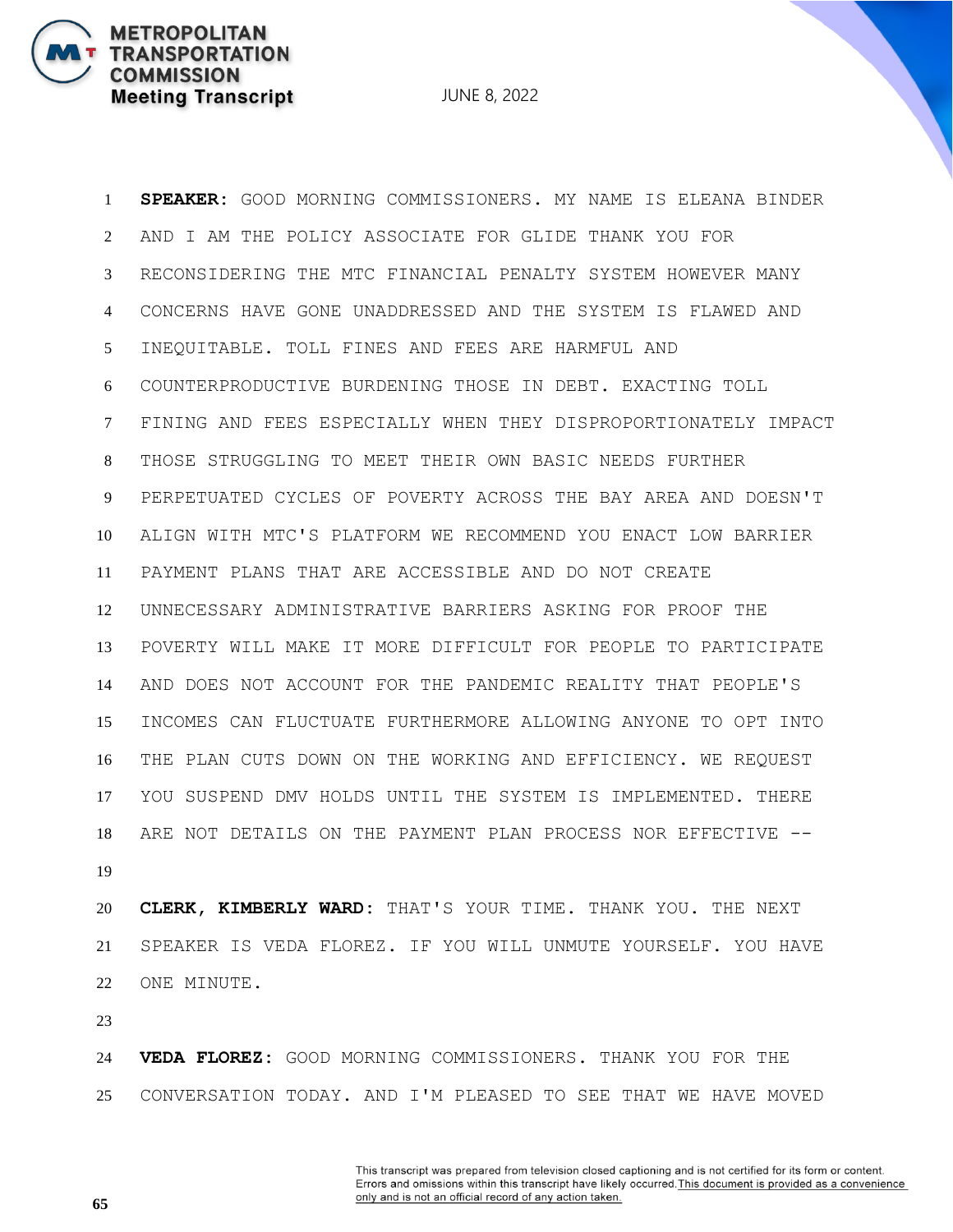JUNE 8, 2022

 BEYOND THIS AS BEING A CONCEPT AND ACTUALLY HAVE A CONSTRUCT. I THINK IT'S A GREAT IDEA TO USE THE CLIPPER START PROGRAM QUALIFICATIONS. HOWEVER, WE'RE LEAVING OUT AN ENTIRE GROUP OF PEOPLE THAT ARE ABOVE THE POVERTY LEVEL THAT ARE STILL CONSIDERED LOW-INCOME THAT DON'T HAVE THE OPPORTUNITY TO PARTICIPATE IN A PROGRAM. SO, I WISH THAT YOU WOULD RECONSIDER THIS PROGRAM TO INCLUDE OTHER LOW-INCOME BARRIERS, AS WELL. AND I ALSO WANTED TO ADDRESS TWO COMMENTS THAT WERE MADE BY COMMISSIONERS. MANY PEOPLE WHO ARE LOW-INCOME DON'T -- AND I'M RECEIVING ANOTHER CALL NOW -- DO NOT PARTICIPATE, BECAUSE THEY HAVE -- HAVE TO WORK DURING THE HOURS OF OPERATIONS FOR YOUR OFFICES. SO, IF YOU COULD EXTEND THE HOURS EARLIER OR LATER SO PEOPLE WHO WORK IN 8 TO 5 JOBS HAVE AN OPPORTUNITY TO PARTICIPATE. THANK YOU AGAIN. TAKE CARE.

 **CLERK, KIMBERLY WARD:** THANK YOU MS. FLOREZ. NEXT SPEAKER IS ALETA DUPREE. PLEASE UNMUTE YOURSELF. YOU HAVE ONE MINUTE. 

 **SPEAKER:** THANK YOU, AGAIN CHAIR AMY WORTH AND MEMBERS. ALETA DUPREE FOR THE RECORD, SHE AND HER. I THINK WE'RE ON TO SOMETHING REASONABLE. I'M GENERALLY IN SUPPORT OF THE STAFF RECOMMENDATION, AND I AM IN ALIGNMENT WITH THE COMMENTS OF COMMISSIONERS RABBIT AND SPERING. WE WANT TO HELP THOSE WHO ARE MOST IN NEED. AND, REALLY, EXTENSION OF CREDIT OF ANY FORM REALLY DOES REQUIRE AN INQUIRY INTO A PERSON'S ABILITY TO PAY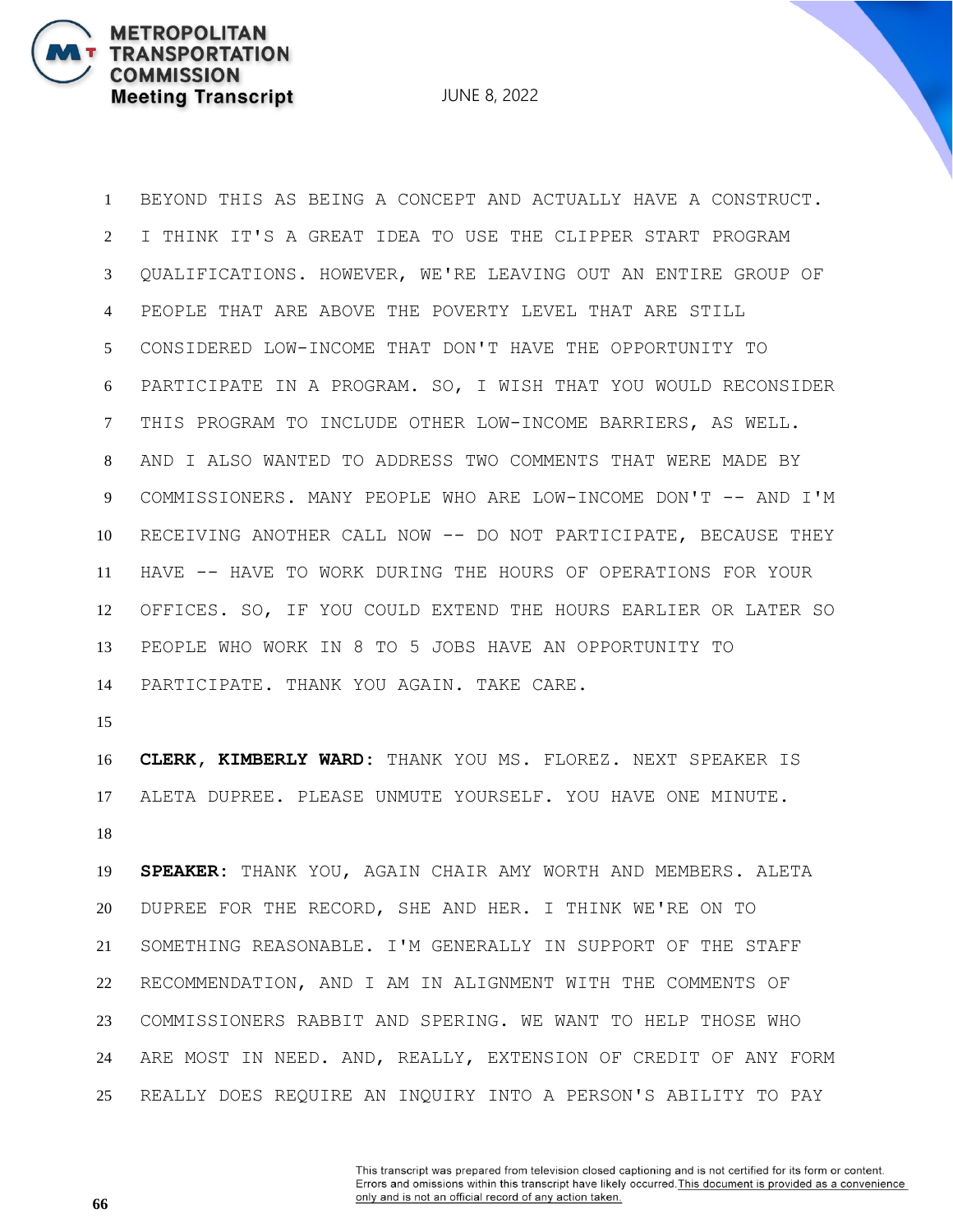BACK A LOAN. AND SO IF WE OPEN IT UP TO EVERYBODY, THEN IT'S A LOOPHOLE THAT YOU CAN DRIVE AN 18-WHEELER THROUGH. AND, SO, I JUST THINK AS AN ORDINARY INDIVIDUAL, THAT WHEN I DEAL WITH BANKING AND CREDIT, WHICH I DO AT TIMES, I HAVE TO SHOW MY ABILITY TO PAY BACK. SO, I THINK THIS PROGRAM HELPS US TO WORK WITH THOSE WHO ARE MOST IN NEED, BECAUSE THOSE AREN'T SO MUCH IN NEED HAVE OTHER OPTIONS. I THINK WE HAVE VOTE YES. THANK YOU.

**METROPOLITAN** 

**COMMISSION** 

**TRANSPORTATION** 

**Meeting Transcript** 

 **CLERK, KIMBERLY WARD:** THANK YOU. THE NEXT SPEAKER IS RICH HEDGES. GO AHEAD AND UNMUTE YOURSELF, MR. HEDGES. YOU WILL HAVE ONE MINUTE.

 **RICHARD HEDGES:** THANK YOU. I'M VERY HAPPY ABOUT THE REDUCED TOLLS. MEMBERS OF MY UNION, SOME OR MANY WILL FALL UNDER THE CRITERIA FOR THOSE TOLLS. IT'S ALSO A BUSINESS PROBLEM. BUSINESSES IN THE WEST BAY ARE HAVING A DIFFICULT TIME HIGHER PEOPLE. THESE REDUCED TOLLS WILL, I THINK, HELP IN THAT PROBLEM. I'M AGAINST EXTENDING IT TO EVERYONE. I THINK CUTTING DOWN THE BUREAUCRACY AS MUCH AS POSSIBLE. I HAVE SOME EXPERIENCE WITH COLLECTING. FINES. I WAS ON THE BOARD FOR 15 YEARS. REDUCING THEM WOULD BE A GOOD DECISION ONCE PEOPLE PAY DOWN THE TOLLS THERE MAY BE A REBATE OF THE FINES MIGHT ENCOURAGE THEM TO WORK WITH US.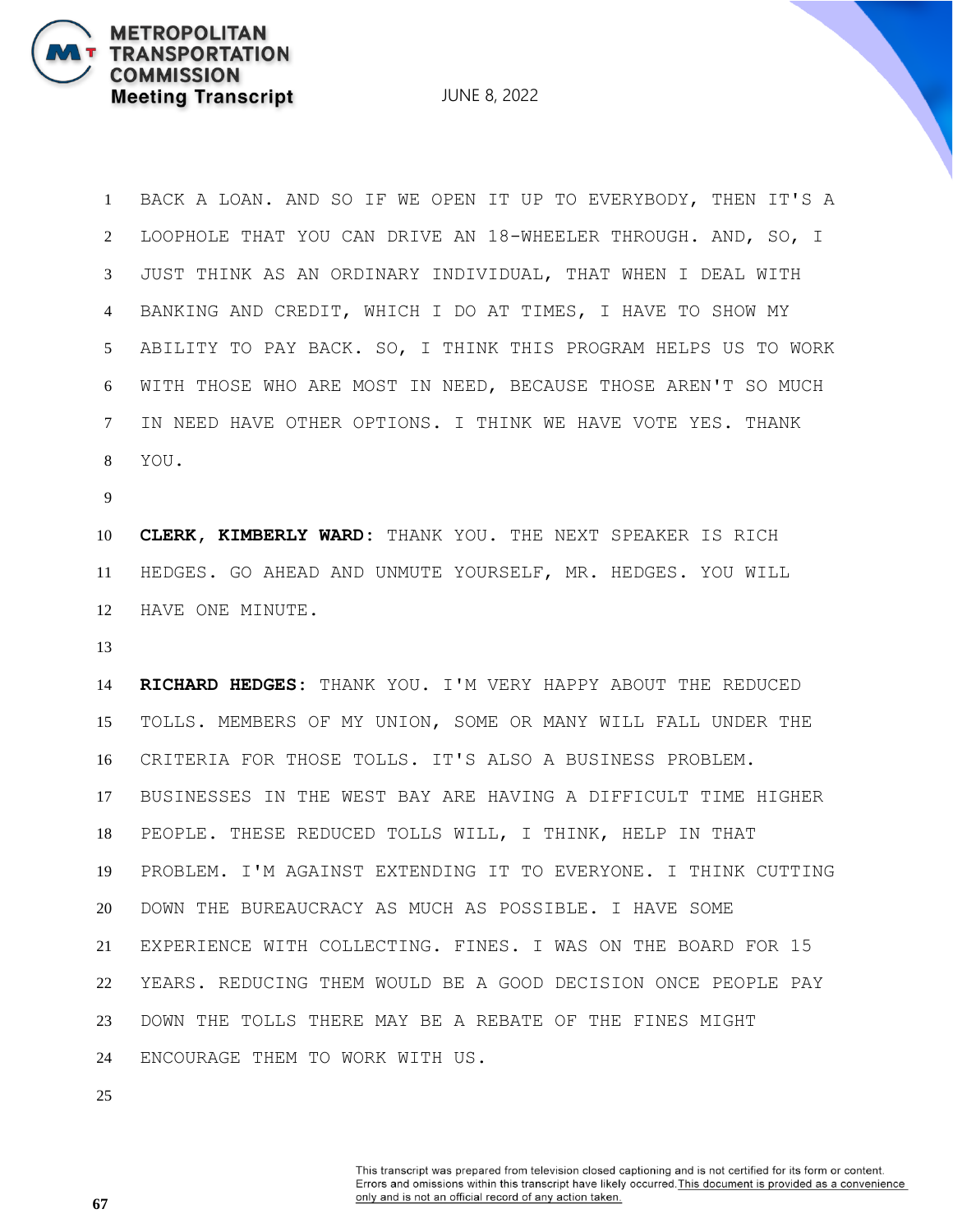

 **CLERK, KIMBERLY WARD:** NEXT SPEAKER IS OCEAN MODALLY. **SPEAKER:** I AM A STAFF ATTORNEY AT LEGAL AID WE REPRESENT 125% OF THE POVERTY LINE OR BELOW. I AGREE IT'S IMPORTANT TO BALANCE FISCAL RESPONSIBILITY WITH OUR BRIDGES AND BEING EQUITABLE WITH EVERYONE WHO IS USING BRIDGES. I THINK SOME OF THE COMMENTS LIKE ELON MUSK TRYING TO TAKE ADVANTAGE OF THE SYSTEM IGNORE THE REALITIES OF MANY OF OUR LOW-INCOME NEIGHBORS. A LOT OF THE FOLKS IT'S NOTES ABOUT THEM BEING SMART ENOUGH IT'S ABOUT DEALING WITH MENTAL HEALTH ISSUES AND GENERATIONAL POVERTY A LOT ARE STRUGGLING LIVING OUT OF THERE ARE CARS, HOMELESS, LIVING OUT OF THEIR CARS, USING THEIR CARS TO WORK FOR UBER, HOLDING THEIR LICENSE TAKES AWAY THEIR JOBS AND IT'S DEVASTATING TO FOLKS. WE NEED TO GET RID OF THESE HOLDS AT LEAST FOR FOLKS WHO ARE LIVING BELOW THE POVERTY LEVEL.

 **CLERK, KIMBERLY WARD:** NEXT SPEAKER IS CANDY SMALLWOOD. PLEASE UNMUTE YOURSELF. YOU HAVE ONE MINUTE.

 **SPEAKER:** HELLO COMMISSIONERS MY NAME IS CANDY SMALLWOOD A STAFF ATTORNEY AT THE EAST BAY COMMUNITY LAW CENTER, I WORK IN THE CRIMINALIZATION OF IMPORTANT UNIT. A MAJORITY OF OUR CLIENTS ARE HOMELESS OR ARE STRUGGLING. I WANT TO POINT OUT THAT MANY OF OUR CLIENTS ARE STRUGGLING AND THEY'RE ABOVE THE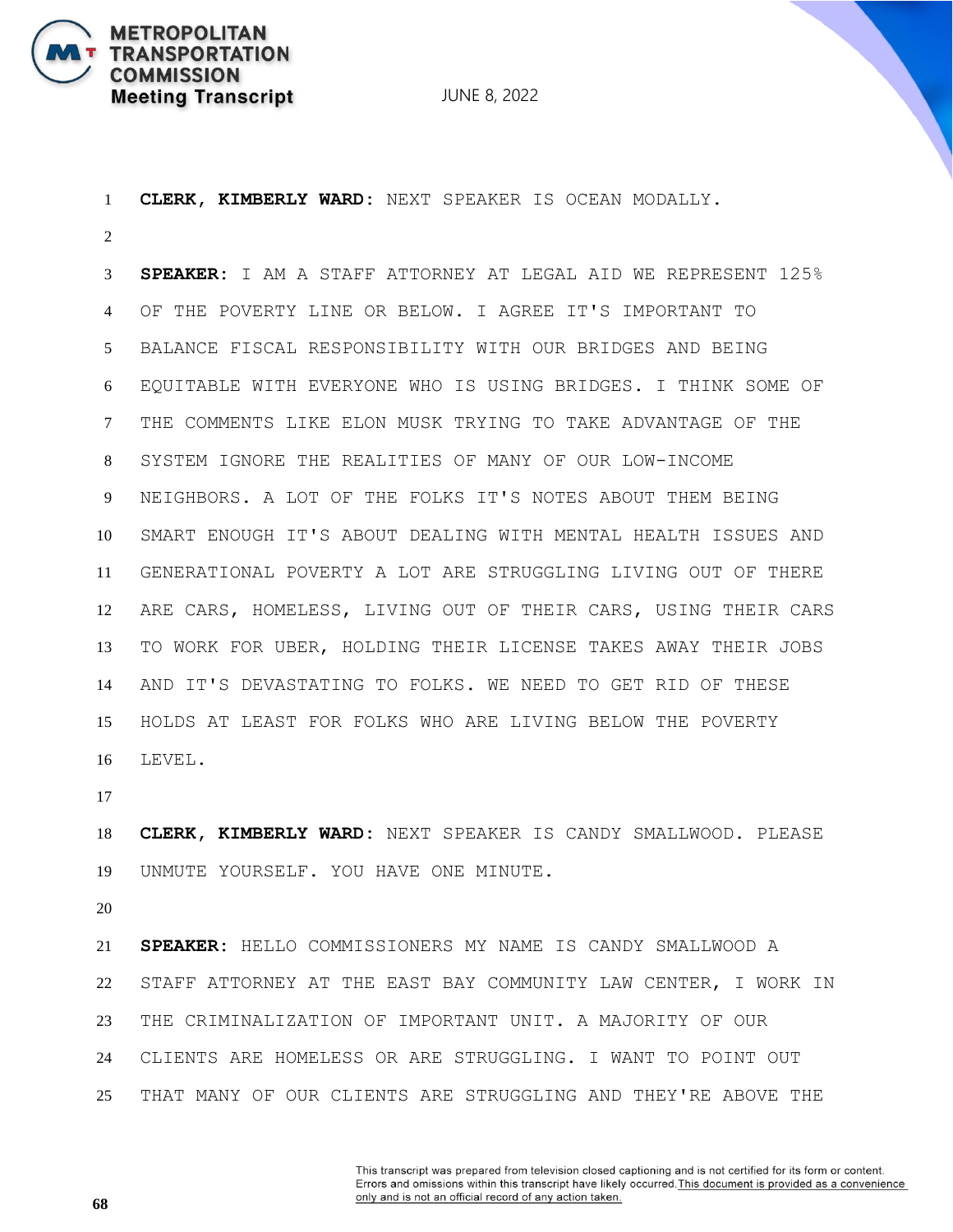JUNE 8, 2022

 200% POVERTY LEVEL. SO TALKING ABOUT PAYMENT PLANS, LOW BARRIER PAYMENT PLANS ARE REALLY NECESSARY. AND ALSO SUSPENSION OF THE DMV HOLDS THEY DISPROPORTIONATELY HARM LOW- INCOME PEOPLE THEY SHOULD NOT BE USED AT ALL. THE DMV HOLDS FORCE PEOPLE TO CHOOSE BETWEEN BREAKING THE LAW AND GETTING TO WORK OR TO AND FROM DOCTORS APPOINTMENTS DMV HOLDS ARE CRIMINALIZE POVERTY THERE IS NO OUTREACH PLAN FOR LOW-INCOME PEOPLE WHO HAVE DEBT FOR CONTACTING PEOPLE WE KNOW THE CURRENT OUTREACH TOOLS DON'T WORK AND WE NEED A NEW SYSTEM TO OUTREACH TO PEOPLE AND THIS PLAN IS NOT ENOUGH.

 **CLERK, KIMBERLY WARD:** THANK YOU. THE NEXT SPEAKER IS RIO SCHARFF. PLEASE UNMUTE YOURSELF. YOU HAVE ONE MINUTE.

 **SPEAKER:** HELLO. GOOD MORNING. MY NAME IS RIO SCHARFF. I AM AN ATTORNEY AT THE LAWYERS COMMITTEE FOR CIVIL RIGHTS OF THE SAN FRANCISCO BAY AREA. IT'S A REALLY GOOD THING THAT YOU'RE HOLDING OFF ON REIMPLEMENTING THE DMV REGISTRATION HOLDS FOR NOW THESE ARE INCREDIBLY HARSH TOOLS THEY PREVENT PEOPLE FROM GETTING TO WORK FROM GETTING THEMSELVES AND THEIR KIDS TO SCHOOL THEY ARE HIGHLY PUNITIVE PLEASE CONTINUE TO INVESTIGATE OTHER WAYS TO RECOVER THE MONEY THAT YOU NEED LOOK FOR LESS PUNITIVE WAYS. REMEMBER PEOPLE EDUCATE PEOPLE ABOUT THEIR DEBTS GIVE THEM LOW BARRIER PAYMENT PLANS SO THEY CAN CLEAR THEIR ACCOUNTS. I KNOW PEOPLE IN THIS ORGANIZATION YOU FEEL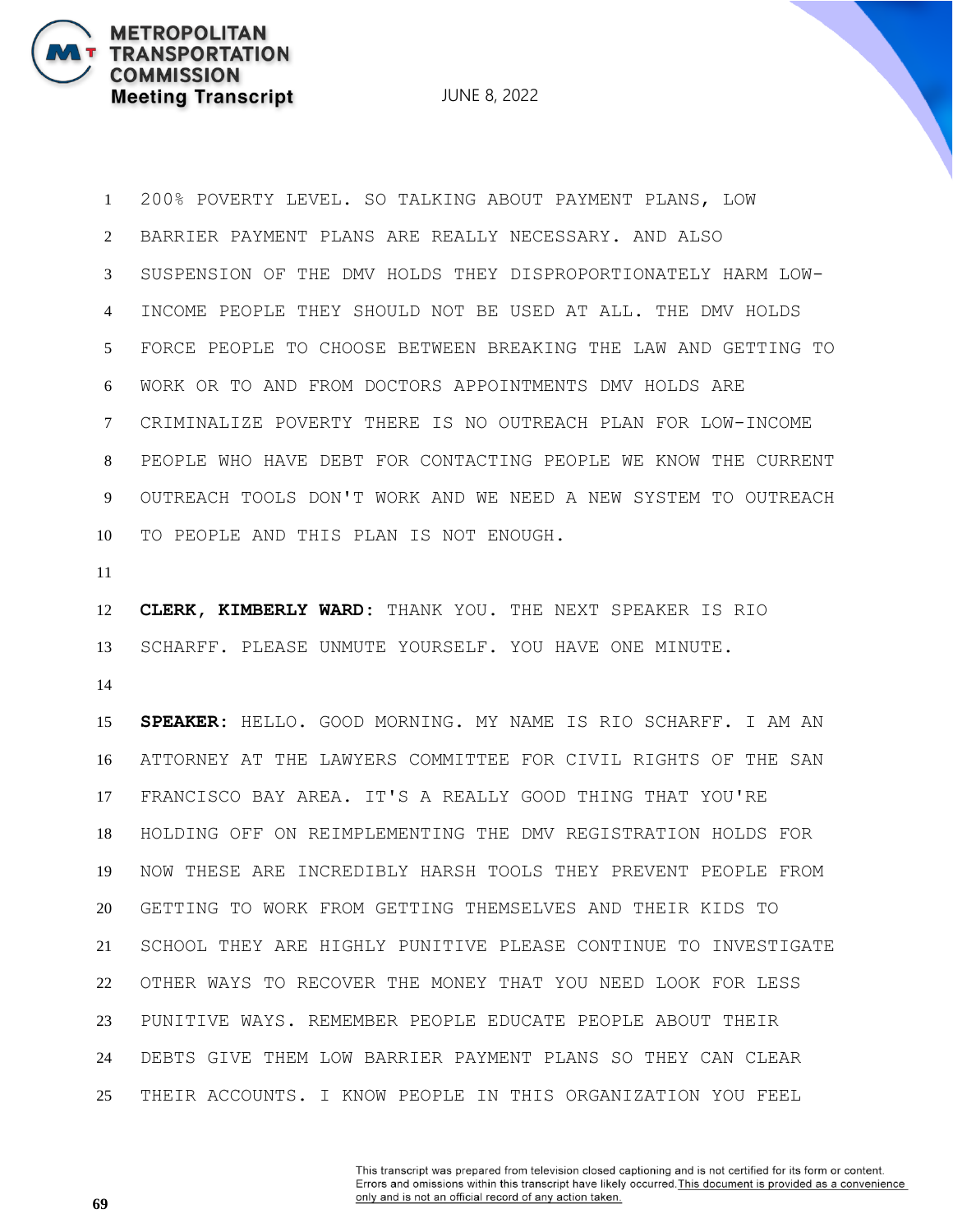JUNE 8, 2022

 BETTER ABOUT RESTARTING DMV HOLDS BECAUSE THESE PAYMENT PLANS WILL BE IMPLEMENTED EVENTUALLY, BUT JUST KNOW THAT MANY PEOPLE WILL NOT LEARN ABOUT THESE PAYMENT PLANS BECAUSE OUTREACH IS SO POOR. AND WHEN THEY REACH OUT TO CUSTOMER SERVICE AGENTS THEY WILL BE ON HOLD FOR HOURS NOT ALWAYS GETTING GOOD INFORMATION. SO THERE IS A LOT OF WORK THAT NEEDS TO BE DONE BEFORE THIS CAN BE IMPLEMENTED IN AN EQUITABLE AND FAIRWAY. THANK YOU. **CLERK, KIMBERLY WARD:** THANK YOU. THE NEXT SPEAKER IS ANNE WITH SAN FRANCISCO FINANCIAL JUSTICE PROJECT. ARE YOU THERE, ANNE? **SPEAKER:** YES. **CLERK, KIMBERLY WARD:** I CAN HEAR YOU. **SPEAKER:** IS IT -- OH, I'M SORRY. THERE WE GO. HI. THIS IS ANNE WITH THE SAN FRANCISCO FINANCIAL JUSTICE PROJECT IN THE SAN FRANCISCO TREASURERS OFFICE. I WANT TO APPLAUD ALL THE STEPS THE COMMISSION HAS TAKEN TO LOWER THE PENALTIES AND THIS THOUGHTFUL CONVERSATION AND ENCOURAGE YOU TO DO TWO THINGS. FOR THE PAYMENT PLANS, PLEASE MAKE THOSE AVAILABLE TO WHOEVER NEEDS ONE. PEOPLE WON'T REQUEST ONE UNLESS THEY REALLY NEED ONE. MEANS TESTING CREATES BARRIERS TO APPLYING. IT CREATES ADMINISTRATIVE BURDENS FOR THE MTC. 200% OF THE FEDERAL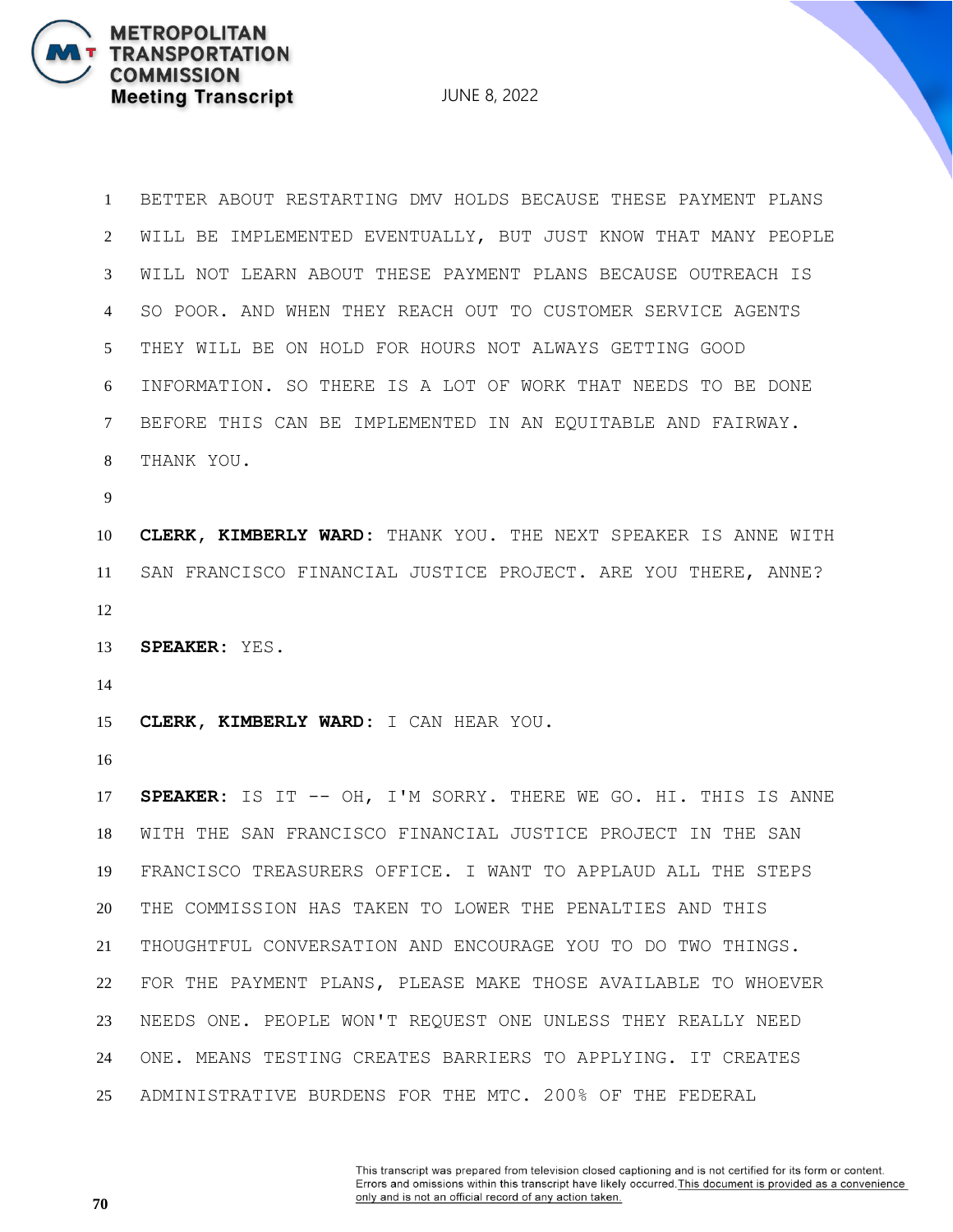JUNE 8, 2022

 POVERTY LINE IS VERY LOW. SOMEONE EARNING MINIMUM WAGE IN SAN FRANCISCO AND WORKING FULL-TIME WOULD EARN TOO MUCH TO BE ELIGIBLE FOR THIS. PLEASE DON'T REINSTATE DMV HOLDS IT'S VERY EXTREME THAT PUTS PEOPLE'S LIVELY HOODS AT RISK. WE WOULD RATHER SEE YOU INVEST TO IMPROVE NOTIFICATION PROCESSES AND ACCESSIBLE PAYMENT PLANS AND INVEST IN THOSE SOLUTIONS AND GIVE THEM A CHANCE FIRST. THANK YOU SO MUCH.

 **CLERK, KIMBERLY WARD:** THANK YOU. NEXT SPEAKER IS SHAZZY. YOU HAVE ONE MINUTE.

 **SPEAKER:** I'M SHAZZY ATTORNEY FOR THE EAST BAY COMMUNITY LAW CENTER THE LARGEST LEGAL SERVICES PROVIDER IN ALAMEDA COUNTY. I DON'T THINK INPUT FROM THE COMMUNITY AND LOW-INCOME PEOPLE HAS BEEN INCORPORATED INTO THIS PROPOSAL RIGHT NOW IF YOU WERE TO CALL FASTRAK IT'S NOT CLEAR WHEN YOU'RE ON THE PHONE HOW YOU CAN CONNECT TO A CUSTOMER SERVICE REPRESENTATIVE TO DO ANY NEGOTIATION AND THE OPTIONS IT GIVES IS AUTOMATED OPTIONS TO PAY AND GENERALLY PEOPLE DON'T REALIZE THEY CAN NEGOTIATE WITH A GOVERNMENT AGENCY SO I ENCOURAGE ALL OF YOU TO THINK ABOUT OPTIONS FOR LETTING PEOPLE KNOW THAT THAT IS EVEN AN OPTION AND I ENCOURAGE YOU TO BE PROACTIVE ON COMMUNITY OUTREACH IN WHATEVER PUBLIC OUTREACH PROGRAMS TO BE EFFECTIVE AND NOT FURTHER PERPETUATE INEQUALITY IT HAS TO BE DEVELOPED WITH INPUT FROM THE PEOPLE.

> This transcript was prepared from television closed captioning and is not certified for its form or content. Errors and omissions within this transcript have likely occurred. This document is provided as a convenience only and is not an official record of any action taken.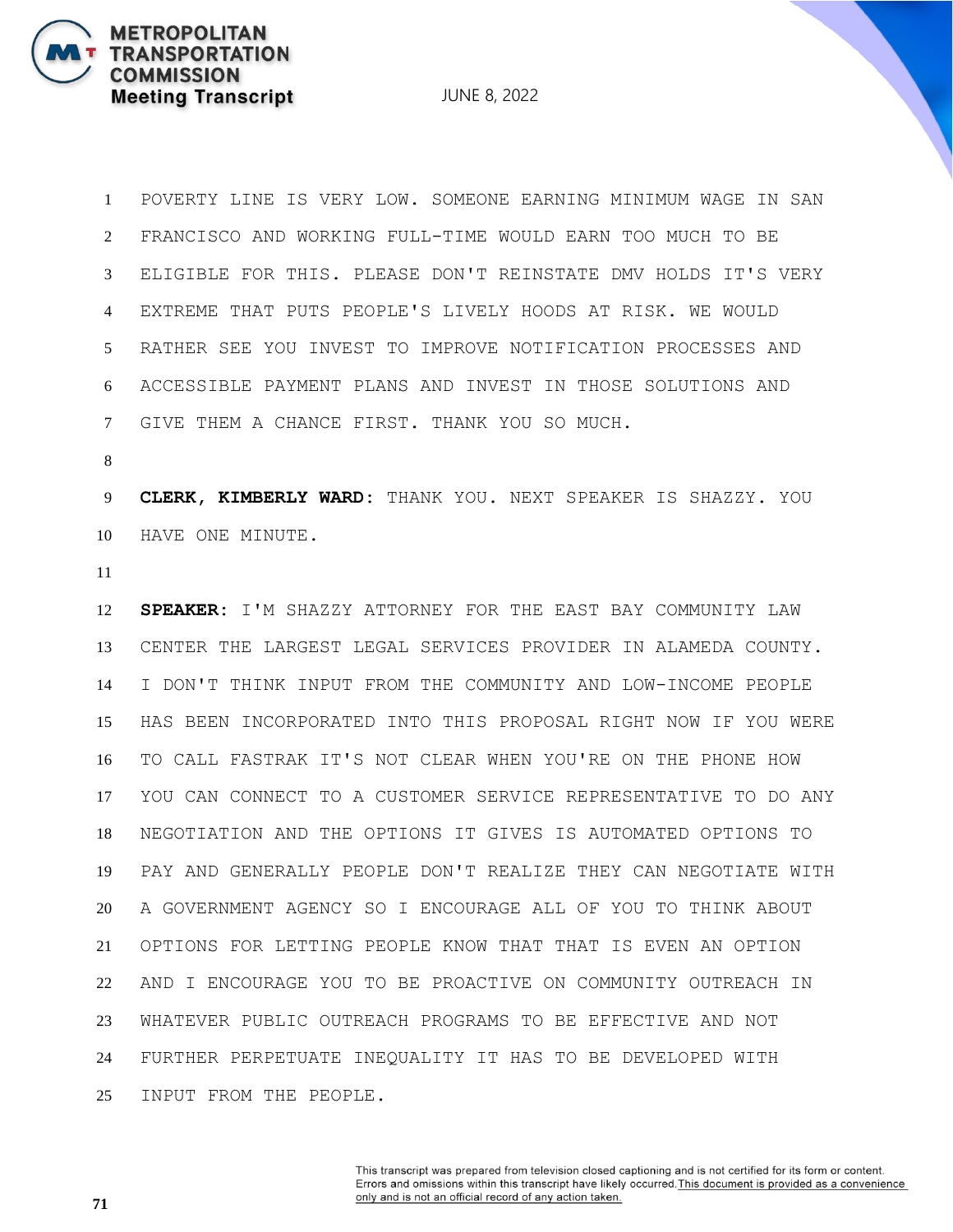

 **CLERK, KIMBERLY WARD:** I SEE NO OTHER RAISED HANDS MADAM CHAIR. **AMY WORTH, CHAIR:** THANK YOU, KIM. WE'LL CLOSE PUBLIC COMMENT PERIOD AND BRING IT BACK TO THE COMMITTEE FOR DISCUSSION AND DECISION. SO, OKAY. COMMISSIONER CHAVEZ? **CINDY CHAVEZ:** THANK YOU. THANK YOU SO MUCH. AND I APOLOGIZE THAT I STEPPED AWAY FOR A FEW MINUTES. I WOULD LIKE TO MAKE A RECOMMENDATION. AND I WOULD NEED HELP FROM COLLEAGUES TO SHAPE THIS. BUT I DO THINK THAT WE NEED TO REVISIT THE APPROACH THAT WE'RE TAKING. AND I THINK COMMISSIONER JOSEFOWITZ HAD A STRATEGY, AND I WANTED TO ASK HIM IF HE WOULD SHARE THAT STRATEGY, AGAIN, WITH US. BECAUSE I THINK IT MIGHT ALLOW US TO MOVE FORWARD WITH THE PART THAT THE STAFF IS MOST CONCERNED ABOUT, BUT STILL LET US GO BACK TO THE DRAWING BOARD FOR THE APPROACH. BECAUSE I DO THINK THE APPROACH IS NOT A BEST PRACTICE I THINK IT WOULD BE BETTER TO TAKE THE TIME TO GET THE WORK DONE APPROPRIATELY. BUT I UNDERSTAND THAT THE STAFF WANTS TO MOVE ON THE COMMERCIAL VEHICLES. AND, SO, THAT WOULD BE MY MOTION. AND I'M SORRY IT'S SO INARTFUL. **NICK JOSEFOWITZ:** I THINK IT'S SIMILAR TO WHAT COMMISSIONER

 WORTH TALKED ABOUT BUT IT'S WORTH CLARIFYING ONE OR TWO THINGS. I THINK WE'RE ALL VERY COMFORTABLE SENDING COMMERCIAL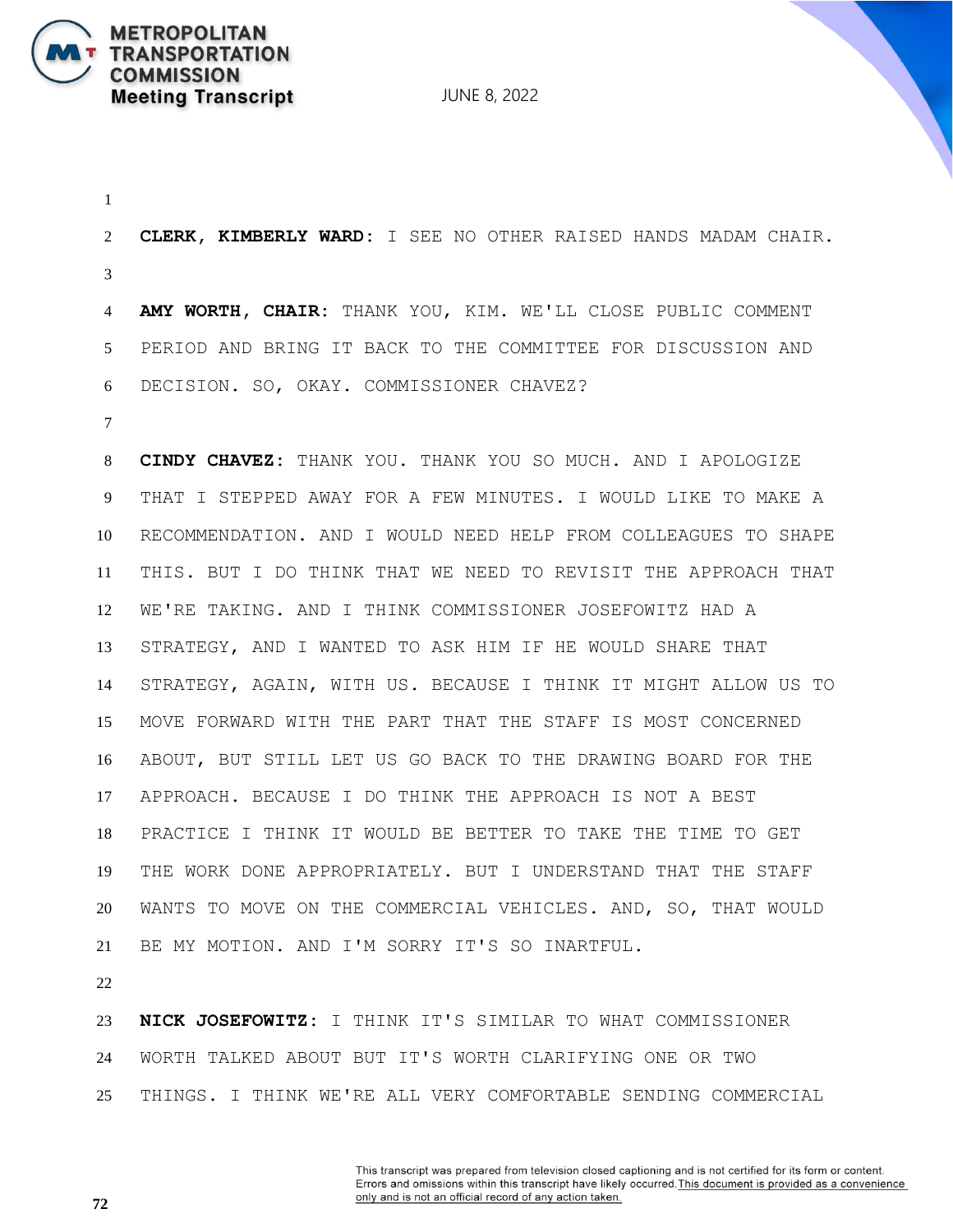JUNE 8, 2022

 TO DMV HOLDS MAYBE SENDING THOSE WITH SMALL DEBT TO DMV HOLDS. I DON'T THINK WE NEED TO WAIT, COMMISSIONER PEDROZA AND THE COMMITTEE, FOR -- FOR THAT. BECAUSE IT'S SMALL AMOUNTS. AND I THINK THE QUESTION S YOU KNOW, HOW MUCH -- WHAT DO WE -- WHAT DO WE DO FOR THE OTHERS? AND I THINK THERE IS CONCERN THAT IS BEING BROUGHT UP BY COMMISSIONER CHAVEZ AND OTHERS, THAT IF WE -- AND CERTAINLY A LOT OF THE PUBLIC COMMENTERS, THAT IF WE MOVE FORWARD WITH HIRING WITH SORT OF HIRING THESE WITH THE HIRING ELEMENTS THERE ARE SORT OF FOUR MOTIONS, WITH THE HIRING ELEMENTS OF THE MOTION, WE BOX OURSELVES IN FOR WHAT WE CAN ACTUALLY DO IN TERMS OF DELIVERING PAYMENT PLANS AND DELIVERING SOMETHING THAT IS GOING TO BE SUCCESSFUL AND GIVING -- DELIVERING OUTREACH PLANS THAT ARE GOING TO BE SUCCESSFUL BECAUSE WE HAVE COMMITTED TO CONTRACTORS LIMITATIONS. IS THAT WHAT YOU SAID?

 **CINDY CHAVEZ:** I'M NOT SURE. IT'S COMPLEX, BUT I THINK IF WHAT YOU'RE SAYING, COMMISSIONER, IS THAT YOU WANT THE STAFF TO GO AHEAD AND MOVE FORWARD? IS THAT WHAT YOU WERE SAYING? NICK, I JUST LOST YOU. OH, THERE YOU ARE. IS -- WERE YOU SAYING YOU WANT THE STAFF TO MOVE FORWARD WITH THE CURRENT CONSTRUCT, BUT WITH -- BUT COME BACK WITH SOME MORE INFORMATION WITH THE EXCEPTION OF THE COMMERCIAL HOLDS?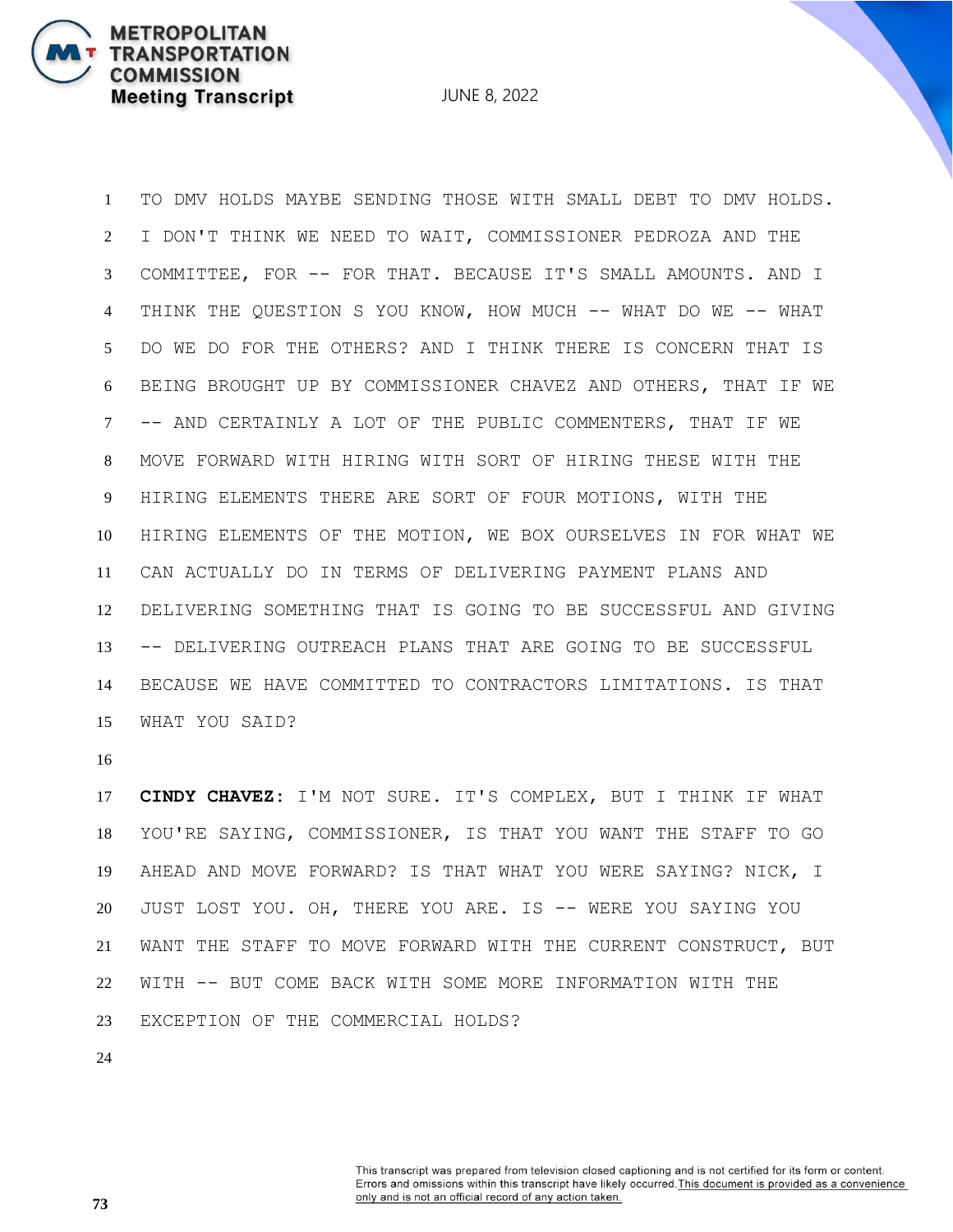JUNE 8, 2022

 **NICK JOSEFOWITZ:** I YOU THINK WE NEED TO GET, YOU KNOW -- I DON'T KNOW THE SPECIFICS -- YOU KNOW, I -- I THINK THE SPECIFICS ARE COMPLICATED, AND I DIDN'T HAVE A SPECIFIC PROPOSAL. BUT IT WAS JUST THAT WE NEED TO GIVE OURSELVES THE FLEXIBILITY FOR STAFF TO COME BACK AND SORT OF BE ABLE TO THINK ABOUT WHETHER WE ACTUALLY WANT TO -- YOU KNOW, HOW WE MOVE FORWARD WITH THE PAYMENT PLAN, HOW WE MOVE FORWARD WITH THE OUTREACH PLAN AND NOT BOX OURSELVES INTO SOMETHING THAT WE 9 CAN'T GET OUT OF RIGHT NOW, FOR THOSE WHO -- FOR -- WHICH, I THINK IS SIMILAR TO WHAT COMMISSIONER PEDROZA SAID, BUT MAYBE COMMISSIONER PEDROZA -- **AMY WORTH, CHAIR:** HE'S HERE. LET'S DO THAT. COMMISSIONER PEDROZA? MAYBE YOU COULD SAY A FEW WORDS. 

 **ALFREDO PEDROZA:** THANK YOU. SIMILAR TO WHAT VICE CHAIR JOSEFOWITZ WAS SAYING. BUT LET ME CLARIFY, WE RELEASE COMMERCIAL NOW. THE QUESTION I HAVE FOR STAFF: WHEN WOULD WE BE RELEASING EVERYTHING ELSE? SO JUST ANSWER THAT QUESTION AND THEN I CAN COME BACK ON PUBLIC OUTREACH.

 **LYSA HALE:** IN TERMS OF WHAT WE'RE PROPOSING TODAY WE WOULD ESTABLISH A PREQUALIFICATION PROGRAM AND GET PEOPLE QUALIFIED SO THAT WHEN WE HAVE THE PAYMENT PLAN, THEY CAN GO RIGHT INTO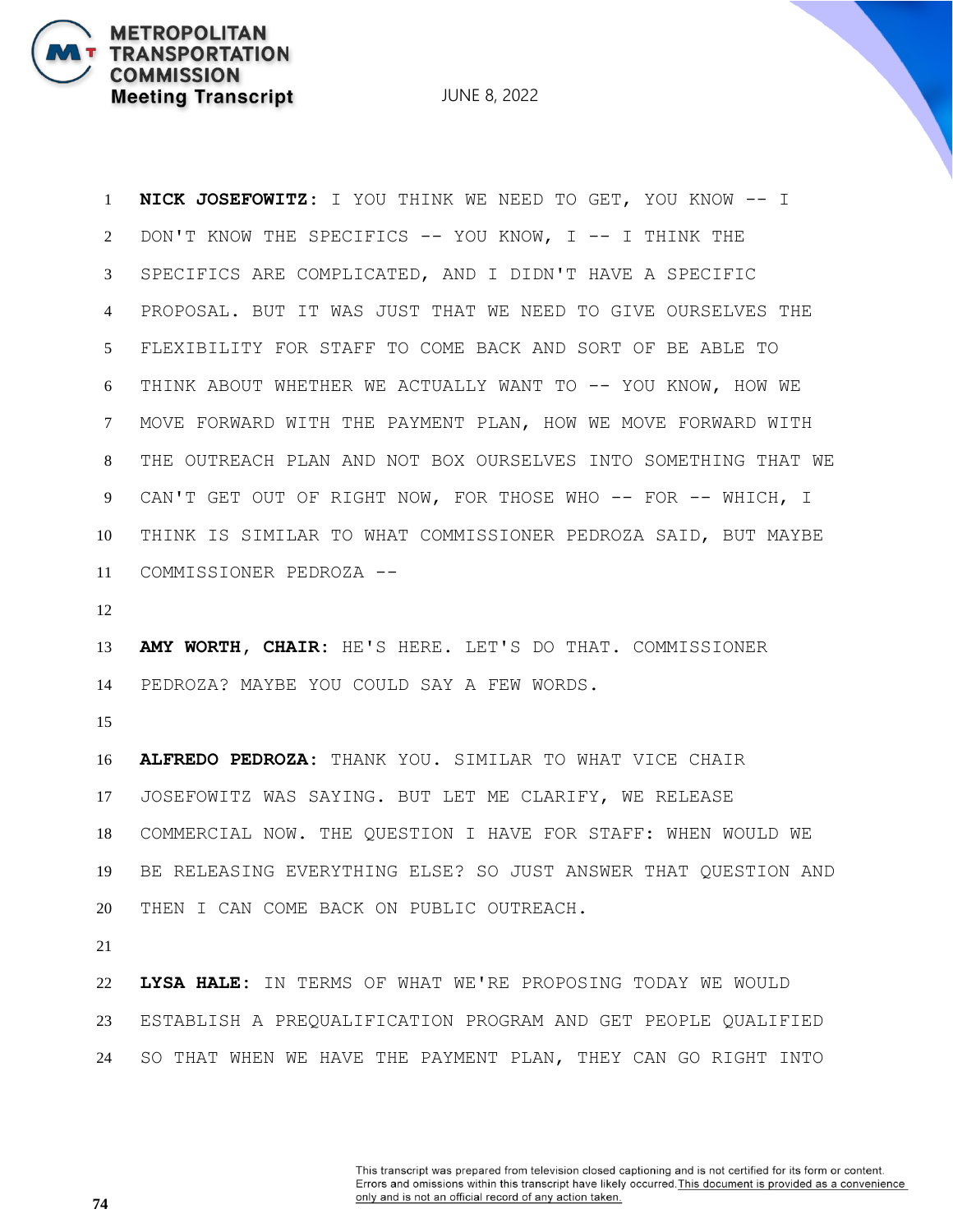

 THAT PAYMENT PLAN. IN THE MEANTIME, THOUGH, AFTER THAT PREQUALIFICATION -- **ALFREDO PEDROZA:** WHAT'S THE TIME FRAME? **LYSA HALE:** I'M NOT SURE. IT KIND OF DEPENDS ON WHAT HAPPENS TODAY. **ALFREDO PEDROZA:** JUST ASSUME -- WHAT I'M TRYING TO UNDERSTAND IS, DO WE HAVE TIME TO DO A ROBUST POSSIBLE OUTREACH BETWEEN NOW AND WHEN WE RELEASE THE HOLDS ON EVERYONE? **LYSA HALE:** YES. WE ABSOLUTELY DO. **THERESE MCMILLAN:** IN FACT, IN OUR MIND, CHAIR PEDROZA, THAT WAS A CRITICAL PREREQUISITE. **ALFREDO PEDROZA:** AS IT IS FOR ME, RIGHT NOW. **THERESE MCMILLAN:** SO THAT, AGAIN, WE TALKED ABOUT THIS SORT OF, THIS SIGN UP PERIOD. BUT THE SIGN-UP PERIOD SHOULD NOT BE INITIATED UNTIL WE HAVE A ROBUST, YOU KNOW, OUTREACH PROGRAM IN ORDER TO LET PEOPLE KNOW WHAT WE'RE DOING.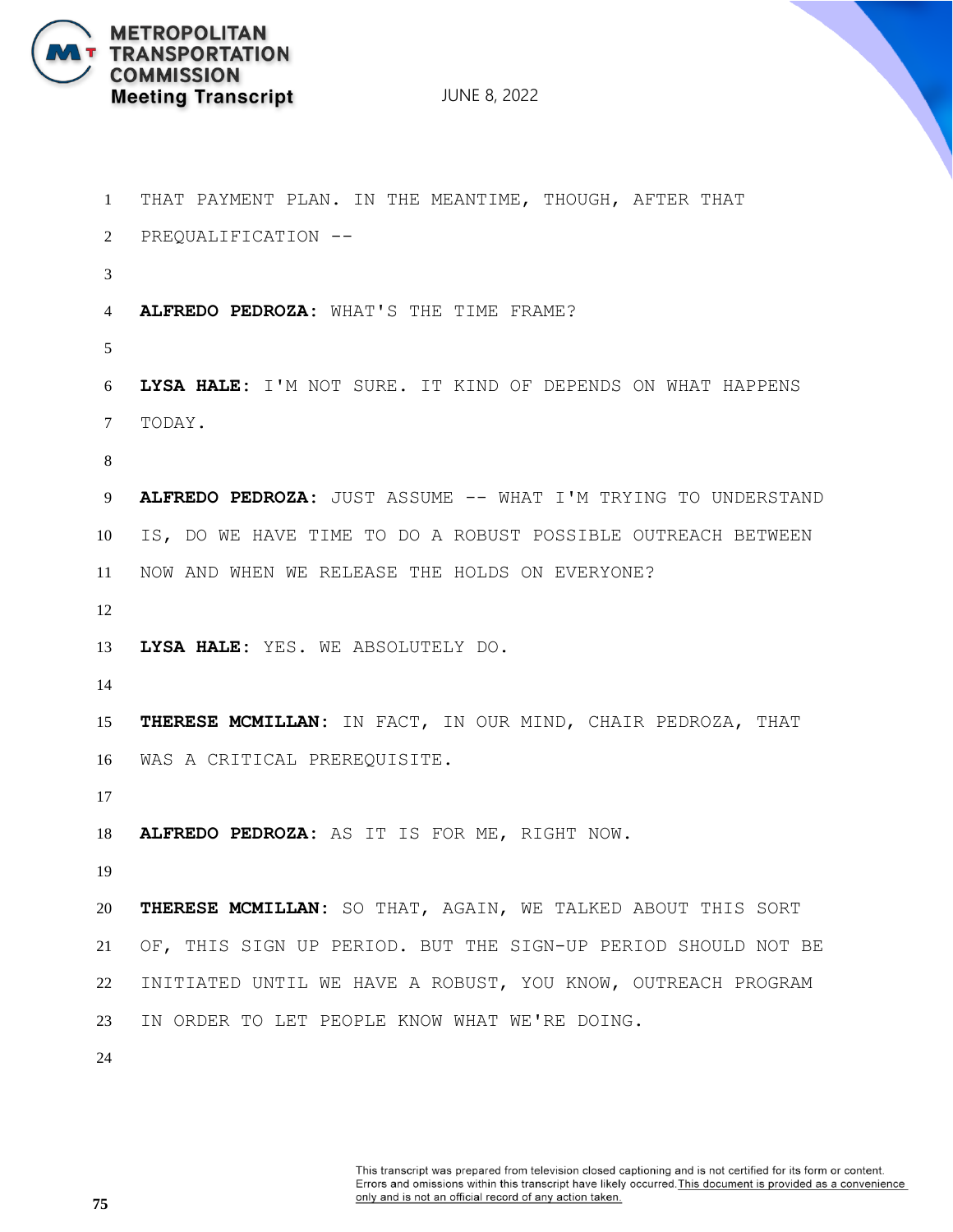

| 1  | ALFREDO PEDROZA: IS THAT, LIKE, A TWO MONTH -- IS THAT A TWO   |
|----|----------------------------------------------------------------|
| 2  | MONTH TIME WINDOW? THREE MONTH TIME WINDOW? WHAT TIME WINDOW?  |
| 3  |                                                                |
| 4  | THERESE MCMILLAN: I THINK WE COULD COME BACK TO YOU WITH A     |
| 5  | SENSE OF, YOU KNOW, HOW LONG WOULD IT TAKE TO PUT TOGETHER     |
| 6  | THAT TYPE OF OUTREACH PROGRAM. THAT'S WHAT YOU'RE ASKING.      |
| 7  |                                                                |
| 8  | ALFREDO PEDROZA: CORRECT.                                      |
| 9  |                                                                |
| 10 | THERESE MCMILLAN: LYSA I DON'T THINK AS WE'RE SITTING HERE     |
| 11 | RIGHT NOW WE KNOW WHAT THAT IS?                                |
| 12 |                                                                |
| 13 | LYSA HALE: I THINK WE HAVE SOMETHING THAT'S PRETTY ROBUST AND  |
| 14 | READY TO GO BY THE END OF THE YEAR.                            |
| 15 |                                                                |
| 16 | THERESE MCMILLAN: BY THE ENDS OF THE YEAR, WHICH IS A          |
| 17 | CONSIDERABLE TIME OUT.                                         |
| 18 |                                                                |
| 19 | ALFREDO PEDROZA: TO THE STAFF RECOMMENDATION WHEN WOULD WE BE  |
| 20 | RELEASING THE DMV HOLDS?                                       |
| 21 |                                                                |
| 22 | LYSA HALE: AFTER WE HAVE GONE THROUGHOUT PREQUALIFICATION      |
| 23 | PROGRAM. WE WOULD GET PEOPLE PREQUALIFIED AND THEN WHOEVER IS  |
| 24 | NOT QUALIFIED, THEIR VIOLATIONS WOULD BE RELEASED TO DMV HOLD. |
| 25 | THAT'S THE PROPOSAL TODAY.                                     |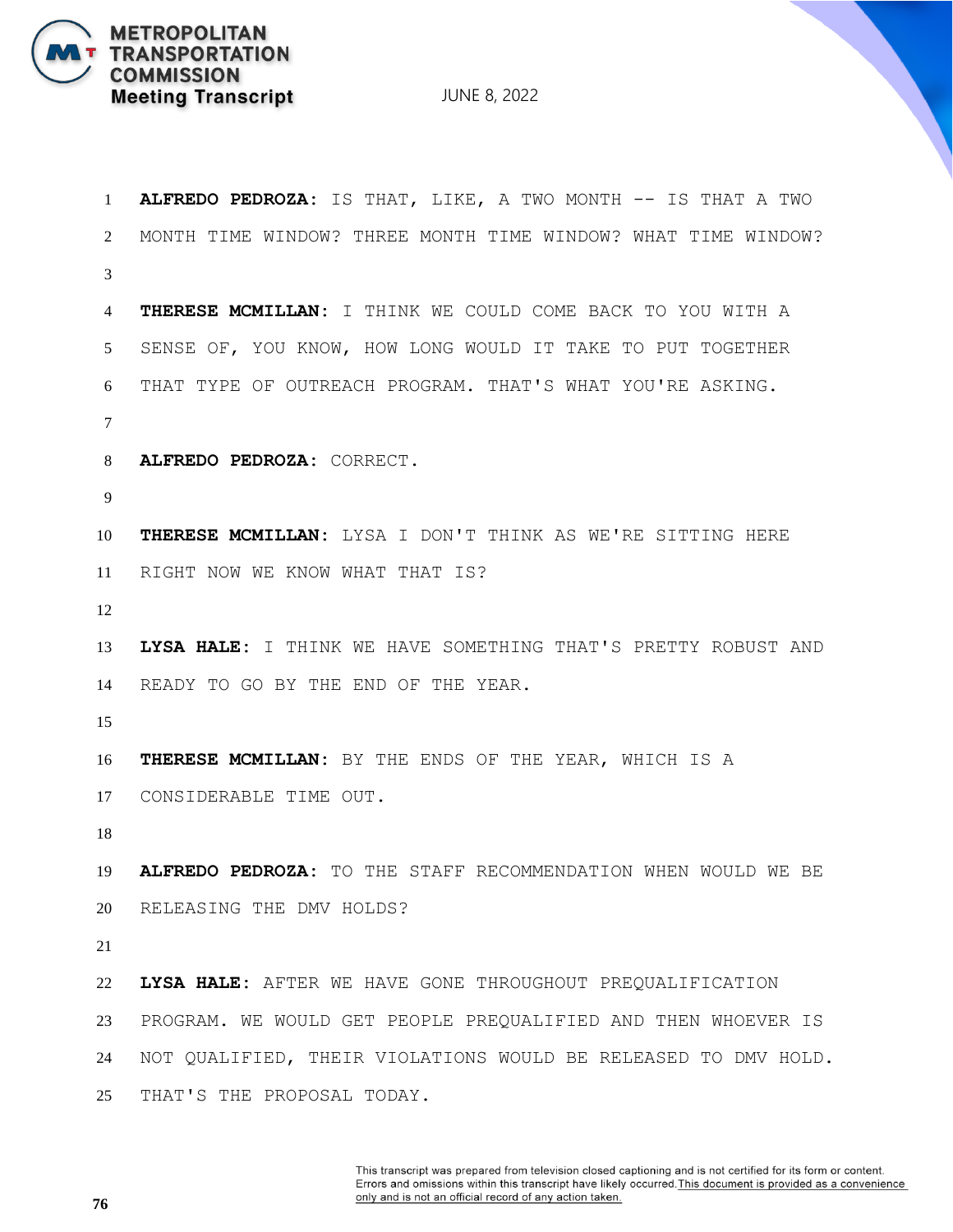**METROPOLITAN** 

**COMMISSION** 

**TRANSPORTATION** 

**Meeting Transcript** 

 **ALFREDO PEDROZA:** OKAY. SO WHAT I'M TRYING TO UNDERSTAND, AGAIN, AND THIS IS WHAT I HAVE HEARD FROM VICE CHAIR JOSEFOWITZ AND COMMISSIONER CHAVEZ, THE TOUCH POINTS OF PUBLIC OUTREACH BEFORE OUR CUSTOMERS -- THOSE FOLKS THAT WE'RE TRYING TO HELP THE MOST, ARE WE GOING TO HAVE AN OPPORTUNITY TO CREATE A TOUCH POINT AND AWARENESS TO PUT THEM ON A FINANCIAL PATH? **LYSA HALE:** YES. **ALFREDO PEDROZA:** THAT WILL HAPPEN BEFORE WE RELEASE THE DMV HOLDS? **LYSA HALE:** YES. **ALFREDO PEDROZA:** AND YOU CAN COME BACK TO US AND SHOW US WHAT THAT LOOKS LIKE, IF YOU RECEIVE DIRECTION ON THIS TODAY, ON THE STAFF RECOMMENDATION, YOU WILL BE ABLE TO COME BACK TO US AND GIVE US THAT KIND OF A ROBUST PLAN, SO THERE IS CONFIDENCE IN THOSE TOUCH POINTS? **LYSA HALE:** YES.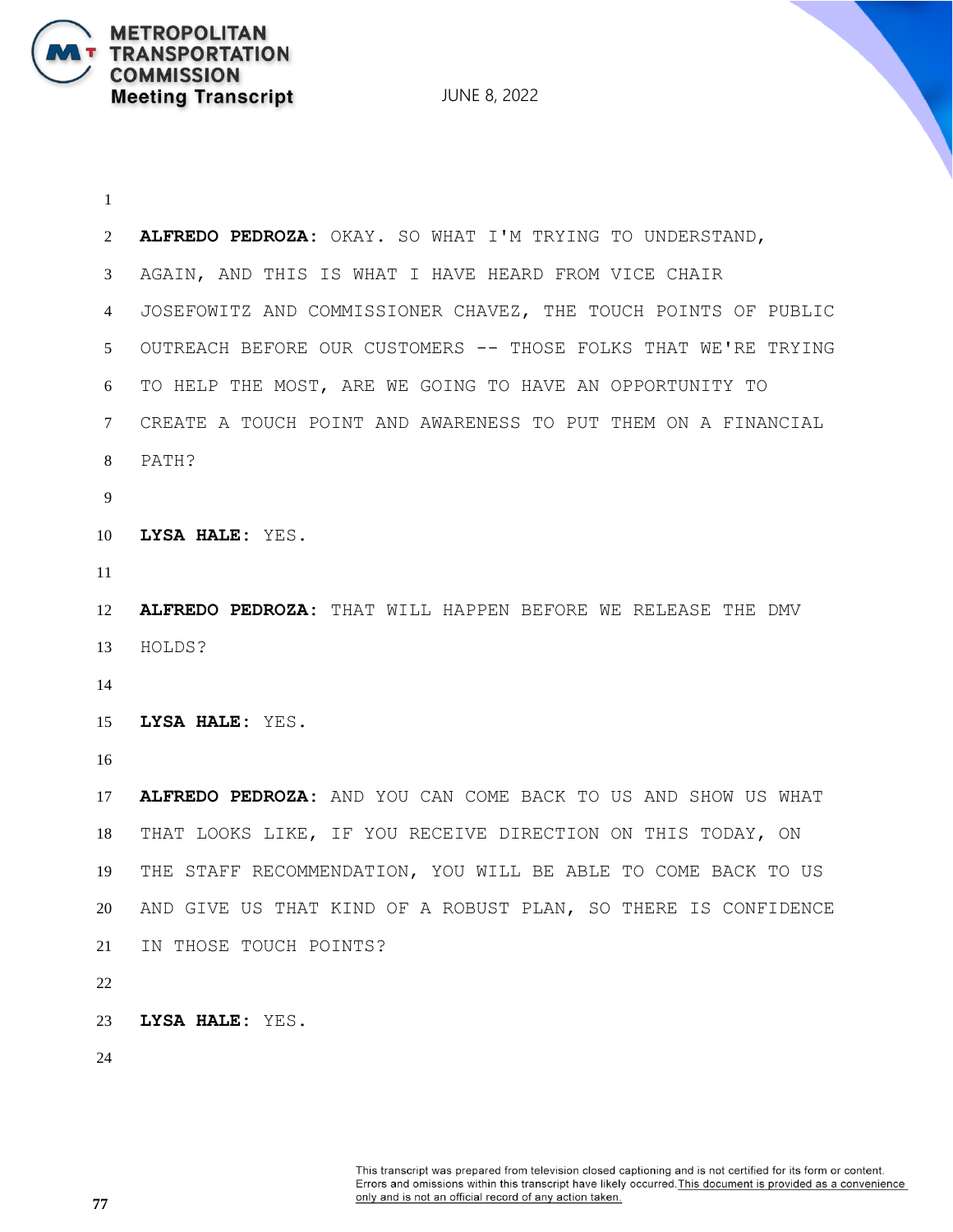JUNE 8, 2022

 **ALFREDO PEDROZA:** VICE CHAIR JOSEFOWITZ, THAT'S WHAT I SUPPORT CONSISTENT WITH WHAT COMMISSIONER RABBIT AND SPERING SAID IN DIFFERENT WAYS. BUT I THINK WE HAVE TO MOVE FORWARD. I HAVE COMFORT AND CONFIDENCE THAT WE WILL REACH THOSE TOUCH POINTS TO REACH THOSE WHO NEED IT THE MOST FOR AWARENESS OF THE PROGRAMS.

 **AMY WORTH, CHAIR:** THANK YOU ARTICULATING THAT. I WOULD SUPPORT THE STAFF RECOMMENDATION UNDERSTANDING THAT THE SEQUENCE WILL BE THIS, WE PROCEED ALL THE COMMERCIAL VIOLATIONS NOW. SECOND OF ALL, WE DEVELOP THE ROBUST OUTREACH PLAN. AND WE KNOW THAT, FOR EXAMPLE, WHEN WE CLOSE THE BAY BRIDGE TO COMPLETE THE SEISMIC PROGRAM, WE COMMUNICATED WITH THE PUBLIC AGGRESSIVELY, AND I BELIEVE THAT WE NEED TO DEVELOP AN OUTREACH PLAN THAT WILL COME BACK TO THIS COMMITTEE FOR EVALUATION, FOR CLARIFICATION, AND IN DEVELOPING THE OUTREACH PLAN, IT WILL INCLUDE OUTREACH TO AGENCIES THAT CAN HELP US KNOW HOW BEST TO REACH THE COMMUNITIES THAT WE'RE TRYING TO REACH. SECOND OF ALL, I, YOU KNOW, AGAIN, THEN, FLESH OUT THE COMMUNICATION PIECE, WHICH, ALSO, I THINK, IN LIGHT OF WHAT OUR GENERAL COUNSEL HAS SAID, USING THE VEHICLES WE CAN HAVE, WE HAVE, FOR EXAMPLE, OUR INVOICES TO BE ABLE TO ARTICULATE THE OPPORTUNITIES TO BE IN A, YOU KNOW, TO BE IN A PAYMENT PLAN IF THE INCOME QUALIFIED. AND THIS IS THE QUESTION ABOUT WHO BEST TO PERFORM THIS WORK. TIME IS IMPORTANT. AND I THINK WHEN I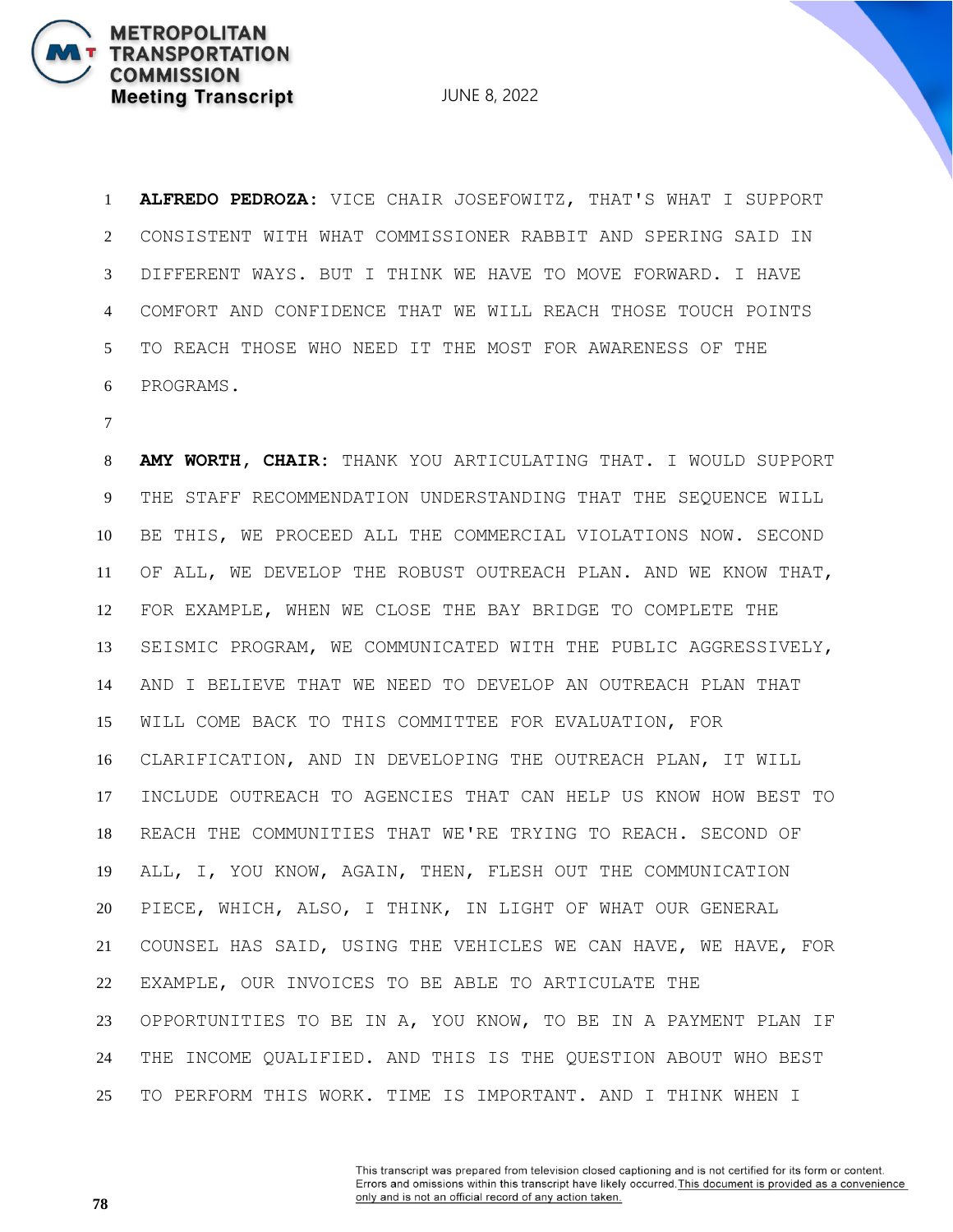JUNE 8, 2022

 LOOK AT APPROVE A CONTRACT CHANGE TO CONDUENT, AND THEN, AGAIN, ALSO, INCLUDING THE FUNDING RESPECTIVELY FOR THE ELIGIBILITY TO RELATIVE TO CLIPPER START THAT ENABLES TO US GET STARTED THERE IS NO OBLIGATION TO CONTINUE, FOR EXAMPLE, IF WE FIND OTHER VENDORS, WE HAD THAT CONVERSATION EARLIER THIS ENABLES US IF WE FIND VENDORS THAT COULD DO THE ADD ON COMMUNICATION PIECES, THAT WE DECIDE HOW WE WANT TO BEST COMMUNICATE THEN WE CAN DO THAT. AND THEN FINALLY, WE AREN'T GOING TO RELEASE THOSE INDIVIDUAL CUSTOMER PROFILES TO DMV UNTIL WE -- THIS PLAN COMES BACK TO US.

 **THERESE MCMILLAN:** LET ME TAKE A SHOT AT -- WE'RE ALMOST THERE. 

**AMY WORTH, CHAIR:** GOOD.

 **THERESE MCMILLAN:** STEP ONE, WHICH DEPENDING ON YOUR DIRECTION TODAY WE COULD DO ASAP, RELEASE COMMERCIAL TO DMV HOLD, WHICH IS A PROCESS UNTO ITSELF, BUT WE HAVE THE APPROVAL TO DO THAT. 

**AMY WORTH, CHAIR:** RIGHT.

 **THERESE MCMILLAN:** PART TWO, PUT TOGETHER THIS EXTREMELY COMPREHENSIVE MULTI-LAYERED OUTREACH PROGRAM. THAT'S AN INTERNAL THING THAT WE WOULD HAVE TO DEVELOP INTERNALLY.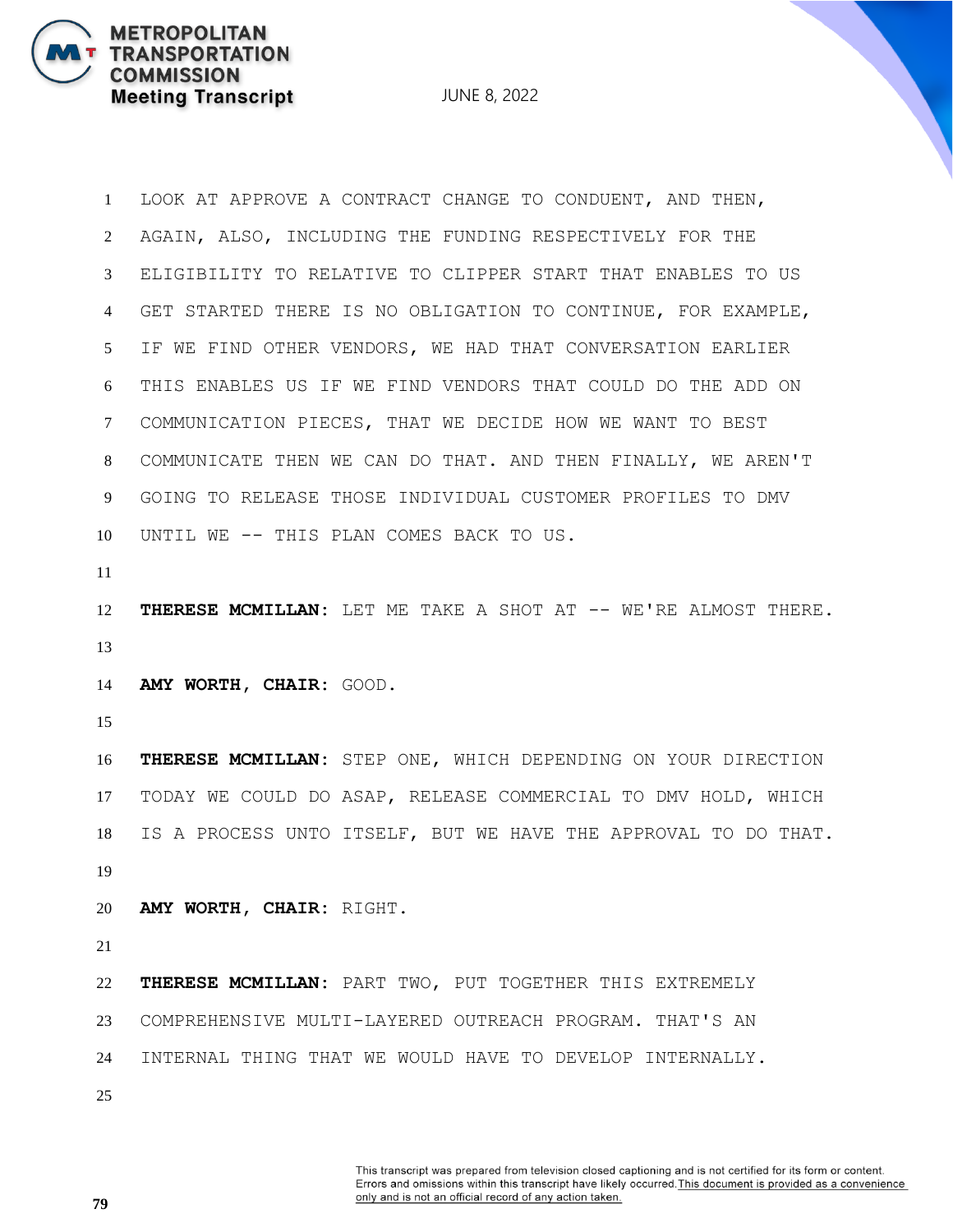

**AMY WORTH, CHAIR:** RIGHT.

 **THERESE MCMILLAN:** LYSA SUGGESTED THAT COULD TAKE US AS LONG AS TO THE END OF THE YEAR BUT WE NEED TO PUT THAT TOGETHER THEN GET SOME APPROVALS OF FUNDING TOGETHER NEEDED TO PUT THAT TOGETHER. THAT'S WHAT WE'RE ASKING. PART THREE ONCE THAT'S IN PLACE WE WOULD BRING IT TO YOU SEE YOU SEE IT AND UNDERSTAND WHAT THAT LOOKS LIKE. AT THAT POINT WE WOULD LAUNCH THE ACTUAL CAMPAIGN FOR THIS PREQUALIFICATION STAGE. OKAY? THAT WOULD ALLOW SOME DISCRETE TIME FOR FOLKS TO SIGN UP AND PREQUALIFY FOR THE PROGRAM. THEN THE FOURTH STAGE AFTER THAT, YOU WOULD RELEASE TO DMV HOLD. AND EVEN THEN, IF SOMEONE GETS A NOTIFICATION AND BELIEVES THEY'RE LOW-INCOME QUALIFIED, THEY COULD STILL SIGN UP FOR THE PROGRAM. AND THE PREQUALIFICATION AS WE SAID BEFORE, THAT JUST PUTS YOUR VEHICLE IN THIS WAITING ROOM. UNTIL WHICH TIME -- BECAUSE PARALLEL TO THIS WORKING TO DEVELOP THE PAYMENT PLAN ITSELF WHAT THAT LOOKS LIKE BUILDING OFF OF WHAT YOU SAID, THEN THAT IS DOWN THE ROAD AT WHICH POINT IT'S READY THEN WE CAN MOVE.

 **AMY WORTH, CHAIR:** ALL RIGHT. GREAT. THANK YOU, THERESE, FOR CLARIFYING AND GIVING US THAT TIMELINE. ONE OF THE CONCERNS IS BEING ABLE TO HAVE THE ROBUST OUTREACH PLAN APPROVED AND IN PLACE BEFORE WE GO TO THE SECOND PHASE OF THE DMV HOLDS.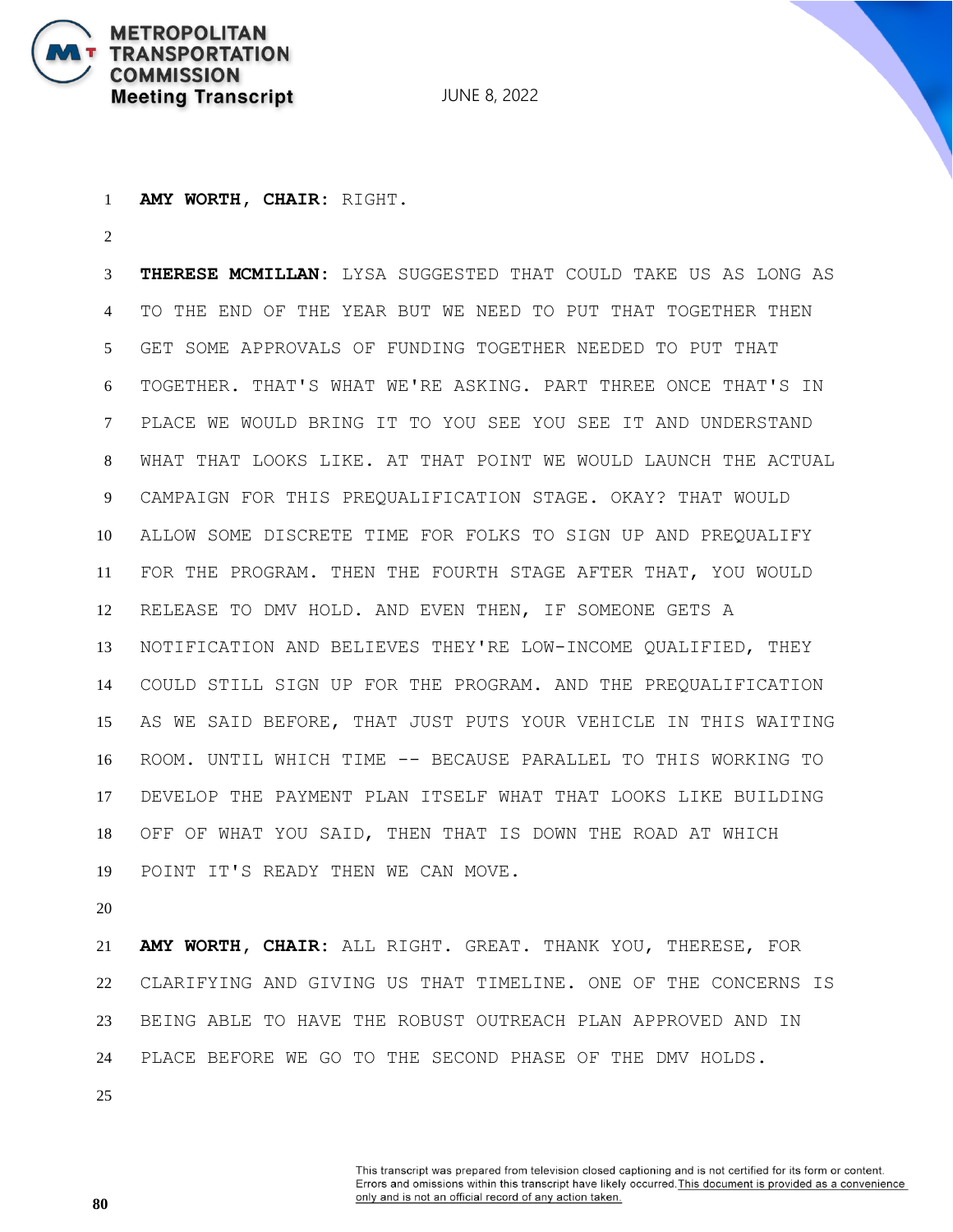

 **THERESE MCMILLAN:** THAT'S WHAT I'M HEARING. **AMY WORTH, CHAIR:** COMMISSIONER CHAVEZ? **CINDY CHAVEZ:** I'M ASSUMING THAT -- SO I DIDN'T GET A SECOND ON MY MOTION. BUT LET ME JUST SAY THAT I WON'T BE SUPPORTING THE RECOMMENDATION AS OUTLINED, AND I WANT TO JUST GIVE YOU FOUR REASONS. ONE: IF OUR HIGHEST GOAL IS TO MAKE SURE OUR TOLLS ARE REPAID AND WE'RE DOING IT IN A WAY THAT IT'S GOT AN EQUITY FRAMEWORK AROUND IT; THIS IS NOT A BEST PRACTICE. THAT'S THE FIRST ISSUE. SECOND: IS THAT WE ALREADY KNOW THAT WE RECOVER, IF ON AVERAGE, WE'RE RECOVERING 50%, AND WE'RE SPENDING GOBS OF MONEY TO GET IT. THE RATE THAT WE'RE GETTING BACK ON THAT 50 MILLION, WHAT WE SHOULD BE ASKING OURSELVES IS, WE SHOULD BE DOING AN RFP OR RFQ LAYING OUT THE GOALS THAT WE HAVE, AND GETTING THE BEST PRACTICES FROM AROUND THE COUNTRY AND FINDING SOMEBODY THAT CAN HELP US ACHIEVE THAT GOAL. THIRD, I THINK IT'S GREAT TO DO OUTREACH. WE DO IT THROUGH EAN'S ALL THE TIME, WE HAVE ALREADY GOT THIS STRUCTURE AND ALL OF THAT, BUT, AGAIN, WE'RE TALKING ABOUT SUCH A SMALL GROUP OF PEOPLE THAT WE'RE -- WHICH IS GREAT, THAT WE'RE GOING HELP A FEW PEOPLE, BUT WE'RE NOT TRANSFORMING OUR SYSTEM. AND THEN LASTLY, YOU KNOW, I JUST WANT TO RESTATE, OUR HIGHEST OBLIGATION IS OUR FIDUCIARY RESPONSIBILITY, THIS IS NOT AN APPROACH THAT MARRIES THAT RESPONSIBILITY WITH EQUITY. AND I WOULD LIKE TO SEE US DO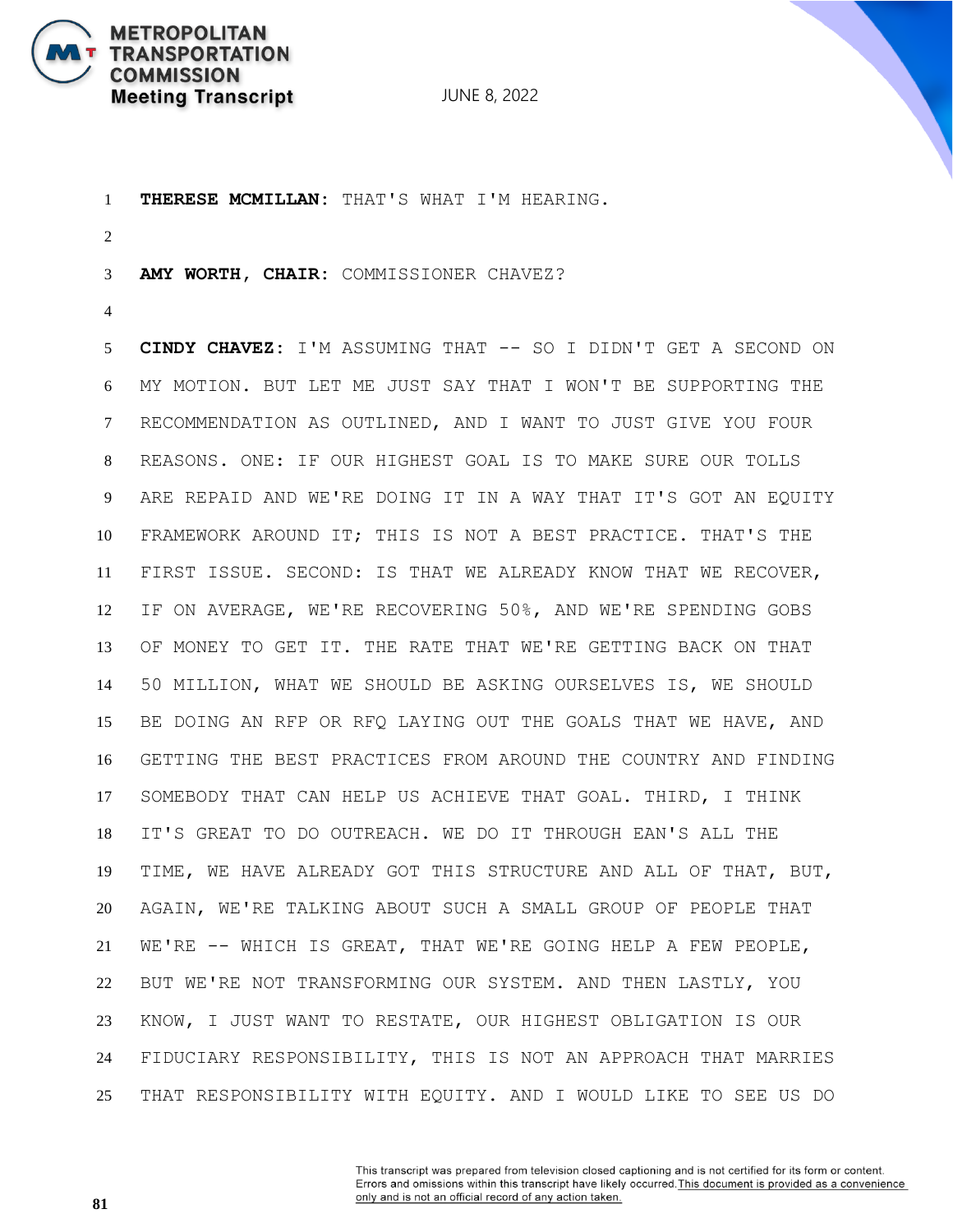JUNE 8, 2022

 MORE AS IT RELATES TO HOW OUR POLICIES CAN BE BETTER INTEGRATED. SO I CAN'T SUPPORT STAFF'S RECOMMENDATION. AND, FRANKLY, I WILL JUST SAY THIS ONE THING. I AM CONCERNED THAT WE WENT IN A REALLY WRONG DIRECTION WITH AN IDEA THAT WAS REALLY INTENDED TO BOTH GET A HIGHER LEVEL OF REPAYMENT OVERALL, AND TO BE ABLE TO HELP, YOU KNOW, CUSTOMERS ACROSS THE BOARD. BECAUSE I THINK THAT THERE IS A HIGH NEED. SO, IN ANY CASE, THANK YOU FOR LETTING ME SHARE THAT ONE MORE TIME WITH EVERYBODY.

 **AMY WORTH, CHAIR:** THANK YOU. THANK YOU, COMMISSIONER. AND THANK YOU, EVERYONE, FOR THEIR COMMENTS. I RECOGNIZE THAT WE HAVE BEEN ABLE TO HAVE A DISCUSSION HERE SORT OF ARTICULATES THE PRIORITY POINTS IN THE STAFF RECOMMENDATION IN TERMS OF ENHANCING THE OUTREACH AND CLARIFYING THE SEQUENCE FOR NOTIFICATION. AND SHARING CONCERN WE ALL FEEL ABOUT THE FIDUCIARY RESPONSIBILITIES RELATIVE TO THE TOLL BRIDGES BUT ALSO FOCUSING ON THE EQUITY DISCUSSION IN TERMS OF HOW CAN WE HELP THE PEOPLE THAT HAVE THE MOST NEED WITH THIS. SO, LET ME -- SO, I THINK, IF I -- WE, WELCOME A MOTION FROM A COMMITTEE MEMBER? COMMISSIONER RABBIT?

 **DAVID RABBIT:** THANK YOU VERY MUCH. I WAS JUST GOING TO DO THAT. I WOULD LIKE TO MAKE A MOTION TO SUPPORT THE RECOMMENDATION AND THE OUTLINE BY CHAIR PEDROZA, RELEASING THE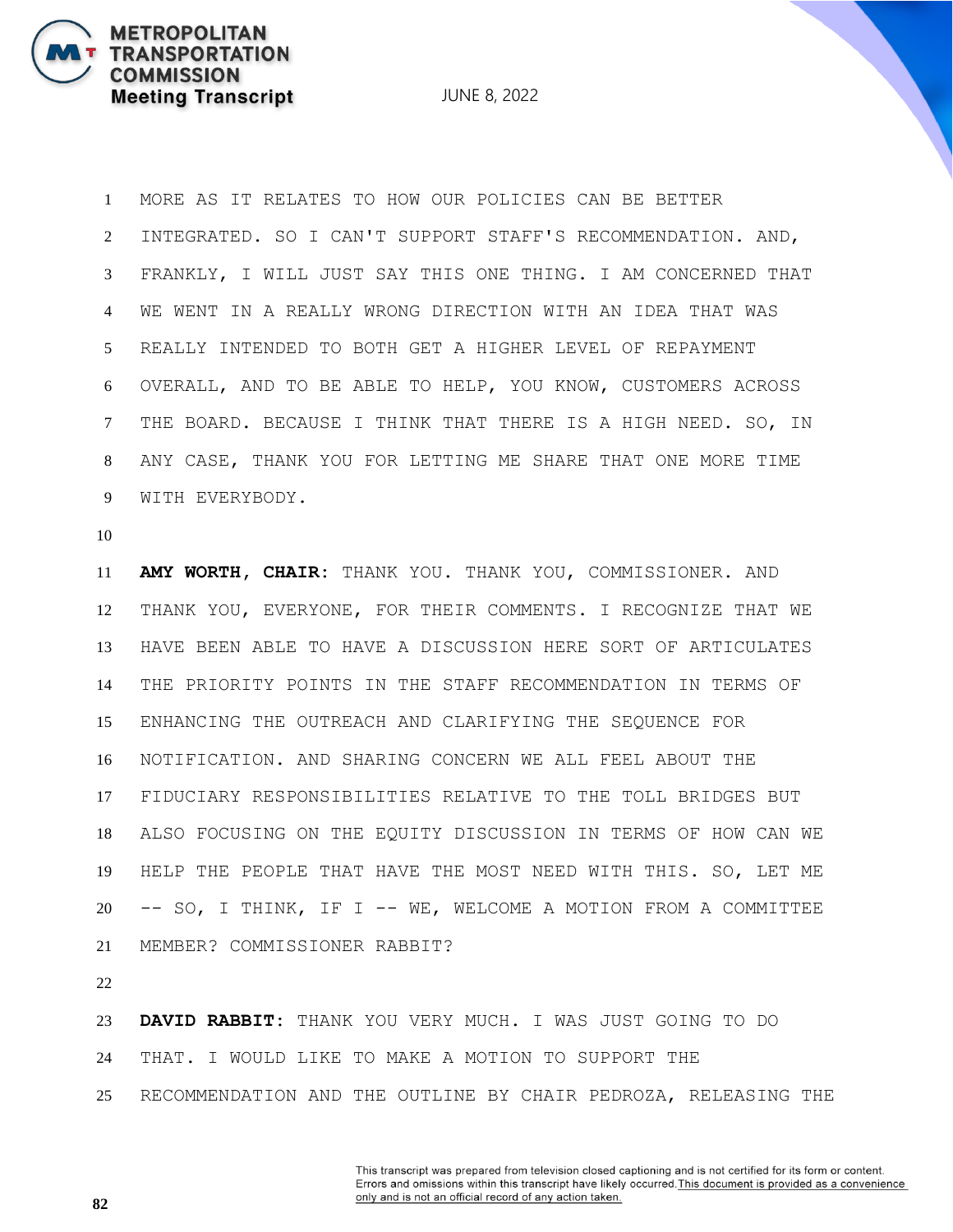JUNE 8, 2022

 COMMERCIAL NOW AND MAKING SURE THE PREQUALIFICATION PROGRAM IS UNDERWAY AND HAVING THE ADDITIONAL ROBUST PUBLIC OUTREACH BEFORE RELEASING ALL THE HOLDS GOING FORWARD. I APPRECIATE THE DISCUSSION TODAY. BUT I DO THINK THAT TIME IS OF THE ESSENCE, AND I THINK THE THREE-YEAR STATUTE OF LIMITATIONS IT'S ONLY FAIR AND EQUITABLE TO MOVE FORWARD TODAY IN THIS MANNER. SO, I DO MAKE THAT MOTION. **AMY WORTH, CHAIR:** THANK YOU. THANK YOU, COMMISSIONER. IS THERE A SECOND? **GINA PAPAN:** I WILL SECOND WITH THE CAVEAT THAT THIS IS OUR TIME TO REALLY UNDERSTAND THE ISSUES AND PROBLEMS MOVING FORWARD HERE. SO DATA COLLECTION, THROUGHOUT THIS PROCESS, IS SO VERY VITAL. AND I CAN RELATE TO SOME OF THE SPEAKERS, TRYING TO GET THROUGH ON A CLIPPER LINE IS LITERALLY IMPOSSIBLE. THE SO THIS IS THE INFORMATION WE NEED TO KNOW TO MAKE THIS SUCCESSFUL. SO, I WILL SECOND THAT, BUT PLEASE UNDERSTAND, THAT DATA IS VITAL TO US, MOVING FORWARD, TO MAKE SURE WE'RE DOING THE RIGHT THING, AND WE CAN DO BETTER AS WE MOVE FORWARD. THANK YOU.

 **AMY WORTH, CHAIR:** THANK YOU. THANK YOU, COMMISSIONER. THEN, IF THERE IS NO FURTHER DISCUSSION. THEN I WOULD INCLUDE THAT THE OUTREACH WOULD BE, YOU KNOW, AGAIN, WITH THE NEW CUSTOMER WAS,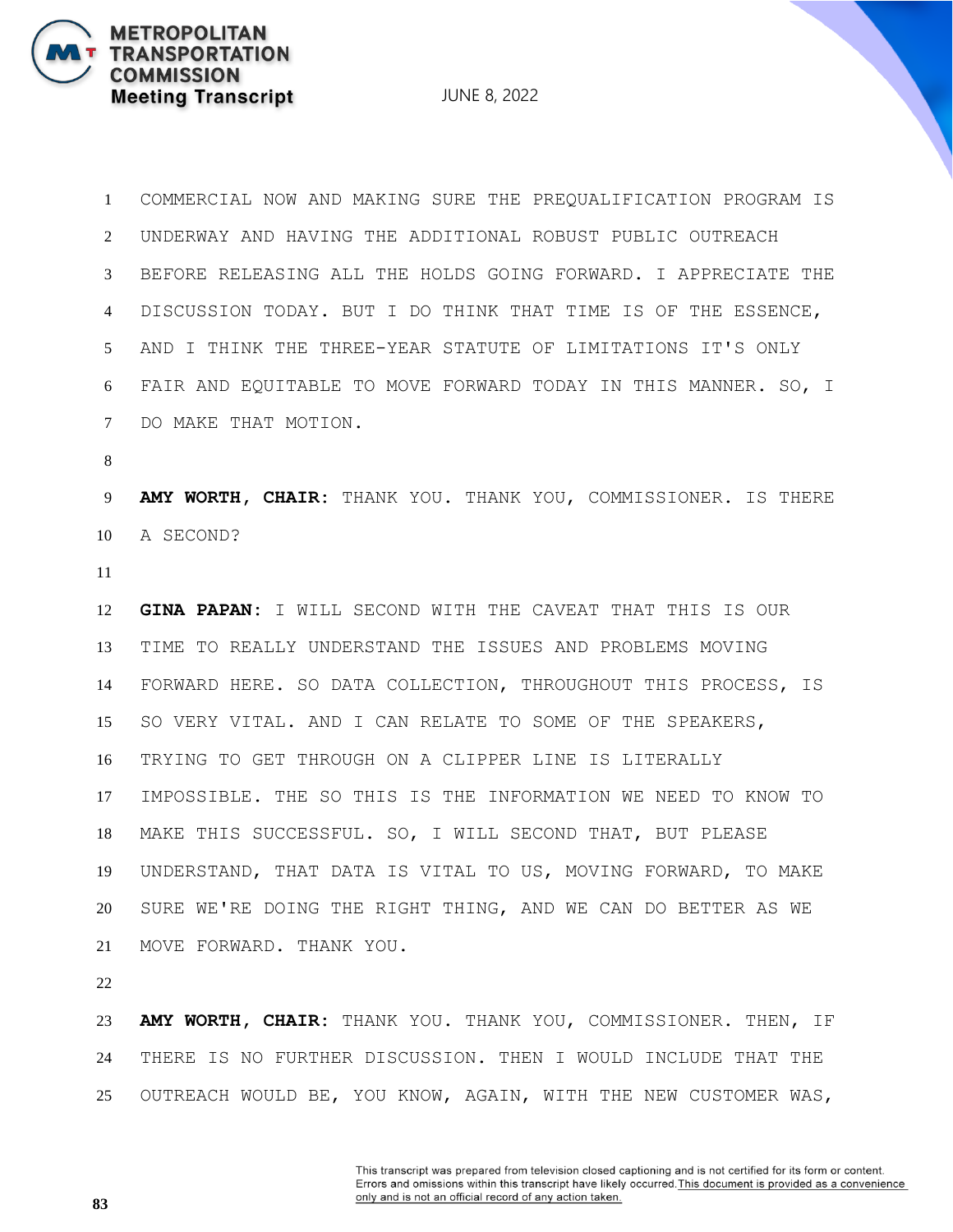JUNE 8, 2022

```
1 WE HAVE BEEN ABLE TO ACHIEVE OUR -- SIGNIFICANTLY REDUCE WAIT 
2 TIMES BUT ONE OF THE SPEAKERS TALKED ABOUT THE IMPORTANCE OF 
3 CUSTOMER SERVICE, DIRECT CUSTOMER SERVICE. SO, THANK YOU. MAY 
4 I TURN TO, IF THERE IS NO FURTHER DISCUSSION, I'LL TURN TO OUR 
5 CLERK FOR ROLL CALL
6
7 CLERK, KIMBERLY WARD: CHAIR WORTH?
8
9 AMY WORTH, CHAIR: AYE.
10
11 CLERK, KIMBERLY WARD: VICE CHAIR ABE-KOGA?
12
13 MARGARET ABE-KOGA, V. CHAIR: AYE.
14
15 CLERK, KIMBERLY WARD: COMMISSIONER -- [AUDIO DIFFICULTIES]
16 [INDISCERNIBLE] IF YOU ARE THERE, I CAN'T HEAR YOU.
17 COMMISSIONER CHAVEZ? CINDY CHAVEZ?
18
19 CINDY CHAVEZ: SORRY. I COULDN'T HEAR YOU, KIMBERLY.
20
21 CLERK, KIMBERLY WARD: OKAY. THANK YOU. COMMISSIONER GLOVER?
22
23 FEDERAL D. GLOVER: YES.
24
25 CLERK, KIMBERLY WARD: COMMISSIONER MILEY?
```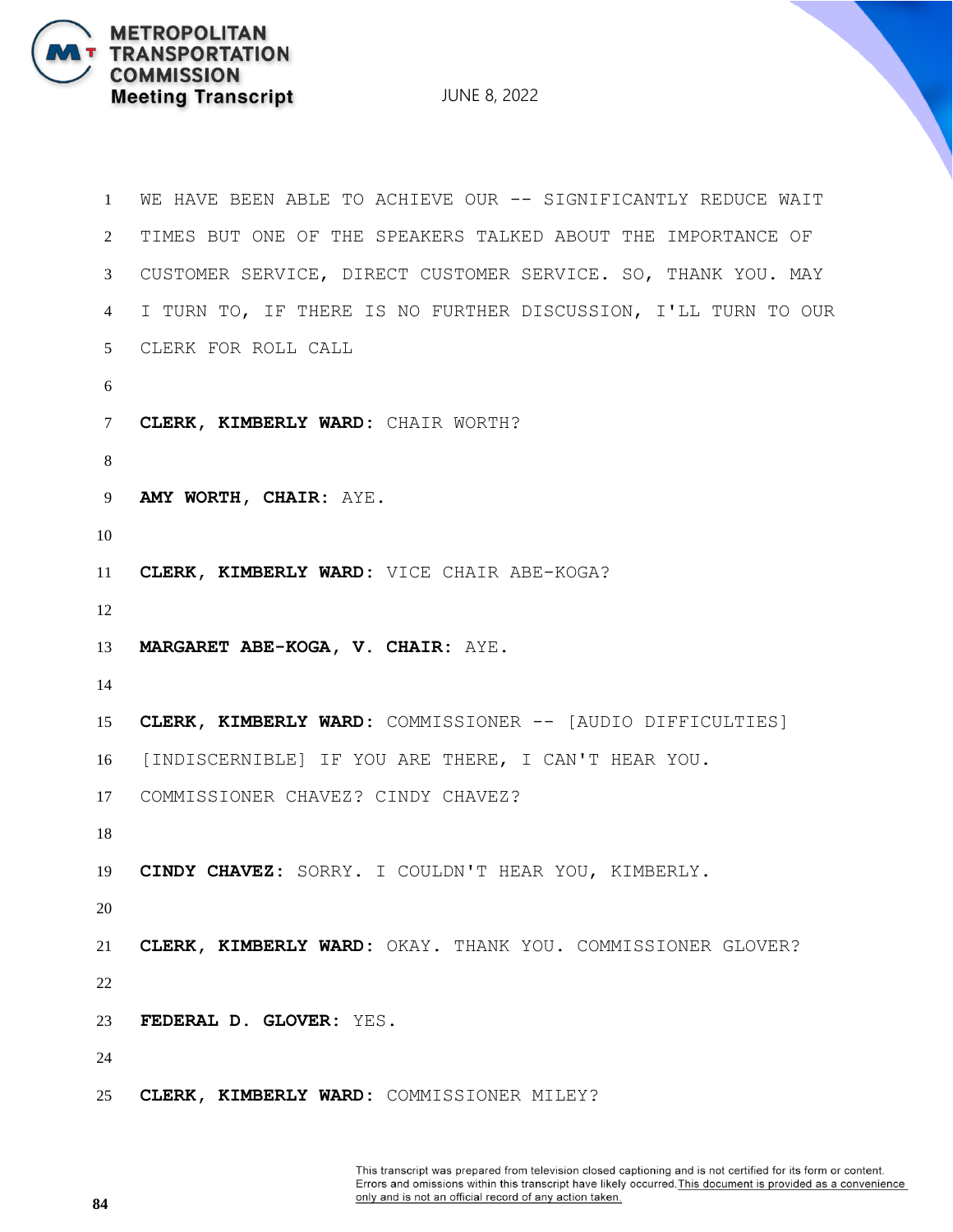

 **NATHAN MILEY:** YES. **CLERK, KIMBERLY WARD:** COMMISSIONER PAPAN? **GINA PAPAN:** YES. **CLERK, KIMBERLY WARD:** COMMISSIONER RABBIT? **DAVID RABBIT:** YES. **CLERK, KIMBERLY WARD:** COMMISSIONER RONEN IS ABSENT. THE MOTION PASSES WITH SIX AYES, ONE NAY, AND ONE ABSENT. **AMY WORTH, CHAIR:** OKAY. GREAT. THANK YOU VERY MUCH, AGAIN. I WANT TO THANK EVERYBODY FOR YOUR REALLY THOUGHTFUL AND ROBUST DISCUSSIONS, AND I THINK WE HAVE GOTTEN THIS FAR BECAUSE WE HAVE HAD A SERIES OF COMMITTEE MEETINGS WHERE WE'RE ALL REALLY ENGAGED IN THIS. AND, AGAIN, SHARE THESE HIGH PRIORITIES OF BOTH THE FISCAL RESPONSIBILITIES OF MAINTAINING OF THE TOLL BRIDGES, AND ALSO LOOKING AT IT THROUGH A VERY SERIOUS EQUITY LENS IN TERMS OF REACHING, MEETING THE NEEDS OF OUR CUSTOMERS. AND, SO, THANK YOU VERY MUCH. AND I KNOW THIS WILL COME BACK TO US. I THINK, ALSO, PLEASE NOTE, FROM THE PERSPECTIVE OF THE COMMITTEE, I THINK THE OUTREACH IS SUCH A HIGH PRIORITY. SO AS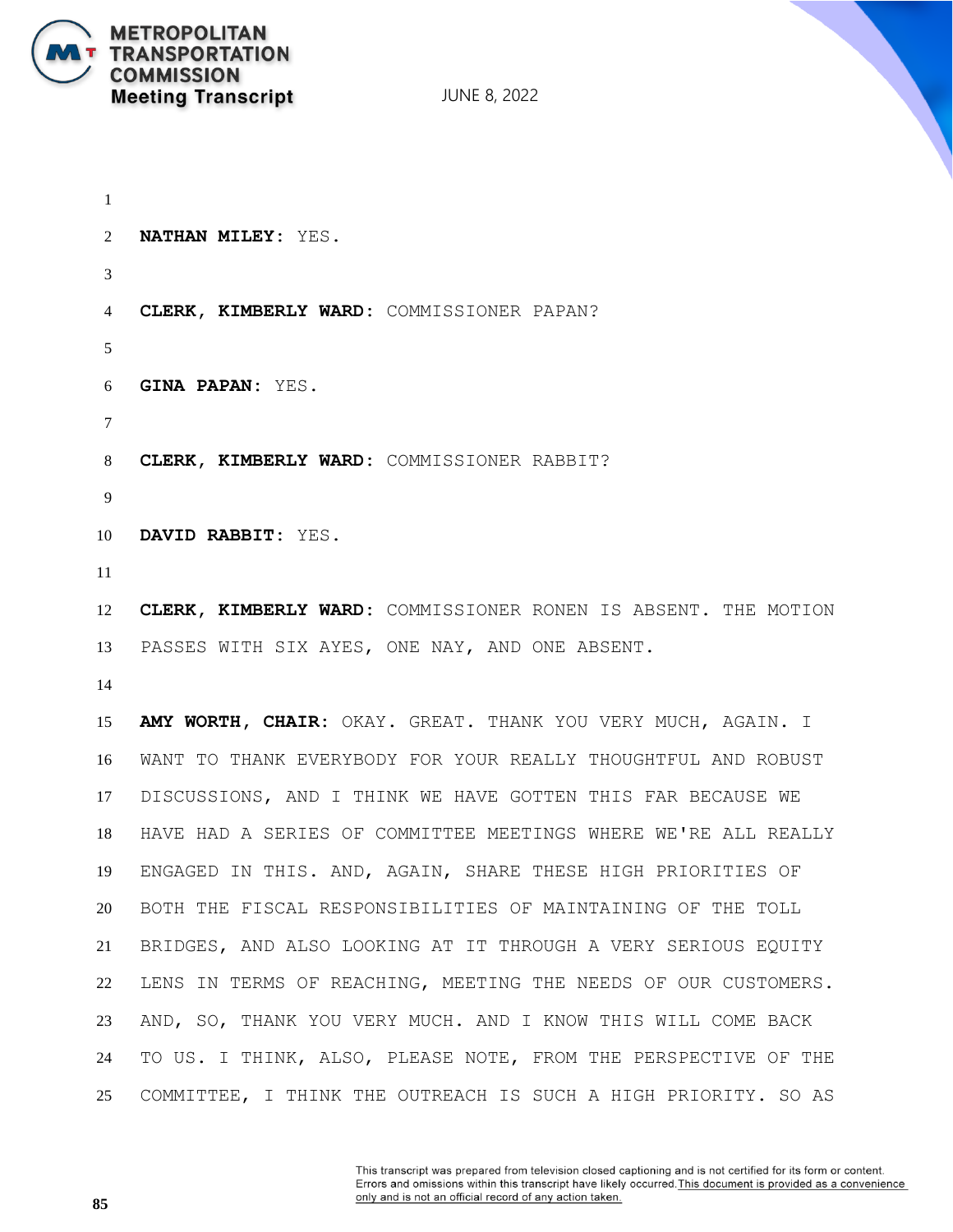JUNE 8, 2022

 WE CAN MOVE FORWARD WITH THAT, AND BRING THIS BACK AS SOON AS WE CAN, I THINK THAT WOULD BE REALLY HELPFUL TO GIVE US TIME TO TALK ABOUT IT AND REFINE IT AND TO KEEP WORKING ON IT. SO, THANK YOU VERY MUCH. WITH THAT, WE HAVE 5B, THE BATA RESOLUTION NUMBER 154 FISCAL WE ARE 2023, '23, OPERATING AND CAPITAL BUDGETS.

 **DEREK HANSEL:** GOOD MORNING AGAIN COMMISSIONERS. IF WE CAN SHARE THE SLIDE PRESENTATION. THANK YOU. I WANT TO, OBVIOUSLY, DIG INTO OUR RECOMMENDATION FOR THE FISCAL YEAR '23 OPERATING AND CAPITAL BUDGETS. I'M CERTAINLY NOT GOING TO GO THROUGH EVERYTHING THAT WE WENT THROUGH AT OUR STUDY SESSION, BUT TOUCH ON SOME HIGH -- MORE THAN HIGHLIGHTS, BUT SOME BIG THEMES. WE JUST TALKED ABOUT A CRITICAL PANDEMIC RELATED ISSUE, WHICH IS THE BACKLOG OF TOLLS VIOLATIONS, NOW SOMEWHERE ON THE ORDER OF \$180 MILLION. THAT REDUCTION IN TRAFFIC, THE OTHER ISSUES WITH GOING TO ALL ELECTRONIC TOLLING, REALLY HAVE SIGNIFICANTLY IMPACTED BOTH OPERATIONS AND CASH FLOW. WE ESTIMATE THAT SINCE THE PANDEMIC, THE TOTAL COST TO BATA OVER THE COURSE OF THE PANDEMIC IS NORTH OF \$600 MILLION IN INCREASED COST AND FOREGONE REVENUE. NEXT SLIDE PLEASE. SORRY. NEXT SLIDE. OKAY. THANKS. EVEN SO, FOR FISCAL '23. WE'RE BRINGING TO YOU A BALANCED BUDGET WITH A VERY SMALL SURPLUS, NOTING, AS I NOTED IN THE LAST DISCUSSION THAT WE ARE STILL NOT FUNDING REHABILITATION EXPENSES FROM CURRENT YEAR REVENUE,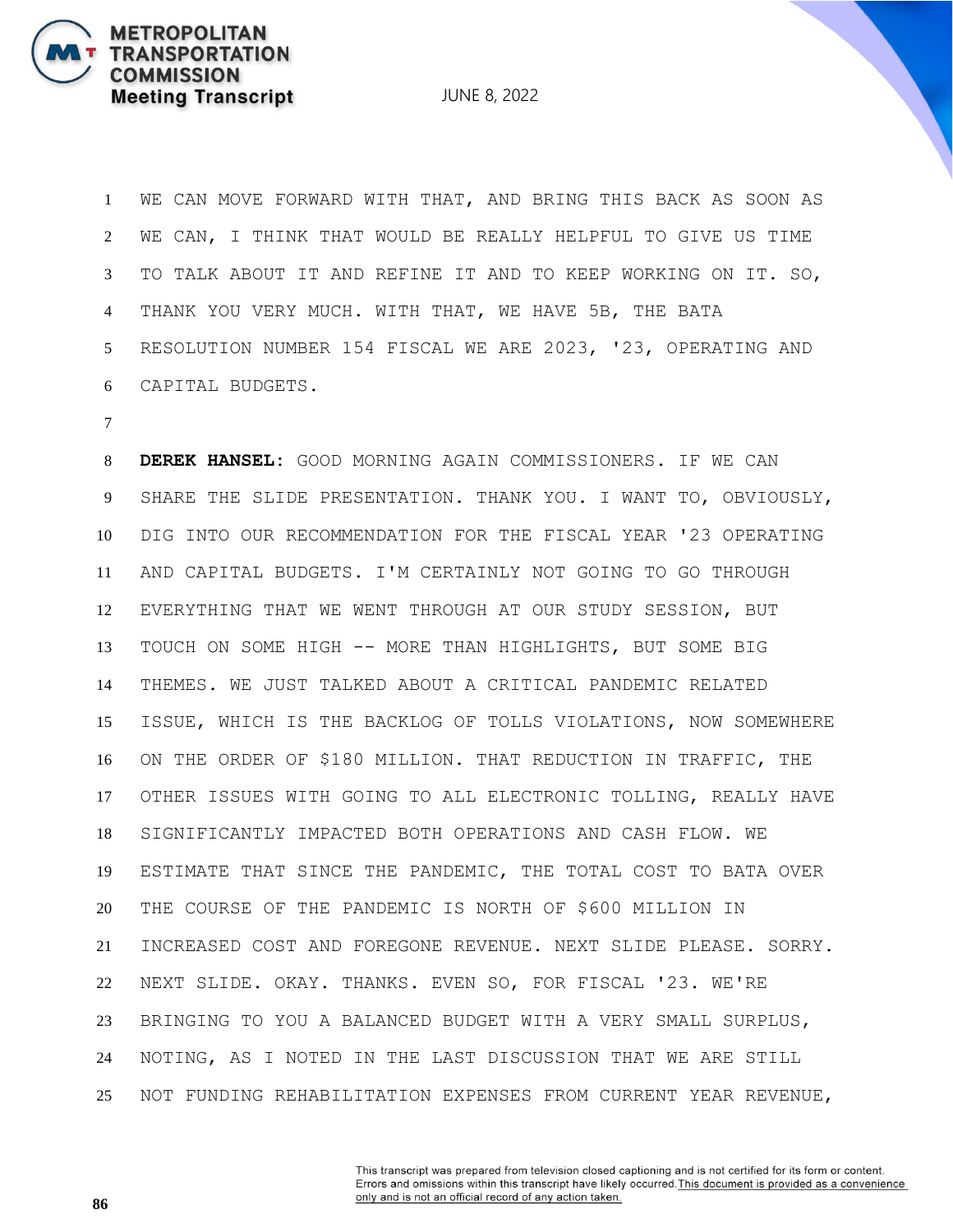JUNE 8, 2022

 BUT RATHER USING BOND PROCEEDS FOR THAT. WE ARE CURRENTLY ESTIMATING A RECOVERY OF TRAFFIC LEVELS TO 90% OF PREPANDEMIC LEVELS FOR FISCAL '23. THAT IS NOT AS HIGH AS WAS ESTIMATED LAST YEAR, WHERE IT WAS ESTIMATED THAT TRAFFIC WOULD RETURN TO SOMETHING APPROACHING 98% OF PREPANDEMIC LEVELS. BUT CERTAINLY IT DOES REPRESENT AN IMPROVEMENT OVER THE CURRENT YEAR. AND AS I NOTED, WE STILL HAVE SIGNIFICANT OPERATING CHALLENGES, INCLUDING CASH AND LIQUIDITY LEVELS, THIS COMPLETION OF THE INVOICING BACKLOG, AND THE ISSUES ASSOCIATED WITH ALL ELECTRIC TOLLING. NEXT SLIDE, PLEASE. AGAIN, TRAFFIC IS RECOVERING. BUT THERE ARE SIGNIFICANT RECESSIONARY PRESSURES THAT WE SEE ON THE HORIZON IN RETURN TO OFFICE ISSUES CONTINUING TO BE A CHALLENGE. SO THESE WEIGH ON OUR ESTIMATES OF RECOVER IN FISCAL '23, AND, FRANKLY, BEYOND FISCAL '23. WE'RE JUST GOING TO HAVE TO SEE WHAT THE PATH OF THE PANDEMIC S WHAT THE PATH OF THE GENERAL NATIONAL ECONOMY IS, AND WITH WHAT WE SEE WITH THE RETURN TO OFFICE CONCERNS. NEXT SLIDE PLEASE. SO, NOW ON TO OUR KEY BUDGET ASSUMPTIONS. WE DO -- SORRY -- JUST MAKING SURE I'M ON THE RIGHT SLIDE. THESE DO INCLUDE AN INCREASE IN STAFFING BY JUST UNDER TEN FULL-TIME EQUIVALENT EMPLOYEES. THESE FOLKS ARE REQUIRED FOR FASTRAK SUPPORT, INCLUDING OUR NEXGEN FASTRAK SYSTEM. THERE ARE SALARY INCREASES BAKED INTO THIS. THERE -- WE'LL BE SEEING LATER TODAY, DISCUSSIONS OF THE MOU THAT IS BEING RECOMMENDED. SO, THOSE INCLUDE 4.2% CONTRACTED SALARY INCREASES THAT ARE ESTIMATED. IN OTHER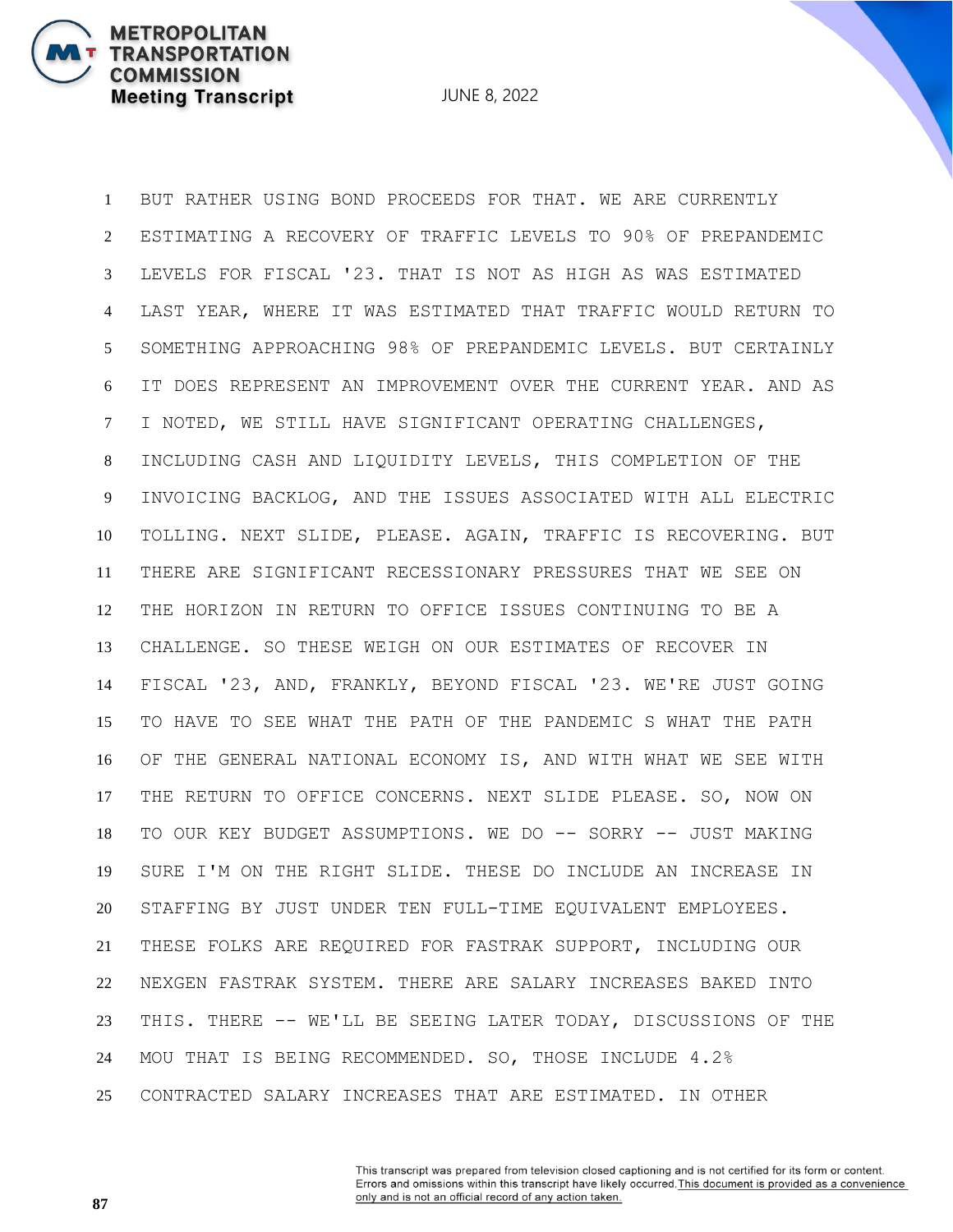**METROPOLITAN** 

**COMMISSION** 

**TRANSPORTATION** 

**Meeting Transcript** 

 INCREASES IN THE BAY BRIDGE MAINTENANCE FASTRAK COSTS DUE TO BOTH INCREASED TRAFFIC AND INCREMENTAL COST, AND AN INCREASE IN THE FUNDING OF THE LIABILITY RESERVE. AGAIN, WE ARE ESTIMATING INCREASES FROM PROJECTED FISCAL '22 TRAFFIC AROUND THE NINE% LEVEL WITH TOLL REVENUE NET OF RM3 OF \$660 MILLION. WE DO HAVE A CAPITAL FUNDING BUDGET OF \$157 MILLION THAT WE'RE PROPOSING WITH THE ACTUAL EXPENSES, AGAIN, TO BE FUNDED FROM BOND PROCEEDS, AND WE ARE PROPOSING MAINTAINING THE CURRENT RESERVE LEVELS WHAT WE CALL THE HARD DECK. NEXT SLIDE PLEASE. AGAIN, SO, THIS BUDGET IS SHOWN, AGAIN, NET OF RM3, ALL OF THE RM3 PROCEEDS WOULD BE ESCROWED. WE ARE ASSUMING PREPAYMENT OF \$38 MILLION OF FISCAL 'DEBT SERVICE. THIS IS DOWN FROM \$70 MILLION THAT WAS DISCUSSED WITH BATA LAST YEAR. WE ARE ABLE TO REDUCE THAT AMOUNT BY VIRTUE OF INCREASED TOLL REVENUE. BUT WE DO STILL NEED TO DO SOME OF THE PREPAYMENT IN ORDER TO ACHIEVE DEBT SERVICE COVERAGE LEVELS WHICH WE THINK ARE IMPORTANT IN ORDER TO KEEP MAINTAINING APPROPRIATE -- VIEW APPROPRIATE VIEWS WHERE WE WANT TO BE WITH THE INVESTOR RATING AGENCIES. WE HAVE BAKED INTO THIS BUDGET A FEW ONE TIME COST A COUPLE OF MAJOR ONES INCLUDE REIMBURSEMENT TO CALTRANS, 2020 TOLL COLLECTION OPERATIONS WE HAVE A SIGNIFICANT BACKLOG OF FUNDING FOR PAYMENT TO THE DMV FOR REGISTRATION HOLDS THAT WOULD BE CONSISTENT WITH THAT ITEM THAT WE JUST DISCUSSED. WE DO NOT HAVE SHOWN IN THIS BUDGET AT THE MOMENT REVENUES THAT WE MIGHT RECEIVE FROM RELEASING THOSE INCREMENTAL HOLDS. SO, AGAIN,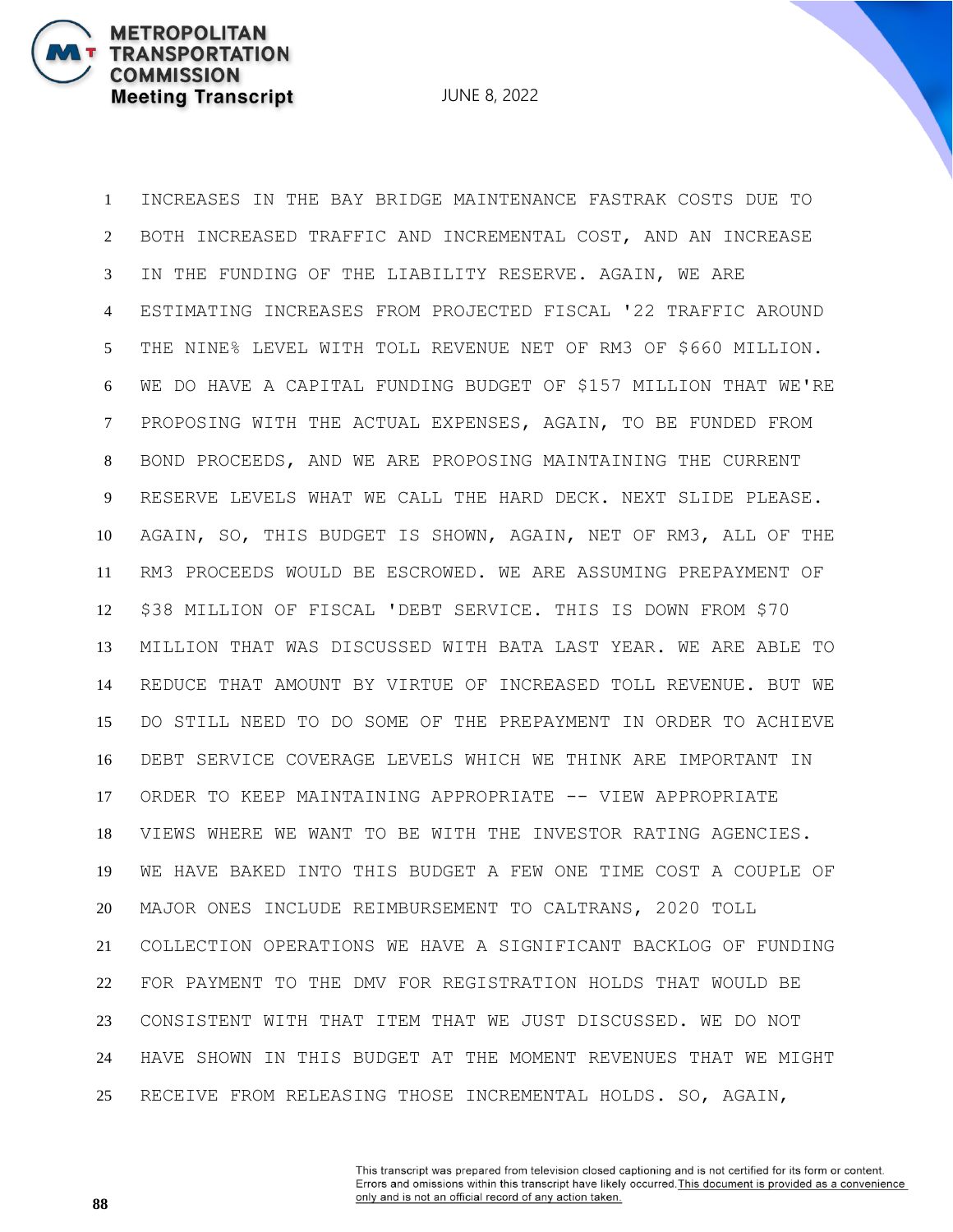JUNE 8, 2022

 THAT'S IMPORTANT. THAT MAY ALLOW US TO DO SOME MORE FUNDING OF THE REHABILITATION PROJECTS FROM CURRENT YEAR REVENUES AS OPPOSED TO HAVING TO DIP INTO THE BOND PROCEEDS FOR THAT. THAT ALLOWS US TO EXTEND THE LIFE OF THE BOND PROCEEDS AND, HOPEFULLY, MITIGATE WHAT MIGHT BE REQUIRED IN TERMS OF FUTURE TOLL INCREASES. NEXT SLIDE PLEASE. SO, ON THE REHABILITATION BUDGET WE'RE LOOKING AT A TOTAL OF \$157 MILLION THAT WE'RE PROPOSING. THAT'S UP FROM 137 PROPOSED LAST YEAR. AND, AGAIN, IS NOTABLY UP FROM THE AMOUNT THAT WAS DISCUSSED IN FISCAL '22 AS BEING THE FISCAL '23 NUMBER. THE REASON FISCAL '23 IS PROPOSED TO BE HIGHER THAN WHAT WAS LOOKED AT IN FISCAL '22 IS PRIMARILY ASSOCIATED WITH THE ACCELERATION OF ONE VERY LARGE PROJECT, THE \$52 MILLION WEST BAND STRUCTURAL STEEL PROJECT ASSOCIATED WITH THE SAN FRANCISCO OAKLAND BAY BRIDGE. THE ESCALATION OF THIS PROJECT IS ACTUALLY VERY CONSISTENT WITH THE WORKSHOP THAT WAS HELD PREVIOUSLY THAT SAID, HEY, WE OUGHT TO BE ADDRESSING PROBLEMS EARLY, TRYING TO GET THOSE UNDERWAY SO THAT THOSE PROBLEM DON'T BECOME MORE EXPENSIVE. WE DO ANTICIPATE RETURNING TO THE COMMISSION FOR AN UPDATE OF 10- YEAR REHABILITATION NEEDS AS MORE INFORMATION ON THE ASSET MANAGEMENT EFFORTS ARE AVAILABLE. I DO WANT TO NOTE A COUPLE OF CHANGES IN THE DETAIL SLIDES FROM WHAT ARE SHOWN HERE. THE BRIDGE INTEGRITY PROJECTS WOULD ACTUALLY BE \$33 MILLION. THE ELECTRIC TOLL COLLECTION PROJECTS WOULD DIP TO ABOUT 15, AND OTHER PROJECTS, AGAIN, WOULD INCREASE CORRESPONDINGLY TO A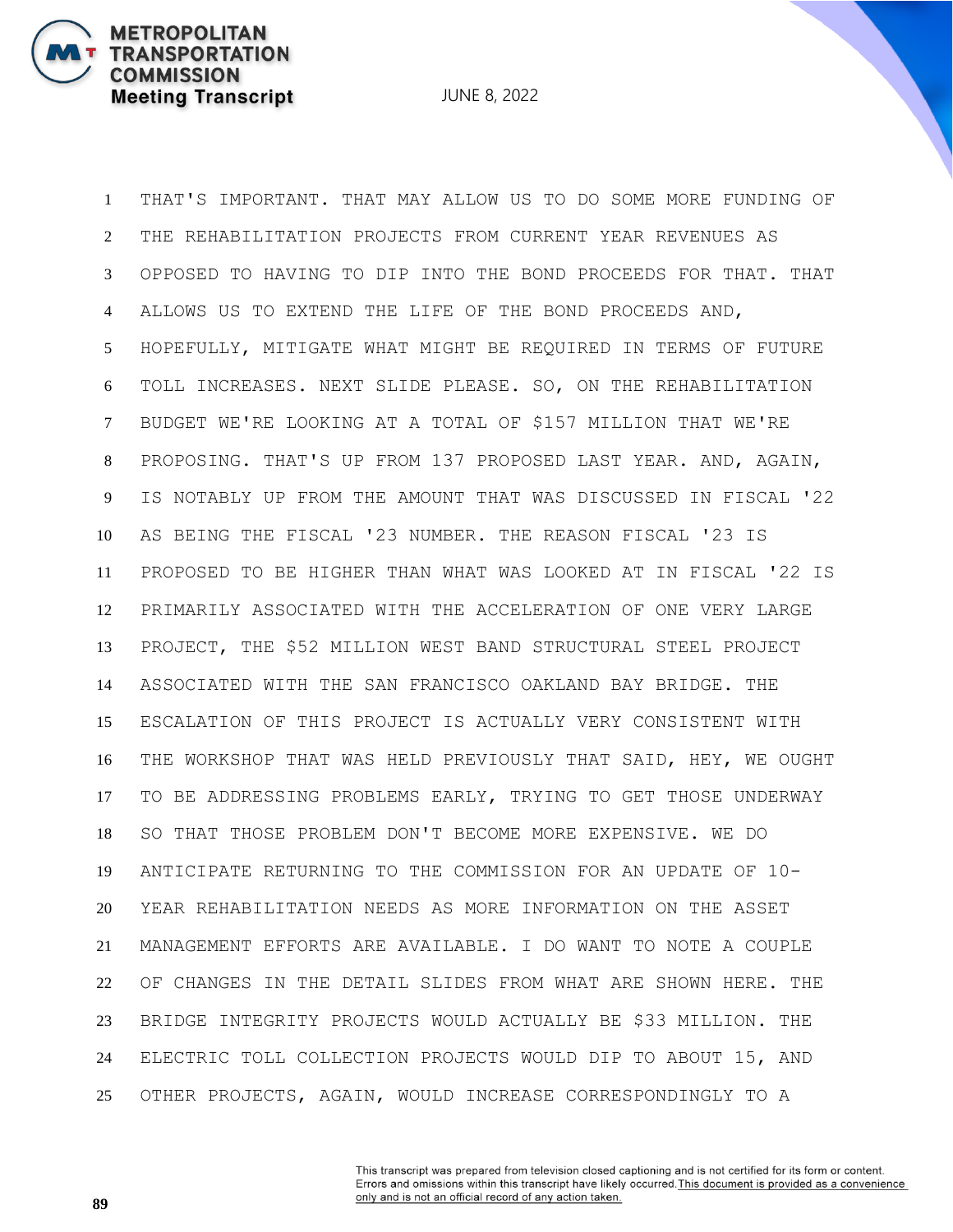TOTAL OF 23. THE 157 RECOMMENDATION REMAINS THE SAME. NEXT SLIDE PLEASE. AND JUST A PEEK INTO THE CAPITAL PROGRAM BALANCES THAT HAVE PREVIOUSLY BEEN APPROVED. WE ARE LOOKING AT A TOTAL OF ABOUT \$604 MILLION IN PREVIOUSLY APPROVED CURRENT CAPITAL PROGRAM BUDGETS, THAT'S AS OF FEBRUARY. SO, WE DO HAVE SOME ROOM FOR PREVIOUS PROJECTS THAT HAVE BEEN APPROVED. JUST NOTING THAT THERE IS A DIFFERENCE BETWEEN THE CASH EXPENDED AND WHAT THE BUDGETARY AUTHORITY IS. NEXT SLIDE PLEASE. AND FINALLY WE FULLY EXPECT TO MAINTAIN OUR LIQUIDITY. AGAIN, THAT'S A CRITICAL FACTOR IN MAINTAINING OUR STRONG CREDIT RATINGS AND ALLOWING US TO ACCESS CAPITAL AT THE LOWEST POSSIBLE COST. AND WE PROMOTION TO MAINTAIN THAT STRUCTURE FOR FISCAL YEAR '23. WE ASK FOR YOUR RECOMMENDATION TO APPROVE RESOLUTION 154. AGAIN THERE WOULD NOT BE ANY INCREASE TO THIS BUDGET WITHOUT BOARD APPROVAL. CONTRACTS AND SERVICES WOULD CONTINUE TO BE DELEGATED TO THE OVERSIGHT COMMITTEE. WE ASK YOU TO AUTHORIZE MAINTENANCE OF THE BILLION DOLLARS RESERVE AND ALLOW US, REALLY, THERESE AND ME TO HAVE THE APPROPRIATE AUTHORITY TO RETIRE ANY UNFUNDED PENSION AND OPEB LIABILITIES THAT MAY DEVELOP OVER TIME. WE CONTINUE TO MAINTAIN THE DESIGNATION OF RM3 INTO THE REVENUE AND ESTABLISH \$4 MILLION OF NEW RESTRICTED LIABILITY RESERVES ON NEW TRANSFER. WITH THAT, AVAILABLE FOR ANY QUESTIONS.

**METROPOLITAN** 

**COMMISSION** 

**TRANSPORTATION** 

**Meeting Transcript**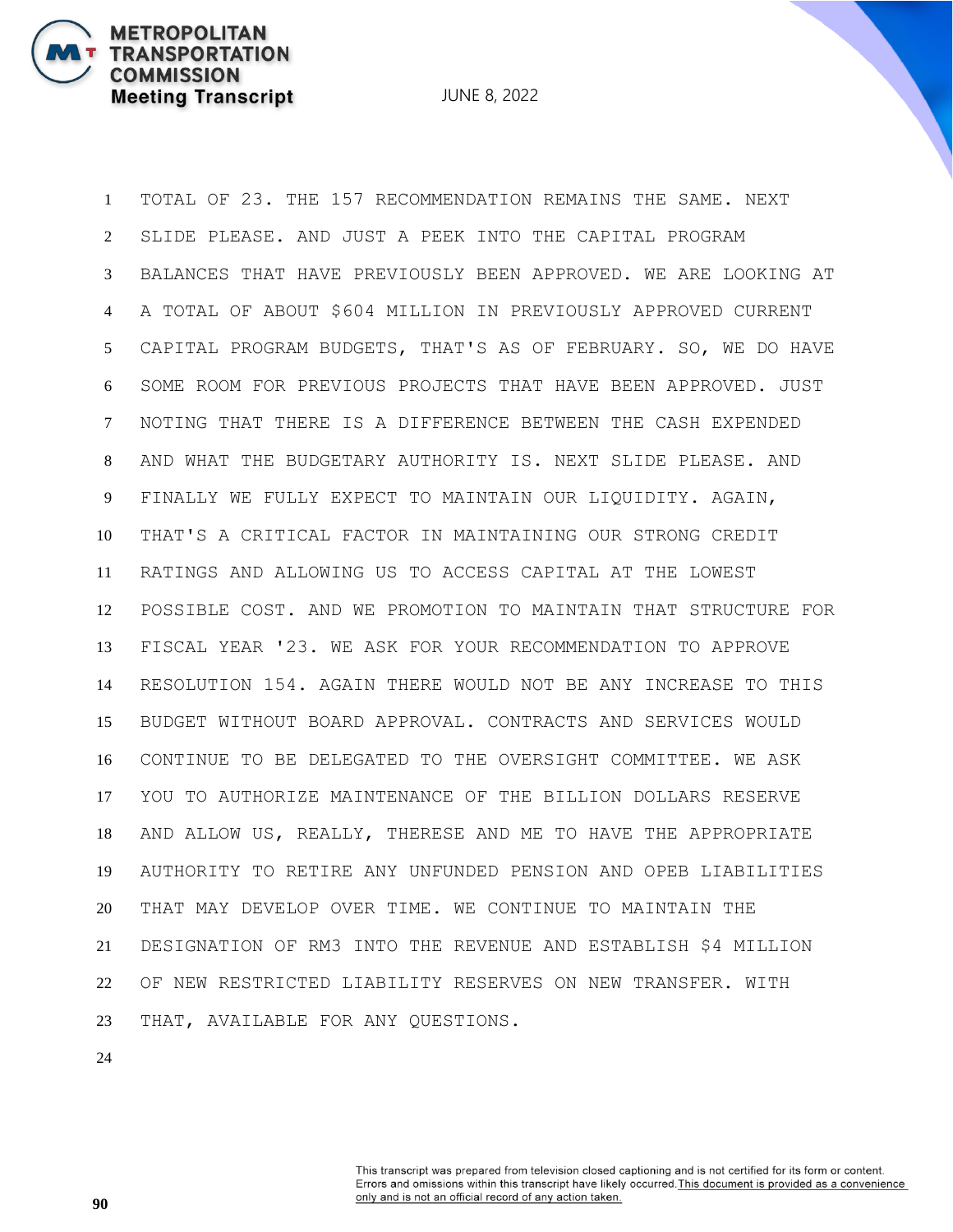JUNE 8, 2022

 **AMY WORTH, CHAIR:** THERE WE GO. DEREK, THANK YOU VERY MUCH FOR THAT -- YOUR REPORT. AND, LET ME JUST TURN TO THE COMMITTEE FOR QUESTIONS. YES, COMMISSIONER CHAVEZ?

 **CINDY CHAVEZ:** YES. THANK YOU. THANK YOU, DEREK. THIS WAS REALLY VERY CLEAR. ON THE LIQUIDITY RESERVE, THAT \$1 BILLION, IS THAT SOMETHING THAT'S GOING TO HAVE TO BE INCREASED IN THE FUTURE? OR IS THIS THE -- IS THIS KIND OF THE GOLDEN AMOUNT? 

 **DEREK HANSEL:** YES IT IS AN AMOUNT THAT HAS BEEN VERY CONSISTENT OVER THE YEARS IT PROVIDES SUBSTANTIAL LIQUIDITY FOR THIS AGENCY. YOU KNOW, CERTAINLY, AS OPERATIONS AND REHABILITATION NEEDS INCREASED, FRANKLY, OVER A PRETTY LONG PERIOD OF TIME, WE WOULD MAYBE NEED TO REVISIT THAT. BUT I WOULD NOTE THAT THAT LIQUIDITY LEVEL WAS MORE THAN SUFFICIENT BACK IN 2019 WHEN OUR REVENUE WAS SUBSTANTIALLY HIGHER. I WOULD ALSO NOTE THAT, BOY, HAVEN'T WE NEEDED IT OVER THE LAST PERIOD OF TIME. SO, YOU KNOW, I'M VERY COMFORTABLE WITH THAT LEVEL TODAY. BUT IT IS CERTAINLY SOMETHING THAT WE MAY -- THAT WE NOT ONLY MAY WANT -- WE WILL CONTINUALLY REVISIT OVER TIME. HAVING SAID THAT, THE ABILITY TO INCREASE THAT LIQUIDITY RESERVE IS REALLY A FUNCTION OF THE FINANCIAL CAPACITY OF THE AGENCY. AND, CERTAINLY, NOT SOMETHING WE COULD DO TODAY.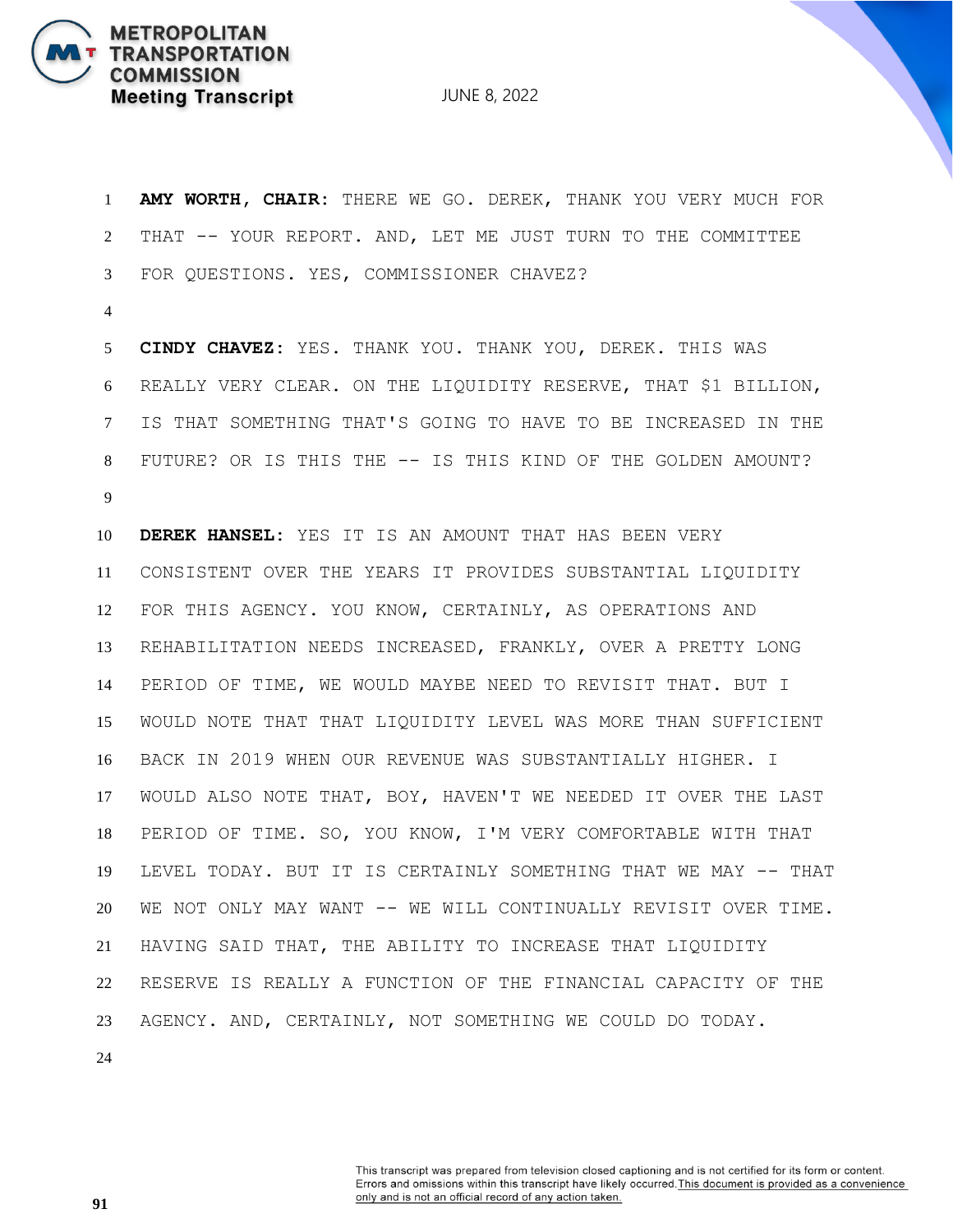

| $\mathbf{1}$   | CINDY CHAVEZ: AND, DEREK, IS THAT -- COULD YOU TELL ME WHAT    |
|----------------|----------------------------------------------------------------|
| 2              | THAT NUMBER IS TIED TO?                                        |
| 3              |                                                                |
| 4              | DEREK HANSEL: IT'S TIED TO A FEW DIFFERENT THINGS BUT THERE IS |
| 5 <sup>5</sup> | A HIGH DEGREE OF FUNGIBILITY THERE, BUT WE'RE TRYING TO        |
| 6              | MAINTAIN SOMEWHERE IN THE ORDER OF 150%. SO JUST OVER 525, 540 |
| $\tau$         | DAYS OPERATING CASH. TOTAL CASH ON HAND.                       |
| 8              |                                                                |
| 9              | CINDY CHAVEZ: THANK YOU. GOT IT.                               |
| 10             |                                                                |
| 11             | AMY WORTH, CHAIR: ARE THERE ANY OTHER QUESTIONS? TURN TO       |
| 12             | PUBLIC COMMENT BEFORE WE COME BACK FOR DISCUSSION AND ACTION.  |
| 13             | TURNING TO COMMITTEE CLERK, KIMBERLY DO WE HAVE EITHER WRITTEN |
| 14             | PUBLIC COMMENT OR SPEAKERS IN THE MEETING?                     |
| 15             |                                                                |
| 16             | CLERK, KIMBERLY WARD: THERE ARE NO MEMBERS OF THE PUBLIC WITH  |
| 17             | THEIR HAND RAISED, AND THERE WAS NO PUBLIC COMMENT SUBMITTED   |
| 18             | ON THIS ITEM.                                                  |
| 19             |                                                                |
| 20             | AMY WORTH, CHAIR: ALL RIGHT. GREAT. KIMBERLY, THANK YOU. AND   |
| 21             | WE'LL BRING IT BACK TO THE COMMITTEE. WE'RE SEEKING APPROVAL   |
| 22             | OF TWO RESOLUTIONS TO ADOPT -- RESOLUTION TO ADOPT THE -- JUST |
| 23             | GETTING THIS RIGHT. YEAH. RESOLUTION TO ADOPT BOTH THE CAPITAL |
| 24             | AND OPERATING BUDGET. ONE OF THE REAL PRIORITIES OF OUR BATA   |
| 25             | RECOVERY TASK FORCE WAS TO ENSURE THAT WE, MOVING FORWARD, HAD |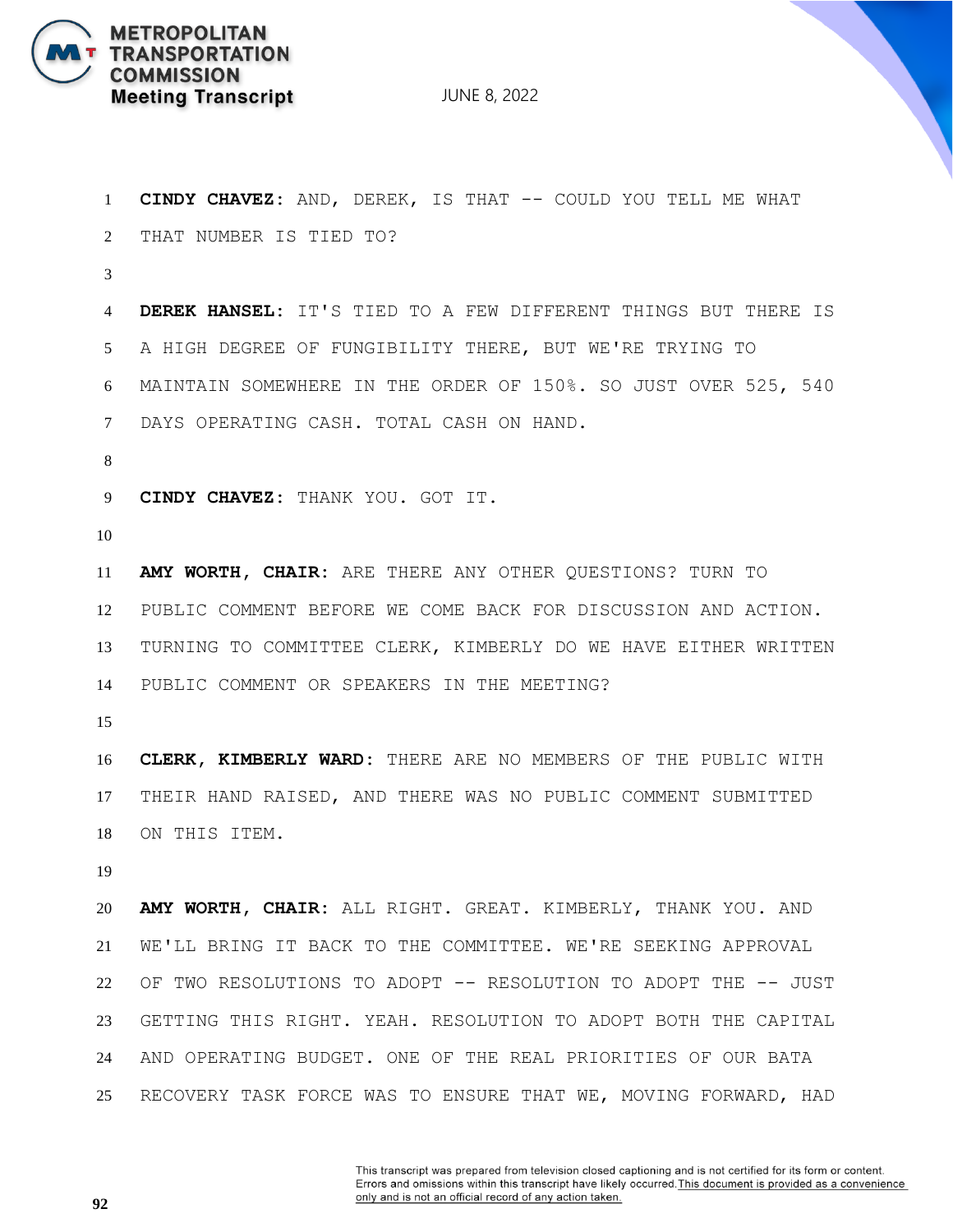JUNE 8, 2022

 SUFFICIENT RESOURCES TO DO THE CAPITAL MAINTENANCE OF THE BRIDGES. SO, I APPRECIATE YOUR, YOU KNOW, PRUDENCE ON THAT. BECAUSE OBVIOUSLY, WE HAVE VERY SPECIFIC ONGOING MAINTENANCE, AS WELL AS A HUGE PART OF OUR RESPONSIBILITY IS TO MAINTAIN THESE GREAT BRIDGES THAT WE HAVE. SO, I APPRECIATE THE PRUDENCE IN THAT BUDGET. AND I KNOW THAT IN -- WE -- IT SOUNDS LIKE FROM WHAT YOU'RE TELLING US IS THAT THE PRIORITY IS TO MAINTAIN THAT ANNUAL MAINTENANCE BUDGET. WHEN WE TAKE IT FROM HERE OR WHETHER WE HAVE TO DIP INTO THAT LIQUID RESERVE TO MAKE SURE THAT WE MEET THAT MAINTENANCE TARGET.

**DEREK HANSEL:** THAT'S CORRECT.

 **AMY WORTH, CHAIR:** OKAY. GREAT. THANK YOU SO MUCH. IF THERE ARE NO OTHER QUESTIONS OR COMMENTS, I WOULD ENTERTAIN A MOTION TO ADOPT, I THINK WHERE IT IS -- WE'RE GOING TO ADOPT RESOLUTION -- BATA RESOLUTION 154 TO 2022/'23 OPERATING AND CAPITAL BUDGETS.

**CINDY CHAVEZ:** SO MOVED, CHAVEZ.

**AMY WORTH, CHAIR:** MOVED BY COMMISSIONER CHAVEZ.

**FEDERAL D. GLOVER:** SECOND, GLOVER.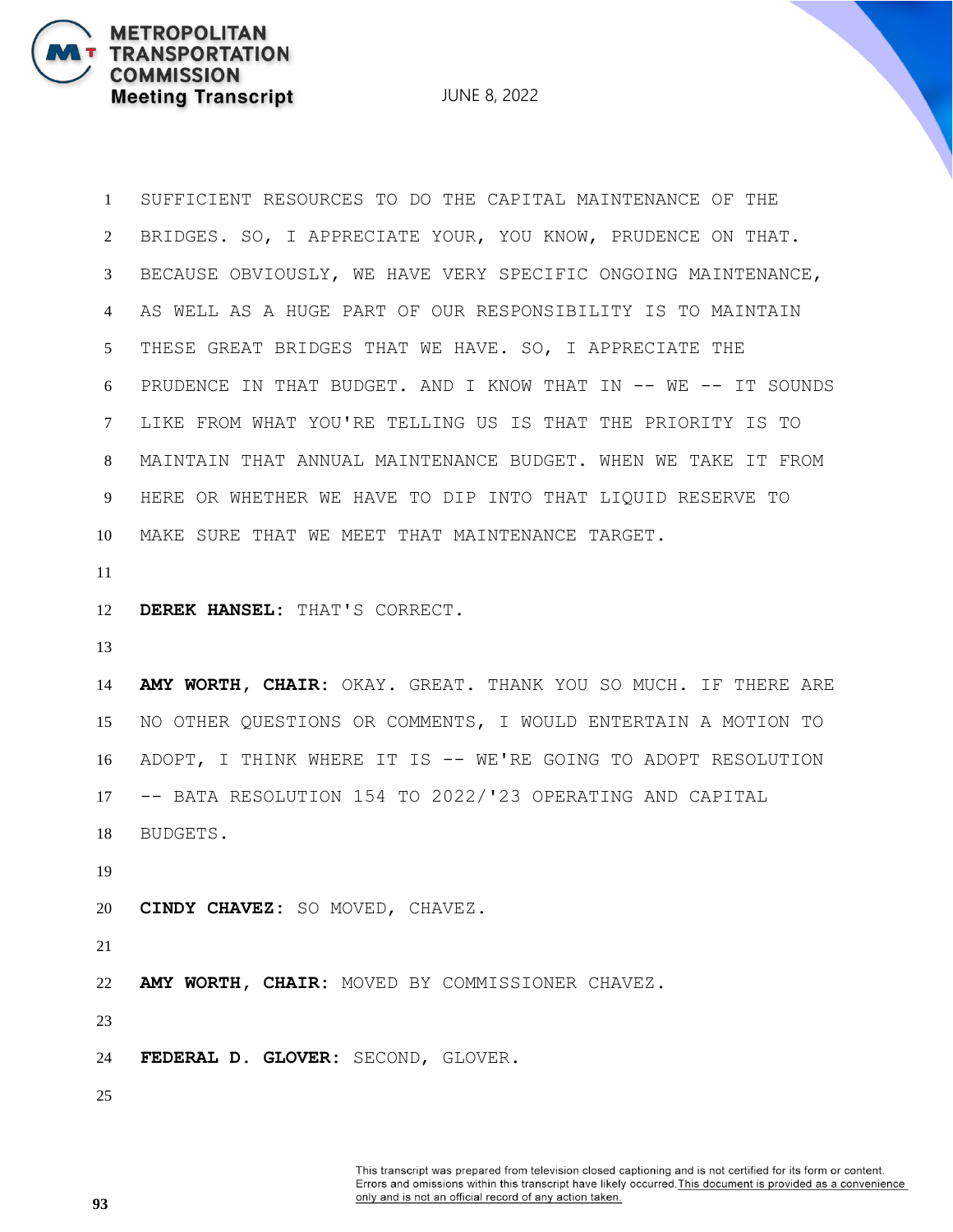

```
1 AMY WORTH, CHAIR: SECOND BY COMMISSIONER GLOVER. ROLL CALL
2 VOTE.
3
4 CLERK, KIMBERLY WARD: CHAIR WORTH?
5
6 AMY WORTH, CHAIR: AYE.
7
8 CLERK, KIMBERLY WARD: ABE-KOGA?
9
10 MARGARET ABE-KOGA, V. CHAIR: AYE.
11
12 CLERK, KIMBERLY WARD: CHAVEZ?
13
14 CINDY CHAVEZ: YES.
15
16 CLERK, KIMBERLY WARD: COMMISSIONER GLOVER?
17
18 FEDERAL D. GLOVER: YES.
19
20 CLERK, KIMBERLY WARD: COMMISSIONER MILEY?
21
22 NATHAN MILEY: YES.
23
24 CLERK, KIMBERLY WARD: COMMISSIONER PAPAN?
25
```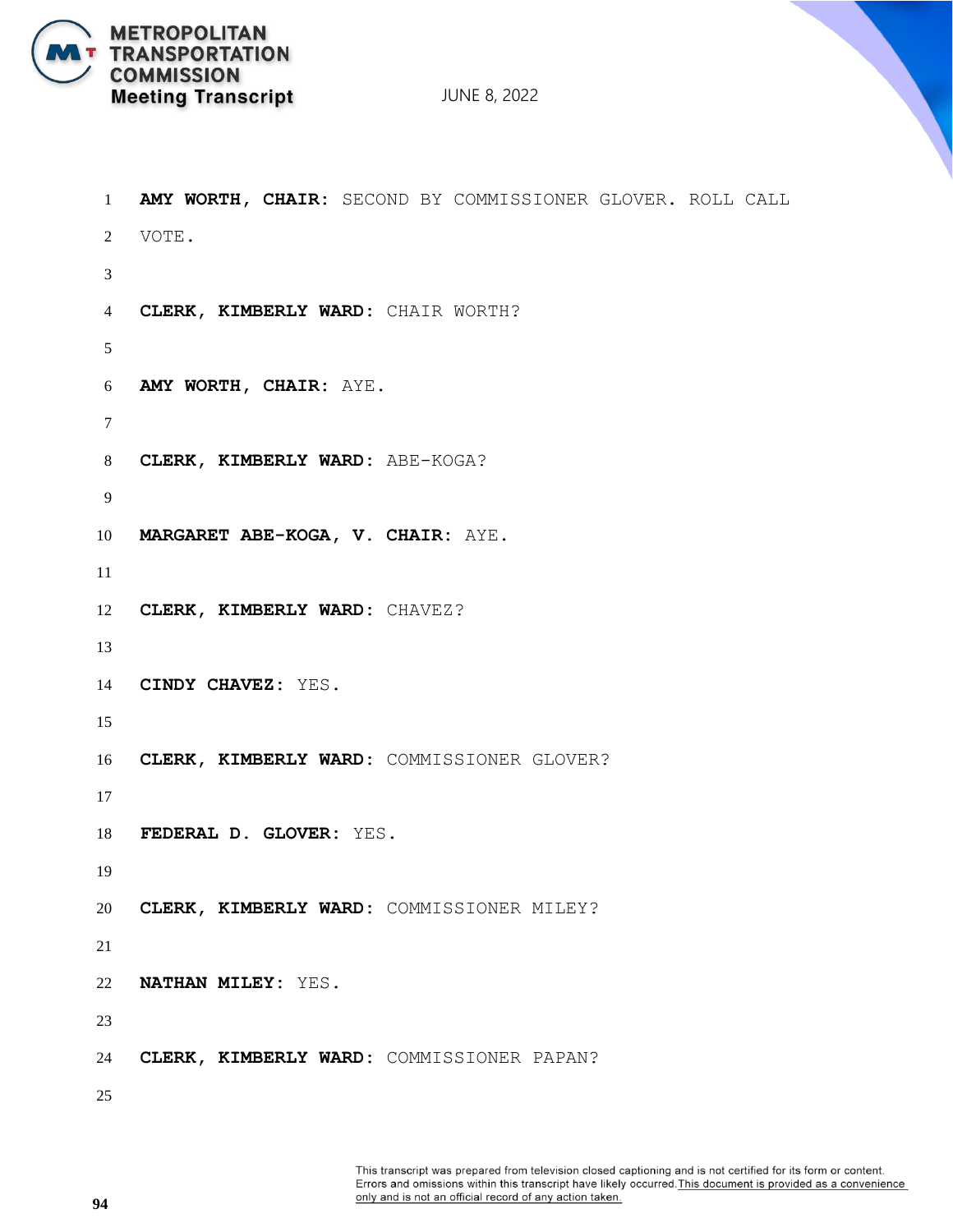

**GINA PAPAN:** YES.

**CLERK, KIMBERLY WARD:** COMMISSIONER RABBIT?

**DAVID RABBIT:** AYE.

 **CLERK, KIMBERLY WARD:** COMMISSIONER RONEN IS ABSENT. AND WITH THAT THE MOTION PASSES UNANIMOUSLY BY ALL MEMBERS PRESENT. 

 **AMY WORTH, CHAIR:** GREAT. THANK YOU VERY MUCH, KIMBERLY. SO WE'LL MOVE ON NOW TO OUR PUBLIC COMMENT AND ANY OTHER BUSINESS BEFORE THE COMMITTEE. SO I DO KNOW THAT WE HAD A MEMBER OF THE PUBLIC WHO WAS WAITING TO OFFER COMMENT. SO, LET ME TURN TO KIMBERLY TO SEE IF WE HAVE ANY SPEAKERS. OKAY. WHILE WE'RE LOOKING FOR THAT, HAVE WE RECEIVED ANY --

 **CLERK, KIMBERLY WARD:** SORRY. I HAVE RECEIVED NOTHING IN WRITING, AND I DO SEE JOHN GRUBB HAS HIS HAND RAISED. THE OTHER MEMBER OF THE PUBLIC THAT WE HAVE BEEN WAITING FOR DOESN'T HAVE HIS HAND RAISED AT THE MOMENT. THERE HE GOES. 

 **AMY WORTH, CHAIR:** BEFORE WE TAKE PUBLIC COMMENT, I JUST WANTED TO NOTE THAT WE DID RECEIVE A LETTER FROM THE RICHMOND AND MARIN COALITION FOR TRANSPORTATION JUSTICE. AND I ASSUME THAT IS PART OF OUR PUBLIC RECORD AND THAT'S BEEN DISTRIBUTED?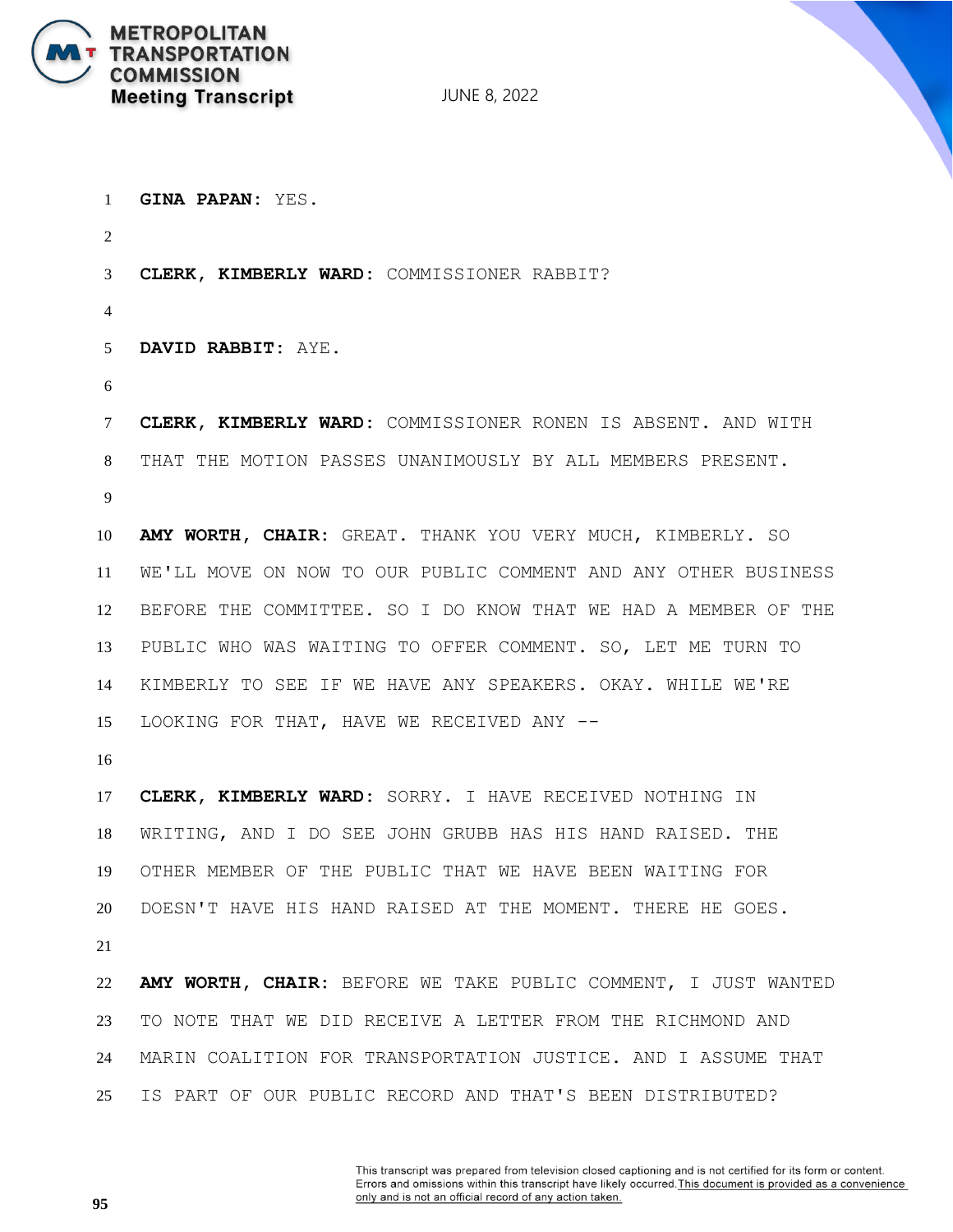JUNE 8, 2022

 **CLERK, KIMBERLY WARD:** MADAM CHAIR, I DID NOT RECEIVE THAT, UNLESS IT WAS SOMETHING THAT WAS IN THE PACKET. ARE YOU REFERRING TO SOMETHING THAT WAS ALREADY INCLUDED IN THE PACKET? **AMY WORTH, CHAIR:** YOU KNOW, I DON'T KNOW. I RECEIVED A COPY OF T I JUST WANT TO MAKE SURE. IT'S A LETTER DATED. -- I DON'T SEE A DATE ON IT. BUT IT'S FROM THE RICHMOND AND MARIN COALITION OF TRANSPORTATION FOR JUSTICE. THIS IS A PUBLIC COMMENT PERIOD SO WE CAN'T ACT ON ANYTHING THAT COMES FORWARD IN THE PUBLIC COMMENT, BUT IF YOU COULD BE SO KIND WE COULD MAKE SURE THAT EVERYBODY ON THE COMMITTEE RECEIVES THAT CORRESPONDENCE. **CLERK, KIMBERLY WARD:** ABSOLUTELY. **AMY WORTH, CHAIR:** THANK YOU. THANK YOU VERY MUCH. **CLERK, KIMBERLY WARD:** JOHN GRUBB, IF YOU WILL GO AHEAD AND UNMUTE YOURSELF. MADAM CHAIR, DO YOU WANT ONE MINUTE? **AMY WORTH, CHAIR:** LET'S DO THAT. UNFORTUNATELY WE'RE RUNNING WAY LATE. SO LET'S DO ONE MINUTE.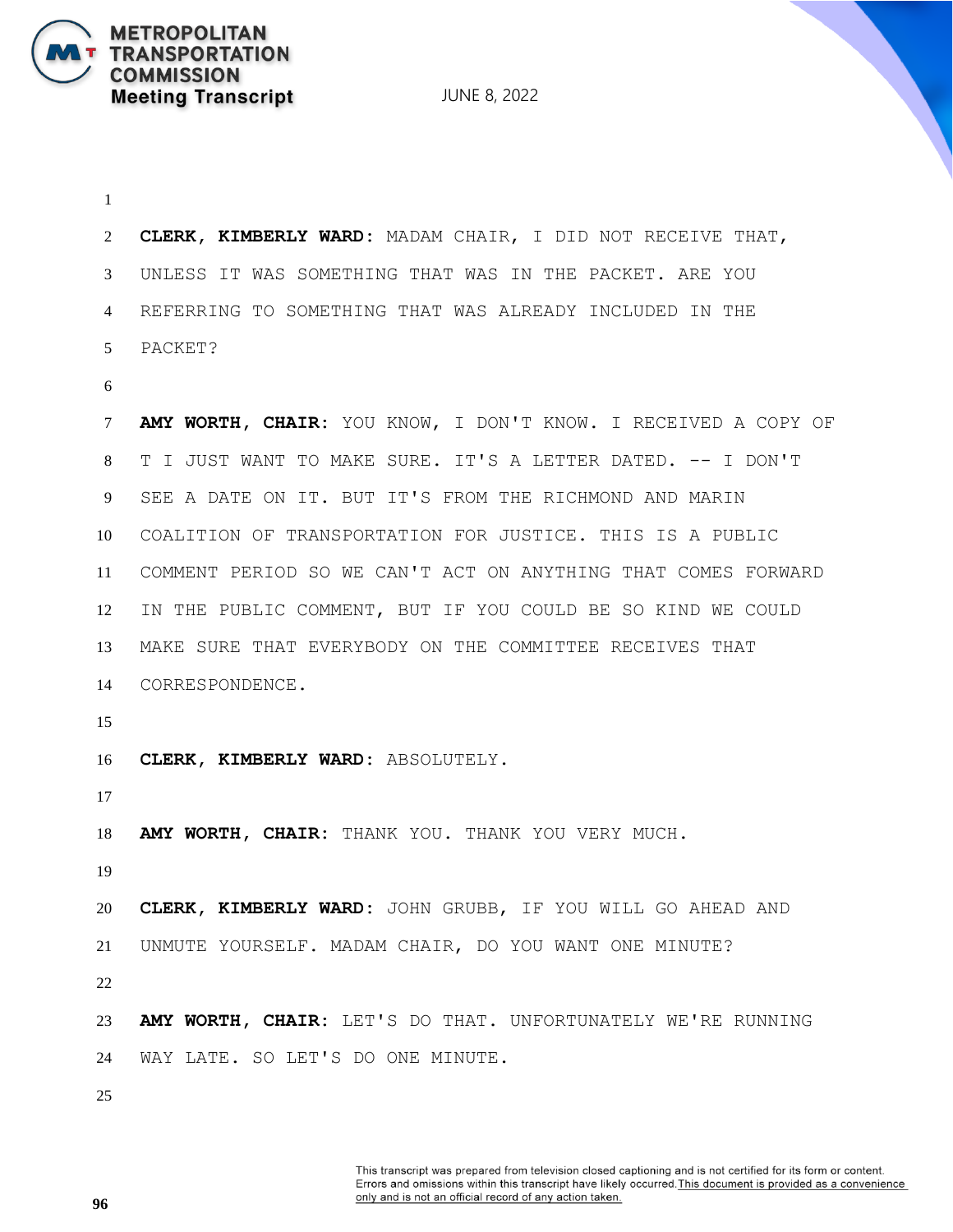

 **CLERK, KIMBERLY WARD:** YOU GOT IT. MR. GRUBB, GO AHEAD AND UNMUTE YOURSELF. YOU WILL HAVE ONE MINUTE.

 **SPEAKER:** GREAT. SO, THANK YOU, COMMISSIONERS FOR YOUR SERVICE. MY NAME IS JOHN, CHIEF OPERATING OFFICER AT THE BAY AREA COUNCIL, WE HAVE SUBMITTED A LETTER AS WELL. WE'RE ASKING TO YOU SCHEDULE A HEARING AND TAKE ACTION ON THE RICHMOND SAN RAFAEL BRIDGE THE MORNING COMMUTE ON THE RICHMOND SAN RAFAEL BRIDGE THERE IS 80,000 PEOPLE THAT CROSS THE BRIDGE EVERY DAY 18,000 COME IN THE MORNING COMMUTE THE VAST MAJORITY OF THEM 63% ARE PEOPLE OF COLOR 69% DO NOT HAVE A COLLEGE DEGREE AND THE MAJORITY OF THEM MAKE LESS THAN THE BAY AREA'S MEDIAN INCOME FACING A 24 MINUTE COMMUTE IT'S BECOME A LARGEST SOURCE OF POLLUTION IN THE RICHMOND COMMUNITY BLOCKING STREETS AND ROADS AND OBSTRUCTING PEOPLE'S ABILITY TO GET ON THE BRIDGE. SO I HAVE VERY LITTLE TIME LEFT WE'RE ASKING FOR A HEARING WE SENT A LETTER ON IT AND WE HOPE YOU CAN SCHEDULE THAT HEARING AND ACT ON THIS ISSUE. THANK YOU.

 **CLERK, KIMBERLY WARD:** THANK YOU. THE NEXT SPEAKER IS LINDA WHITMORE. PLEASE UNMUTE YOURSELF, MS. WHITMORE, YOU WILL HAVE ONE MINUTE.

 **SPEAKER:** SORRY. HI. I AM LINDA WHITTMORE AND I LIVE IN RICHMOND IN THE SANTA FE NEIGHBORHOOD, AND WE'RE RIGHT AT THE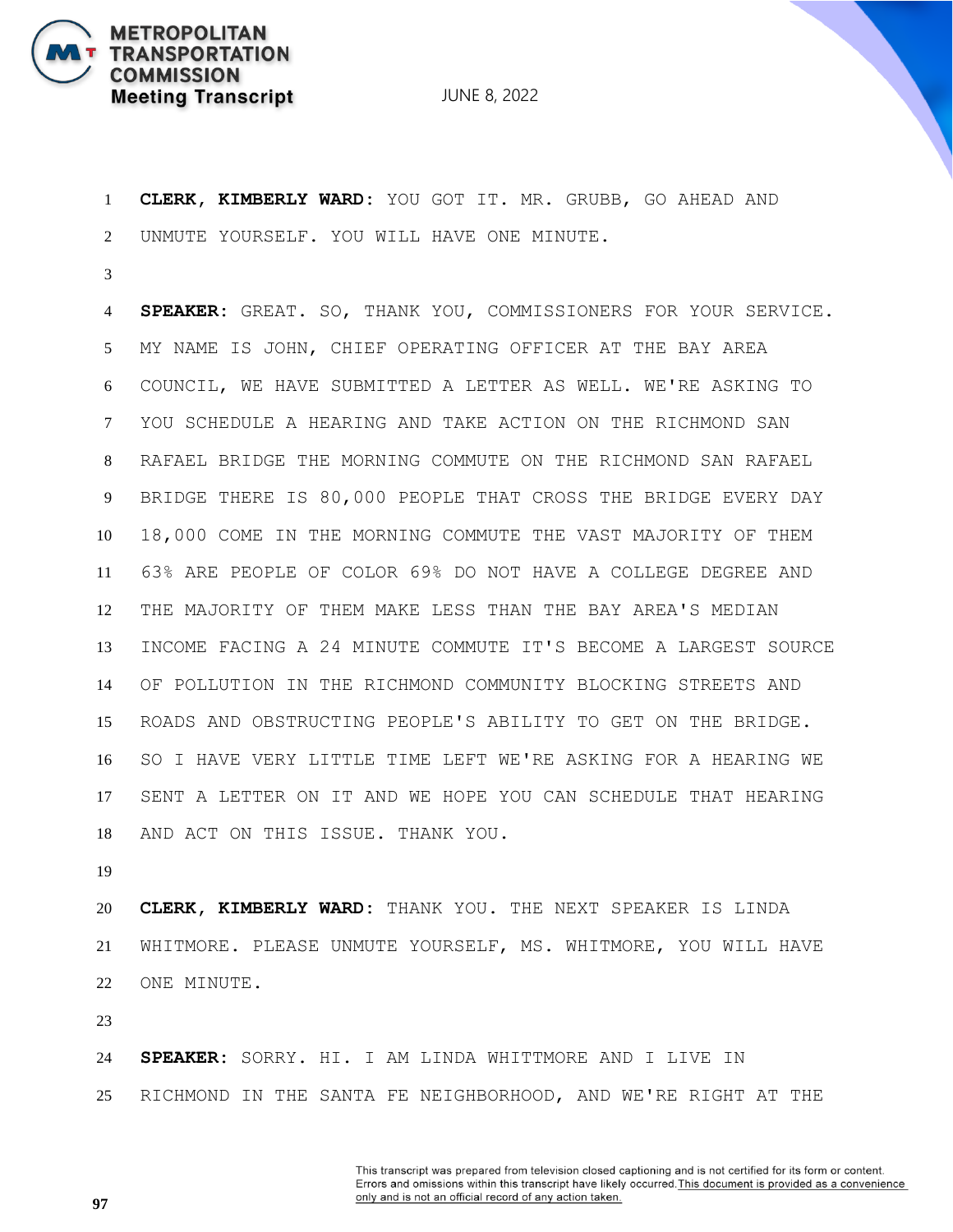JUNE 8, 2022

 END GETTING ONTO THE SAN RAFAEL BRIDGE. I AM ONE OF THE SIGNORS OF THE LETTER THAT WAS SENT TO YOU, ASKING FOR A HEARING. I SERVED, FOR THE LAST THREE OR FOUR YEARS ON THE AIR QUALITY COMMITTEE HERE IN RICHMOND. WE'RE TRYING TO FIGURE OUT WHAT WAS THE MAIN REASON FOR ALL THE MUSICIAN IN OUR CITY AND IT TURNS OUT THAT AFTER SEVERAL YEARS OF MONITORING THE POLLUTION IN THE CITY MAINLY BECAUSE OF THE CAR EMISSIONS COMING INTO RICHMOND AND THE BACK UP IS MAKING IT WORSE. WE WOULD LOVE TO HAVE A HEARING TO GO OVER IN DETAIL WHAT'S HAPPENING. WE TALK ABOUT EQUITY. WE WANT EQUITY IN RICHMOND, THE SAME THAT YOU DO IN MARIN. SO PLEASE OFFER A HEARING FOR US TO GIVE OUR CASE.

 **CLERK, KIMBERLY WARD:** THANK YOU. AND, MADAM CHAIR, THE LETTER THAT THEY SPOKE OF, I DID RECALL RECEIVING IT BUT DIDN'T ASSOCIATE IT TO THIS AGENDA. SO I WILL MAKE SURE IT'S POSTED TO THIS AGENDA. AND JOLIE FISHER BROKER DID NOT RERAISE HIS HAND. SO I DO NOT KNOW THAT HE WANTS TO SPEAK AT THIS TIME. THERE WE -- NO. HE PUT HIS HAND BACK DOWN. NO FURTHER COMMENTS. THANK YOU, MADAM CHAIR. 

**SPEAKER:** NO. I'M HERE, MA'AM.

**CLERK, KIMBERLY WARD:** THANK YOU.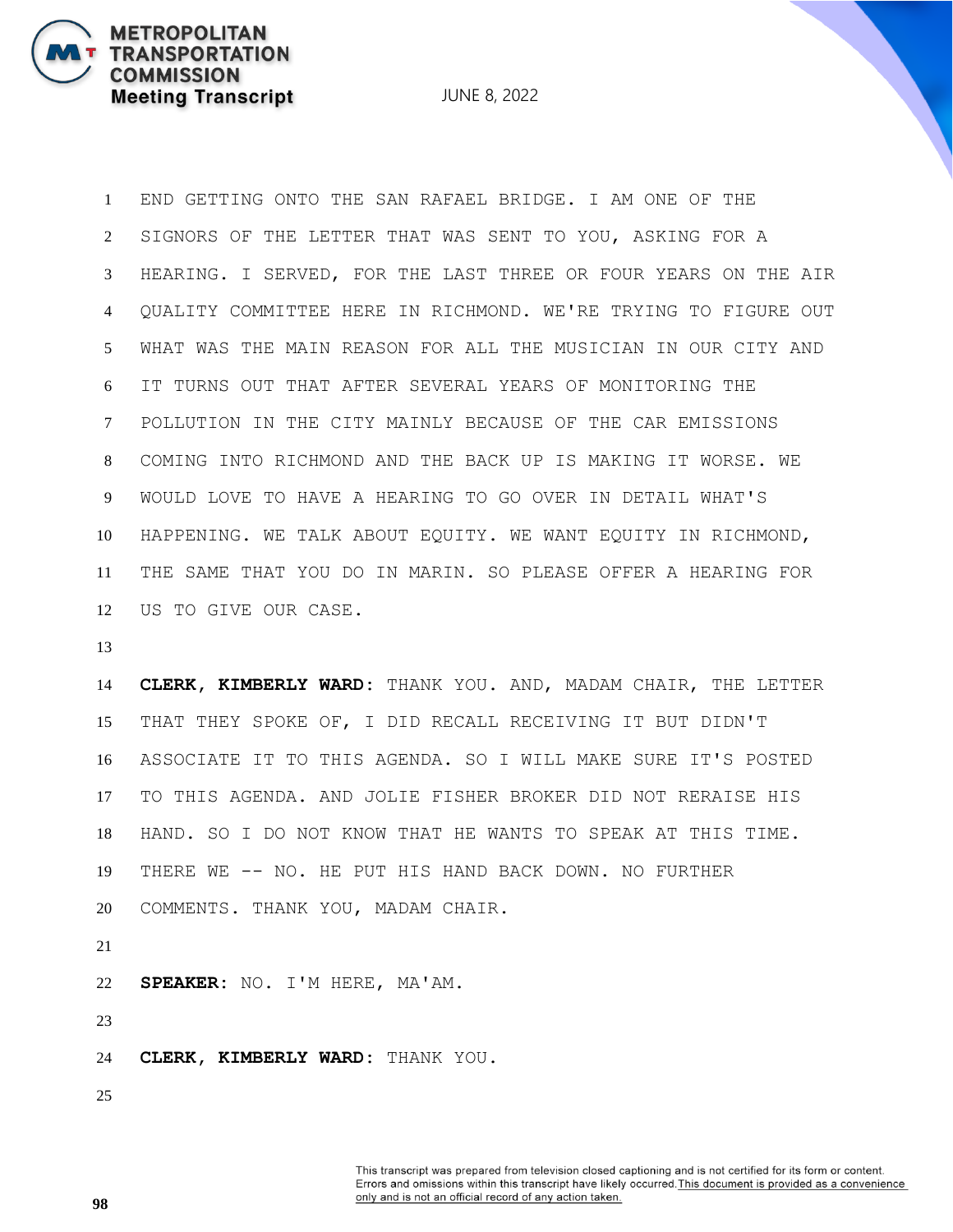JUNE 8, 2022

 **SPEAKER:** WOW. WELL, THANK YOU. THANK YOU. I'M THE ONE THAT SENT IN THE LETTER. MADAM WORTH AND COMMISSIONERS. BASICALLY, WHAT MR. GRUBB HAD MENTIONED AND WHAT MS. WHITMORE HAD MENTIONED, I WANT TO PIGGYBACK ON. WE ARE INUNDATED WITH A LOT OF BACK UP, WITH A LOT OF POLLUTION, AND EVERYTHING ON THE BRIDGE. AND WE WANT, BASICALLY, THE SAME DEAL THAT WAS GIVEN TO MARIN CITY. WE WOULD LIKE TO SEE THREE LANES DURING THE MORNING COMMUTE GOING FROM RICHMOND TO MARIN. THIS WOULD EASE UP THE BACKUP ON THE FREEWAY AND INTO OUR NEIGHBORHOODS. NOW, WE'RE NOT TRYING TO ELIMINATE THE BIKE LANE. WE REALIZE THAT WE NEED TO GET PEOPLE OUT OF THE CARS, BUT WE WANT THAT SAME DEAL. AND WHAT WE WOULD LIKE TO HAVE IS THAT IF WE WERE ABLE TO PROPOSE A BIKE LANE ON THE BOTTOM DECK, THAT CAN BE USED DURING THE MORNING COMMUTE, PARTICULARLY SINCE THE THIRD LANE ON THE LOWER DECK IS NOT NEEDED FOR CARS. THANK YOU. **CLERK, KIMBERLY WARD:** THANK YOU. **AMY WORTH, CHAIR:** THANK YOU. **CLERK, KIMBERLY WARD:** NO FURTHER HANDS ARE RAISED, MADAM CHAIR. 

 **AMY WORTH, CHAIR:** THANK YOU VERY MUCH. AND MR. FISHER, THANK YOU FOR HANGING IN THERE WITH US IN THE MEETING. WE'RE GLAD WE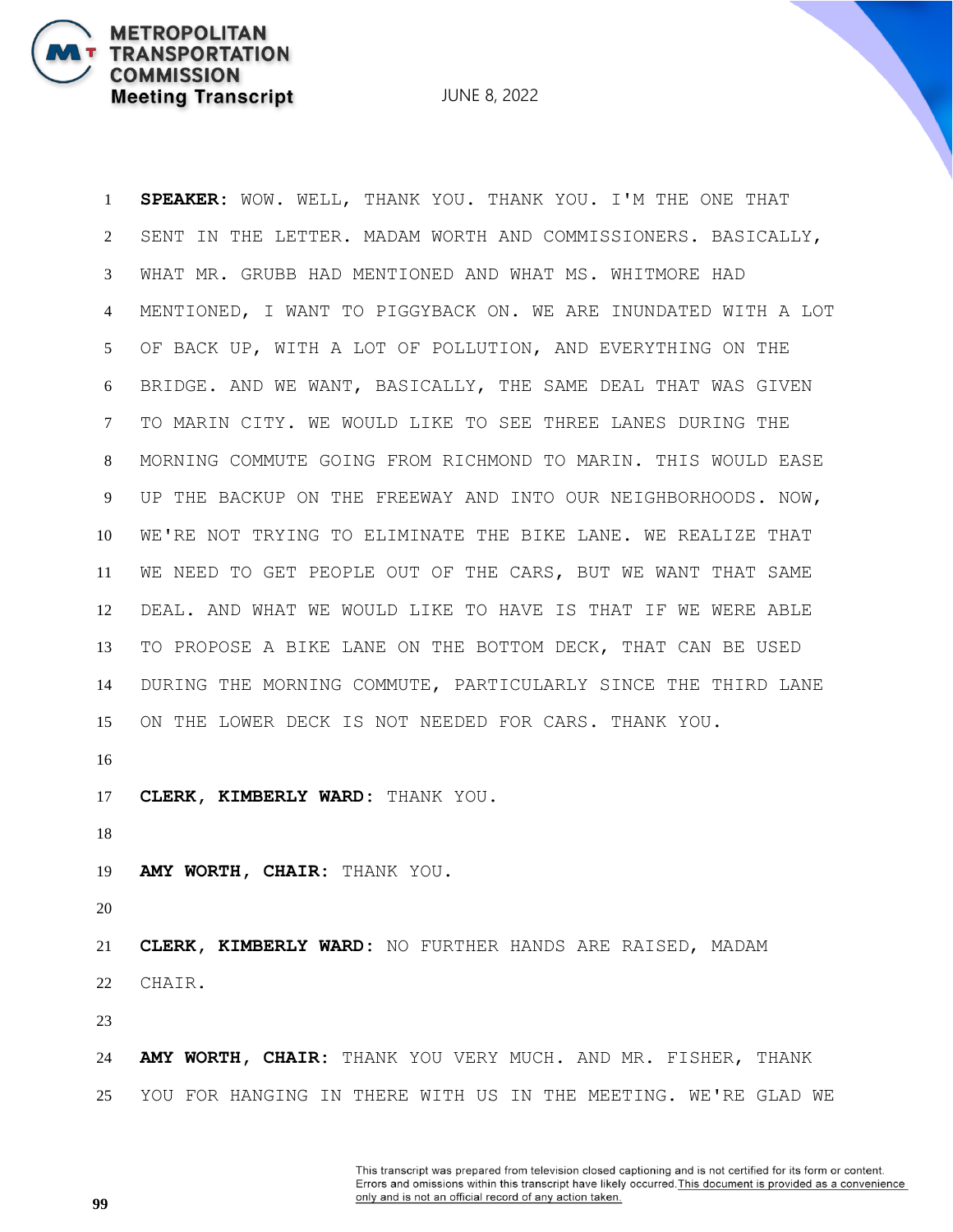JUNE 8, 2022

 GOT TO HEAR YOUR COMMENTS. I WANT TO CLARIFY, KIMBERLY, THANK YOU FOR IDENTIFYING THAT LETTER. I SEE A LETTER FROM THE RICHMOND AND MARIN COALITION FOR TRANSPORTATION JUSTICE. MR. GRUBB INDICATED THERE HAS ALSO BEEN A LETTER. I DON'T KNOW IF THIS IS THE SAME LETTER IF WE COULD FOLLOW UP IF THERE IS ONE OR TWO LETTERS TO CLARIFY IF WE HAVE THOSE FOR THE RECORD AND FOR THE COMMITTEE. THAT WOULD BE VERY HELPFUL

**CLERK, KIMBERLY WARD:** YES.

 **AMY WORTH, CHAIR:** THANK YOU VERY MUCH. SINCE WE'RE AT THE PUBLIC COMMENT ITEM, WE CAN'T DISCUSS THE ITEM, BUT I KNOW THAT WE'RE IN THE MIDDLE OF THE PILOT PROGRAM FOR THE RICHMOND BRIDGE. SO, WE'LL BE ABLE TO DISCUSS THESE ISSUES AT THE APPROPRIATE TIME. SO, WITH THAT, AGAIN, I WANT TO THANK EVERYBODY FOR YOUR REALLY THOUGHTFUL DISCUSSIONS TODAY AND FOR THE PUBLIC FOR BEING HERE. THANKS STAFF FOR RESPONDING TO OUR QUESTIONS AND COMMENTS. A TREMENDOUS AMOUNT OF WORK WENT INTO TODAY'S MEETING. AND I APPRECIATE IT IN GREAT DEAL, EVERYONE. WITH THAT, WE'LL ADJOURN TO OUR NEXT MEETING WHICH WILL BE WEDNESDAY JULY 13TH, 9:35 REMOTELY AND BY WEBCAST. THANK YOU VERY MUCH. [ADJOURNED]